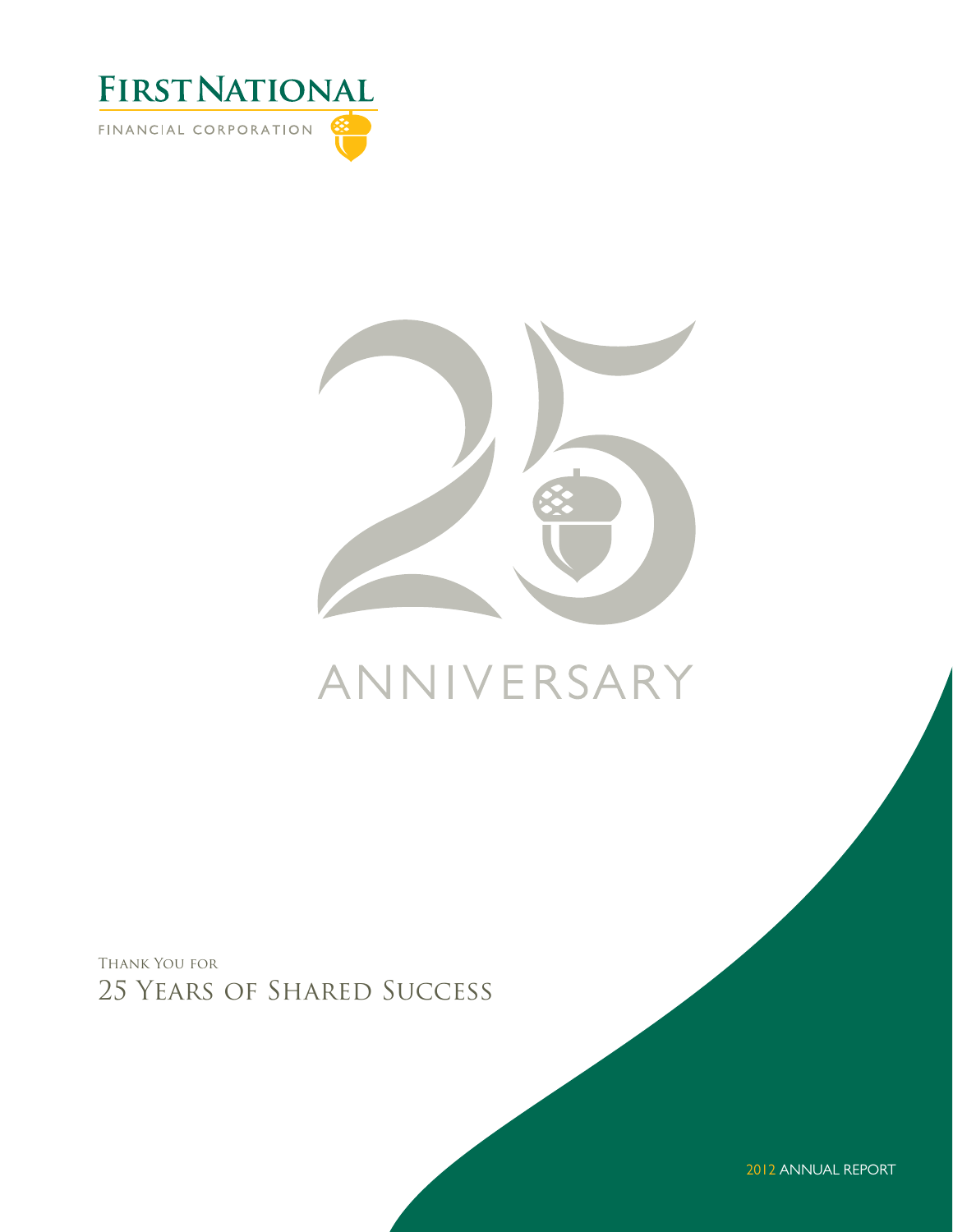

As we celebrate 25 years of business, we find ourselves reflecting on the great people, hard work and fresh thinking that have built First National and keep it thriving today.

A success story like ours is made up of many



smaller stories, from watershed achievements to little things done right every day. In this year's Annual Report, we share a few of the stories that have

shaped First National. This anniversary is also a time for sincere thank yous. Some of them are found in these pages, but ultimately we believe the best way to thank our *managers* and *employees*, our *investors*, our *brokers* and our *customers* is to get to work on another 25 years of shared success – which is exactly what we plan to do.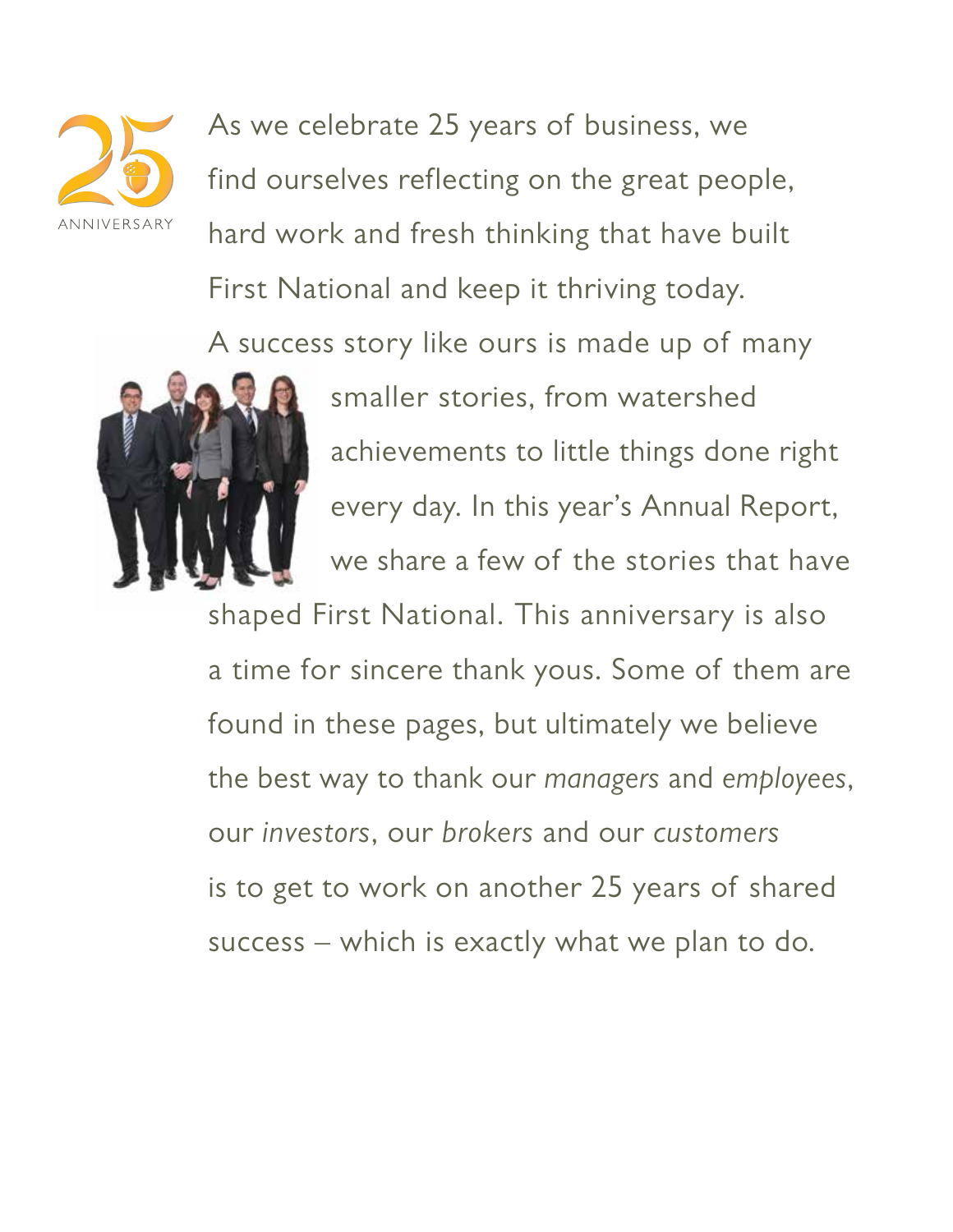# Letter from the President

#### **Fellow Shareholders:**

As First National looks back on 25 years of success, there is much to celebrate. The Company has grown steadily since its founding – and in 2012 we continued to deliver strong financial results, achieving one of our best years yet.

Among many achievements this year, First National exceeded \$67 billion in mortgages under administration, and increased our market share to approximately 16 percent in the mortgage broker distribution channel.

#### **A strong year for First National**

Some of our key performance indicators for 2012:

- Mortgages under administration increased by 13% over the previous year, to \$67.3 billion.
- Mortgage originations hit record levels, with volume increasing 19% year over year to \$14 billion, driven by gains in both our single-family residential division (\$11.3 billion of originations) and strong performance in our multi-unit commercial division (\$2.7 billion of originations).
- Revenue grew to \$628.6 million from \$464.0 million in 2011, reflecting increased interest revenue on securitized mortgages.
- Net income before taxes increased by 56% to \$150.8 million from \$96.8 million in 2011.

• Earnings before income taxes, excluding gains and losses on financial instruments ("Pre-FMV EBITDA"), grew to \$153.2 million from \$125.1 million in 2011, driven by growth in our servicing portfolio and the net margin on securitized mortgages.

Strong cash flow throughout 2012 enabled our Board to approve dividend increases in both 2012 and 2013. The annual dividend rate was raised to \$1.30 per common share beginning with the payment on September 17 (a 4% increase over the previous rate of \$1.25) and, as announced with our year end results, the annual rate was increased to \$1.40 per share (an 8% increase) starting with the payment on April 15, 2013.

These are just a few of the recent metrics that mark First National's evolution from a startup with a focus on growth into the largest non-bank lender in Canada. Our drive to succeed has remained strong as our Company has grown: in the past four years, our residential division has moved from fifth place in market share to second overall and our commercial division remains the leading non-bank commercial lender in the country.



March 1988



First National Financial Corporation opens for business

# *Corporate Profile*

*First National Financial Corporation (TSX: FN) is the parent company of First National Financial LP, a Canadian-based originator, underwriter and servicer of predominantly prime residential (single-family and multi-unit) and commercial mortgages. With over \$67 billion in mortgages under administration, First National is Canada's largest non-bank originator and underwriter of mortgages and is among the top three in market share in the mortgage broker distribution channel. For more information, please visit www.firstnational.ca.*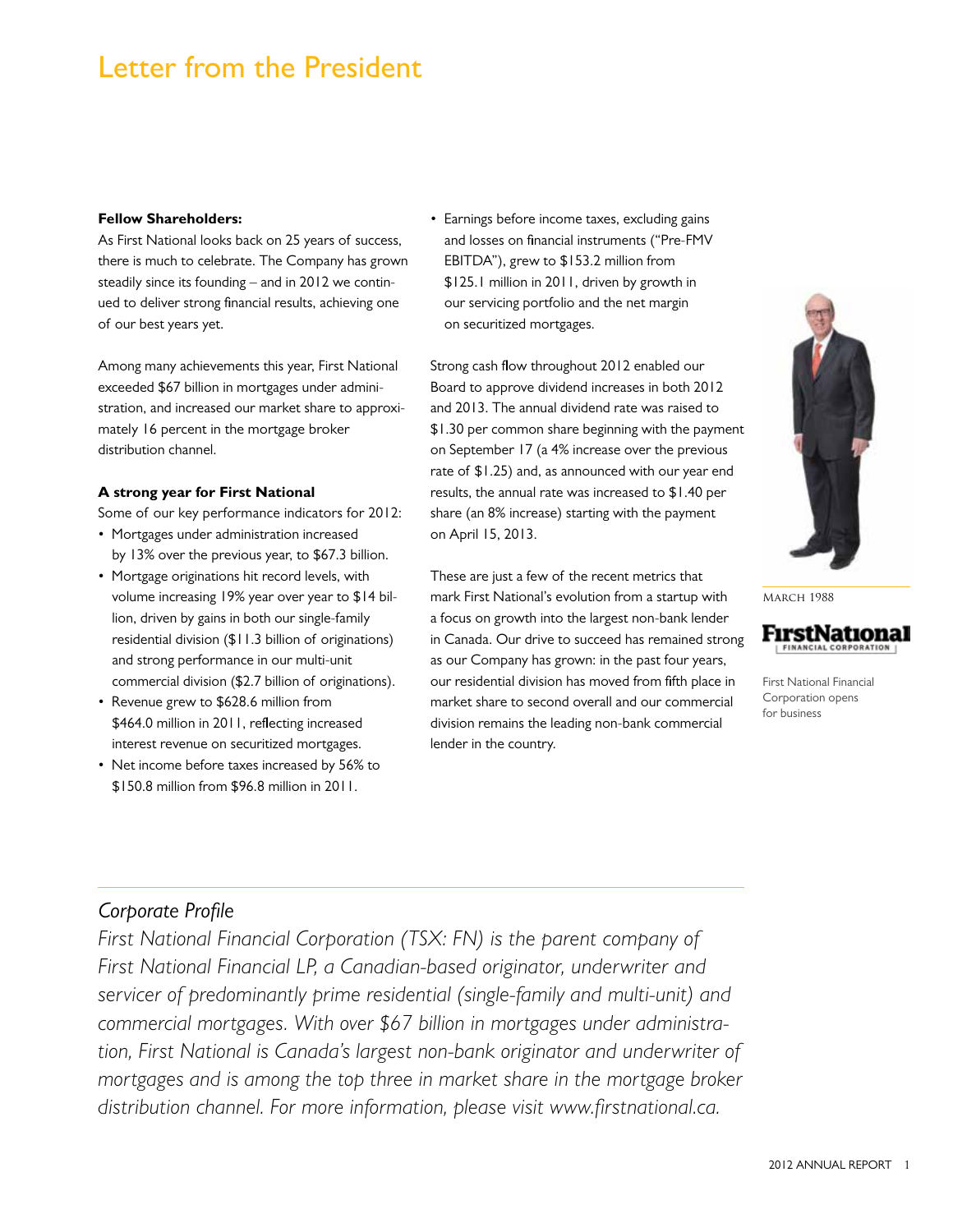

June 1991

First National becomes a CMHC-approved lender First National's leadership team is proud of this performance, and we are proud of the approach that has made it possible: our commitment to serving our clients and brokers with excellence, and our focus on delivering strong results for our investors and employees.

#### **Investing in relationships**

First National has worked consistently to distinguish itself by the service it provides to its customers, and by the strength of its relationships with residential brokers and the commercial real estate community. Our reputation for outstanding service to brokers has become an increasingly valuable differentiator.

Our long-standing emphasis on supporting brokers as they work to meet clients' needs has resulted in a clear leadership position in the mortgage broker distribution channel. This position has yielded increased benefits as the channel continues to grow, and Canadian homebuyers take advantage of the value offered by mortgage brokers.

#### **Sharing our success**

First National has always believed in sharing our successes with those who place their confidence in us, including our brokers, management team and staff.

Today, sharing our success also means delivering strong growth and cash flow to the shareholders who have supported our Company. These shareholders have profited as we have announced three dividend increases in as many years.

In addition to sharing today's successes, First National is focused on laying strong foundations for future growth. We remain committed to maintaining a conservative risk profile and sustaining a funding mix that enables us to adapt

to new market conditions. Our solid capital base and strong balance sheet also give us a firm platform from which to generate reliable future returns for our shareholders.

#### **Looking ahead**

In June 2012, the federal government introduced new rules that reduce the amount home buyers can borrow under the government-backed mortgage insurance program. The industry began to feel the effects of this move in the fourth quarter of 2012, and we anticipate moderately lower origination levels for our residential division in 2013.

Although all lenders will experience some cooling effects from these new rules, our increased volume of mortgages under administration, combined with anticipated renewals, will enable us to continue to deliver strong earnings and cash flow. Furthermore, we expect that interest rates will remain low, helping to keep housing affordable in Canada.

Despite lower origination targets on the residential side, we anticipate that our commercial division will maintain the strong origination levels it achieved in 2012, as the low-rate environment encourages real estate transactions. With the introduction of First National mortgage brokerage services and a new fund product targeting retail investors in 2012, our commercial division now offers the broadest product platform in Canada – further evidence of First National's commitment to positioning itself for future growth through adaptation and innovation.

Investments in our business made during 2012 will also promote profitability and cash flow through 2013 as we leverage our investments in the portfolio of mortgages under securitization and the servicing portfolio.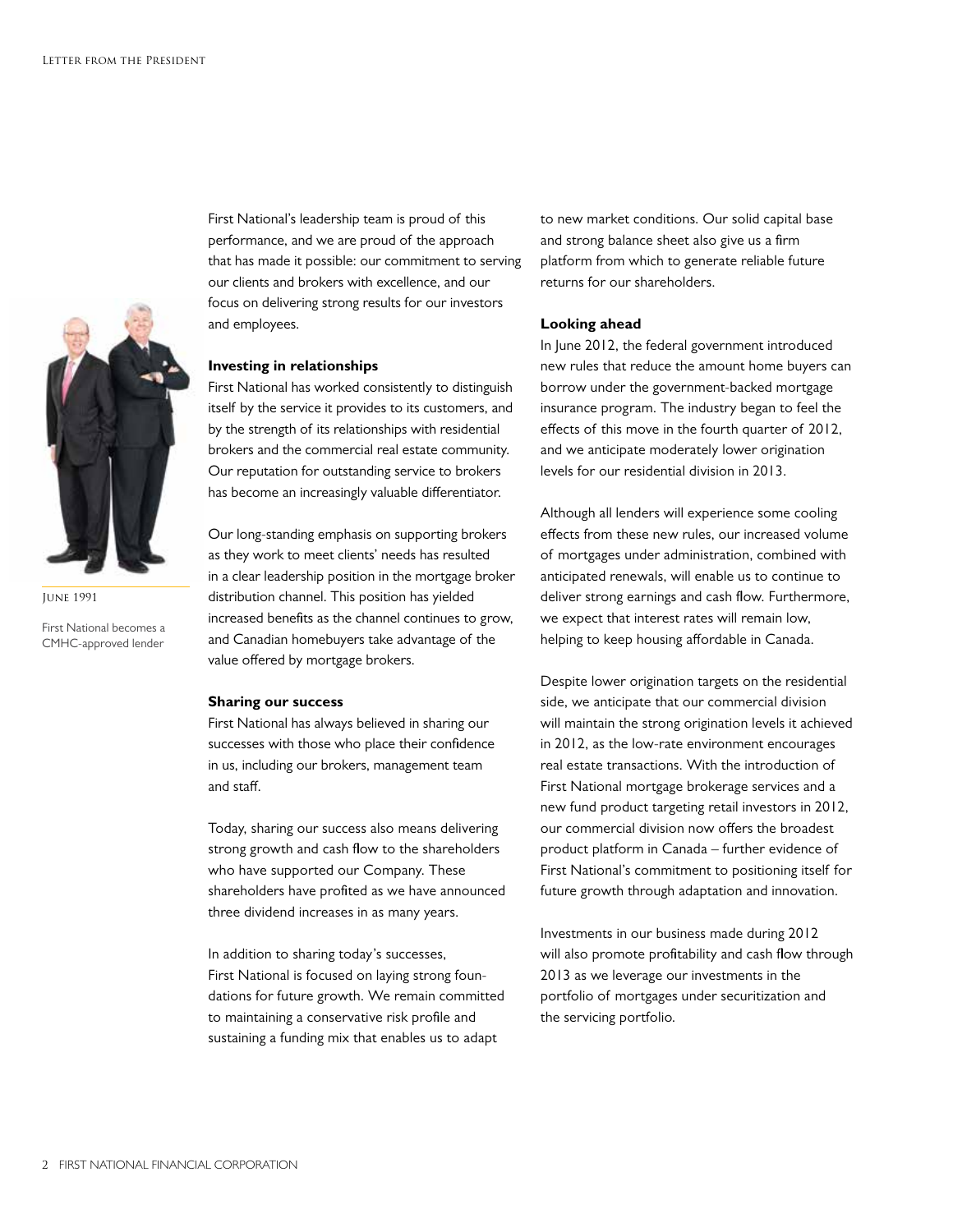# 2012 at a glance

#### **A year to celebrate**

This year's performance has been supported by the dedication of our outstanding team of managers and employees. In 2012, the First National team grew to include more than 600 professionals working across Canada. Our record-setting year attests to the exceptional quality and dedication of our team, as well as the sound guidance of our Board.

For me and my fellow co-founder Moray Tawse, First National's success over the past 25 years is all the more satisfying because it has been driven by the values on which First National was founded. Moray and I launched First National with a commitment to integrity, professionalism, transparency, supportiveness and a strong conviction that relationships are at the heart of our business. Since the day we founded the business, we have built the Company step by step, with the cooperation and investment of people we trust and respect. The result is a Company and a culture of which we are truly proud.

Together, we have helped Canadian families purchase their first home, partnered with commercial enterprises to create growth and meet business objectives, and delivered strong returns to thousands of investors who placed their confidence in our business. Thank you. We can't think of a better way to have spent the last 25 years, and we look forward to another 25 years of shared success.

Sincerely,

Stephen Smith

Stephen Smith







**MORTGAGES UNDER ADMINISTRATION** (for the year ended December 31, 2012)

|  | A 79% Insured                                |
|--|----------------------------------------------|
|  | B 9% Multi-unit and commercial               |
|  | C 12% Conventional single-family residential |
|  | $D \leq 1\%$ Bridge loans / Alt-A            |
|  |                                              |

91% Insured or conventional single-family residential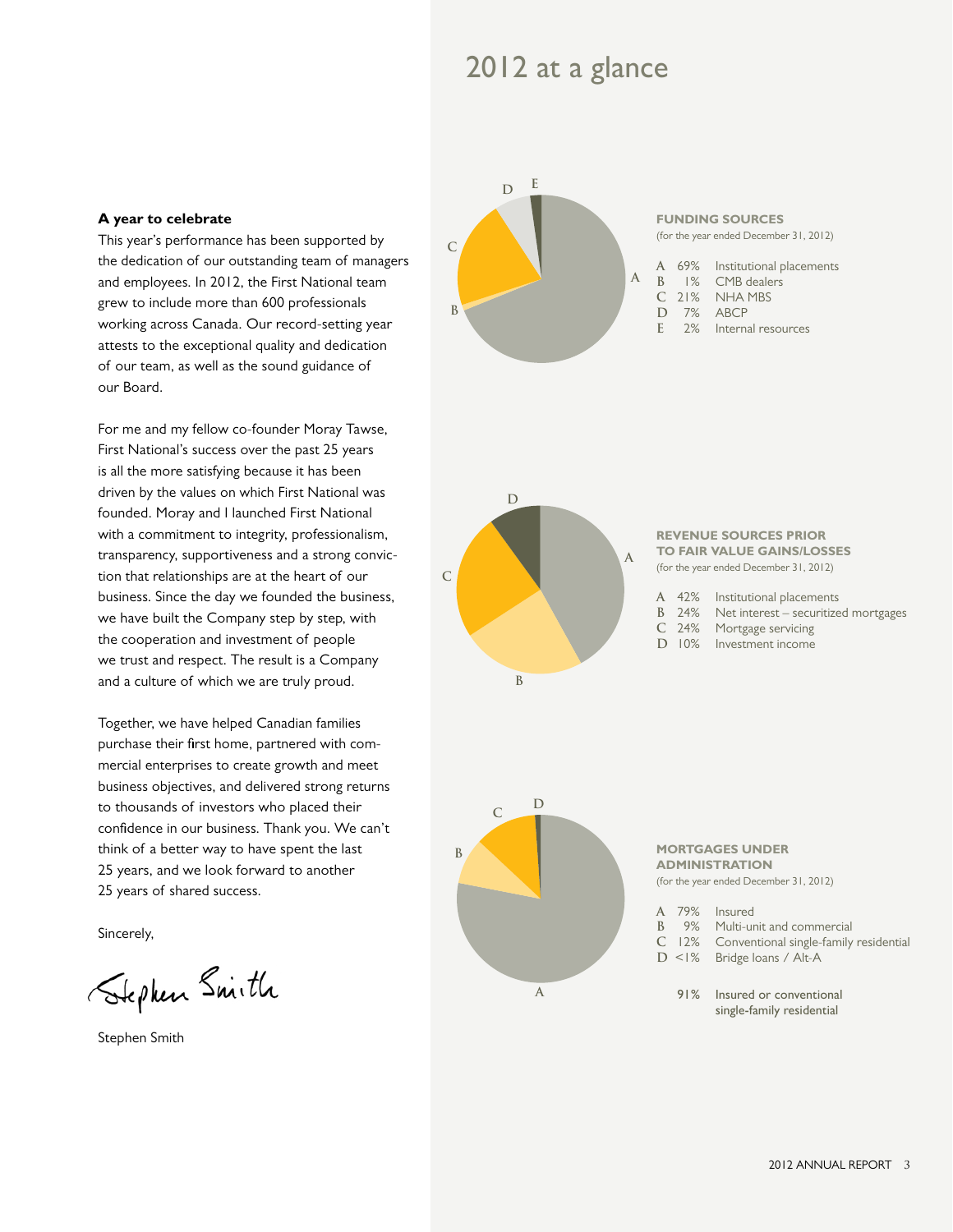# From the beginning, a drive to succeed

For 25 years, First National has combined the entrepreneurial energy of a dynamic startup with the reliability and professionalism of one of Canada's top financial institutions. The result has been strong, steady growth, supported by prudent risk management, and our competitive drive and entrepreneurial spirit continue to move us forward.

In February 2012, we surpassed \$60 billion in mortgages under administration, and by year's end we reached \$67.3 billion.

#### May 1996

First National launches first ABCP Program

April 2001



First National launches MERLIN

#### **Outstanding service every step of the way**

Great service has always been fundamental to our reputation as a solid partner for brokers and as a trustworthy lender for Canadians. Insisting on top service is not just how we work, it's how we grow.

#### *A record of service, a history of growth*

First National started out as a small firm in a large industry. From the outset, we understood that if we were to earn the trust of Canadians and mortgage brokers, our expertise, professionalism and integrity had to come through in everything we did, from the rigour of our underwriting process to the speed with which we returned phone calls.

#### *Technological innovation for superior service*

First National leads the industry in adopting technology to enable fast, customized communication with our clients, brokers and investors. We continue to evolve MERLIN, our proprietary mortgage approval and underwriting system. This year, we will introduce MERLIN in additional business areas, launching a MERLIN-based portal for investors and using it to enhance our commercial mortgage administration. Residential borrowers continue to benefit from our personalized mortgage management tool, *My Mortgage*, online and by phone.



*We value our employees. Our staff embody our dedication to service and help drive our growth.*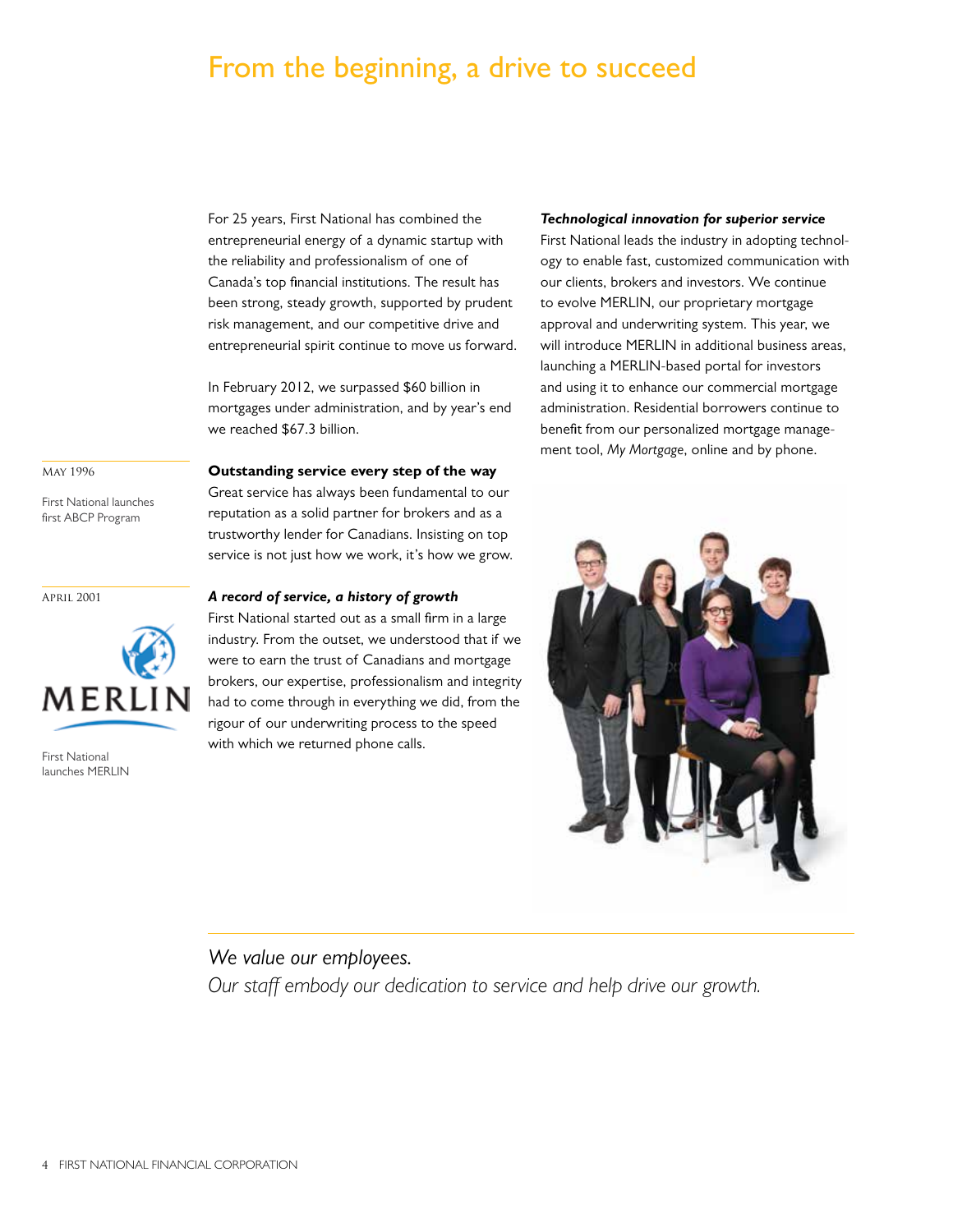# 2012 at a glance

Because of our ongoing investments in advanced technology, we are able to continually raise our service standards even as our volumes increase. More than 20% of our residential service requests are now received online through *My Mortgage*, and in 2012 online requests almost doubled from 2011. As customers become more comfortable with online technology, we expect our online requests to increase even further. Our technological readiness and outstanding staff enable us to rise to these challenges and deliver on our guaranteed 24-hour turnaround time.

 $\prod_{i=1}^{n}$  n 1988, it was unusual for a small business<br>to even own a computer. We saw that there was a better way of working, so we made the investment. When we digitized the process, it became almost instantaneous. We could respond faster than anyone – much faster." – Stephen Smith

**47.8 53.3 59.6 67.3**

**MORTGAGES UNDER ADMINISTRATION** (in \$ billions)

# **13% year-over-year growth 2011 to 2012**



2008 2009 2010 2011 2012

**40.6**

**294.0 341.7 394.3 464.0 628.6**

**122.3 165.3 129.8 125.1 153.2**

2008 2009 2010 2011 2012

2008 2009 2010 2011 2012

**MORTGAGE Originations** (in \$ billions)

# **19% year-over-year growth 2011 to 2012**

**REVENUE** (in \$ millions)

# **35% year-over-year growth 2011 to 2012**

**PRE-FMV EBITDA** (in \$ millions)

**22% year-over-year growth 2011 to 2012**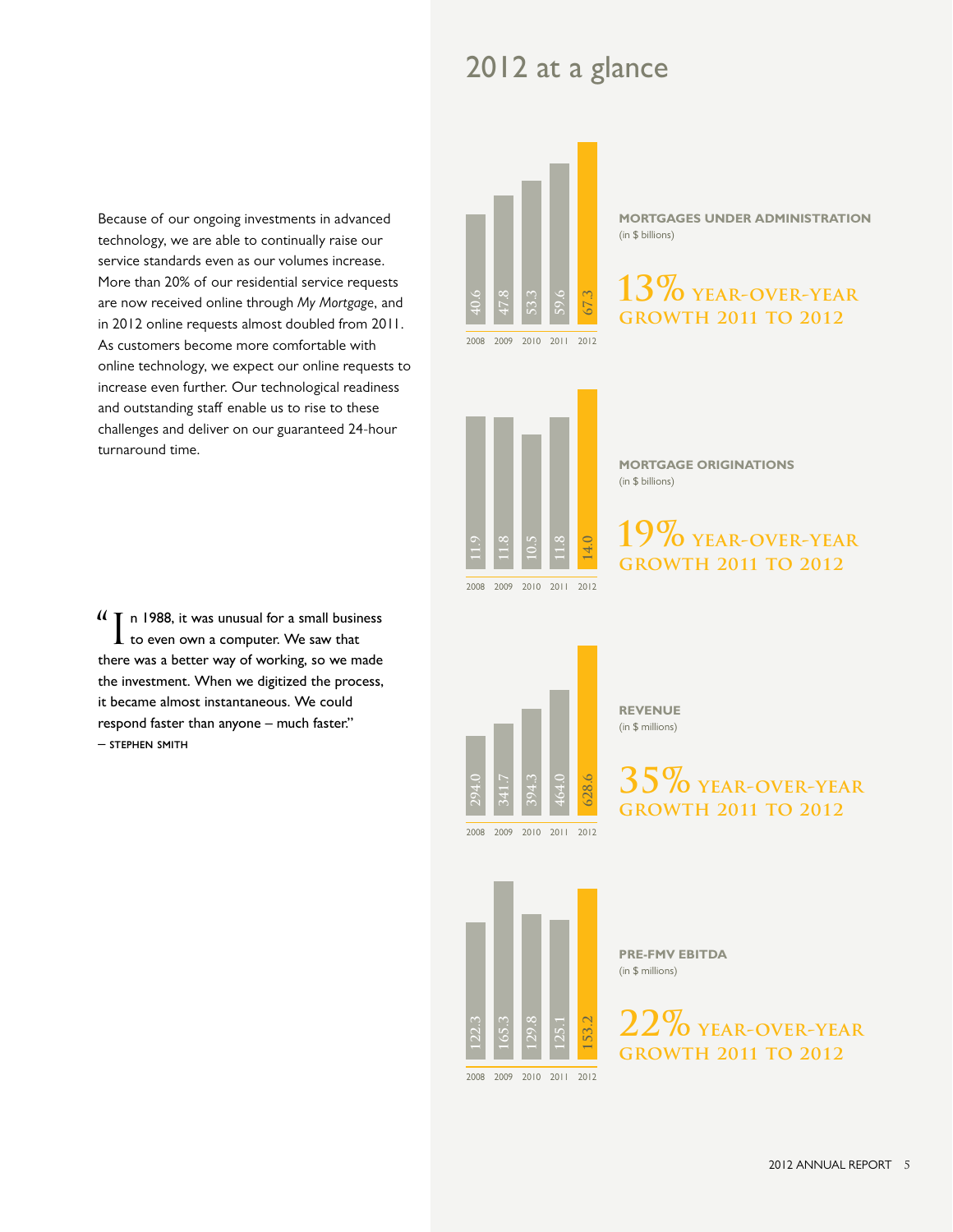# Strong relationships, shared success

June 2006



First National is listed on the TSX

June 2010



First National reaches \$50 billion in mortgages under administration

First National has always taken a win-win approach to business. Our growth is rooted in the relationships we have built over a quartercentury of earning loyalty and keeping promises. We embrace opportunities to share our success with our investors, our valued network of brokers and our staff.

#### **A passionate team**

Some of our employees have been with us since our earliest days. For them, building a career has been inextricably connected to building First National. We are pleased that our tradition of staff retention and advancement continues: 2012 saw 48 internal promotions. Our team continues to find new ways to grow with the Company, not only sharing in First National's success but also driving that success.



# *We value our managers.*

*Our dedicated team has made vital contributions to First National's strong performance this year.*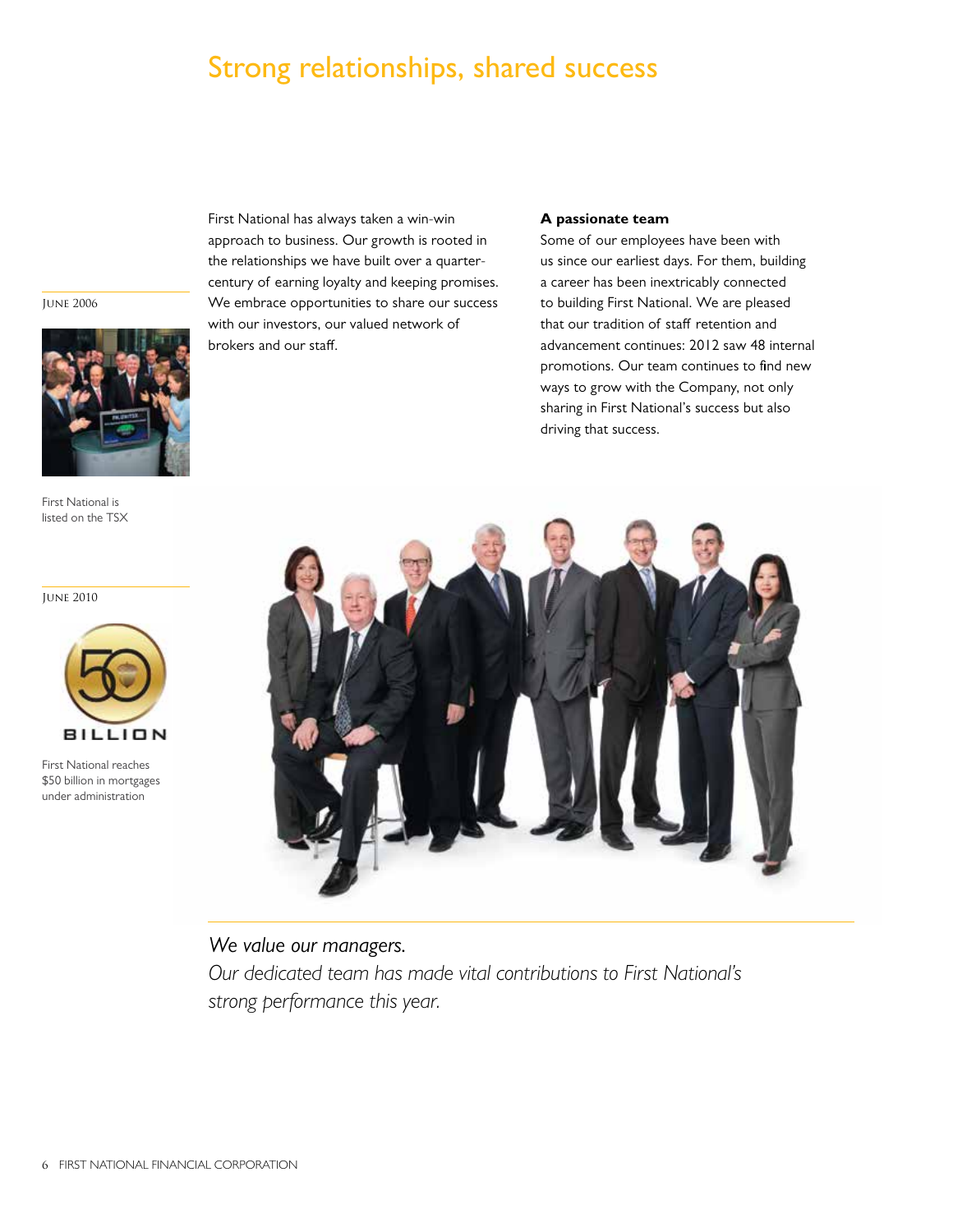# 2012 at a glance

"When we started, on any given day you could find the President shovelling the snow, checking the computer wires or developing an NHA MBS joint venture. Everyone on our team wore many hats in those days." – Moray Tawse



*We value our long-standing employees celebrating 25 years of service: Sharon MacKenzie, Josie Bohren, Scott McKenzie, Peter Cook, Dru McAuley, Nuala Bourke*

# **\$150.8 million**

Net income before taxes increased to \$150.8 million from \$96.8 million in 2011.

# **\$1.40 per common share**

In April 2013, a dividend of \$1.40 per common share was issued, which represented an 8% increase from the previous rate of \$1.30.

# **1,692 commitments**

March 29<sup>th</sup> was a milestone: the busiest day in the Company's history, with our residential division issuing 1,692 commitments for a total of approximately \$440 million.

# **16%**

In 2012 First National's market share increased from approximately 13% to approximately 16%, as a major player exited the market and First National worked to capture new business.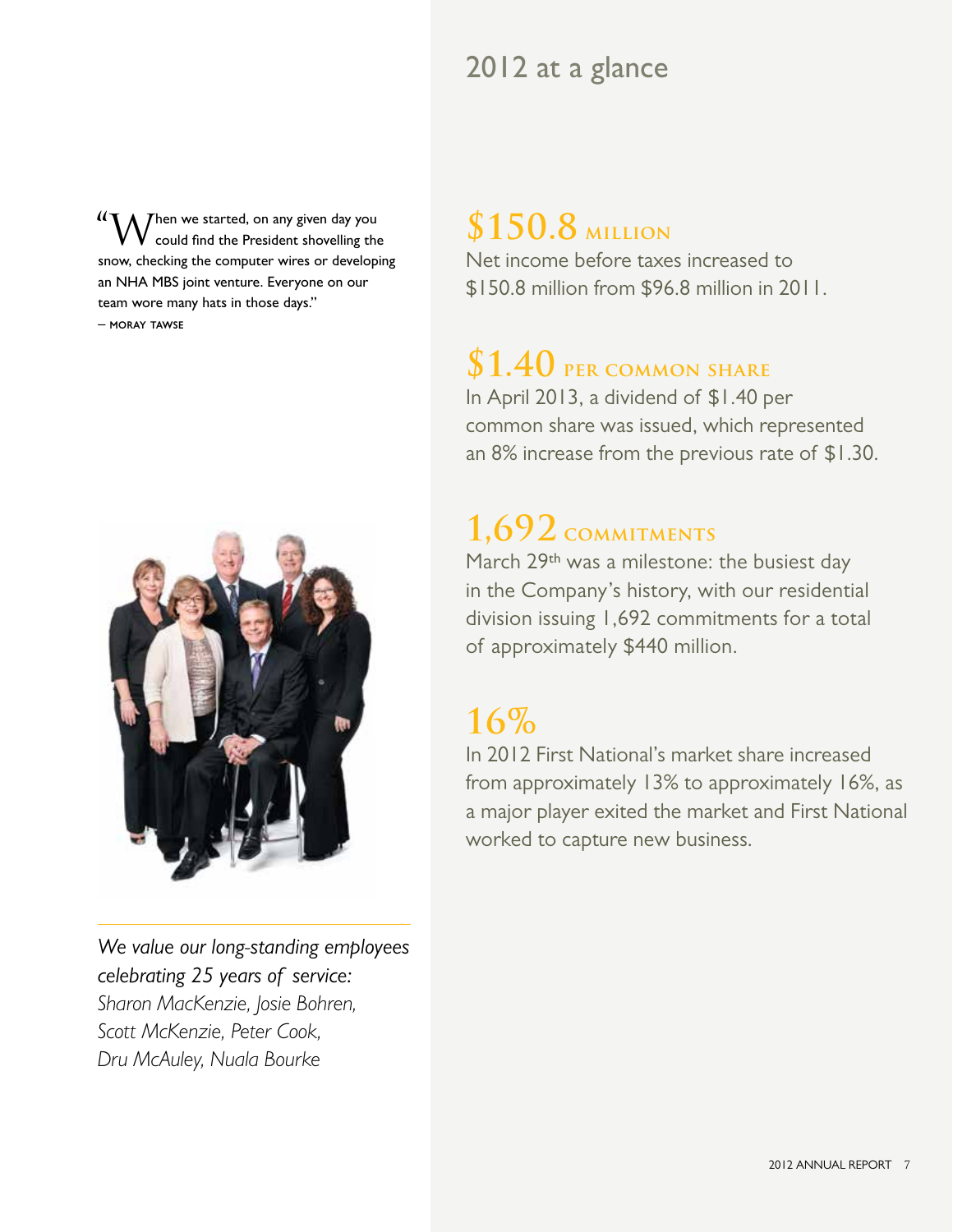# Our philosophy

Our philosophy is unique in its simplicity: we deliver service, create solutions and build success.

By combining innovative mortgage solutions, MERLIN – our industryleading mortgage approval and tracking system – and the expertise of our team, First National has earned the trust of mortgage brokers, commercial clients and residential customers Canada-wide.

These valued relationships endure because of our unwavering commitment to service excellence, a commitment shared by senior management and every member of the First National team.

### **Delivering Service**

We are determined to provide industry-leading service across all areas of our business.

Fast turnaround of mortgage applications is a priority at First National. We typically respond to mortgage broker submissions within four hours and commercial clients often receive their mortgage commitment documents in as little as seven days.

A homeowner who becomes a First National client can expect dedicated service from our experienced team of customer service representatives, and access to *My Mortgage*, their personalized mortgage management tool available online or by phone.

Residential mortgage brokers have access to a wide range of mortgage solutions, flexible payment terms and prepayment privileges to suit just about any lifestyle.

MERLIN, First National's exclusive online mortgage approval and tracking system, ensures mortgage brokers stay connected to the status of their deal so they can exceed customers' expectations while maximizing efficient use of their own time.

# **Building Success**

Many Canadians dream of buying their first home whether they are new to our country, growing a family or simply putting down roots. Together with their mortgage broker, we are all committed to helping them make this dream come true as easily and worry-free as possible.

Time and time again, mortgage brokers tell us that a key component of excellent service is fast turnaround time so that they can differentiate themselves from the competition. First National responds to 90% of mortgage broker submissions in under four hours.



### **Creating Solutions**

At First National, we put all of our resources and expertise behind the development, administration and servicing of mortgage solutions.

Each commercial mortgage inquiry starts with a professional mortgage consultation and analysis. Our commercial mortgage experts analyze each client's needs and develop customized proposals detailing the loan strategy, preferred terms, best rate solution and optimum financing recommendation.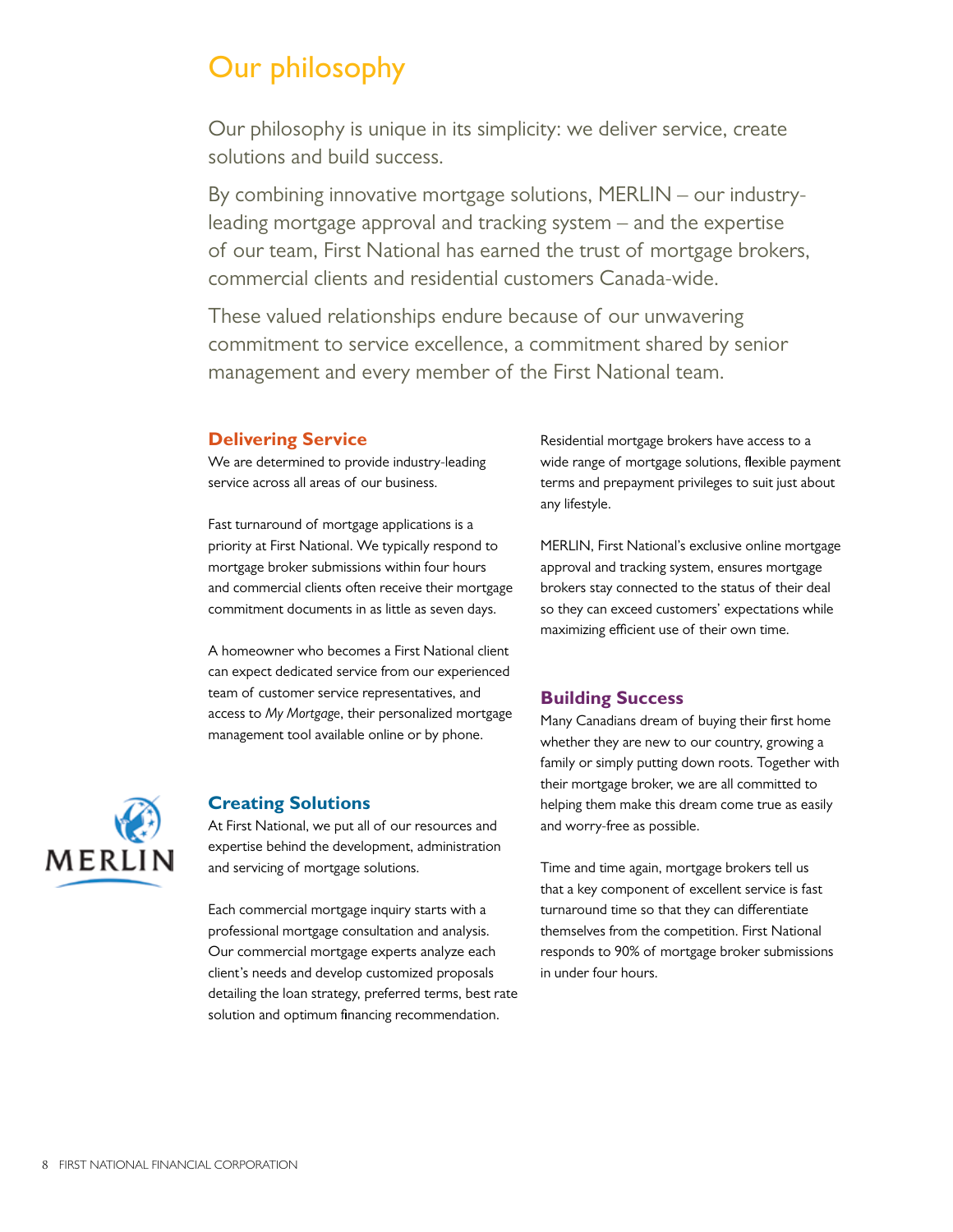# A Strong Year for First National

2012 financial statements

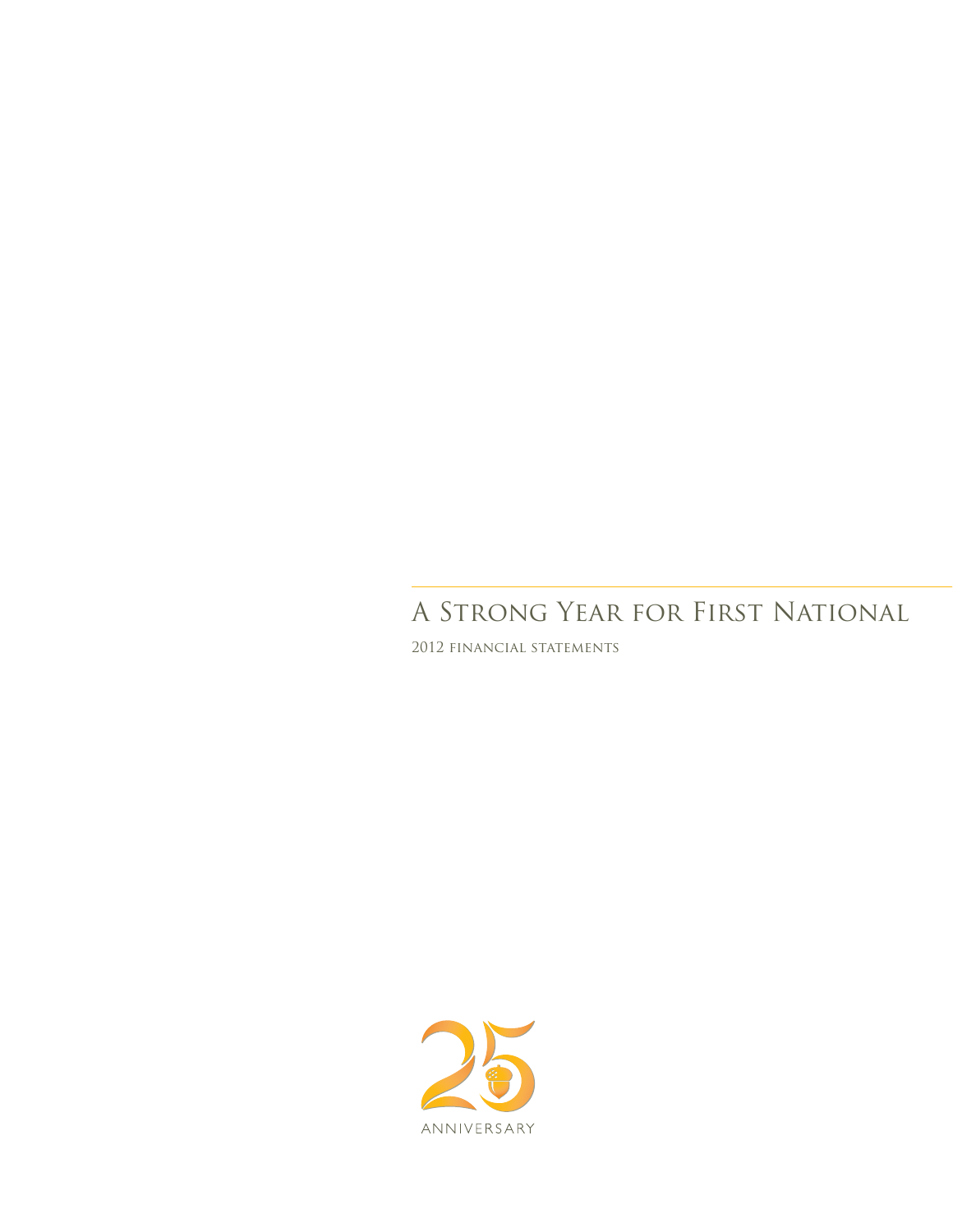# Financial Reporting

Table of Contents

# Management's Discussion and Analysis

- 11 General Description of the Company 2012 Results Summary
- 12 Outstanding Securities of the Corporation
- 13 Selected Quarterly Information
- 14 Selected Annual Financial Information for the Company's Fiscal Year
- 15 Vision and Strategy
- 15 Key Performance Drivers Growth in Portfolio of Mortgages under Administration Growth in Origination of Mortgages
- 16 Lowering Costs of Operations
- 17 Employing Innovative Securitization Transactions to Minimize Funding Costs
- 18 Key Performance Indicators
- 19 Determination of Adjusted Cash Flow and Payout Ratio Revenues and Funding Sources
- 21 Results of Operations
- 26 Operating Segment Review
- 27 Residential Segment Commercial Segment Liquidity and Capital Resources
- 30 Financial Instruments and Risk Management
- 32 Capital Expenditures Summary of Contractual Obligations
- 33 Future Accounting Changes
- 34 Disclosure Controls and Internal Controls over Financial Reporting
- 35 Risk and Uncertainties Affecting the Business Forward-Looking Information
- 36 Outlook

# Financial Statements

- 37 Management's Responsibility for Financial Reporting
- 38 Independent Auditors' Report
- 39 Consolidated Statements of Financial Position
- 40 Consolidated Statements of Comprehensive Income and Retained Earnings
- 41 Consolidated Statements of Changes in Shareholders' Equity
- 42 Consolidated Statements of Cash Flows
- 43 Notes to Consolidated Financial Statements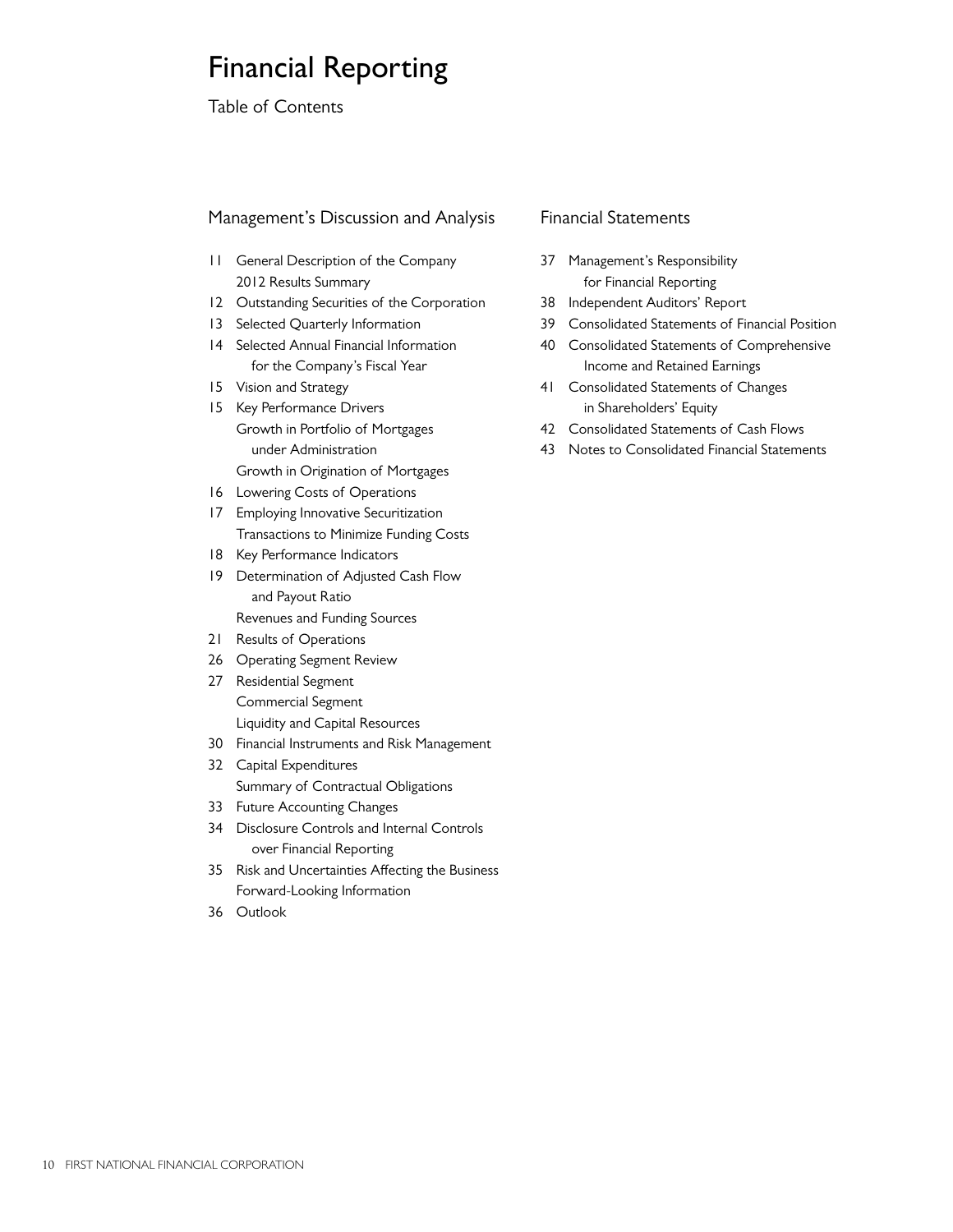# Management's Discussion and Analysis

*The following management's discussion and analysis ("MD&A") of financial condition and results of operations is prepared as of February 26, 2013. This discussion should be read in conjunction with the audited consolidated financial statements of First National Financial Corporation (the "Company" or "Corporation" or "First National") as at and for the year ended December 31, 2012 and the notes thereto. This discussion should also be read in conjunction with the audited consolidated financial statements and notes thereto of the Company for the year ended December 31, 2011. The audited consolidated financial statements of the Company have been prepared in accordance with International Financial Reporting Standards ("IFRS").*

*This MD&A contains forward-looking information. Please see "Forward-Looking Information" for a discussion of the risks, uncertainties and assumptions relating to these statements. The selected financial information and discussion below also refer to certain measures to assist in assessing financial performance. These other measures, such as "Pre-FMV EBITDA", "Adjusted Cash Flow" and "Adjusted Cash Flow per Share", should not be construed as alternatives to net income or loss or other comparable measures determined in accordance with IFRS as an indicator of performance or as a measure of liquidity and cash flow. These measures do not have standard meanings prescribed by IFRS and therefore may not be comparable to similar measures presented by other issuers.*

*Unless otherwise noted, tabular amounts are in thousands of Canadian dollars.*

*Additional information relating to the Company is available in First National Financial Corporation's profile on the System for Electronic Data Analysis and Retrieval ("SEDAR") website at www.sedar.com.*

### General Description of the Company

First National Financial Corporation is the parent company of First National Financial LP ("FNFLP"), a Canadian-based originator, underwriter and servicer of predominantly prime residential (single-family and multi-unit) and commercial mortgages. With over \$67 billion in mortgages under administration ("MUA"), First National is Canada's largest non-bank originator and underwriter of mortgages and is among the top three in market share in the growing mortgage broker distribution channel. Pursuant to a Plan of Arrangement (the "Arrangement") and an amalgamation (the "Amalgamation") effective January 1, 2011, First National Financial Corporation succeeded First National Financial Income Fund (the "Fund") as the public holding company invested in FNFLP. The Arrangement and Amalgamation (together, the "Conversion") were used to convert the Fund into a corporate structure.

### 2012 Results Summary

The Company was very pleased with its results for 2012. The Canadian real estate market remained strong and First National's market share in the mortgage broker distribution channel continued to grow. With these fundamentals, the Company was able to produce record origination levels, surpassing the previous annual record set in 2008. This is particularly true for the single-family segment, where First National originated \$11.3 billion of new mortgages. With these robust origination metrics, the Company continued to build both its portfolio of mortgages pledged under securitization and its MUA.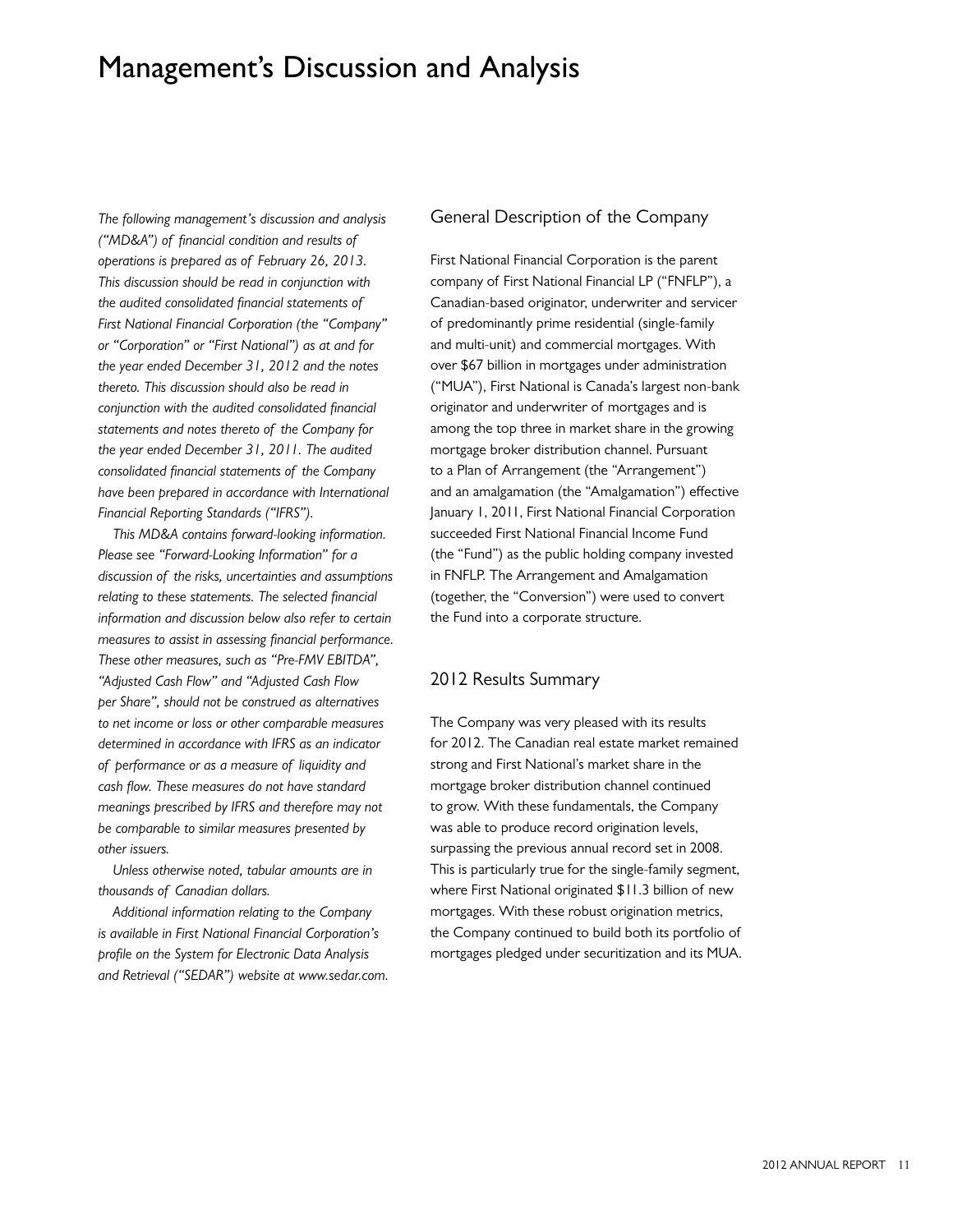- MUA grew to \$67.3 billion at December 31, 2012 from \$59.6 billion at December 31, 2011, an increase of 13%; the growth from September 30, 2012, when MUA was \$65.9 billion, was 2%, an annualized increase of more than 8%.
- The Canadian single-family real estate market continued to show its strength. In 2012, singlefamily mortgage originations for the Company increased by 24% to \$11.3 billion from \$9.1 billion in 2011. The commercial segment had results consistent with 2011 as this market remained strong and volumes were approximately \$2.7 billion for both 2012 and 2011. Overall origination was up over 19% year over year.
- The Company used the Canada Mortgage Bonds ("CMB") program to successfully securitize \$931.8 million of multi-unit mortgages in the 10-year program and \$1.6 billion of mortgages in the five-year term programs. In 2012, First National also securitized \$526.6 million of mortgages through bank-led syndicated National Housing Act Mortgage-Backed Securities ("NHA MBS") transactions.
- Revenue for the year ended December 31, 2012 increased to \$628.6 million from \$464.0 million in 2011. The growth of 35% is reflective of increased placement fees, which increased by \$41.9 million year over year, and interest revenue on securitized mortgages, which increased by almost \$82.9 million. While the Company continued to securitize a portion of its origination, the additional volume originated in 2012 was placed with institutional investors.
- Income before income taxes in the year increased significantly, by 56%, from \$96.8 million in 2011 to \$150.8 million in 2012. The increase was the result of a steadily growing business and a turnaround of revenues on account of fair value of financial instruments, which increased pre-tax income by \$24.6 million in 2012.
- Without the impact of gains and losses on financial instruments, which have been volatile, the Company's earnings before income taxes, depreciation and amortization ("Pre-FMV EBITDA") increased by 22%, from \$125.1 million in 2011 to \$153.2 million in 2012. This increase is due to the growth of the Company's servicing portfolio and the net margin on securitized mortgages.
- The Company was pleased with its results and, in particular, the amount of cash flow the business generated. With a strong finish to 2012, First National is pleased to announce that the Board of Directors has approved an increase in the dividend payable on the outstanding common shares. Effective with the dividend payable on April 15, 2013, the annual dividend rate will be increased from \$1.30 per share to \$1.40 per share, an increase of 7.7%.

# Outstanding Securities of the Corporation

At December 31, 2012 and February 26, 2013, the Corporation had 59,967,429 common shares, 4,000,000 Class A Series 1 Preferred Shares and 175,000 debentures outstanding.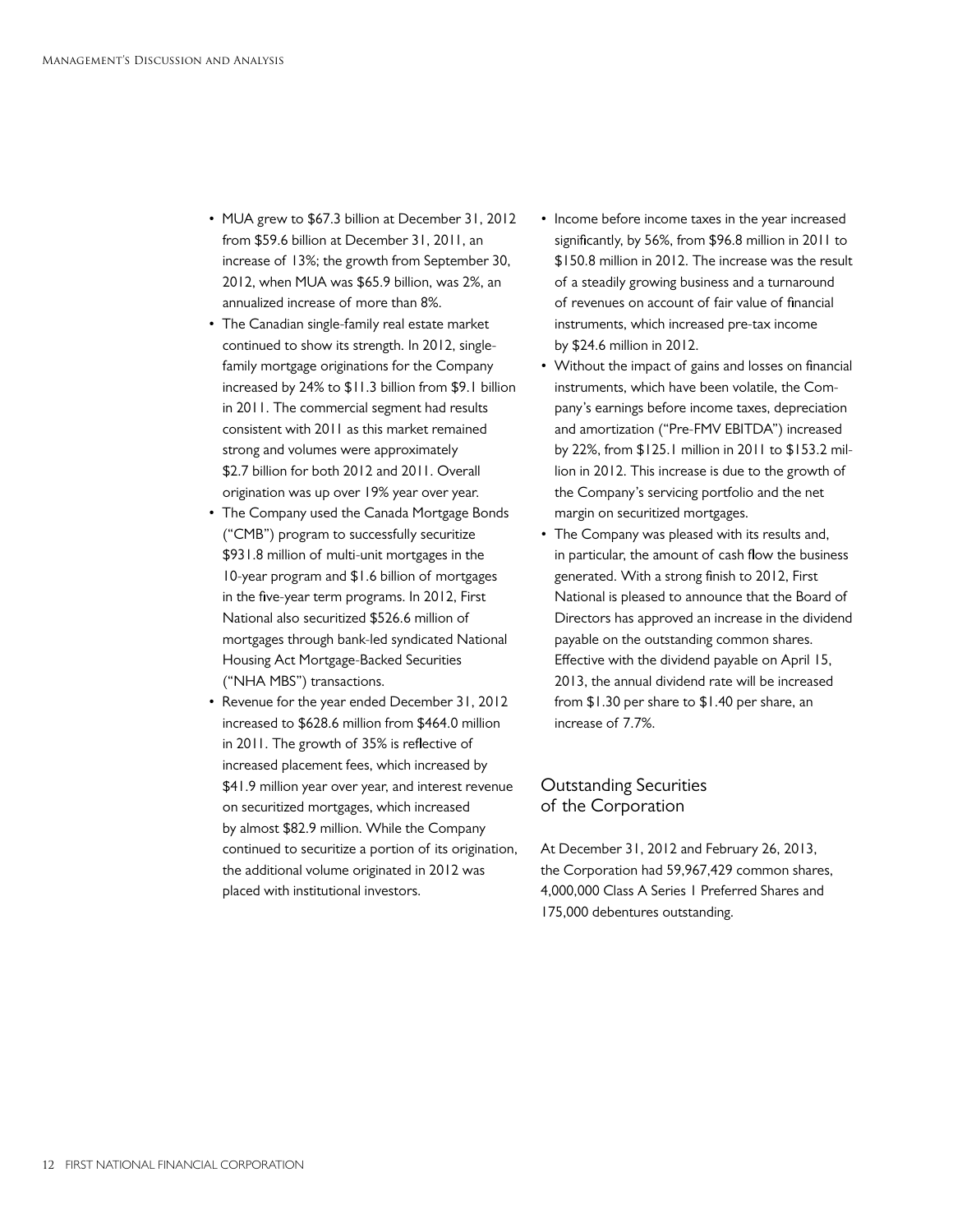# Selected Quarterly Information

#### **Quarterly results of First National Financial Corporation**

*(\$000s, except per share amounts)*

|                       | <b>Revenue</b> | <b>Net income</b><br>for the<br>period | <b>Net income</b><br>per common<br>share | <b>Total assets</b> |
|-----------------------|----------------|----------------------------------------|------------------------------------------|---------------------|
| 2012                  |                |                                        |                                          |                     |
| Fourth quarter        | \$<br>156,092  | \$<br>33,491                           | \$<br>0.54                               | \$15,008,552        |
| Third quarter         | \$<br>181,573  | \$<br>32,047                           | \$<br>0.51                               | \$<br>14,311,584    |
| <b>Second quarter</b> | \$<br>156,983  | \$<br>18,099                           | \$<br>0.28                               | \$<br>13,682,980    |
| <b>First quarter</b>  | \$<br>133,965  | \$<br>26,688                           | \$<br>0.43                               | \$13,224,456        |
| <b>2011</b>           |                |                                        |                                          |                     |
| Fourth quarter        | \$<br> 18,  2  | \$<br>17,687                           | \$<br>0.27                               | \$11,927,270        |
| Third quarter         | \$<br>115,522  | \$<br>12,107                           | \$<br>0.18                               | \$<br>10,754,813    |
| Second quarter        | \$<br>121,579  | \$<br>20.197                           | \$<br>0.32                               | \$<br>9,948,118     |
| First quarter         | \$<br>108,798  | \$<br>20,500                           | \$<br>0.33                               | \$<br>9,261,178     |

Given First National's large amount of MUA and portfolio of mortgages pledged under securitization, quarterly revenue under IFRS is driven primarily by mortgage servicing revenue growth, and the gross interest earned on the mortgages pledged under securitization. Servicing revenue will change as the third-party portfolio of mortgages grows or contracts. The gross interest on the mortgage portfolio is dependent both on the size of the portfolio of mortgages pledged under securitization as well as weighted average mortgage rates. Revenue will also change as the amount of origination for institutional investors changes. All of these factors have increased over the last 24 months as the Company has steadily increased its MUA and portfolio of securitized mortgages and increased placement fees with higher originations for its institutional investors. Revenue is also dependent on conditions in the debt markets, which affect the value of gains and losses on financial instruments arising from the Company's interest rate hedging program. In particular, revenue was reduced by \$14.8 million and \$8.4 million losses in the third and fourth quarters of 2011, respectively. In the second quarter of 2012, more losses on these items

decreased revenue by \$12.0 million. This contrasts gains of \$7.1 million in the first quarter of 2012, \$5.6 million in the third quarter of 2012 and \$5.4 million in the fourth quarter of 2012. These issues also impacted net income, which was directly affected on a before-tax basis by these gains and losses.

Generally, during the first two quarters of 2011, mortgage spreads tightened steadily as Canadian capital markets returned to historical norms following the credit turmoil of 2008. This trend is evident in net income figures except for the third and fourth quarters of 2011, when interest rates fell significantly and caused large mark-tomarket adjustments on financial instruments, which reduced earnings. In 2012, increased origination volume and the securitization-related income from past quarters' securitizations have come together to drive earnings higher despite some volatility in the capital markets. Total assets have increased steadily as the Company has taken advantage of securitization opportunities to grow its mortgage assets pledged under securitization.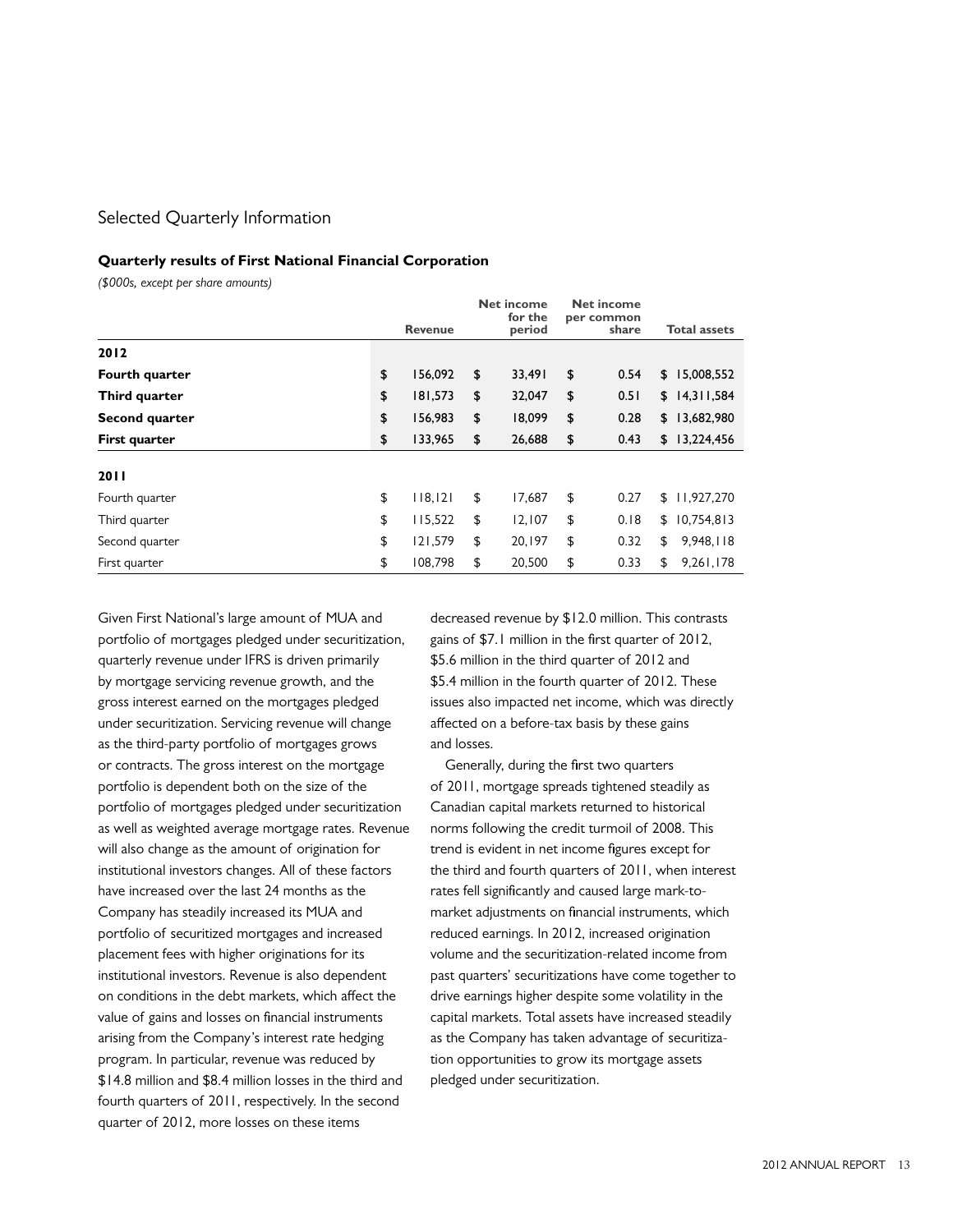# Selected Annual Financial Information for the Company's Fiscal Year

*(\$000s, except per share/unit amounts)*

|                                                        | December 31<br>2012 | December 31<br><b>2011</b> | December 31<br>2010 |
|--------------------------------------------------------|---------------------|----------------------------|---------------------|
| For the year then ended                                |                     |                            |                     |
| Income statement highlights                            |                     |                            |                     |
| Revenue                                                | \$<br>628,613       | \$<br>464.020              | \$<br>394,259       |
| Interest expense - securitized mortgages               | (246, 736)          | (184, 291)                 | (112, 530)          |
| Brokerage fees                                         | (115,978)           | (81, 480)                  | (70,718)            |
| Salaries, interest and other operating expenses        | (106, 547)          | (91, 642)                  | (81, 586)           |
| EBITDA <sup>(I)</sup>                                  | 159,352             | 106,607                    | 131,221             |
| Amortization of capital assets                         | (2,059)             | (1, 856)                   | (1,796)             |
| Amortization of intangible assets                      | (6, 468)            | (7,968)                    | (9, 468)            |
| Provision for income taxes                             | (40, 500)           | (26, 292)                  | (30,040)            |
| Net income                                             | 110,325             | 70.491                     | 89,917              |
| Dividends/distributions declared                       | 80,859              | 109,022                    | 89,623              |
| Per share/unit highlights                              |                     |                            |                     |
| Net income per unit/common share                       | 1.76                | 1.10                       | 1.50                |
| Dividends/distributions declared per common share/unit | 1.27                | 1.25                       | 1.49                |
| At year end                                            |                     |                            |                     |
| Balance sheet highlights                               |                     |                            |                     |
| Total assets                                           | 15,008,552          | 11,927,270                 | 8,403,993           |
| Total long-term financial liabilities                  | \$<br>181,275       | \$<br>184,689              | \$<br>178,849       |

*(1) EBITDA is not a recognized earnings measure under IFRS and does not have a standardized meaning prescribed by IFRS. Therefore, EBITDA may not be comparable to similar measures presented by other issuers. Investors are cautioned that EBITDA should not be construed as an alternative to net income or loss determined in accordance with IFRS as an indicator of the Company's performance or as an alternative to cash flows from operating, investing and financing activities as a measure of liquidity and cash flows.* 

*(2) Information for 2010 has been restated to conform to presentation under IFRS and for the Conversion.*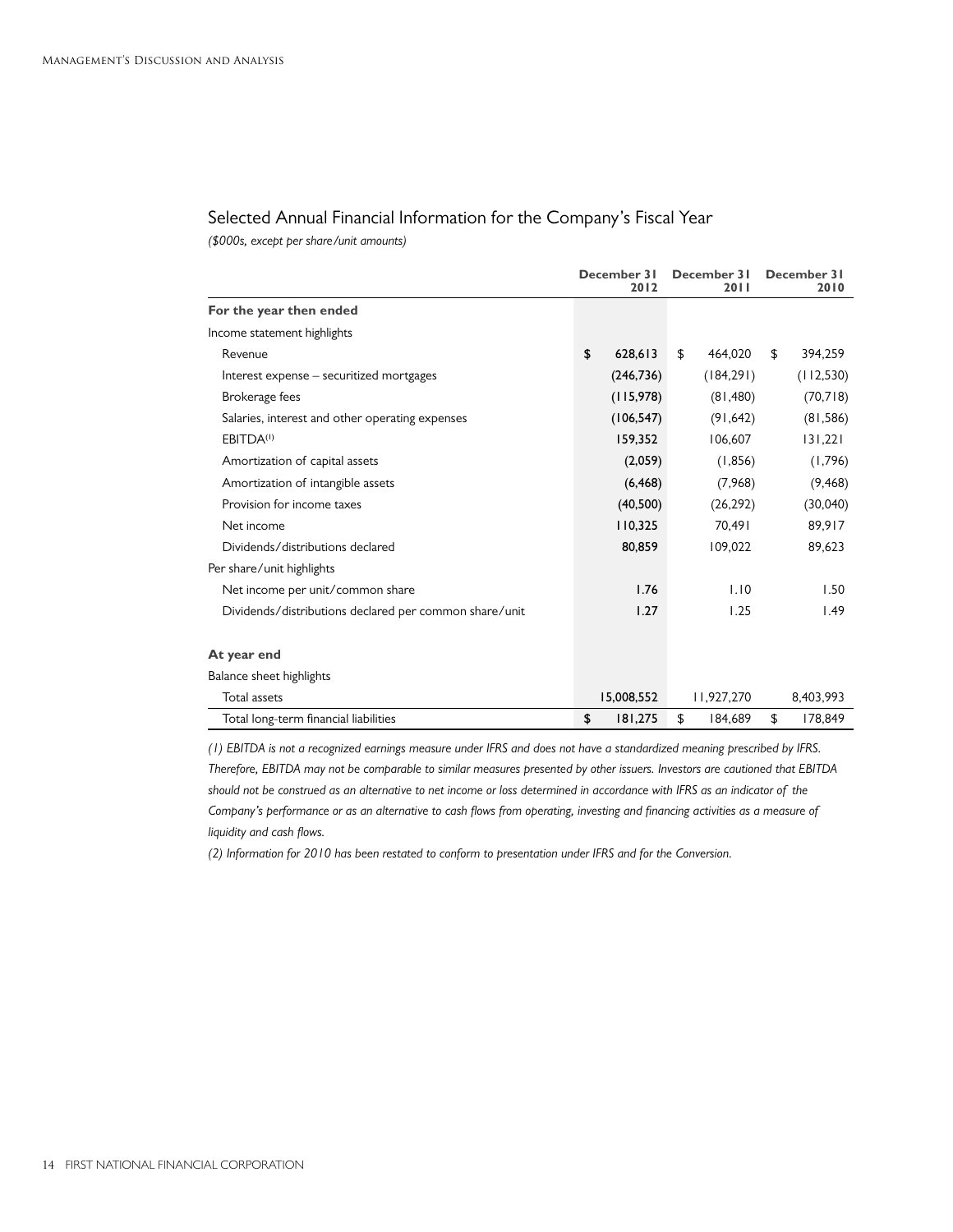# Vision and Strategy

The Company provides mortgage financing solutions to virtually the entire mortgage market in Canada. By offering a full range of mortgage products, with a focus on customer service and superior technology, the Company believes that it is the leading non-bank mortgage lender in the industry. Growth has been achieved while maintaining a relatively conservative risk profile. The Company intends to continue leveraging these strengths to lead the non-bank mortgage lending industry in Canada, while appropriately managing risk.

The Company's strategy is built on four cornerstones: providing a full range of mortgage solutions; growing assets under administration; employing leading-edge technology to lower costs and rationalize business processes; and maintaining a conservative risk profile. An important element of the Company's strategy is its direct relationship with the mortgage borrower. Although the Company places most of its originations with third parties, FNFLP is perceived by all of its borrowers as the mortgage lender. This is a critical distinction. It allows the Company to communicate with each borrower directly throughout the term of the related mortgage. Through this relationship, the Company can negotiate new transactions and pursue marketing initiatives. Management believes this strategy will provide long-term profitability and sustainable brand recognition for the Company.

# Key Performance Drivers

The Company's success is driven by the following factors:

- Growth in the portfolio of mortgages under administration;
- Growth in the origination of mortgages;
- Lowering the costs of operations through the innovation of systems and technology; and
- Employing innovative securitization transactions to minimize funding costs.

# Growth in Portfolio of Mortgages under Administration

Management considers the growth in MUA to be a key element of the Company's performance. The portfolio grows in two ways: through mortgages originated by the Company and through mortgage servicing portfolios purchased from third parties. Mortgage originations not only drive revenues from placement and interest from securitized mortgages but, perhaps more importantly, longer-term values such as servicing fees, mortgage administration fees, renewal opportunities and growth in customer base for marketing initiatives. As at December 31, 2012, MUA totalled \$67.3 billion, up from \$59.6 billion at December 31, 2011, an increase of 13%. This compares to \$65.9 billion at September 30, 2012, representing a quarter-over-quarter increase of 2.1% and an annualized increase of about 8.5%.

# Growth in Origination of Mortgages

The origination of mortgages not only drives the growth of MUA as described above, but leverages the Company's origination platform, which has a large fixed cost component. As more mortgages are originated, the marginal costs of underwriting are decreased. The Company can also decide to securitize more mortgages to take advantage of its origination in periods of wider mortgage spreads. Prior to 2008, when the capital markets experienced some significant turbulence, the prime mortgages that the Company originated had tight spreads such that the Company's strategy was to sell these mortgages on commitment to institutional investors and retain the servicing. This strategy changed with the challenges in the credit environment and the Company was able to take a larger portion of the spread for itself. By the end of 2010, much of the turmoil in the capital markets had waned and mortgage spreads returned to modest premiums over pre-crisis levels. This is most evident for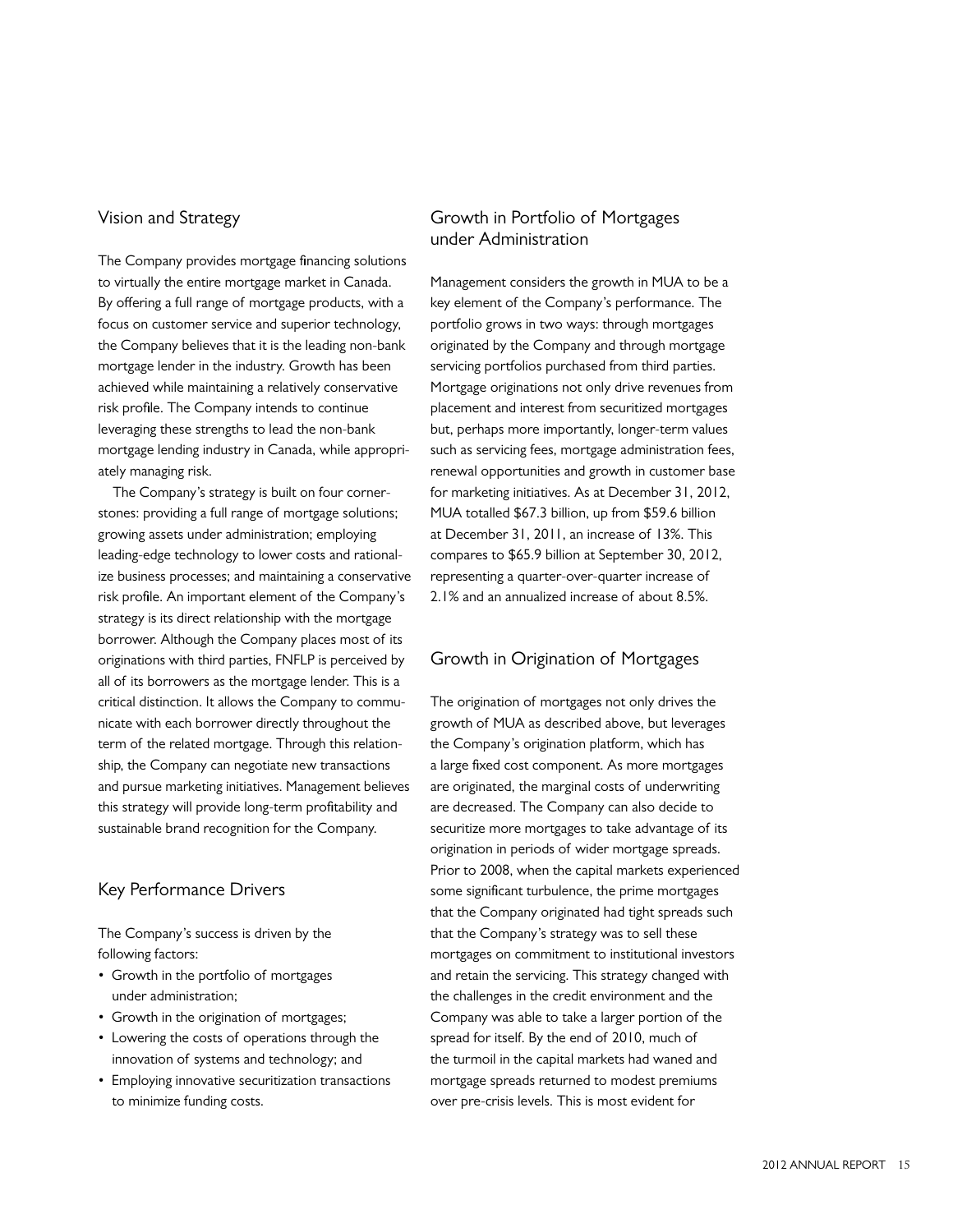five-year fixed single-family mortgage rates compared to similar-term Government of Canada bonds. Prior to 2008, this comparison showed spreads of approximately 1.25%. With the credit crisis, these spreads reached as high as 3.00% in 2008. Between 2009 and mid-2011, spreads gradually tightened as liquidity issues at financial institutions diminished and the competition for mortgages increased such that at June 30, 2011, mortgage spreads were at 1.46%. With renewed global economic turmoil in 2012, spreads generally widened again such that by mid-year spreads reached as high as 1.85%, tightening to about 1.61% by year end. In 2012, the Company has chosen to opportunistically securitize a larger portion of its originations, both in the single-family and multi-family segments, to take advantage of these still-profitable spreads. For 2012, the Company originated for securitization approximately \$2.1 billion of single-family mortgages and \$986 million of fixed multi-residential mortgages in order to take advantage of these wider spreads. In 2012, the Company securitized through NHA MBS approximately \$494 million of floating rate single-family mortgages, \$1.8 billion of fixed singlefamily mortgages and \$1.0 billion of fixed multi-residential mortgages.

### Lowering Costs of Operations

#### **Innovation of systems and technology**

The Company has always used technology to provide for efficient and effective operations. This is particularly true for its MERLIN underwriting system, Canada's only web-based, real-time broker information system. By creating a paperless, 24/7 commitment management platform for mortgage brokers, the Company is now ranked among the top three lenders by market share in the broker channel. This has translated into increased single-family origination volumes and higher closing ratios (the percentage of mortgage commitments the Company issues that actually become closed mortgages).

#### **Increase of bank credit facility**

In May and then in December 2012, the Company increased its revolving line of credit with a syndicate of banks from \$125.0 million to \$545.0 million. The additional \$420.0 million commitment was increased to enable the Company to fund the increasing amount of mortgages accumulated for securitization and reduce the amount of mortgages funded with repurchase obligations. The entire facility is floating rate and has a four-year term. The Company has elected to undertake this increased debt for a number of reasons: (1) the transaction increases the amount of debt available to fund mortgages originated for securitization purposes; (2) the debt is revolving and can be used and repaid as the Company requires, providing more flexibility than the debenture debt, which is always fully drawn; (3) the four-year term extension gives the Company a committed facility that strategically extends the maturity of this debt beyond that of the debenture in 2015; and (4) the cost of borrowing is marginally lower than of the replaced \$125.0 million credit facility.

#### **Preferred share issuance**

On January 25, 2011, the Company issued 4,000,000 Class A Series 1 Preferred Shares for gross proceeds of \$100 million. The Company received net proceeds of \$97.4 million after issuance costs, net of deferred tax assets of \$0.9 million. These shares are rate reset preferred shares having a stated 4.65% annual dividend rate, subject to Board of Director approval, and a par of \$25 per share. The rate reset feature is at the discretion of the Company such that after the initial five-year term the Company can choose to extend the shares for another five-year term at a fixed spread (2.07%) over the yield of the then relevant Government of Canada bond. While the investors in these shares have an option on each five-year anniversary to convert their Series 1 holdings into Series 2 Preferred Shares (which pay floating rate dividends), there are no redemption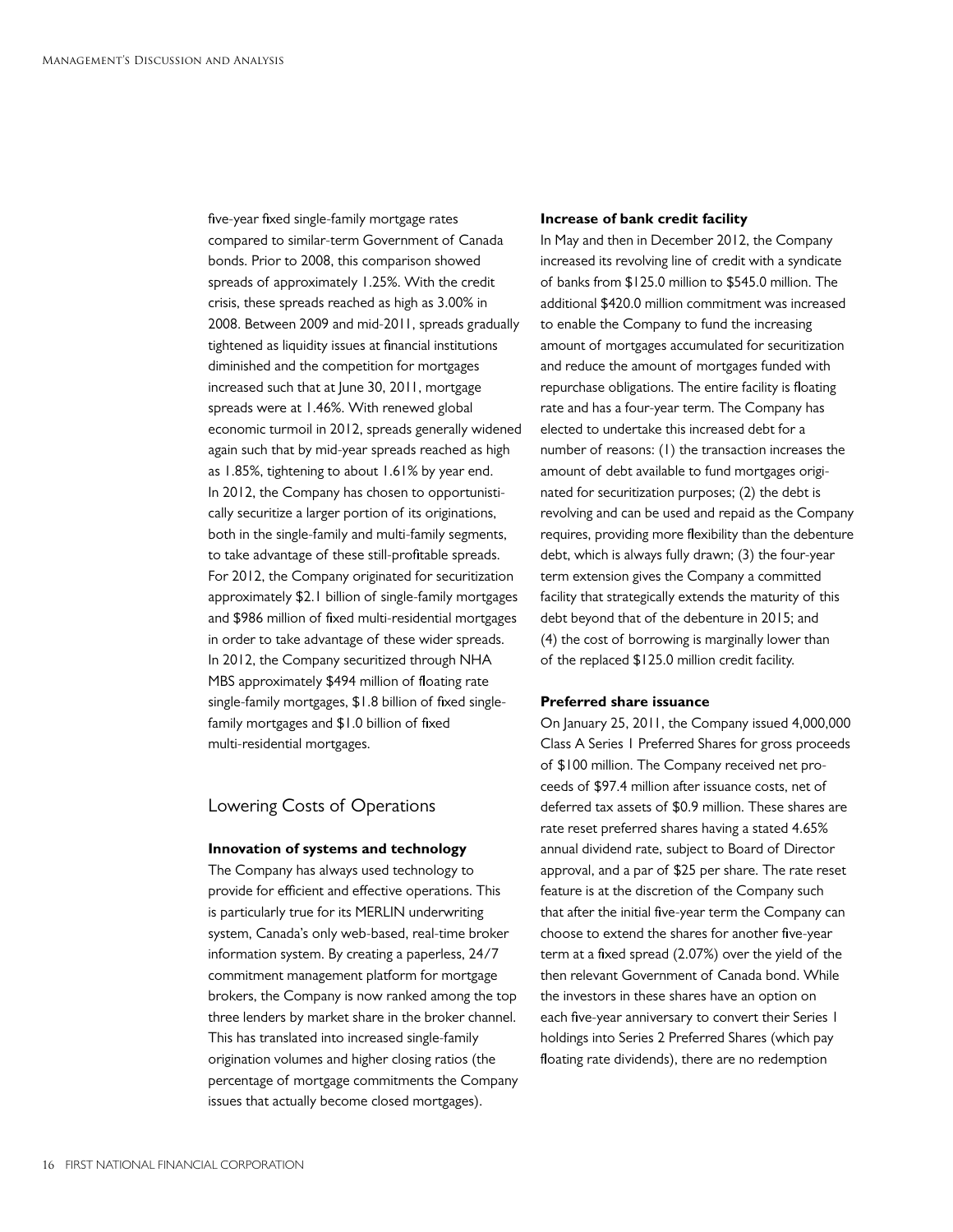options for these shareholders. As such, the Company considers these shares to represent a permanent source of capital and classifies the shares as equity on its balance sheet. Management believes this capital will give the Company the opportunity to pursue its strategy of increased securitization, which requires upfront investment.

Employing Innovative Securitization Transactions to Minimize Funding Costs

# **Approval as both an issuer of NHA MBS and seller to the Canada Mortgage Bonds program**

The Company has been involved in the issuance of NHA MBS since 1995. This program has been very successful, with over \$5 billion of NHA MBS issued. In December 2007, the Company was approved by Canada Mortgage and Housing Corporation ("CMHC") as an issuer of NHA MBS and as a seller to the CMB program. Issuer status has provided the Company with a funding source that it can access independently. Perhaps more importantly, seller status for the CMB gives the Company direct access to the CMB. Generally, the demand for high-quality fixed and floating rate investments increased significantly with the turmoil in 2009. This demand has continued into 2012 and allowed the Company to fund over \$3.3 billion of mortgages through the NHA MBS and CMB programs during the year, including \$861 million in the fourth quarter of 2012.

#### **Canada Mortgage Bonds program**

The CMB program is an initiative sponsored by CMHC whereby the Canada Housing Trust ("CHT") issues securities to investors in the form of semi-annual interest-yielding five- and 10-year bonds. The proceeds of these bonds are used to buy NHA MBS. In previous years, the Company entered into an agreement with a Canadian bank that allowed the Company to indirectly sell a portion of the Company's residential mortgage origination into several CMB issuances. Subsequently, pursuant to the Company's approval as a seller into the CMB, the Company was able to make direct sales into the program. Because of the similarities to a traditional Government of Canada bond (both have fiveand 10-year unamortizing terms and a federal government guarantee), the CMB trades in the capital markets at a modest premium to the yields on Government of Canada bonds. The ability to sell into the CMB has given the Company access to lower cost of funds on both single-family and multi-family mortgage securitizations. Because these funding structures do not amortize, the Company can fund future mortgages through this channel as the original mortgages amortize or pay out. The Company also enjoys significant demand for mortgages from investment dealers who sell directly into the CMB. Because of the effectiveness of the CMB, there have been requests from approved CMB sellers for larger issuances. CHT has indicated that it will not unduly increase the size of its issuances and has created guidelines through CMHC that limit the amount that can be sold by each seller into the CMB each quarter. The Company is also subject to these limitations.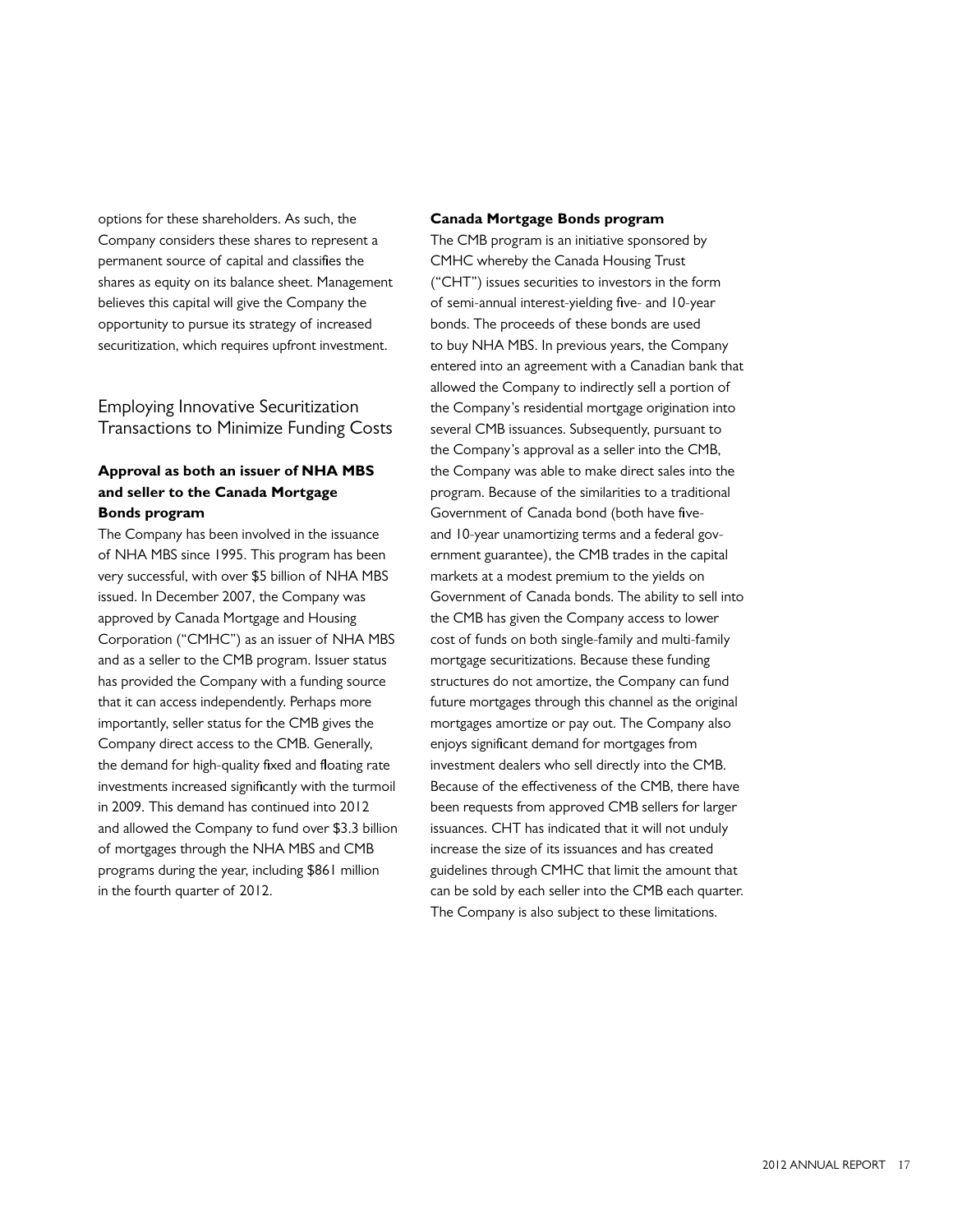#### Key Performance Indicators

The principal indicators used to measure the Company's performance are:

- Earnings before income taxes, depreciation and amortization, and losses and gains on financial instruments ("Pre-FMV EBITDA"<sup>(1)</sup>); and
- Adjusted cash flow from operations ("Adjusted Cash Flow").

Pre-FMV EBITDA is not a recognized measure under IFRS. However, management believes that Pre-FMV EBITDA is a useful measure that provides investors with an indication of income normalized for capital market fluctuations and prior to capital expenditures. Pre-FMV EBITDA should not be construed as an alternative to net income determined in accordance with IFRS or to cash flows from operating, investing and financing activities. The Company's method of calculating Pre-FMV EBITDA may differ from other issuers and, accordingly, Pre-FMV EBITDA may not be comparable to measures used by other issuers.

| $($ \$000s)                    |    | <b>Quarter ended</b> |    | Year ended                 |    |                     |    |                            |
|--------------------------------|----|----------------------|----|----------------------------|----|---------------------|----|----------------------------|
|                                |    | December 31<br>2012  |    | December 31<br><b>2011</b> |    | December 31<br>2012 |    | December 31<br><b>2011</b> |
| For the period                 |    |                      |    |                            |    |                     |    |                            |
| Revenue                        | \$ | 156.092              | \$ | 118.12                     | \$ | 628.613             | \$ | 464,020                    |
| Income before income taxes     |    | 45.091               |    | 24.287                     |    | 150,825             |    | 96,783                     |
| Pre-FMV EBITDA <sup>(1)</sup>  |    | 41,765               |    | 30.849                     |    | 153,199             |    | 125,092                    |
| At period end                  |    |                      |    |                            |    |                     |    |                            |
| Total assets                   |    | 15.008.552           |    | 11.927.270                 |    | 15.008.552          |    | 11.927.270                 |
| Mortgages under administration |    | 67.260.086           |    | 59.598.596                 |    | 67,260,086          |    | 59.598.596                 |

*(1) This non-IFRS measure adjusts income before income taxes by adding back expenses for amortization of intangible and capital assets (generally described as EBITDA) but it also eliminates the impact of changes in fair value by adding back losses on the*  valuation of financial instruments and deducting gains on the valuation of financial instruments.

Adjusted Cash Flow is not a defined term under IFRS. Management believes that net cash generated by the Company prior to investing and financing activities is an important measure for investors to monitor. Management cautions investors that, due to the Company's nature as a mortgage seller and securitizer, there will be significant variations in this measure from quarter to quarter as the Company collects and invests cash from mortgage transactions. Adjusted Cash Flow is determined by the Company as cash provided from operating activities increased/ decreased by the change in mortgages accumulated for sale or securitization in the period. Mortgages accumulated for sale or securitization consist primarily of mortgages that the Company funds

ahead of securitization transactions. Normally during the three months after funding, the Company aggregates all relevant mortgages warehoused to date and creates a pool to sell to the NHA MBS market or directly to the CMB. As the Company typically raises term debt through the securitization markets on these mortgages in the months subsequent to the month of funding, there are large amounts of cash invested at quarter ends. The Company's credit facilities provide full financing for the majority of these mortgage loans. Accordingly, management believes the measure of Adjusted Cash Flow is only meaningful if the change in mortgages accumulated for sale between reporting periods is adjusted.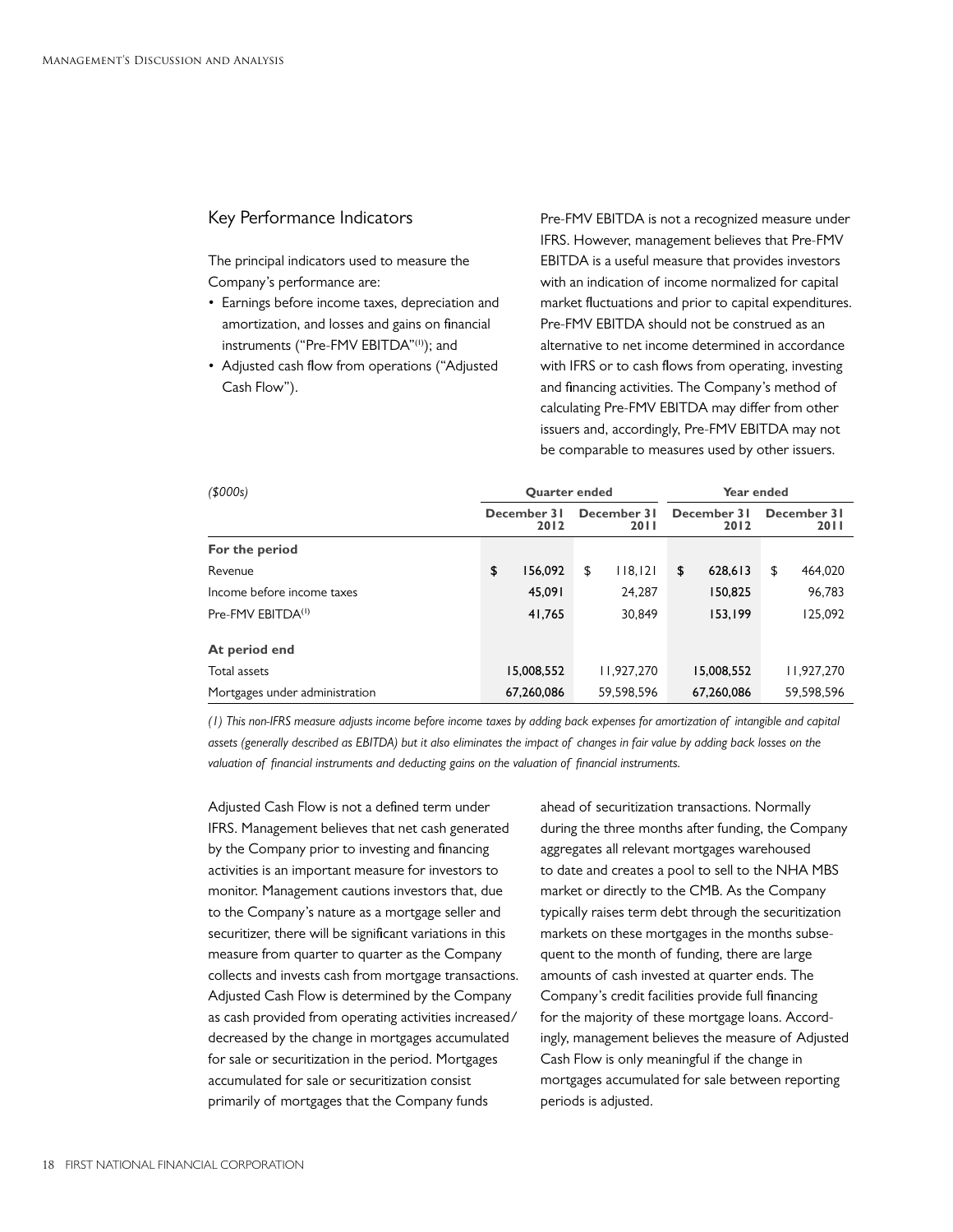# Determination of Adjusted Cash Flow and Payout Ratio

| (\$000s)                                                                      |    | <b>Quarter ended</b> |    | Year ended                 |    |                     |    |                       |
|-------------------------------------------------------------------------------|----|----------------------|----|----------------------------|----|---------------------|----|-----------------------|
|                                                                               |    | December 31<br>2012  |    | December 31<br><b>2011</b> |    | December 31<br>2012 |    | December 31<br>20 I I |
| For the period                                                                |    |                      |    |                            |    |                     |    |                       |
| Cash provided by (used in) operating activities                               | \$ | 85,617               | \$ | (124, 025)                 | \$ | 166,007             | \$ | (456, 358)            |
| Add (deduct):                                                                 |    |                      |    |                            |    |                     |    |                       |
| Change in mortgages accumulated for<br>sale or securitization between periods |    | (53, 378)            |    | 129,256                    |    | (42, 416)           |    | 532,802               |
| Adjusted Cash Flow <sup>(1)</sup>                                             |    | 32,239               |    | 5,231                      |    | 123,591             |    | 76,444                |
| Less: cash dividends on preferred shares                                      |    | (1, 162)             |    | (1, 163)                   |    | (4,365)             |    | (3, 154)              |
| Adjusted Cash Flow available for common                                       |    |                      |    |                            |    |                     |    |                       |
| shareholders                                                                  | \$ | 31,077               | \$ | 4,068                      | \$ | 119,226             | \$ | 73,290                |
| Adjusted Cash Flow per common share<br>$(\frac{5}{\text{share}})^{(1)}$       |    | 0.52                 |    | 0.07                       |    | 1.99                |    | 1.22                  |
| Dividends declared on common shares                                           |    | 19,489               |    | 18,740                     |    | 76,208              |    | 74,960                |
| Dividends declared per common share (\$/share)                                |    | 0.33                 |    | 0.31                       |    | 1.27                |    | 1.25                  |
| Payout ratio                                                                  |    | 63%                  |    | 443%                       |    | 64%                 |    | 102%                  |

*(1) These non-IFRS measures adjust cash provided by (used in) operating activities by accounting for changes between periods in mortgages accumulated for sale or securitization and mortgage securitization activity.* 

For the year ended December 31, 2012, the payout ratio was 64%. This is compared to a payout ratio of 102% for 2011. Generally, the Company recorded superior results to 2011, and its net income was consistent with its cash flow from operations. The lower payout ratio was evident even though the common share dividend was increased during the year. The 2011 year also experienced realized losses on financial instruments of \$22.3 million, which reduced cash flow. For 2012, the Company had just \$10.6 million of realized losses, which detracted from cash flow. The consistently low payout ratio in 2012 was an important factor in the Board's decision to raise the annual rate of dividends in 2013.

### Revenues and Funding Sources

#### **Mortgage origination**

The Company derives a significant amount of its revenue from mortgage origination activities. The majority of mortgages originated are funded by either placement with institutional investors or securitization conduits, in each case with retained servicing. Depending upon market conditions, either an institutional placement or a securitization conduit may be the most cost-effective means for the Company to fund individual mortgages. In general, originations are allocated from one funding source to another, depending on market conditions and strategic considerations related to maintaining diversified funding sources. The Company retains servicing rights on virtually all of the mortgages it originates, which provides the Company with servicing fees to complement revenue earned through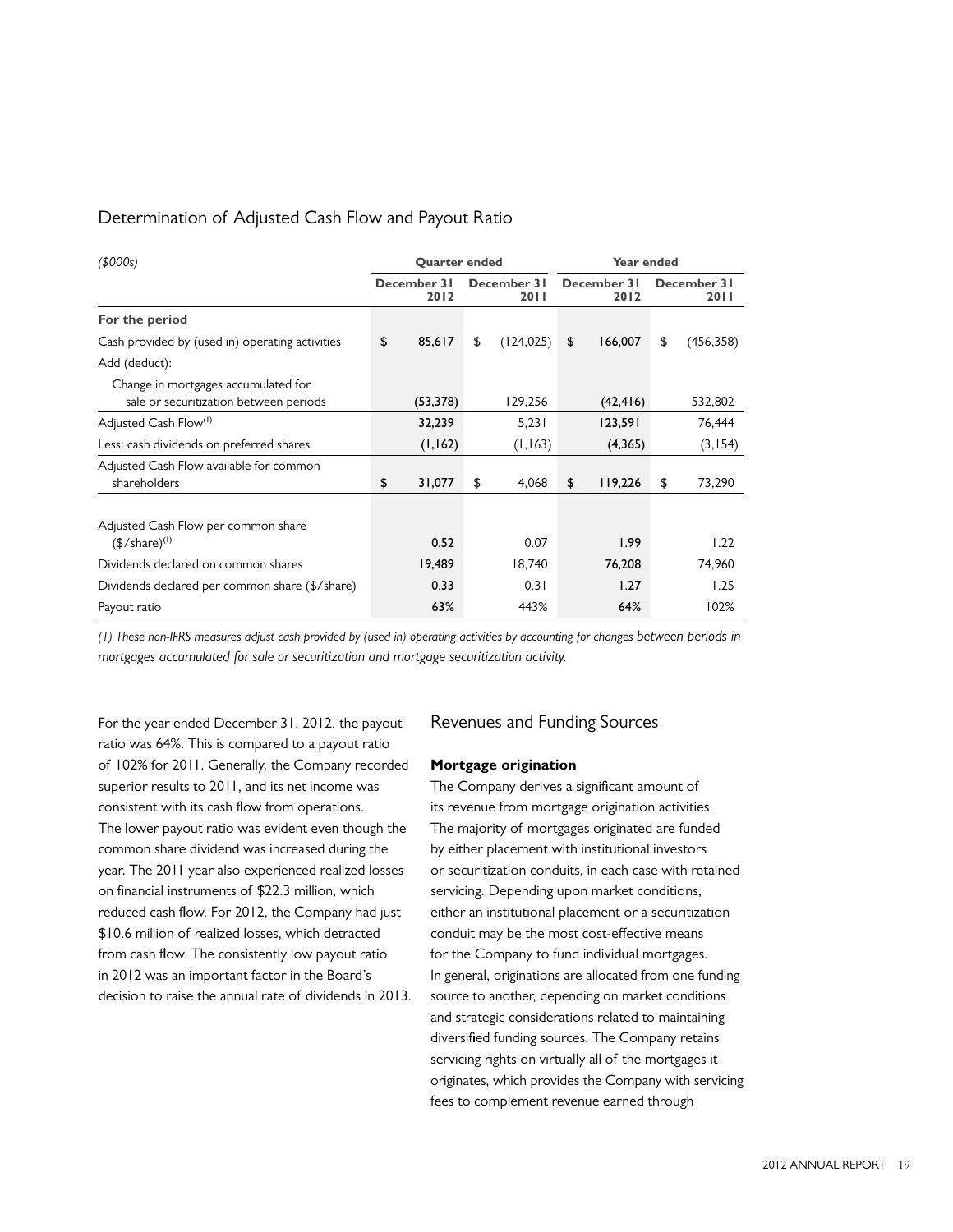originations. For the year ended December 31, 2012, origination volume increased from \$11.8 billion to \$14.0 billion, or 19%, compared to 2011.

### **Securitization**

The Company securitizes a portion of its origination through various vehicles, including NHA MBS, CMB and Asset-Backed Commercial Paper ("ABCP"). Although legally these transactions represent sales of mortgages, for accounting purposes they do not meet the requirements for revenue recognition and instead are accounted for as secured financings. These mortgages remain as mortgage assets of the Company for the full term and are funded with securitization-related debt. Of the Company's \$14.0 billion of originations for the year ended December 31, 2012, \$3.1 billion was originated for securitization purposes.

# **Placement fees and gain on deferred placement fees**

The Company recognizes revenue at the time that a mortgage is placed with an institutional investor. Cash amounts received in excess of the mortgage principal at the time of placement are recognized in revenue as "placement fees". The present value of additional amounts expected to be received over the remaining life of the mortgage sold (excluding normal market-based servicing fees) is recorded as a "deferred placement fee". A deferred placement fee arises when mortgages with spreads in excess of a base spread are sold. Normally the Company would earn an upfront cash placement fee, but investors prefer paying the Company over time as they earn net interest margin on such transactions. Upon the recognition of a deferred placement fee, the Company establishes a "deferred placement fee receivable" that is amortized as the fees are received by the Company. Of the Company's \$14.0 billion of originations for the year ended December 31, 2012, \$9.8 billion was placed with institutional investors and \$0.7 billion was originated for institutional investors involved in the issuance of NHA MBS.

For all institutional placements and mortgages sold to institutional investors for the NHA MBS market, the Company earns placement fees. Revenues based on these originations are equal to either: (1) the present value of the excess spread, or (2) an origination fee based on the outstanding principal amount of the mortgage. This revenue is received in cash at the time of placement. In addition, under certain circumstances, additional revenue from institutional placements and NHA MBS may be recognized as "gain on deferred placement fees" as described above.

#### **Mortgage servicing and administration**

The Company services virtually all mortgages generated through its mortgage origination activities on behalf of a wide range of institutional investors. Mortgage servicing and administration is a key component of the Company's overall business strategy and a significant source of continuing income and cash flow. In addition to pure servicing revenues, fees related to mortgage administration are earned by the Company throughout the mortgage term. Another aspect of servicing is the administration of funds held in trust, including borrowers' property tax escrow, reserve escrow and mortgage payments. As acknowledged in the Company's agreements, any interest earned on these funds accrues to the Company as partial compensation for administration services provided. The Company has negotiated favourable interest rates on these funds with the chartered banks that maintain the deposit accounts, which has resulted in significant additional servicing revenue.

In addition to the interest income earned on securitized mortgages and deferred placement fees receivable, the Company also earns interest income on mortgage-related assets, including mortgages accumulated for sale or securitization, mortgage and loan investments and purchased mortgage servicing rights.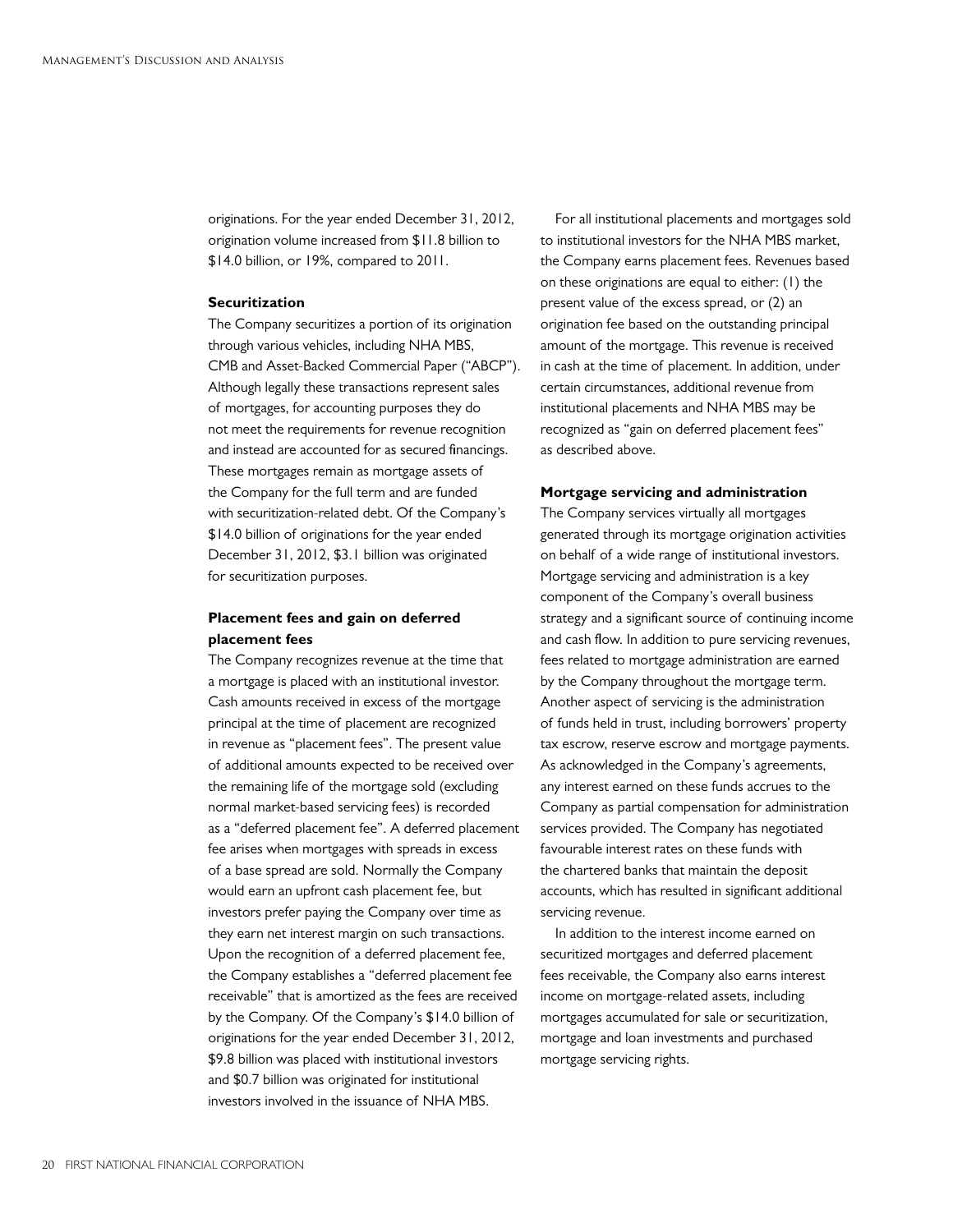# Results of Operations

The following table shows the volume of mortgages originated by First National and mortgages under administration for the periods indicated:

| $($$ millions)                                  |    | <b>Ouarter ended</b> |    | Year ended                 |    |                     |    |                     |
|-------------------------------------------------|----|----------------------|----|----------------------------|----|---------------------|----|---------------------|
|                                                 |    | December 31<br>2012  |    | December 31<br><b>2011</b> |    | December 31<br>2012 |    | December 31<br>2011 |
| Mortgage originations by segment                |    |                      |    |                            |    |                     |    |                     |
| Single-family residential                       | \$ | 1,919                | \$ | 2,121                      | \$ | 11,280              | \$ | 9,083               |
| Multi-unit residential and commercial           |    | 832                  |    | 796                        |    | 2,709               |    | 2,719               |
| Total                                           | \$ | 2,751                | \$ | 2,917                      | \$ | 13,989              | \$ | 11,802              |
| Mortgage originations by funding source         |    |                      |    |                            |    |                     |    |                     |
| Institutional investors - residential           | \$ | 1,246                | \$ | 1,158                      | \$ | 8,926               | \$ | 6,099               |
| Institutional investors - multi-unit/commercial |    | 192                  |    | 255                        |    | 838                 |    | 696                 |
| NHA MBS for institutional investors             |    | 339                  |    | 68                         |    | 737                 |    | 710                 |
| NHA MBS/CMB/ABCP securitization                 |    | 856                  |    | 1,354                      |    | 3,135               |    | 4,047               |
| Internal Company resources                      |    | 118                  |    | 82                         |    | 353                 |    | 250                 |
| Total                                           | \$ | 2,751                | \$ | 2,917                      | \$ | 13,989              | \$ | 11,802              |
| Mortgages under administration                  |    |                      |    |                            |    |                     |    |                     |
| Single-family residential                       | \$ | 49,636               | \$ | 42,251                     | \$ | 49,636              | \$ | 42,251              |
| Multi-unit residential and commercial           |    | 17,624               |    | 17,348                     |    | 17,624              |    | 17,348              |
| Total                                           | \$ | 67,260               | \$ | 59,599                     | \$ | 67,260              | \$ | 59,599              |

Total mortgage origination volumes increased in the year by 19% as First National took advantage of strong housing demand and set a new record for annual single-family origination. Single-family volumes increased by 24% year over year as demand for housing remained high amid a historically low interest rate environment. The Company's market share in the mortgage broker channel has also increased as one of its main competitors slowed down its origination operations pending an exit from this channel. Commercial segment originations remained flat to 2011, overcoming a slow first quarter but ending the year with its strongest quarter of 2012 with \$832 million originated. The low interest rate environment which existed for most of 2012 increased commercial real estate transactions, which drove originations for the Company. Origination for direct securitization into NHA MBS, CMB and

ABCP programs decreased from over \$4.0 billion in 2011 to about \$3.1 billion in 2012. The decrease was most evident in the single-family segment as the Company was able to securitize significant amounts of mortgages originated through its renewal pipeline. Accordingly, it did not need to allocate as much of its new origination to its securitization programs.

In the fourth quarter of 2012, overall origination decreased by 6% as the single-family segment suffered from the federal government's introduction of new measures to "strengthen Canada's housing system" at the end of June 2012. Although effective July 9, 2012, these changes designed to slow down the growth of consumer debt, affected new commitments entered into after that date. Accordingly, third-quarter origination was only marginally impacted but fourth-quarter origination was fully affected by the new rules, which make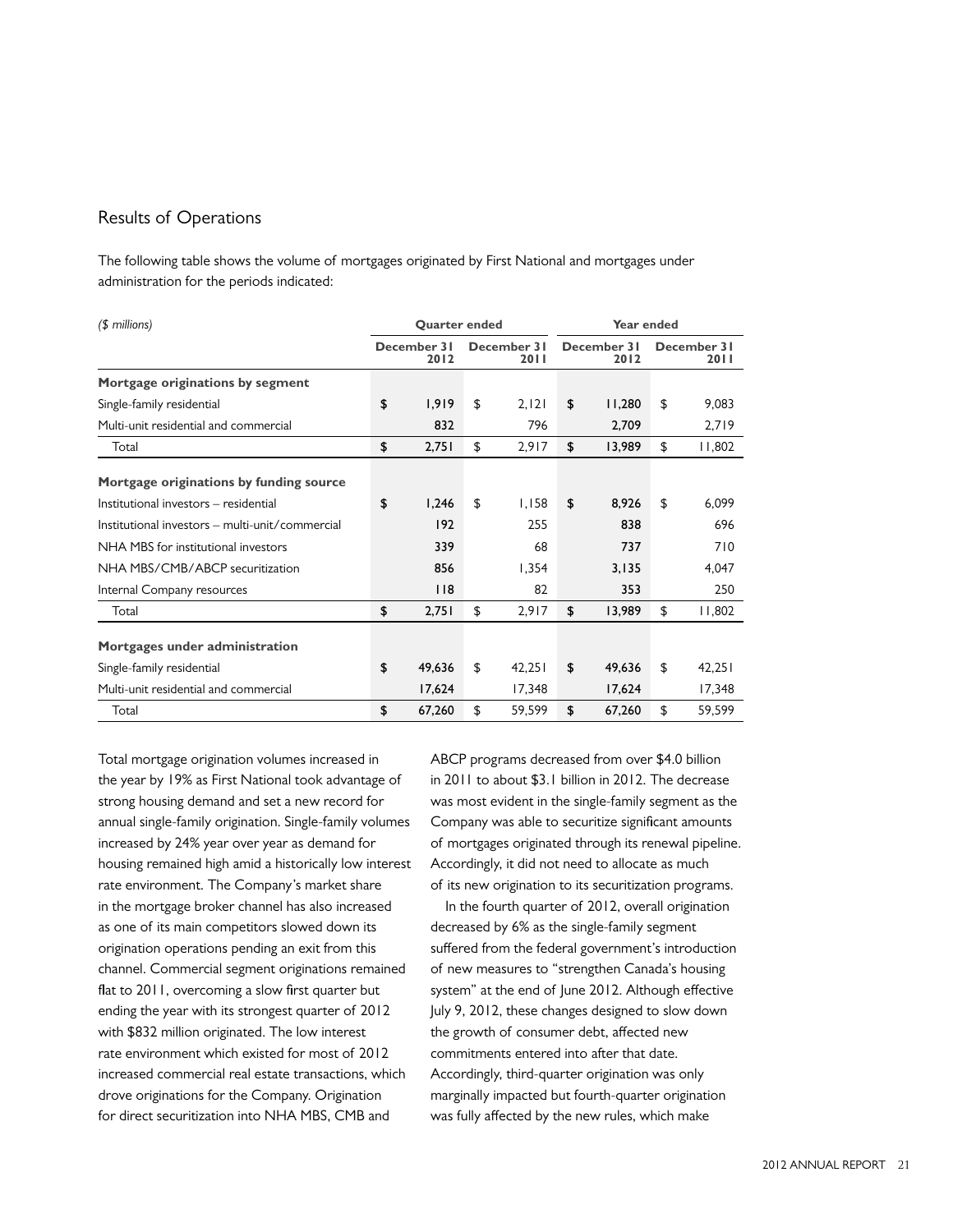the qualification for mortgage finance more onerous for single-family buyers. This has slowed down the real estate markets across Canada such that the Company's originations for the fourth quarter fell by approximately 10% from the 2011 fourth quarter.

For the latter part of 2011, Canadian capital markets were volatile. Continued global economic issues and a slowing recovery meant a movement of capital from equity markets to bond markets, such that bond prices were bid up and yields fell. The mortgage market moved in step with these indicators. For the Company, these conditions had some significant impacts on its third and fourth quarter 2011 results. As an originator of mortgages, the uncertain economic conditions made for a low interest rate environment, making it marginally easier for the Company to originate mortgages. The uncertainty also caused mortgage spreads to widen and made the decision to securitize a large portion of its origination an easier one for the Company. While markets have been less volatile in 2012, mortgage interest rates have remained low, with large Canadian banks continuing to offer historically low rates. This has allowed the Company to offer competitive mortgage products at profitable spreads.

Total revenues for the year ended December 31, 2012 increased by about 35% compared to the year ended December 31, 2011, from \$464.0 million to \$626.6 million. This increase resulted from more placement fees and higher interest revenue on a larger portfolio of mortgages pledged under securitization.

#### **Net interest – securitized mortgages**

Comparing the year ended December 31, 2012 to the year ended December 31, 2011, net interest – securitized mortgages increased 29% to \$90.3 million from \$69.8 million. The increase is due to a larger portfolio of securitized mortgages offset by tighter weighted average spreads on the portfolio year over year. The portfolio of mortgages funded by securitization grew from \$9.8 billion as at December 31, 2011

to \$13.0 billion as at December 31, 2012. However, the market for prime mortgages became more competitive during this period. At December 31, 2011, the Company's securitized mortgage portfolio earned gross spreads of approximately 1.11%. By December 31, 2012, as higher-spread securitizations amortized down and new securitizations were entered into at tighter spreads, the weighted average gross spread decreased to 1.04%. Net interest is also affected by the amortization of deferred origination costs and fair value adjustments that are capitalized on these mortgages. Credit losses were minimal in the quarter as the Company's exposure to uninsured mortgages declined, particularly as the Alt-A and small conventional mortgages programs ran down.

#### **Placement fees**

Placement fee revenue increased 38% to \$151.9 million from \$110.0 million. This increase is due to the large mortgage volumes originated by the Company and sold to institutional investors. Total origination volumes, which drive placement fees, consisting of mortgages originated for institutional investors together with the multi-unit residential mortgages originated for the third-party MBS program, increased by 40% from 2011 to 2012. Although per unit placement fees were consistent from 2011 to 2012, the Company earned lower placement fees from mortgage renewals as it elected to securitize more renewal origination in 2012 as opposed to placing them with institutional investors.

#### **Gains on deferred placement fees**

Gains on deferred placement fees revenue increased 15% to \$7.7 million from \$6.7 million. The gains relate to multi-unit residential mortgages originated and sold to institutional MBS issuers. While volumes only increased by 4% from \$710 million in 2011 to \$737 million in 2012, more 10-year product was sold, which is more profitable than the typical five-year term mortgages sold in 2011.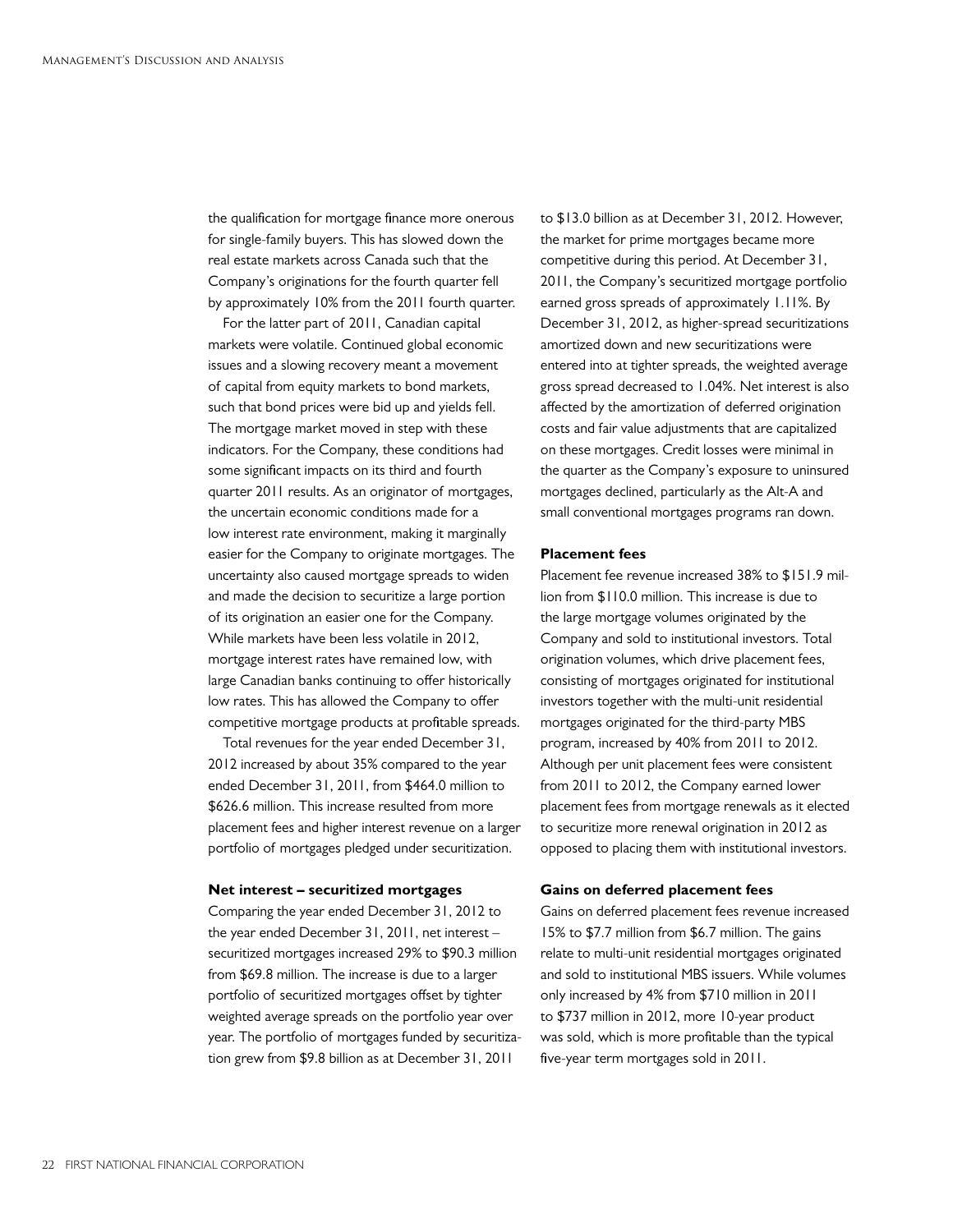#### **Mortgage servicing income**

Mortgage servicing income increased 9% to \$89.9 million from \$82.4 million. This was primarily due to the growth in the amount of MUA, which grew by 13% year over year. The 4% discrepancy in these growth rates is due to the growth of the Company's securitization programs. At December 31, 2012, there were approximately \$13.0 billion of mortgages in MUA on which the Company earns net interest spread as opposed to servicing revenue. As the securitized portfolio has grown and become a larger part of MUA, mortgage servicing has been sacrificed for wider spreads in net interest – securitized mortgages within First National's revenue. In addition, the Company has experienced slow prepayment rates in 2012 such that discharge fee revenue has decreased from 2011.

#### **Mortgage investment income**

Mortgage investment income increased 23% to \$35.9 million from \$29.3 million. The change is due primarily to the Company's larger securitization program. As the Company elects to securitize more of its origination, mortgages accumulated for sale or securitization increase and earn the Company higher interest income in the warehouse period prior to

securitization. This is particularly true for the CMB, for which the warehousing period is as long as four months. The remaining change is a combination of offsetting factors, including different bond yields than in the comparative quarter (which affect the interest earned on deferred placement fees receivable), and increased amounts of mortgage and loan investments held during the comparative quarters.

# **Realized and unrealized gains (losses) on financial instruments**

For First National, this financial statement line item typically consists of two components: (1) gains and losses related to the Company's economic hedging activities, and (2) gains and losses related to holding term assets derived using discounted cash flow methodology. Much like the short bonds which the Company uses for hedging, the term assets are affected by changes in credit markets and Government of Canada bond yields, which form the risk-free benchmarks used to price the Company's deferred placement fees receivable, mortgages designated as held for trading (primarily those funded through ABCP), and some of its mortgage and loan investments. The Company has summarized these gains and losses in the following categories:

*Summary of realized and unrealized gains (losses) on financial instruments (\$000s)*

|                                                      |    | December 31<br>2012 |    | December 31<br><b>2011</b> |
|------------------------------------------------------|----|---------------------|----|----------------------------|
| Losses on the economic hedging program               | \$ | (1,644)             | \$ | (31,040)                   |
| Gains related to the ABCP programs                   |    | 8,277               |    | 11,179                     |
| Gains (losses) on deferred placement fees receivable |    | (131)               |    | 1,149                      |
| Gains (losses) on mortgage and loan investments      |    | (521)               |    | 1,018                      |
| Other gains (losses)                                 |    | 172                 |    | (791)                      |
| Total gains (losses) on financial instruments        | \$ | 6,153               | \$ | (18,485)                   |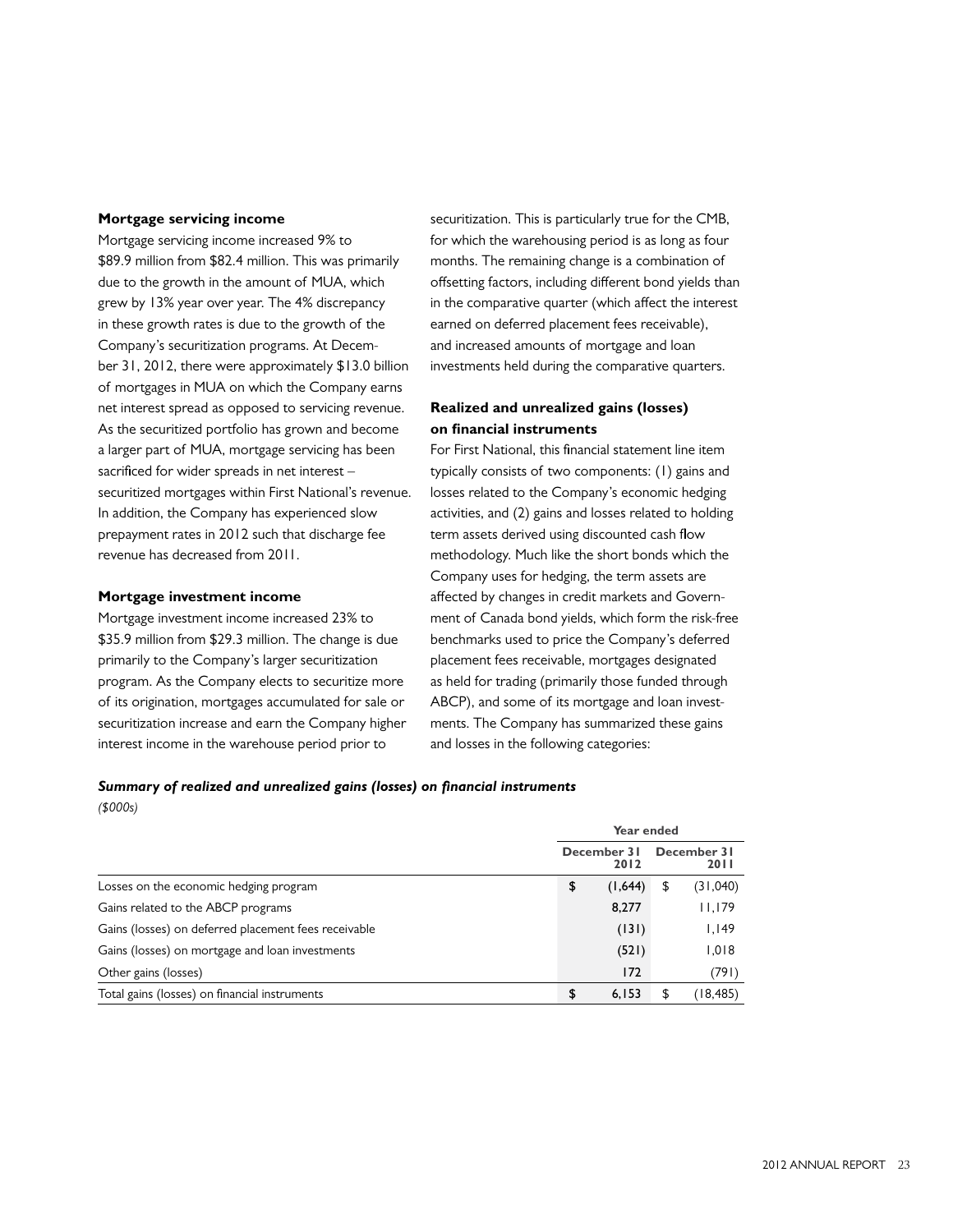The Company uses short Government of Canada bonds (primarily CHT-issued bonds) together with repurchase agreements to create forward interest rate contracts to hedge interest rate risk associated with fixed rate mortgages originated for its own securitization purposes. For accounting purposes, these do not qualify as valid interest rate hedges as the bonds used are not "derivatives" but simple cash-based financial instruments. Under IFRS, these gains or losses are recorded in the period in which the securitization debt is taken on; however, the offsetting economic gains or losses are not recorded in the same period. Instead, the resulting economic gain (or loss) will be reflected in wider or narrower spreads on the mortgages pledged for securitization and will be realized in net interest margin over the terms of the mortgages and the related debts. In 2012, the Company recorded losses on these hedges of \$1.6 million (2011 – \$31.0 million). These mostly unrealized losses are due to an environment of falling bond yields experienced in both years, although 2011 demonstrated a much more sudden and steep drop as the United States had its credit ratings reduced. The Company's testing indicated that the hedges were appropriate; accordingly, the gross spread on the related portfolio of securitized mortgages going forward will be proportionally larger, as the Company profits from lower interest yields on the securitized debt it raised to fund these mortgages.

Economic sentiment about the global economy fluctuated during the year as opening optimism quickly waned for the remainder of the year until the fourth quarter, when some economic measures began to improve such that bond yields rose marginally from year to year. Generally, five-year Government of Canada bond yields increased from approximately 1.30% at the beginning of the year to 1.38% at the end of the year. Accordingly, the

Company's deferred placement fees receivable and approximately \$5.0 million of mortgages in mortgage and loan investments are less valuable on a comparative basis at year end than at the end of 2011. The Company recorded losses related to holding these assets of less than \$0.7 million in the year.

The portion of the Company's mortgages which are held at fair value (primarily those funded through ABCP) were negatively affected by the change in yields; however, these losses were more than offset by gains on the value of the interest rate swaps which were used to hedge the fixed rate mortgages in this portfolio. The mortgages were also favourably affected by lower rates of prepayment, and the tightening of mortgage funding spreads experienced within the year which make existing mortgages more valuable. The Company also levered on mortgages which it renewed for additional fiveyear terms and measured at fair value. Those renewals created immediate gains for the Company as renewed mortgages typically do not require the payment of an upfront brokerage fee. The net fair value of the gains and losses on this portfolio of mortgages was \$8.3 million for the year.

#### **Brokerage fees expense**

Brokerage fees expense increased 42% to \$116.0 million from \$81.5 million. This increase is largely explained by higher origination for institutional investors, which grew by 40%. The remainder of the increase is largely explained by changing per unit broker fees. The increase is due partially to a change in product mix in 2012 with more 10-year product. In 2011, the Company originated almost no 10-year product. This compares to \$1.7 billion originated in 2012. The brokerage fees for 10-year origination are approximately 40% higher than for five-year mortgages. With 10-year product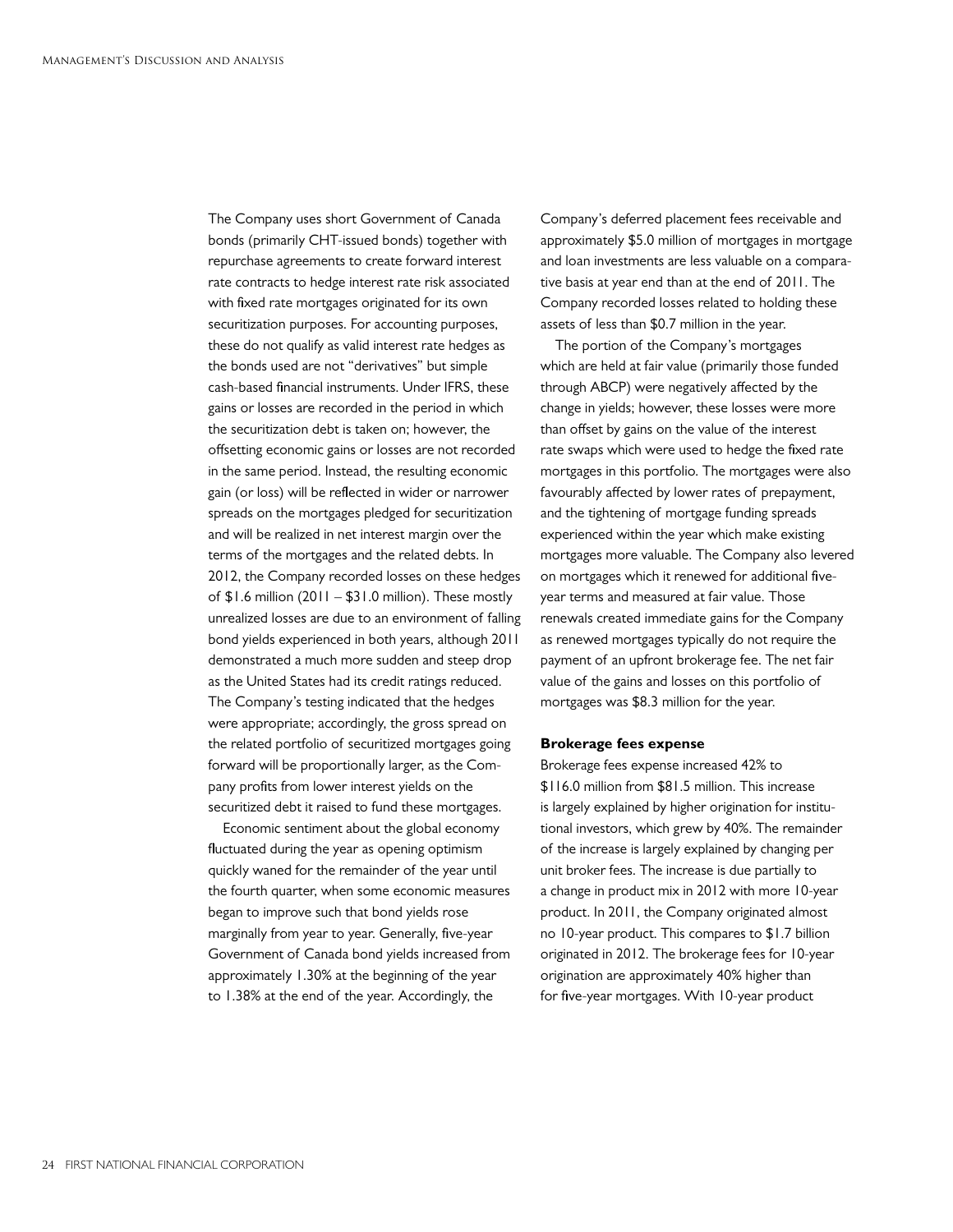comprising 15% of First National's 2012 total residential origination, the higher brokerage fees should account for about a 6% increase in overall brokerage fees. On August 17, 2012, First National announced reductions to its broker compensation program for commitments going forward. The benefits of these reductions had virtually no impact on broker fees for the first three quarters of 2012 as the new commitments, to which the new fees related, funded in the fourth quarter. The Company realized the benefits of these lower fees in the fourth quarter, which had a small impact on the year as a whole.

#### **Salaries and benefits expense**

Salaries and benefits expense increased 15% in 2012, to \$56.3 million from \$48.8 million. The increase is due primarily to employee costs associated with commercial segment origination. The Company compensates its commercial sales staff with commissions based on origination volumes. Although commercial origination was similar in 2012 to the 2011 volume, the value of this origination increased such that sales compensation increased by \$3.5 million year over year. Sales incentives compensation has also been accrued for the residential origination division, which has surpassed budgetary targets. As at December 31, 2012, the Company had 615 employees, compared to 574 as at December 30, 2011. The 7% increase in headcount is largely to meet the administrative demands associated with the increased MUA, which increased by 13% year over year. Management salaries were paid to the two senior executives (Co-founders), who indirectly each own about 40% of FNFC's common shares. The current period's expense is a result of the compensation arrangement executed on the closing of the initial public offering ("IPO").

#### **Interest expense**

Interest expense increased 24% to \$19.8 million from \$16.0 million. As discussed in the Liquidity and Capital Resources section of this analysis, the Company warehouses a portion of the mortgages it originates prior to settlement with the ultimate investor or funding with a securitization vehicle. The Company uses the debenture, together with a credit facility with a syndicate of banks and 30-day repurchase facilities, to fund the mortgages during this period. The Company refinanced the credit facility in 2012 for a four-year term and a total commitment of \$545 million. The overall interest expense has increased from the prior period due to the increased use of repurchase facilities to warehouse the larger amounts of mortgages originated for the CMB. As at December 31, 2012, the Company had borrowed \$547 million using these facilities, compared to \$513 million as at December 31, 2011. Generally, interest expense would have been greater but for the increased use of 30-day repurchase agreements instead of bank debt, which has saved the Company approximately 0.70% in marginal interest rates.

# **Other operating and amortization of intangibles expenses**

Other operating and amortization of intangibles expenses increased 6% to \$38.9 million from \$36.7 million. A portion of the intangible assets recognized on the IPO were fully amortized in 2011, such that this expense was \$1.5 million lower in 2012 than in 2011. Other operating expenses increased by \$3.7 million. The largest component of the increase relates to registration, custodial and other mortgage servicing expenses related primarily to the Company's NHA MBS and CMB programs, which increased almost \$1.2 million year over year. The remaining increase of \$2.5 million represents the cost of additional overhead required for growing operations and a larger portfolio of mortgages under administration.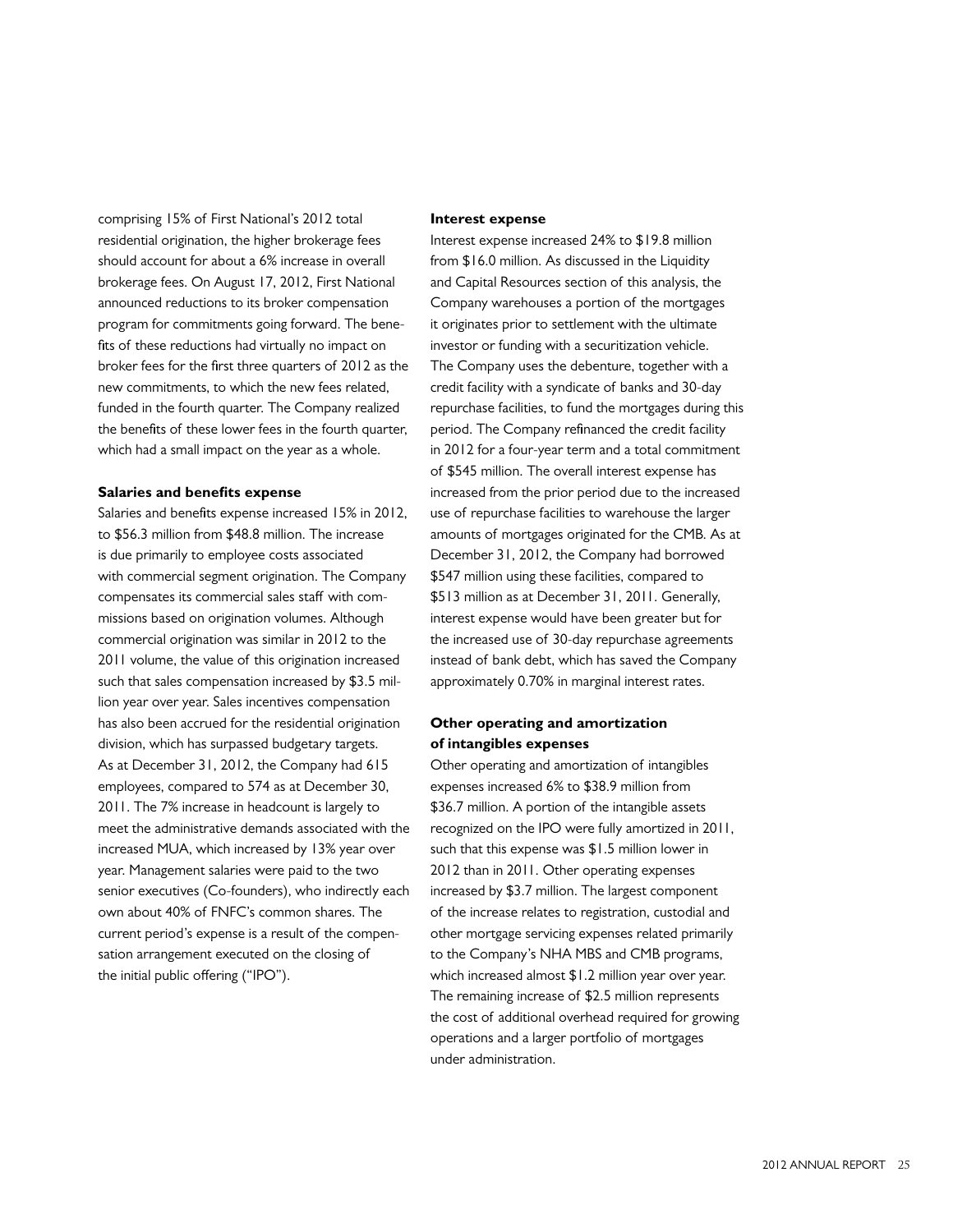### **Income before income taxes and Pre-FMV EBITDA**

Income before income taxes increased 56% to \$150.8 million from \$96.8 million. The increase in earnings was due to the successful execution of the business model, which featured record mortgage origination, significant placement fees and ongoing income from mortgage servicing and net interest spread on securitized mortgages. The Company also profited from a turnaround in mark-to-market adjustments on the Company's financial instruments. Because of poor conditions in the capital markets in 2011, the Company incurred losses of \$18.5 million. In 2012, the Company recorded gains of \$6.2 million as capital markets improved. The net change in these adjustments accounted for \$24.7 million of the

increase in net income between the years. Pre-FMV EBITDA, which eliminates the impact of the gains and losses on financial instruments, increased 22% to \$153.2 million from \$125.1 million. The increase was largely due to higher net interest on securitized mortgages together with increased placement fees net of broker fees. The former showed an increase of \$20.4 million and the latter provided the Company with \$7.4 million of additional profit margin.

#### **Provision for income taxes**

The provision for taxes increased 54% to \$40.5 million from \$26.3 million. Generally, the provision is higher due to the increased earnings recorded in 2012 compared to those in 2011.

### Operating Segment Review

The Company aggregates its business from two segments for financial reporting purposes: (i) residential (which includes single-family residential mortgages) and (ii) commercial (which includes multi-unit residential and commercial mortgages), as summarized below:

#### **Operating business segments**

*(\$000s except percent amounts)*

|                                | <b>Residential</b>  |                            | <b>Commercial</b>   |                       |  |  |
|--------------------------------|---------------------|----------------------------|---------------------|-----------------------|--|--|
| Quarter ended                  | December 31<br>2012 | December 31<br><b>2011</b> | December 31<br>2012 | December 31<br>20 I I |  |  |
| Originations                   | 11,280,166<br>\$    | 9.083.331<br>\$            | 2,709,213<br>\$     | 2,719,100<br>\$       |  |  |
| Percentage change              | 24.2%               |                            | $(0.4\%)$           |                       |  |  |
| Revenue                        | \$<br>465.593       | \$<br>351.497              | 163,020<br>\$       | \$<br>112,523         |  |  |
| Percentage change              | 32.5%               |                            | 44.9%               |                       |  |  |
| Income before income taxes     | \$<br>107.650       | \$<br>82.896               | \$<br>43.175        | \$<br>13,887          |  |  |
| Percentage change              | 29.9%               |                            | 210.9%              |                       |  |  |
| Period ended                   | December 31<br>2012 | December 31<br><b>2011</b> | December 31<br>2012 | December 31<br>20 I I |  |  |
| Identifiable assets            | \$11,426,562        | 9,010,099<br>\$            | 3,552,214<br>\$     | 2,887,395<br>\$       |  |  |
| Mortgages under administration | \$49,636,195        | \$42,251,220               | 17,623,891<br>\$    | 17,347,376<br>\$      |  |  |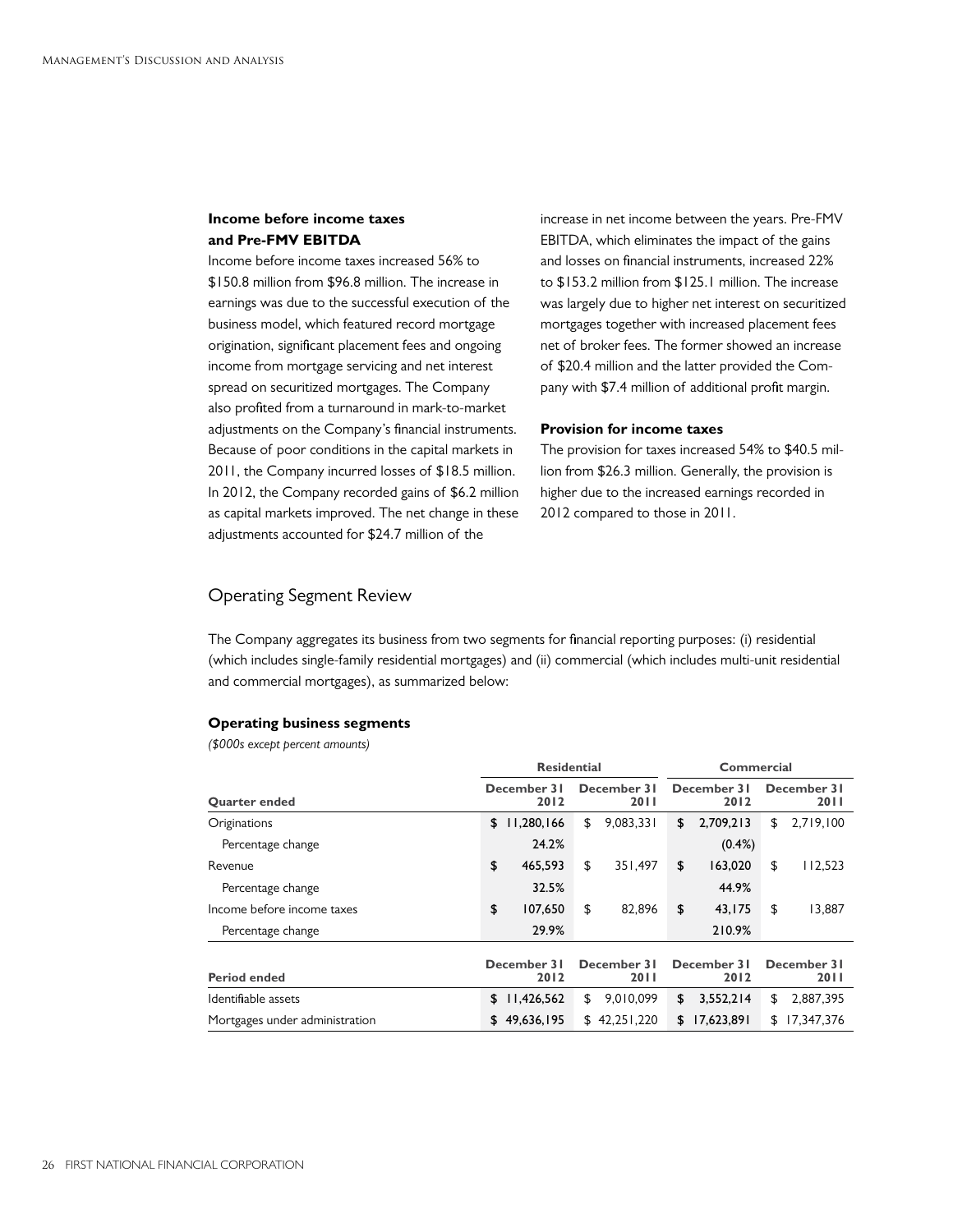### Residential Segment

Residential revenues increased by about 32%, although origination only increased by 24% between 2012 and 2011. Revenues are also a function of MUA and the securitized mortgage portfolio. Origination for institutional investors increased 46% year over year and drove higher placement revenue. Gains on financial instruments also bolstered revenue growth and net income before income taxes. Without the impact of such gains in each year, net income before income taxes would have grown by 17% year over year, in line with MUA growth of 17%. Identifiable assets have increased from those at December 31, 2011, as the Company added more than \$2.5 billion of net single-family mortgages to mortgages pledged under securitization.

# Commercial Segment

Commercial revenues increased by almost 45% from the prior year, despite a small decrease in origination volume. Because of the growth of the commercial component of securitized mortgages, revenues are more affected by securitized interest than by origination volume. Revenues from securitized commercial mortgages grew by more than 35% as the Company increased its multi-residential securitized portfolio by almost \$750 million from December 31, 2011 to December 31, 2012. The turnaround in gains/losses on financial instruments of \$15.1 million increased revenue by a further 13%. This increase, in particular, directly increased income before income taxes. Without these revenues, net income before tax increased by about \$14.2 million year over year, or an increase of 52%, consistent with revenue growth. Identifiable assets have increased from those at December 31, 2011, as the Company securitized almost net \$750 million of multi-unit residential mortgages through the NHA MBS and ABCP markets in 2012.

### Liquidity and Capital Resources

The Company's fundamental liquidity strategy has been to invest primarily in prime Canadian mortgages. Management's belief has always been that these mortgages are considered "AAA" by investors and will always be well bid and highly liquid. This strategy proved effective during the turmoil experienced in 2007 through 2009, when capital markets retreated and only the highest-quality assets were traded. As the Company's results in those years have shown, First National had little, if any, trouble finding investors to purchase its mortgage origination at profitable margins. Originating prime mortgages also allows the Company to securitize in the capital markets; however, this activity requires significant cash resources to purchase and hold mortgages prior to arranging for term debt through the securitization markets. For this purpose, the Company uses the combination of the \$175 million debenture financing and the Company's revolving bank credit facility. This aggregate indebtedness is typically used to fund: (1) mortgages accumulated for sale or securitization, (2) deferred placement fees receivable, (3) the origination costs associated with securitization, and (4) mortgage and loan investments. The Company has a credit facility with a syndicate of seven financial institutions for a total credit of \$545 million. This facility was closed in December 2012 for a fouryear term. Bank indebtedness may also include borrowings obtained through overdraft facilities. At December 31, 2012, the Company has entered into repurchase transactions with financial institutions to borrow \$500.6 million related to \$511.3 million of mortgages held in mortgages accumulated for sale or securitization on the balance sheet.

At December 31, 2012, outstanding bank indebtedness was \$185.0 million (December 31, 2011 – \$80.6 million). Together with the debenture financing of \$175 million (December 31, 2011 – \$175 million), this "combined debt" was used to fund \$297.2 million (December 31, 2011 –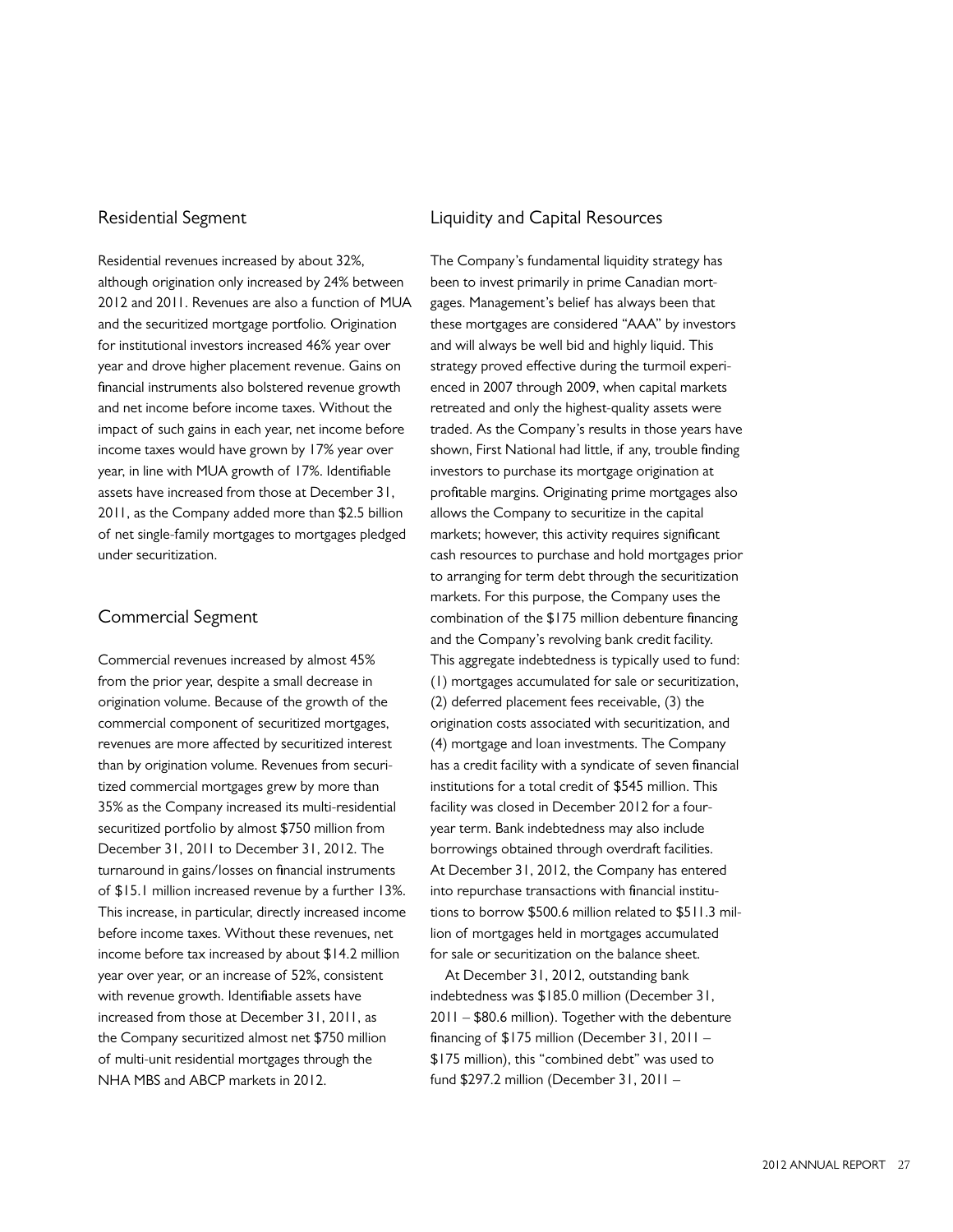\$162.6 million) of mortgages accumulated for sale or securitization. At December 31, 2012, the Company's other interest-yielding assets included: (1) deferred placement fees receivable of \$41.9 million (December 31, 2011 – \$58.5 million); and (2) mortgage and loan investments of \$159.4 million (December 31, 2011 – \$180.9 million). The difference between combined debt and the mortgages accumulated for sale or securitization funded by it, which the Company considers a proxy for true leverage, has decreased between December 2011 and December 2012, and now stands at \$62.8 million (December 31, 2011 – \$93.0 million). This represents a debt-to-equity ratio of approximately 0.19 to 1, which the Company believes is at a very conservative level. This ratio has decreased from 0.31 to 1 as at December 31, 2011, as the Company has repaid bank debt fully with the proceeds from the repayment of approximately \$21.5 million of mortgage and loan investments, receipts from the deferred placement fees receivable and cash flow from operations.

The Company funds a large portion of its mortgage originations for institutional placement on the same day as the advance of the related mortgage. The remaining originations are funded by the Company on behalf of institutional investors or pending securitization on the day of the advance of the mortgage. On specified days, sometimes daily, the Company aggregates all mortgages warehoused to date for an institutional investor and transacts a settlement with that institutional investor. A similar process occurs prior to arranging for term funding through securitization. The Company uses a portion of the committed credit facility with the banking syndicate to fund the mortgages during this warehouse period. The credit facility is designed to be able to fund the highest balance of warehoused mortgages in a month and is normally only partially drawn.

The Company also invests in short-term mortgages, usually for six- to 18-month terms, to bridge existing borrowers in the interim period between long-term financing solutions. The banking syndicate has provided credit facilities to partially fund these investments. As these investments return cash, it will be used to pay down this bank indebtedness. The syndicate has also provided credit to finance a portion of the Company's deferred placement fees receivable and the origination costs associated with securitization as well as other miscellaneous longerterm financing needs.

A portion of the Company's capital has been employed to support its ABCP and NHA MBS programs, primarily to provide credit enhancements as required by rating agencies. In June 2011, CMHC issued new regulations regarding the timing of mortgage title transfer to its custodian. The notice requires that cash collateral be posted immediately on pool settlement with the custodian for all mortgages not registered with the custodian on a dollar-for-dollar basis. Due to the difficulty in obtaining evidence from land registry offices on a timely basis, the Company has posted collateral for the pending title transfers. At December 31, 2012, \$37.7 million (December 31, 2011 – \$9.3 million) of this collateral was held by the custodian. The collateral will be repaid to the Company as registration is subsequently evidenced to the custodian on these mortgages. On January 14, 2013, \$30.3 million was returned to the Company as title transfers were evidenced. The other significant portion of cash collateral is the investment made on behalf of the Company's ABCP programs. As at December 31, 2012, the investment in cash collateral was \$28.0 million (December 31, 2011 – \$39.8 million). In the fourth quarter of 2012, the Company's small commercial loan program had amortized to such an extent that the mortgage portfolio was approximately the same size as the underlying cash collateral.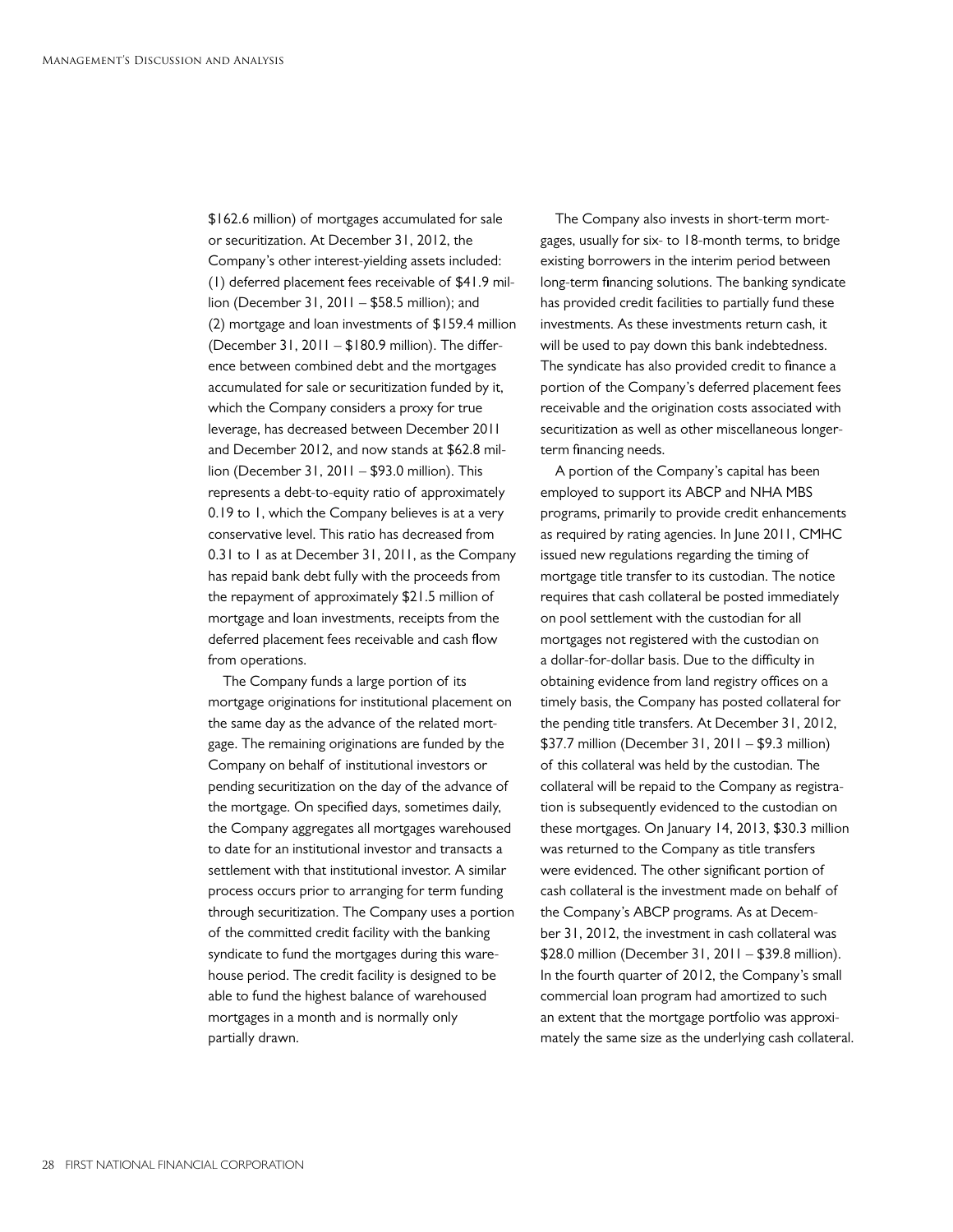Accordingly, the Company terminated the program by repaying the outstanding securitization debt loans and receiving a repayment of cash collateral of \$18.2 million. Although this has had very little impact on 2012 cash flow, as the remaining mortgages pay out in subsequent years, free cash flow will be generated. It is expected that the Company's Alt-A program will terminate under similar circumstances in 2013 as most of the remaining mortgages mature within 2013. As the Alt-A program has paid down, the ratio of defaulted mortgages to the total mortgages in the program has become skewed. To keep these ratios at an acceptable level for rating agencies, the Company repaid face value debt from the Trust in 2012 of approximately \$7.3 million related to defaulted mortgages. The Company received \$7.3 million (face value) on the liquidation of previously repurchased mortgages during the same period, experiencing credit losses at expected levels. At December 31, 2012, the Company employs an assumption for the fair value of credit losses in the Alt-A program. To date, this assumption has been more than enough to absorb all actual losses experienced in the program. The Company believes that prudent management of this program will continue to require some level of liquidity from the Company throughout its remaining term.

As demonstrated previously, the Company continues to see strong demand for its mortgage products from institutional investors and liquidity from bank-sponsored commercial paper conduits. The Company's strategy of using diverse funding sources has allowed the Company to thrive, producing record profitability in 2009 and 2010. By focusing on the prime mortgage market, the Company believes it will continue to attract bids for mortgages as its institutional customers seek government-insured assets for investment purposes. The Company also believes it can manage any liquidity issues that would arise from a year-long slowdown in origination volumes. Based on cash flow received in the fourth quarter of 2012, the Company will receive approximately \$70 million of cash, on an annualized basis, from its servicing operations and \$113 million of annualized cash flow from securitization transaction spread and deferred placement fees receivables. Together, on an after-tax basis, this \$135 million of annual cash flow would be more than sufficient to support the newly-increased annual dividends of \$84 million on the common shares and the \$4.65 million on the preferred shares. Although this is a simplified analysis, it does highlight the sustainability of the Company's business model and dividend policy through periods of economic weakness.

As described earlier, the Company issued 4,000,000 Class A Series 1 Preferred Shares at a price of \$25.00 per share for gross proceeds of \$100 million, before issue expenses. The net proceeds of \$96.7 million were invested in FNFLP as partners' capital. The issuance gives the Company additional capital, which will allow it to undertake greater volumes of securitization trans-actions directly and reduce reliance on institutional investors as a funding source.

The Company's Board of Directors has elected to pay dividends, when declared, on a monthly basis for the outstanding common shares and on a quarterly basis for the outstanding preferred shares. For purposes of the enhanced dividend tax credit rules contained in the *Income Tax Act* (Canada) and any corresponding provincial and territorial tax legislation, all dividends (and deemed dividends) paid by the Company to Canadian residents on both common and preferred shares after December 31, 2010, are designated as "eligible dividends". Unless stated otherwise, all dividends (and deemed dividends) paid by the Company hereafter are designated as "eligible dividends" for the purposes of such rules. For the preferred shares, the Company has elected to pay any tax under Part VI.1 of the *Income Tax Act*, such that corporate holders of the shares will not be required to pay tax under Part VI.1 of the *Income Tax Act* on dividends received on such shares.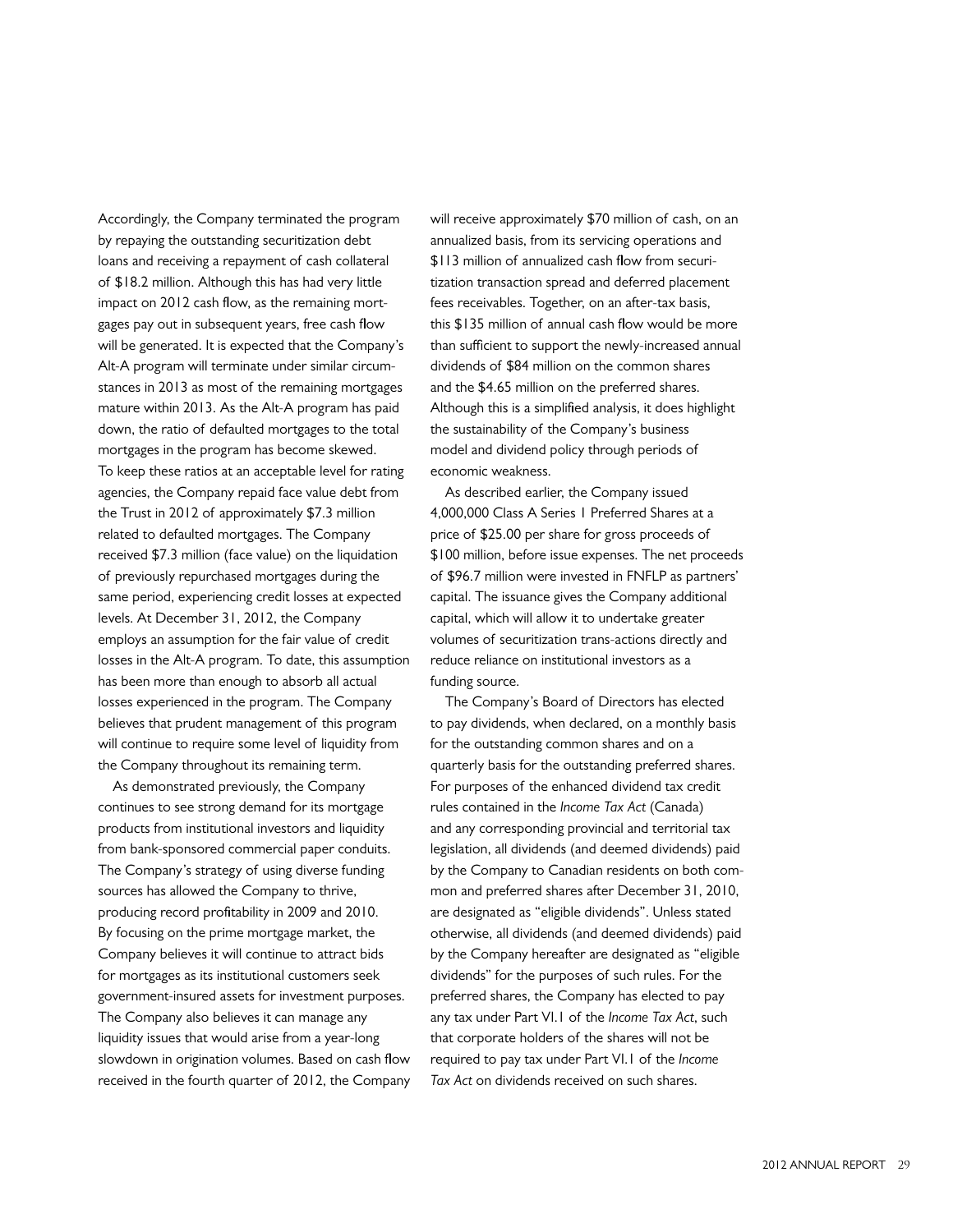# Financial Instruments and Risk Management

The Company has elected to treat deferred placement fees receivable, a portion of mortgages pledged under securitization that have been funded with ABCP and NHA MBS debt, and several mortgages within mortgage and loan investments as financial assets at "fair value through profit or loss" such that changes in market value are recorded in the statement of income. Effectively, these assets are treated much like bonds earning the Company a coupon at the discount rates used by the Company. The discount rates used represent the interest rate associated with a risk-free bond of the same duration plus a premium for the risk/uncertainty of the asset's residual cash flows. As rates in the bond market change, the carrying values of these assets will change. These changes may be significant (favourable and unfavourable) from quarter to quarter. The Company enters into fixed-for-float swaps to manage the interest rate exposure of fixed mortgages sold to ABCP conduits. These instruments will also be treated as fair value through profit or loss. While the Company has attempted to exactly match the principal balances of the fixed mortgages over the next five-year period to the notional swap values for the same period, there will be differences in these amounts. Any favourable or unfavourable amounts will be recorded in the statement of earnings each quarter.

The Company believes its hedging policies are suitably disciplined such that the interest rate risk of holding mortgages prior to securitization is mitigated. From an accounting perspective, any gains or losses on these instruments are recorded in the current period as the Company's economic hedging strategy does not qualify as "hedging" for accounting purposes. The Company uses bond forwards (consisting of bonds sold short and bonds purchased under resale agreements) to manage interest rate exposure between the time a mortgage rate is committed to the borrower and the time the mortgage is transferred to the securitization vehicle and the matched term debt is arranged. As interest rates change, the value of these short bonds will vary inversely with the value of the related mortgages. As interest rates increase, a gain will be recorded on the bonds, which should be offset by a tighter interest rate spread between the interest rates on mortgages and the securitization debt. This spread will be earned over the term of the related mortgages. For singlefamily mortgages, primarily mortgages for the Company's own securitization programs, only a portion of the mortgage commitments issued by the Company eventually fund. The Company must assign a probability of funding to each mortgage in the pipeline and estimate how that probability changes as mortgages move through the various stages of the pipeline. The amount that is actually hedged is the expected value of mortgages funding within the next 120 days (120 days being the standard maximum rate hold period available for the mortgages). As at December 31, 2012, the Company has \$225.0 million of notional forward bond positions related to its single-family programs. For multi-unit residential and commercial mortgages, the Company assumes all mortgages committed will fund and hedges each mortgage individually. This includes mortgages committed for the CMB program as well as mortgages for transfer to the Company's other securitization vehicles. As at December 31, 2012, the Company had entered into \$109.3 million in notional value forward bond sales for this segment. The total net value of realized and unrealized gains and losses, on account of all notional hedges pertaining to the period January 1, 2012 to December 31, 2012, was a \$1.6 million loss. This amount has been included in revenue in the statement of comprehensive income.

Upon the settlement of the debenture issuance, the Company entered into a float-for-fix swap. The swap requires the Company to pay CDOR+2.134% on a notional amount of \$175 million and to receive the debenture interest coupon (5.07%) semi-annually.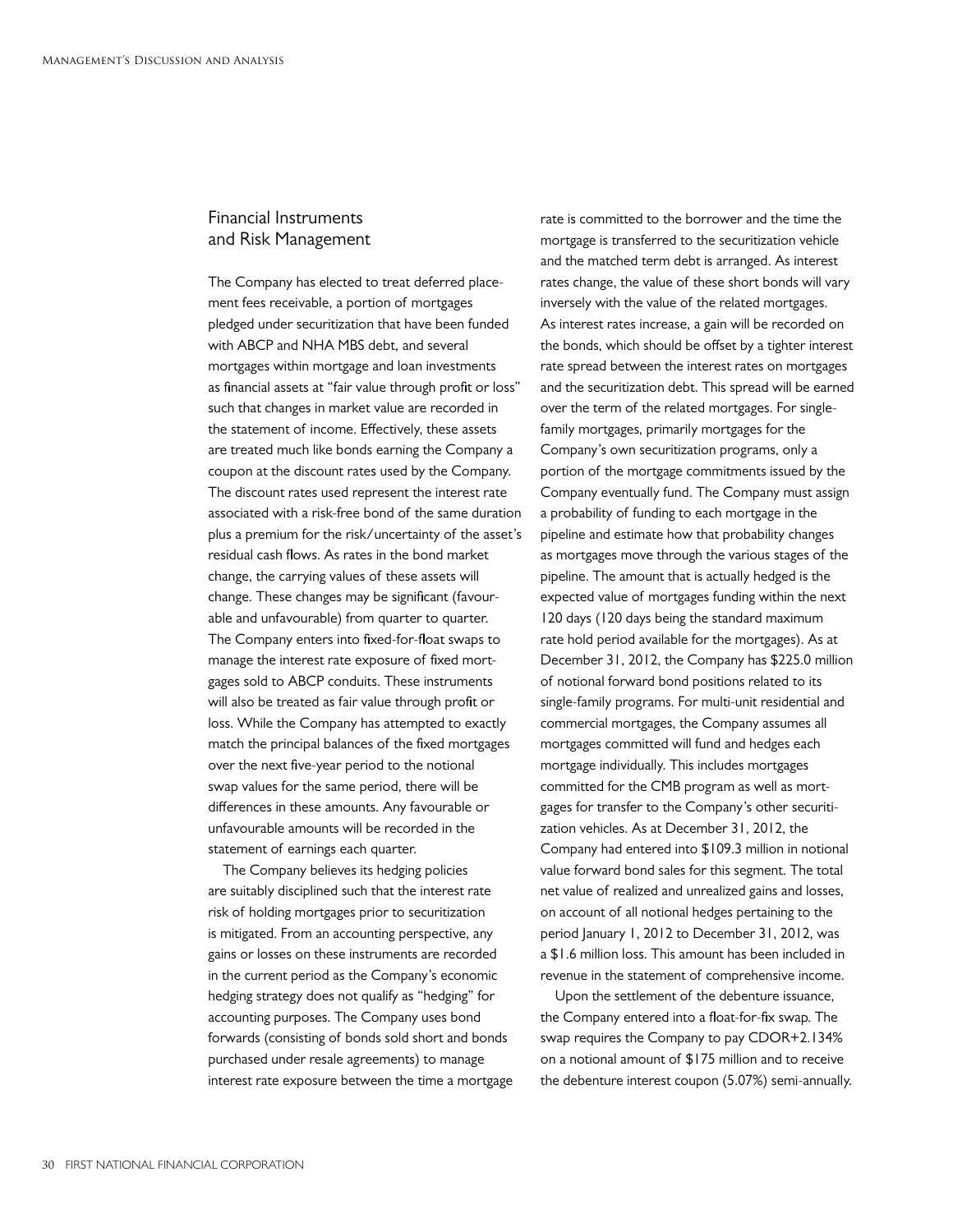This effectively converts the fixed rate semi-annual debenture-based loan payable into a floating rate monthly resetting note payable. Since the date when this swap was entered into, five-year interest rates have decreased pursuant to global economic issues and the value of this swap has increased to \$6.3 million as at December 31, 2012. The Company has documented this swap as a hedge for accounting purposes, as the fixed leg of the swap exactly matches the cash flow obligations under the debenture. Effectively, the unrealized gain of \$6.3 million on the swap has been excluded from earnings and been applied to increase the carrying value of the debenture note payable. The Company is also a party to four amortizing fix-for-float rate swaps that economically hedge the interest rate exposure related to certain mortgages held on the balance sheet that the Company has originated as replacement assets for its CMB activities. As at December 31, 2012, the aggregate notional value of these swaps was \$48.6 million. Market swap rates increased during the year such that the value of these swaps increased by about \$0.2 million. The amortizing swaps mature between September 2013 and December 2021.

As described above, the Company employs various strategies to reduce interest rate risk. In the normal course of business, the Company takes some credit spread risk. This is the risk that the credit spread at which a mortgage is originated changes between the date of commitment of that mortgage and the date of sale or securitization. This can be illustrated by the Company's experience with commercial mortgages originated for the commercial mortgage-backed security ("CMBS") market in the spring of 2007. These mortgages were originated at credit spreads designed to be profitable to the Company when sold to a bank-sponsored CMBS conduit. Unfortunately for the Company, when these mortgages funded, the CMBS market had shut down. The alternative to this channel was more expensive,

as credit spreads elsewhere in the marketplace for this type of mortgage had moved wider. The Company adjusted for market-suggested increases in credit spreads in 2007 and 2008, adjusting the value of the mortgages downward. In 2009, the economic environment remained weak but did not worsen from what it was at the end of 2008. Overall credit spreads stopped widening such that the Company applied the same spreads to these mortgages and the Company did not record any additional unrealized loss or gains related to credit spread movement. Despite entering into effective economic interest rate hedges, the Company's exposure to credit spreads remained. This risk is inherent in the Company's business model and cannot be economically hedged.

The same exposure to risk is inherent in the Company's securitization through ABCP. The Company is exposed to the risk that 30-day ABCP rates are greater than 30-day bankers' acceptance ("BA") rates. Prior to the financial crisis, the Company considered this a low risk given the quality of the assets securitized, the amount of credit enhancements provided by the Company and the strong covenant of the bank-sponsored conduits with which the Company transacted. In 2008, 30-day ABCP traded at approximately 1.10 percentage points over BAs; but by the end of March 2011, it was priced at a discount to BAs. At the same time the Company has leveraged on changing credit spreads. This has been demonstrated through the increase in volume and profitability of the NHA MBS program and significant increases in gains on deferred placement fees from the sale of prime insured mortgages.

As at December 31, 2012, the Company has various exposures to changing credit spreads. In particular, in mortgages accumulated for sale or securitization, there are \$806 million of mortgages that are susceptible to some degree of changing credit spreads.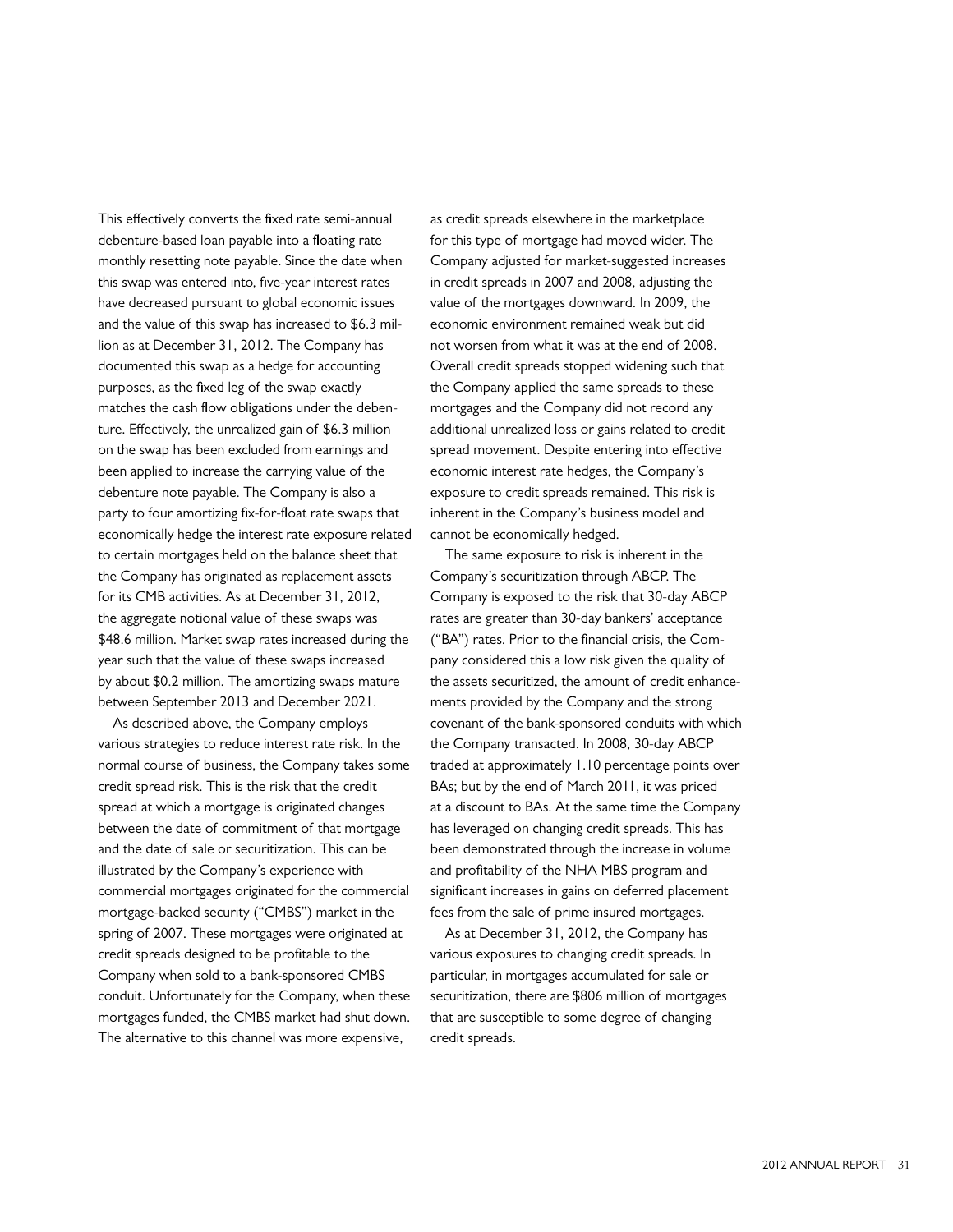#### Capital Expenditures

A significant portion of First National's business model consists of the origination and placement or securitization of financial assets. Generally, placement activities do not require much capital investment, as the Company acts primarily in the capacity of a broker. On the other hand, the undertaking of securitization transactions may require significant amounts of the Company's own capital. This capital is provided in the form of cash collateral, credit enhancements, and the upfront funding of broker fees and other origination costs. These are described more fully in the Liquidity and Capital Resources section above. For fixed assets, the business requires capital expenditures on technology (both software and hardware), leasehold improvements and office furniture. During the year ended December 31, 2012, the Company purchased new computers

and office and communication equipment, to support primarily its single-family residential business. Going forward, the Company expects capital expenditures on fixed assets will be approximately \$2.0 million annually.

# Summary of Contractual Obligations

The Company's long-term obligations include fiveto 10-year premises leases for its four offices across Canada, and its obligations for the ongoing servicing of mortgages sold to securitization conduits and mortgages related to purchased servicing rights. The Company sells its mortgages to securitization conduits on a fully-serviced basis, and is responsible for the collection of the principal and interest payments on behalf of the conduits, including the management and collection of mortgages in arrears.

| (\$000s)                      | Payments due by period |  |          |      |             |  |                         |  |       |  |
|-------------------------------|------------------------|--|----------|------|-------------|--|-------------------------|--|-------|--|
|                               | Total                  |  | 0-l year |      | $2-3$ years |  | 4–5 years After 5 years |  |       |  |
| Lease obligations             | 18.529                 |  | 4.050    | - \$ | 8.005       |  | 4.477                   |  | 1.997 |  |
| Total contractual obligations | 18.529                 |  | 4.050    | -\$  | 8.005       |  | 4.477                   |  | 1.997 |  |

### Critical Accounting Policies and Estimates

The Company prepares its financial statements in accordance with IFRS, which requires management to make estimates, judgments and assumptions that management believes are reasonable based upon the information available. These estimates, judgments and assumptions affect the reported amounts of assets and liabilities and disclosure of contingent assets and liabilities at the date of the financial statements, and the reported amounts of revenue and expenses during the reporting period. Management bases its estimates on historical experience and other assumptions which it believes to be reasonable under the circumstances. Management also evaluates its estimates on an ongoing basis. The significant

accounting policies of First National are described in Note 2 to the Company's audited financial statements as at December 31, 2012. The policies which First National believes are the most critical to aid in fully understanding and evaluating its reported financial results include the determination of the gains on deferred placement fees and the impact of fair value accounting on financial instruments.

The Company uses estimates in valuing its gain or loss on the sale of its mortgages placed with institutions earning a deferred placement fee. Under IFRS, valuing a gain on deferred placement requires the use of estimates to determine the fair value of the retained interest (derived from the present value of expected future cash flows) in the mortgages. These retained interests are reflected on the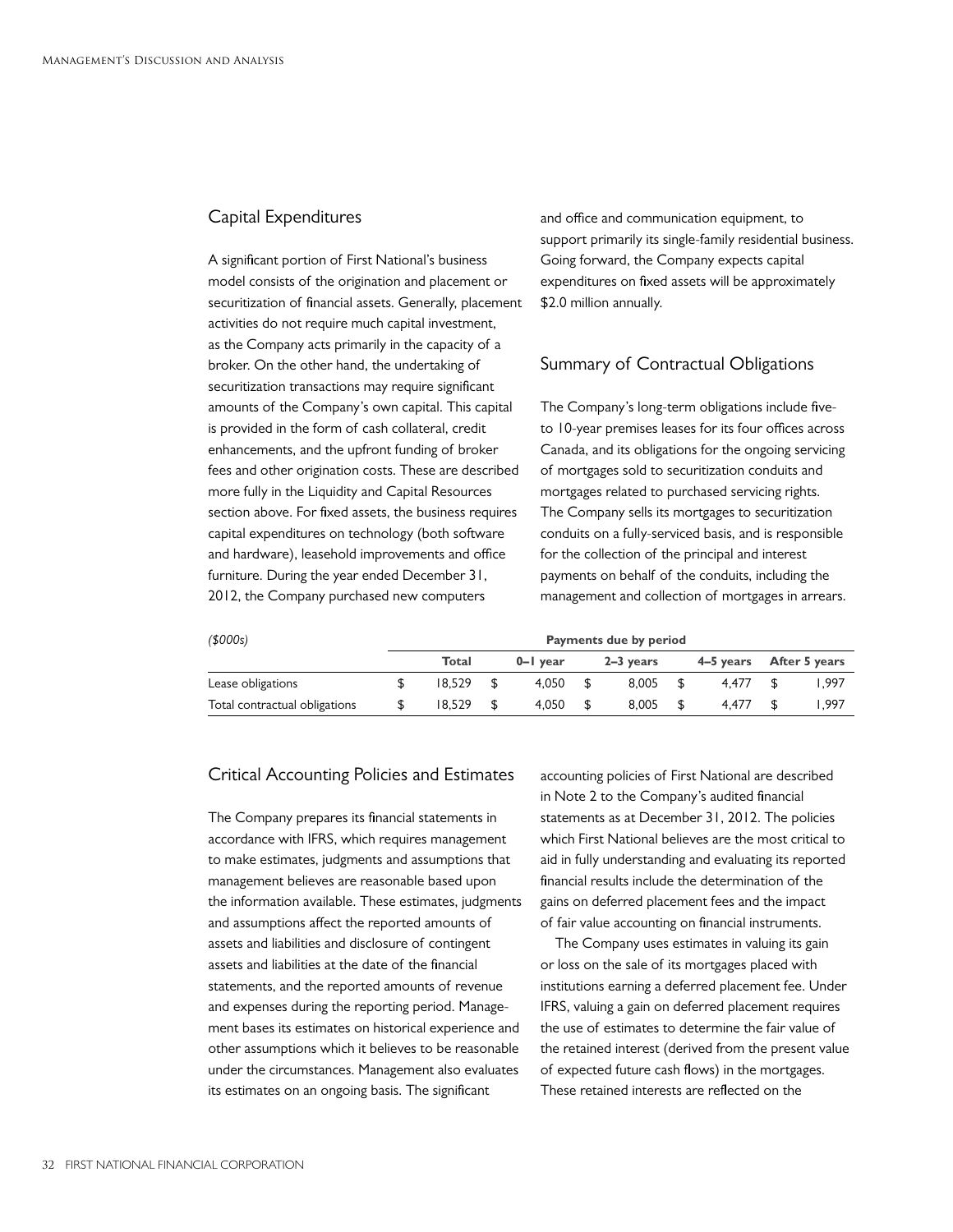Company's balance sheet as deferred placement fees receivable. The key assumptions used in the valuation of gains on deferred placement fees are prepayment rates and the discount rate used to present value future expected cash flows. The annual rate of unscheduled principal payments is determined by reviewing portfolio prepayment experience on a monthly basis. The Company uses different rates for its various programs that average approximately 15% for single-family mortgages. The Company assumes there is virtually no prepayment on multi-residential fixed rate mortgages.

On a quarterly basis, the Company reviews the estimates used to ensure their appropriateness and monitors the performance statistics of the relevant mortgage portfolios to adjust and improve these estimates. The estimates used reflect the expected performance of the mortgage portfolio over the lives of the mortgages. The assumptions underlying the estimates used for the year ended December 31, 2012 continue to be consistent with those used for the year ended December 31, 2011 and the quarters ended September 30, 2011, March 31, 2012 and June 30, 2012.

The Company has elected to treat its financial assets and liabilities, including deferred placement fees receivable, a portion of its ABCP-funded mortgages, a portion of its NHA MBS funded mortgages, some specific mortgage and loan investments and bonds sold short, at fair value through profit or loss. Essentially, this policy requires the Company to record changes in the fair value of these instruments in the current period's earnings. The Company's assets and liabilities are such that the Company must use valuation techniques based on assumptions that are not fully supported by observable market prices or rates in most cases. Much like the valuation of deferred placement fees receivable described above, the Company's method of determining the fair value of its mortgages funded by ABCP has a significant impact on earnings. The Company uses different prepayment rates for its various programs that average approximately 10% for single-family

mortgages. The Company assumes there is virtually no prepayment on multi-residential fixed rate mortgages. Actual prepayment experience has been consistent with these assumptions. It has also assumed discount rates based on Government of Canada bond yields plus a spread that the Company believes would enable a third party to purchase the mortgages and make a normal profit margin for the risk involved.

### Future Accounting Changes

The Company has adopted IFRS as at January 1, 2010. The following new IFRS pronouncements have been issued and although not yet effective, may have a future impact on the Company.

#### **IFRS 9 – Financial Instruments**

As of January 1, 2015, the Company will be required to adopt this standard, which is the first phase of the International Accounting Standards Board's ("IASB") project to replace IAS 39 – *Financial Instruments: Recognition and Measurement*. IFRS 9 provides new requirements for how an entity should classify and measure financial assets and liabilities that are in the scope of IAS 39. Management is currently evaluating the potential impact that the adoption of IFRS 9 will have on the Company's consolidated financial statements. Of potential relevance to the Company is a revised section on hedge accounting designed to make the reporting of hedging activity more straightforward. Among other changes, the hedging standard will permit the use of a financial asset or liability as a hedging instrument. The current standard requires that only a derivative can be identified as a hedging instrument. As the Company has historically used short bonds (a financial liability) as a hedging instrument, the change could affect the nature of the Company's reporting in this respect.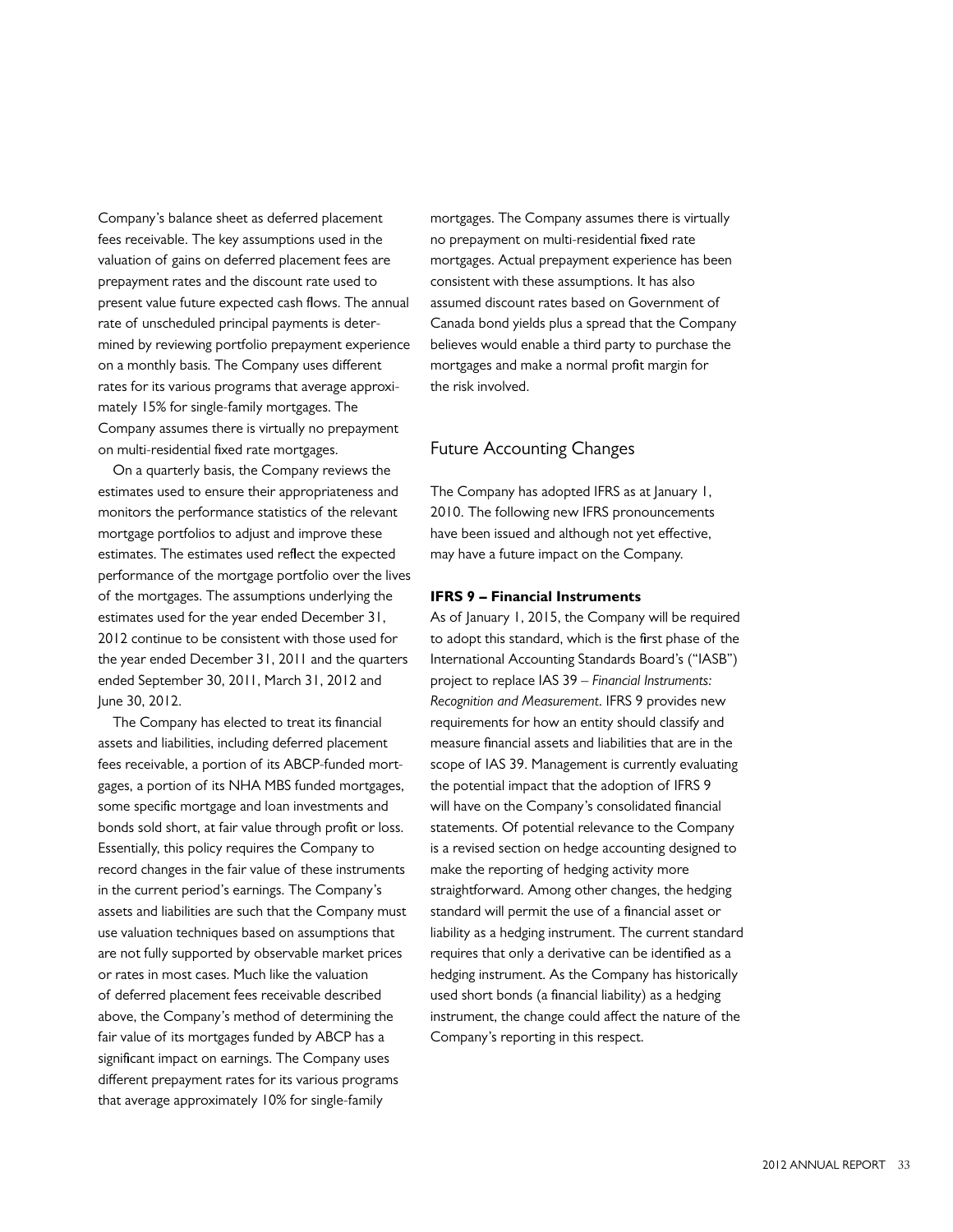### **IFRS 10 – Consolidated Financial Statements**

As of January 1, 2013, the IASB introduced a single model for consolidating subsidiaries using a control model. This standard addresses particularly the control of special purpose entities. There will be little impact to the Company as it currently fully consolidates its special purpose entities.

#### **IFRS 11 – Joint Arrangements**

As of January 1, 2013, the IASB has expanded the definition of a joint venture. The Company will be required to account for joint ventures by the equity method as opposed to proportionate consolidation.

# **IFRS 12 – Disclosure of Interests in Other Entities**

As of January 1, 2013, the Company will be required to make new disclosures on its off-balance sheet activities, including those with special purpose entities.

#### **IFRS 13 – Fair Value Measurement**

As of January 1, 2013, the Company will be required to adopt this standard, which provides a framework for the application of fair value to those assets and liabilities qualifying or permitted to be carried at fair value. The Company believes its current measurement of fair value is appropriate and there will be little impact.

#### **IAS 27 – Separate Financial Statements**

As of January 1, 2013, this standard will now only prescribe the accounting and disclosure requirements for investments in subsidiaries, joint ventures and associates when an entity prepares separate financial statements, which has limited impact for the Company.

#### **IAS 28 – Investments in Associates**

As of January 1, 2013, this standard has been amended to correspond to changes in IFRS 10, 11 and 12, listed above, providing guidance for investments in associates. As described above, there should be little effect on the Company.

# Disclosure Controls and Internal Controls over Financial Reporting

The Company's disclosure controls and procedures are designed to provide reasonable assurance that information required to be disclosed by the Company in reports filed under Canadian securities laws is recorded, processed, summarized and reported within the time periods specified under those laws, and includes controls and procedures that are designed to ensure that such information is accumulated and communicated to management, including the Chairman and President and Chief Financial Officer, to allow timely decisions regarding required disclosure.

As of December 31, 2012, management evaluated, under the supervision of and with the participation of the Chairman and President and Chief Financial Officer, the effectiveness of the Company's disclosure controls and procedures. Based on this evaluation, management concluded that the Company's disclosure controls and procedures, as defined by National Instrument 52-109 – *Certificate of Disclosure in Issuers' Annual and Interim Filings*, were effective as of December 31, 2012.

Management is responsible for establishing and maintaining adequate internal control over financial reporting. Internal control over financial reporting is designed to provide reasonable assurance regarding the reliability of financial reporting and the preparation of financial statements for external purposes in accordance with reporting standards; however, because of its inherent limitations, internal control over financial reporting may not prevent or detect misstatements on a timely basis.

Management evaluated, under the supervision of and with the participation of the Chairman and President and Chief Financial Officer, the effectiveness of the Company's internal control over financial reporting based on the criteria set forth in the *Internal Control over Financial Reporting – Guidance for Smaller Public Companies* issued by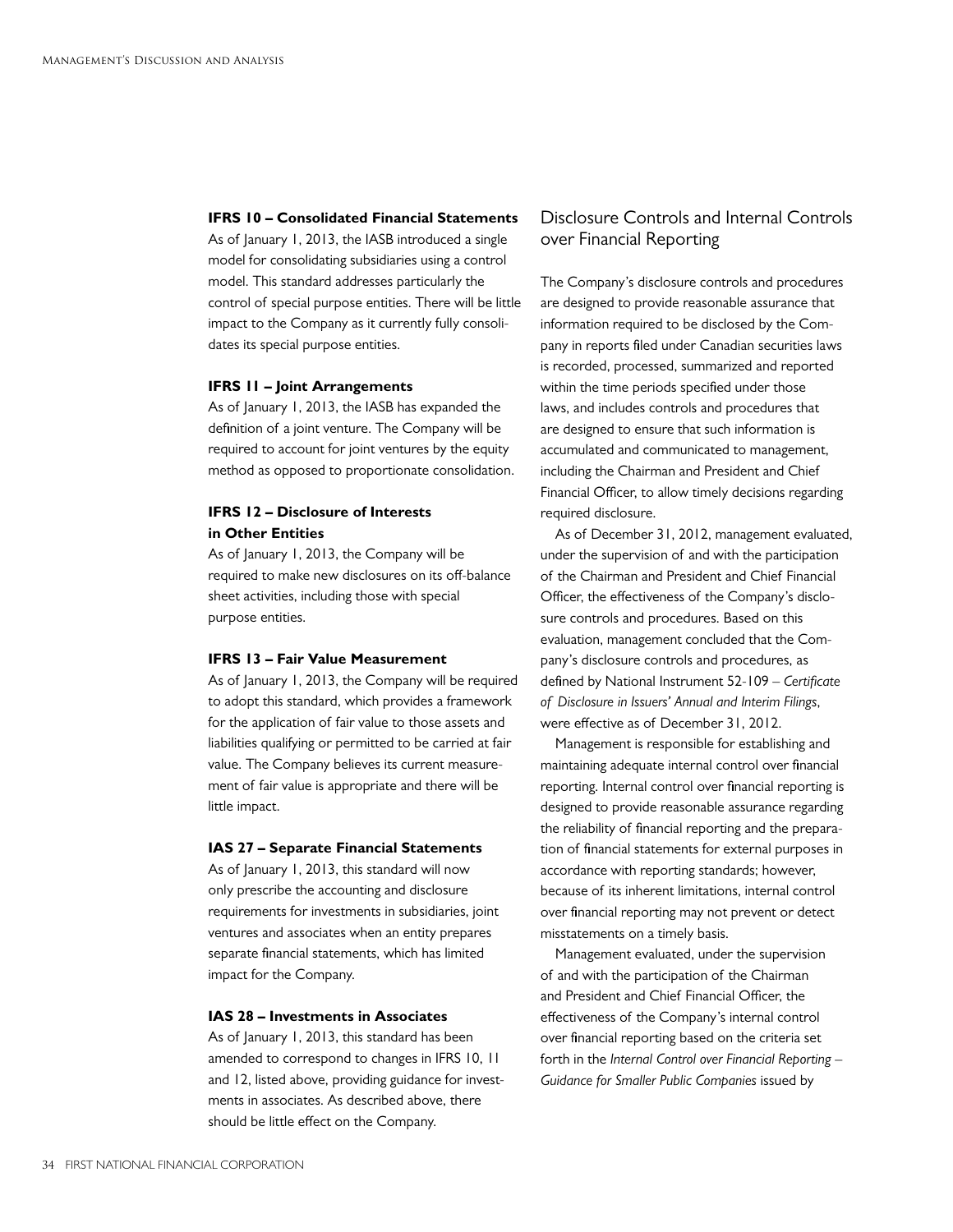the Committee of Sponsoring Organizations of the Treadway Commission and, based on that evaluation, concluded that the Company's internal control over financial reporting was effective as of December 31, 2012 and that there were no material weaknesses that have been identified in the Company's internal control over financial reporting as of December 31, 2012. No changes were made in the Company's internal control over financial reporting during the year ended December 31, 2012 that have materially affected, or are reasonably likely to materially affect, the Company's internal control over financial reporting.

## Risk and Uncertainties Affecting the Business

The business, financial condition and results of operations of the Company are subject to a number of risks and uncertainties, and are affected by a number of factors outside the control of management of the Company, including: ability to sustain performance and growth, reliance on sources of funding, concentration of institutional investors, reliance on independent mortgage brokers, changes in interest rates, repurchase obligations and breach of representations and warranties on mortgage sales, risk of servicer termination events and trigger events on cash collateral and retained interests, reliance on multi-unit residential and commercial mortgages, general economic conditions, government regulation, competition, reliance on mortgage insurers, reliance on key personnel, conduct and compensation of independent mortgage brokers, failure or unavailability of computer and data processing systems and software, insufficient insurance coverage, change in or loss of ratings, impact of natural disasters and other events, environmental liability, and risk related to Alt-A mortgages, which experience higher arrears rates and credit losses than prime mortgages. In addition, risks associated with the structure of FNFC

include those related to the dependence on FNFLP, leverage and restrictive covenants, dividends which are not guaranteed and could fluctuate with FNFLP's performance, restrictions on potential growth, the market price of FNFC shares, statutory remedies, control of the Company and contractual restrictions, and income tax matters. Risk and risk exposure are managed through a combination of insurance, a system of internal controls and sound operating practices. The Company's key business model is to originate primarily prime mortgages and find funding through various channels to earn ongoing servicing or spread income. For the single-family residential segment, the Company relies on independent mortgage brokers for origination and several large institutional investors for sources of funding. These relationships are critical to the Company's success. For a more complete discussion of the risks affecting the Company, reference should be made to the Company's Annual Information Form.

## Forward-Looking Information

Forward-looking information is included in this MD&A. In some cases, forward-looking information can be identified by the use of terms such as ''may'', ''will", ''should'', ''expect'', ''plan'', ''anticipate'', ''believe'', ''intend'', ''estimate'', ''predict'', ''potential'', ''continue'' or other similar expressions concerning matters that are not historical facts. Forward-looking information may relate to management's future outlook and anticipated events or results, and may include statements or information regarding the future financial position, business strategy and strategic goals, product development activities, projected costs and capital expenditures, financial results, risk management strategies, hedging activities, geographic expansion, licensing plans, taxes and other plans and objectives of or involving the Company. Particularly, information regarding growth objectives, any increase in mortgages under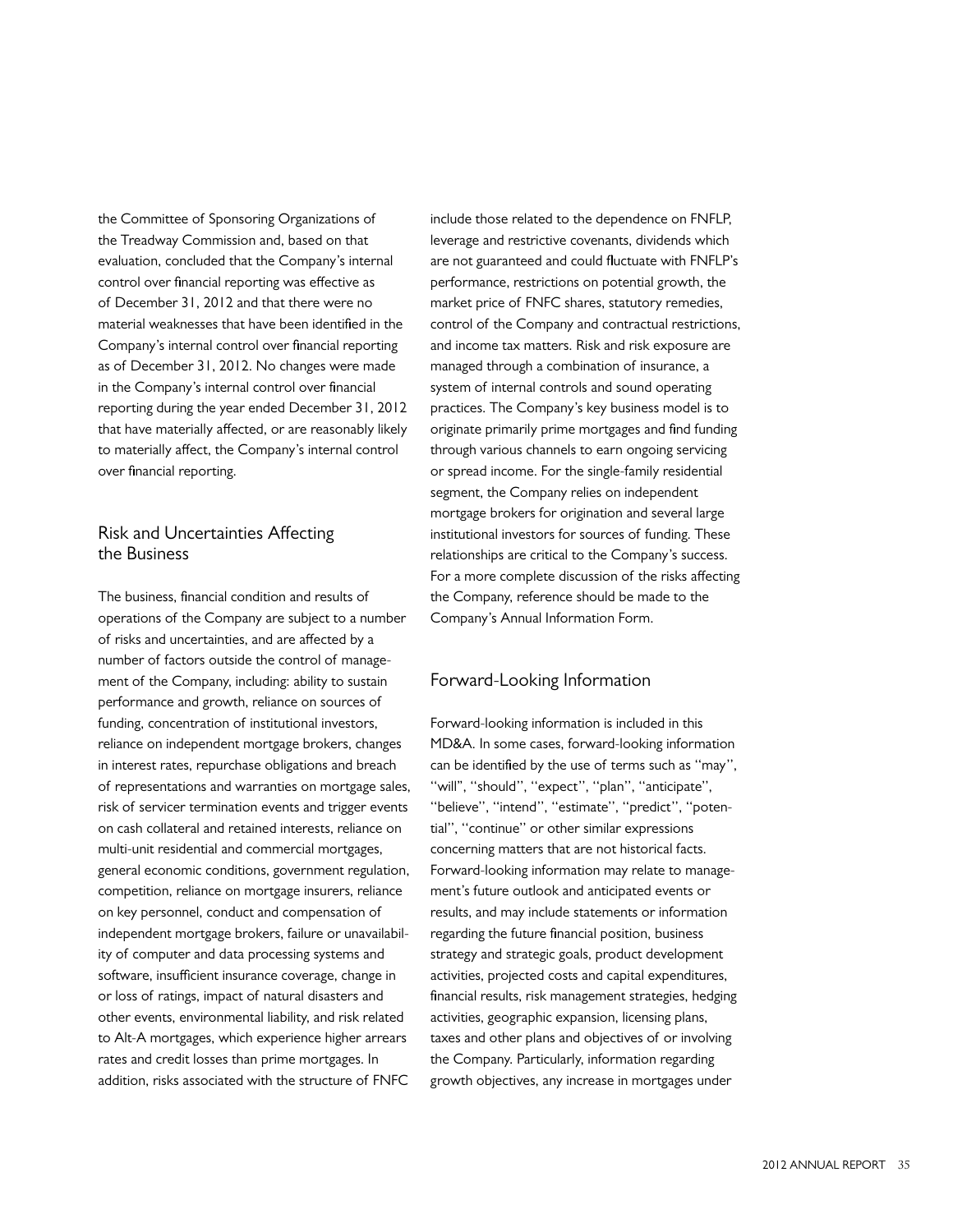administration, future use of securitization vehicles, industry trends and future revenues is forwardlooking information. Forward-looking information is based on certain factors and assumptions regarding, among other things, interest rate changes and responses to such changes, the demand for institutionally placed and securitized mortgages, the status of the applicable regulatory regime and the use of mortgage brokers for single-family residential mortgages. This forward-looking information should not be read as providing guarantees of future performance or results, and will not necessarily be an accurate indication of whether or not, or the times by which, those results will be achieved. While management considers these assumptions to be reasonable based on information currently available to it, they may prove to be incorrect. Forward-looking information is subject to certain factors, including risks and uncertainties, which could cause actual results to differ materially from what management currently expects. These factors include reliance on sources of funding, concentration of institutional investors, reliance on independent mortgage brokers and changes in interest rates outlined under ''Risk and Uncertainties Affecting the Business''. In evaluating this information, the reader should specifically consider various factors, including the risks outlined under ''Risk and Uncertainties Affecting the Business'', which may cause actual events or results to differ materially from any forward-looking information. The forward-looking information contained in this discussion represents management's expectations as of February 26, 2013, and is subject to change after such date. However, management and the Company disclaim any intention or obligation to update or revise any forward-looking information, whether as a result of new information, future events or otherwise, except as required under applicable securities regulations.

## Outlook

Management considers 2012 to have been a very successful year. The record level of mortgages originated in the year will provide enduring future value to the Company through higher mortgage servicing revenue, increased net interest from securitized mortgages and greater renewal opportunities. In the fourth quarter of 2012, the Company experienced a slowdown in mortgage origination from the levels recorded earlier in 2012. Management believes this is primarily a result of the cyclical slowdown in the housing market along with measures introduced by the federal government in June 2012 to reduce the amount homeowners can borrow under government-backed mortgage insurance programs.

Overall, management foresees reduced residential origination in 2013, but similar commercial segment origination to 2012 as the low rate environment encourages real estate transactions. The Company also looks forward to increased renewal opportunities for its securitization program as the five-year mortgages originated in 2008 now mature. For 2013, the Company anticipates the low interest rate environment continuing and moderated but healthy mortgage spreads. Despite lower origination targets, the Company expects continued profitability and cash flow as it earns the returns from the investment in its business made in 2012.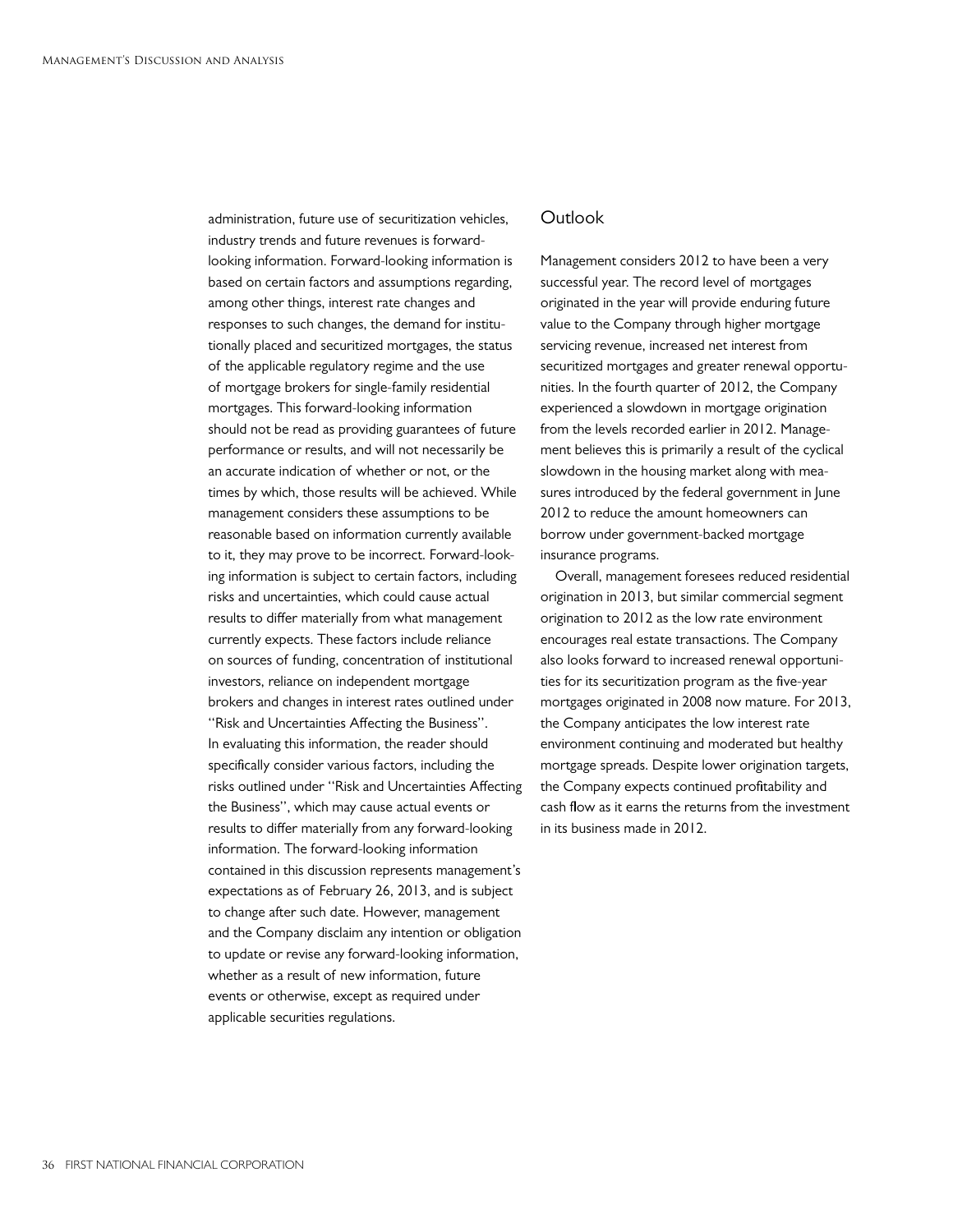## Management's Responsibility for Financial Reporting

The management of First National Financial Corporation (the "Company") is responsible for the preparation and fair presentation of the accompanying annual consolidated financial statements and Management's Discussion and Analysis ("MD&A"). The consolidated financial statements have been prepared in accordance with International Financial Reporting Standards ("IFRS").

The consolidated financial statements and information in the MD&A necessarily include amounts based on the best estimates and judgments by management of the expected effects of current events and transactions with the appropriate consideration to materiality. In addition, in preparing this financial information the Company must make determinations about the relevancy of information to be included, and estimates and assumptions that affect the reported information. The MD&A also includes information regarding the impact of current transactions and events, sources of liquidity and capital resources, operating trends, risks and uncertainties. Actual results in the future may differ materially from our present assessment of this information because future events and circumstances may not occur as expected.

In meeting our responsibility for the integrity and fairness of the annual consolidated financial statements and MD&A and for the accounting systems from which they are derived, management has established the necessary internal controls designed to ensure that the Company's financial records are reliable for preparing financial statements and other financial information, transactions are properly authorized and recorded, and assets are safeguarded against unauthorized use or disposition.

As at December 31, 2012, the Chairman and President and Chief Financial Officer evaluated, or caused an evaluation under their direct supervision, of the design and operation of our internal controls over financial reporting (as defined in National Instrument 52-109 – *Certificate of Disclosure in Issuers' Annual and Interim Filings*) and, based on that assessment, determined that the Company's internal controls over financial reporting were appropriately designed and operating effectively.

The Board of Directors oversees management's responsibility for financial reporting through an Audit Committee, which is composed entirely of independent directors. This committee reviews the Company's annual consolidated financial statements and MD&A with both management and the independent auditors before such statements are approved by the Board of Directors. Other key responsibilities of the Audit Committee include selecting the Company's auditors, approving the Company's interim unaudited condensed consolidated financial statements and MD&A, and monitoring the Company's existing systems of internal controls.

Ernst & Young LLP, independent auditors appointed by the shareholders of First National Financial Corporation upon the recommendation of the Board of Directors, have examined the Company's 2012 and 2011 annual consolidated financial statements and have expressed their opinion upon the completion of such examination in the following report to the shareholders. The auditors have full and free access to, and meet at least quarterly with, the Audit Committee to discuss their audit and related matters.

Stephen Smith

Stephen J.R. Smith **Robert A. Inglis** Robert A. Inglis Chairman and President Chief Financial Officer

Toronto, Canada February 26, 2013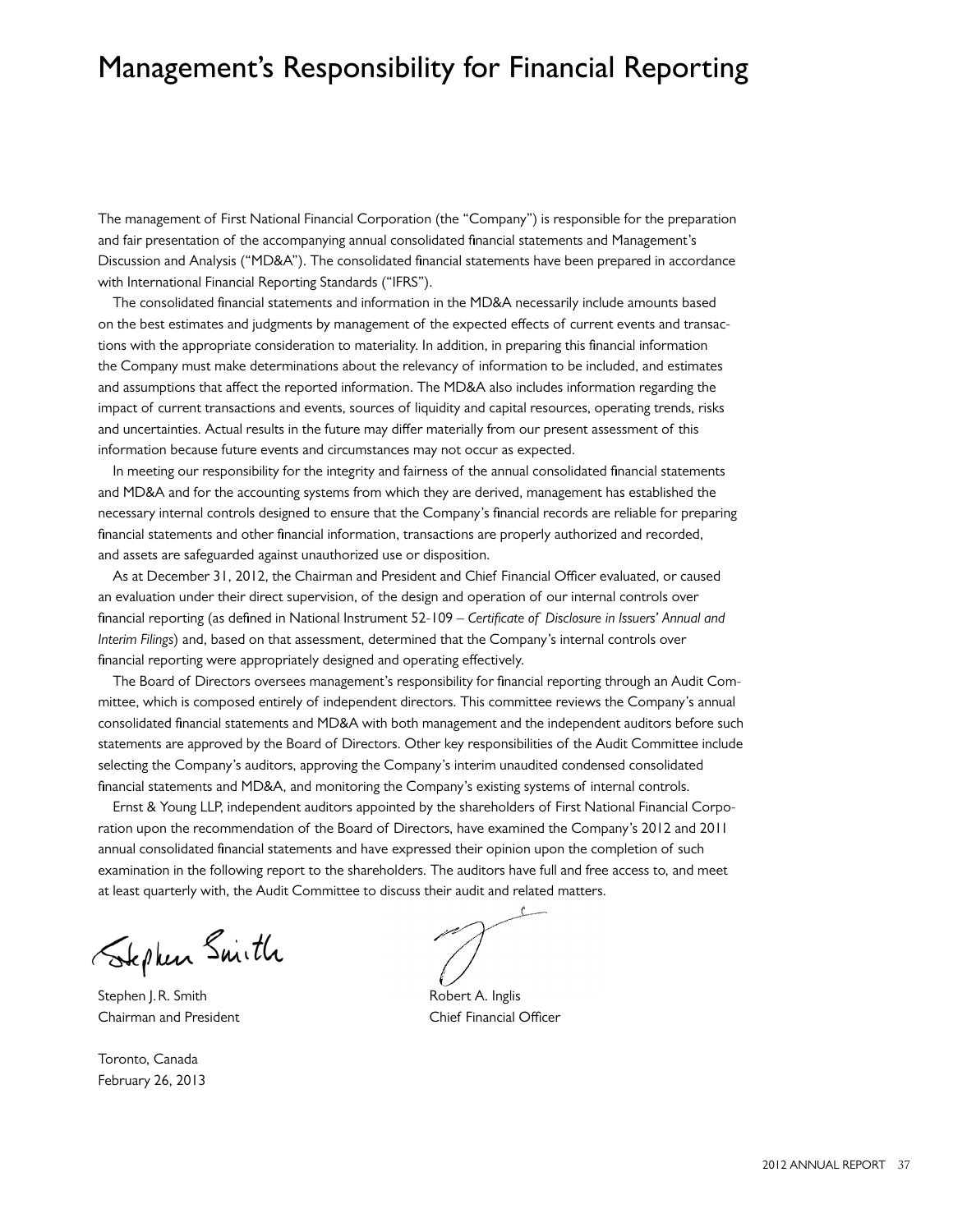## Independent Auditors' Report

#### **To the shareholders of First National Financial Corporation**

We have audited the accompanying consolidated financial statements of First National Financial Corporation, which comprise the consolidated statements of financial position as at December 31, 2012 and 2011, the consolidated statements of comprehensive income and retained earnings, changes in shareholders' equity and cash flows for the years ended December 31, 2012 and 2011, and a summary of significant accounting policies and other explanatory information.

#### **Management's responsibility for the consolidated financial statements**

Management is responsible for the preparation and fair presentation of these consolidated financial statements in accordance with International Financial Reporting Standards, and for such internal control as management determines is necessary to enable the preparation of consolidated financial statements that are free from material misstatement, whether due to fraud or error.

#### **Auditors' responsibility**

Our responsibility is to express an opinion on these consolidated financial statements based on our audits. We conducted our audits in accordance with Canadian generally accepted auditing standards. Those standards require that we comply with ethical requirements and plan and perform the audit to obtain reasonable assurance about whether the consolidated financial statements are free from material misstatement.

An audit involves performing procedures to obtain audit evidence about the amounts and disclosures in the consolidated financial statements. The procedures selected depend on the auditors' judgment, including the assessment of the risks of material misstatement of the consolidated financial statements, whether due to fraud or error. In making those risk assessments, the auditors consider internal control relevant to the entity's preparation and fair presentation of the consolidated financial statements in order to design audit procedures that are appropriate in the circumstances, but not for the purpose of expressing an opinion on the effectiveness of the entity's internal control. An audit also includes evaluating the appropriateness of accounting policies used and the reasonableness of accounting estimates made by management, as well as evaluating the overall presentation of the consolidated financial statements.

We believe that the audit evidence we have obtained in our audits is sufficient and appropriate to provide a basis for our audit opinion.

#### **Opinion**

In our opinion, the consolidated financial statements present fairly, in all material respects, the financial position of First National Financial Corporation as at December 31, 2012 and 2011, and its financial performance and its cash flows for the years ended December 31, 2012 and 2011, in accordance with International Financial Reporting Standards.

Toronto, Canada February 26, 2013

Ernst & Young LLP

Chartered Accountants Licensed Public Accountants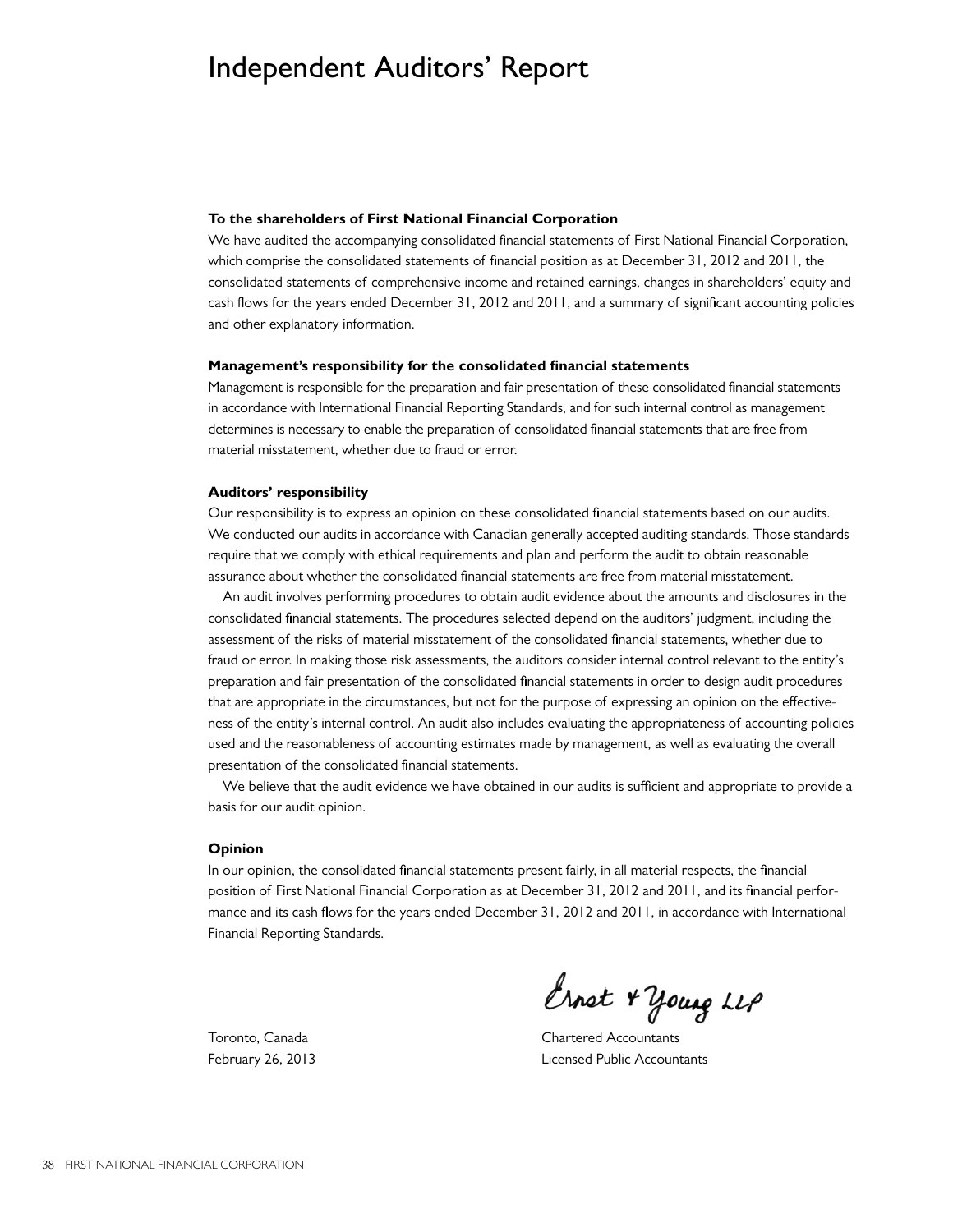# Consolidated Statements of Financial Position

*(\$000s)*

| <b>ASSETS</b><br>3<br>\$<br>334,962<br>Restricted cash<br>\$                          | 243,684<br>43,581 |
|---------------------------------------------------------------------------------------|-------------------|
|                                                                                       |                   |
|                                                                                       |                   |
| 51,256<br>Accounts receivable and sundry                                              |                   |
| 15<br>452,534<br>Securities purchased under resale agreements and owned               | 657,626           |
| 5<br>808,522<br>Mortgages accumulated for sale or securitization                      | 850,938           |
| 13,032,043<br>Mortgages pledged under securitization<br>3                             | 9,761,921         |
| 41,919<br>Deferred placement fees receivable<br>4                                     | 58,509            |
| Cash held as collateral for securitization<br>3<br>69,493                             | 56,882            |
| 3,881<br>Purchased mortgage servicing rights<br>8                                     | 4,771             |
| 159,396<br>Mortgage and loan investments<br>6                                         | 180,872           |
| 18<br>Income taxes recoverable                                                        | 3,556             |
| 7<br>54,546<br>Other assets                                                           | 60, 118           |
| <b>Total assets</b><br>\$15,008,552                                                   | \$11,922,458      |
|                                                                                       |                   |
| LIABILITIES AND EQUITY                                                                |                   |
| <b>Liabilities</b>                                                                    |                   |
| 10<br>185,044<br><b>Bank indebtedness</b><br>\$<br>\$                                 | 80,608            |
| Obligations related to securities and mortgages                                       |                   |
| 16<br>500,608<br>sold under repurchase agreements                                     | 664.424           |
| 59,745<br>Accounts payable and accrued liabilities                                    | 52,880            |
| 15<br>451,875<br>Securities sold under repurchase agreements and sold short           | 659,299           |
| $\mathbf{H}$<br>13,272,810<br>Debt related to securitized and participation mortgages | 9,957,219         |
| Debenture loan payable<br>13<br>181,275                                               | 184,689           |
| 18<br>1,790<br>Income taxes payable                                                   |                   |
| Deferred tax liabilities<br> 8<br>32,900                                              | 30.300            |
| <b>Total liabilities</b><br>\$14,686,047                                              | \$11,629,419      |
|                                                                                       |                   |
| <b>Equity</b>                                                                         |                   |
| 17<br>\$<br>122,671<br>\$<br>Common shares                                            | 122,671           |
| 97,394<br>Preferred shares<br>17                                                      | 97,394            |
| 102,440<br>Retained earnings                                                          | 72,974            |
| <b>Total equity</b><br>322,505                                                        | 293,039           |
| <b>Total liabilities and equity</b><br>\$15,008,552                                   | \$11,922,458      |

*See accompanying notes*

On behalf of the Board:

Joh as Brayh

John Brough Robert Mitchell

litiQ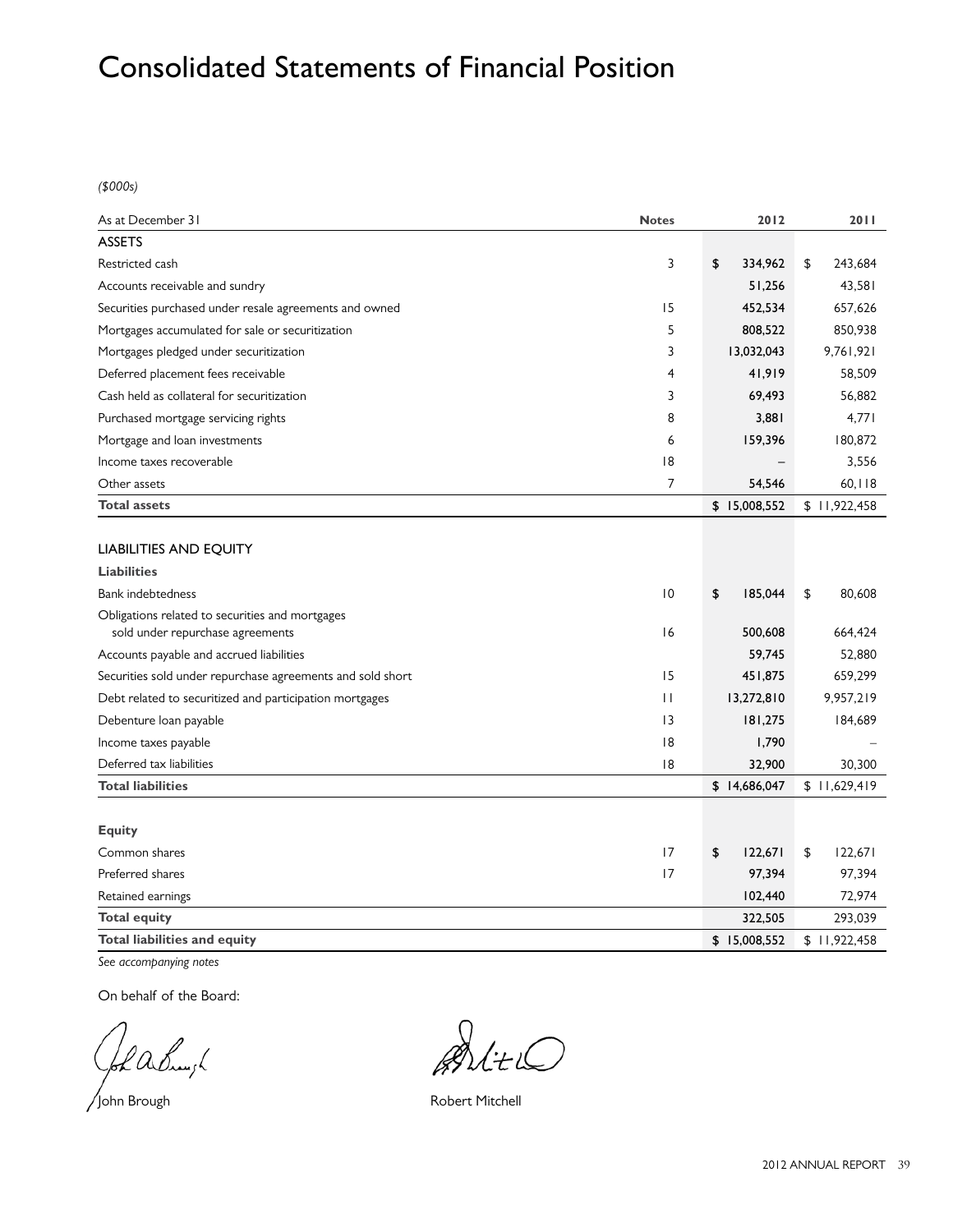## Consolidated Statements of Comprehensive Income and Retained Earnings

*(\$000s, except earnings per unit)*

| Years ended December 31                                         | <b>Notes</b> | 2012          | 2011           |
|-----------------------------------------------------------------|--------------|---------------|----------------|
| <b>REVENUE</b>                                                  |              |               |                |
| Interest revenue - securitized mortgages                        |              | \$<br>336,987 | 254, 118<br>\$ |
| Interest expense - securitized mortgages                        |              | (246, 736)    | (184, 291)     |
| Net interest - securitized mortgages                            | 3            | 90,251        | 69,827         |
| Placement fees                                                  |              | 151,919       | 110,041        |
| Gains on deferred placement fees                                | 4            | 7,705         | 6,663          |
| Mortgage investment income                                      |              | 35,934        | 29,311         |
| Mortgage servicing income                                       |              | 89,915        | 82,372         |
| Realized and unrealized gains (losses) on financial instruments |              | 6,153         | (18, 485)      |
|                                                                 |              | 381,877       | 279,729        |
|                                                                 |              |               |                |
| <b>EXPENSES</b>                                                 |              |               |                |
| Brokerage fees                                                  |              | 115,978       | 81,480         |
| Salaries and benefits                                           |              | 56,299        | 48,808         |
| Interest                                                        |              | 19,829        | 15,998         |
| Other operating                                                 |              | 32,478        | 28,692         |
| Amortization of intangible assets                               |              | 6,468         | 7,968          |
|                                                                 |              | 231,052       | 182,946        |
|                                                                 |              |               |                |
| Income before income taxes                                      |              | 150,825       | 96,783         |
| Income tax expense                                              | 8            | 40,500        | 26,292         |
| Net income and comprehensive income for the year                |              | 110,325       | 70,491         |
| Retained earnings, beginning of year                            |              | 72,974        | 111,505        |
| Less: dividends/distributions declared                          |              | (80, 859)     | (109, 022)     |
| Retained earnings, end of year                                  |              | \$<br>102,440 | 72,974<br>\$   |
|                                                                 |              |               |                |
| <b>Earnings per share</b>                                       |              |               |                |
| Basic                                                           | 17           | \$1.76        | \$1.10         |

*See accompanying notes*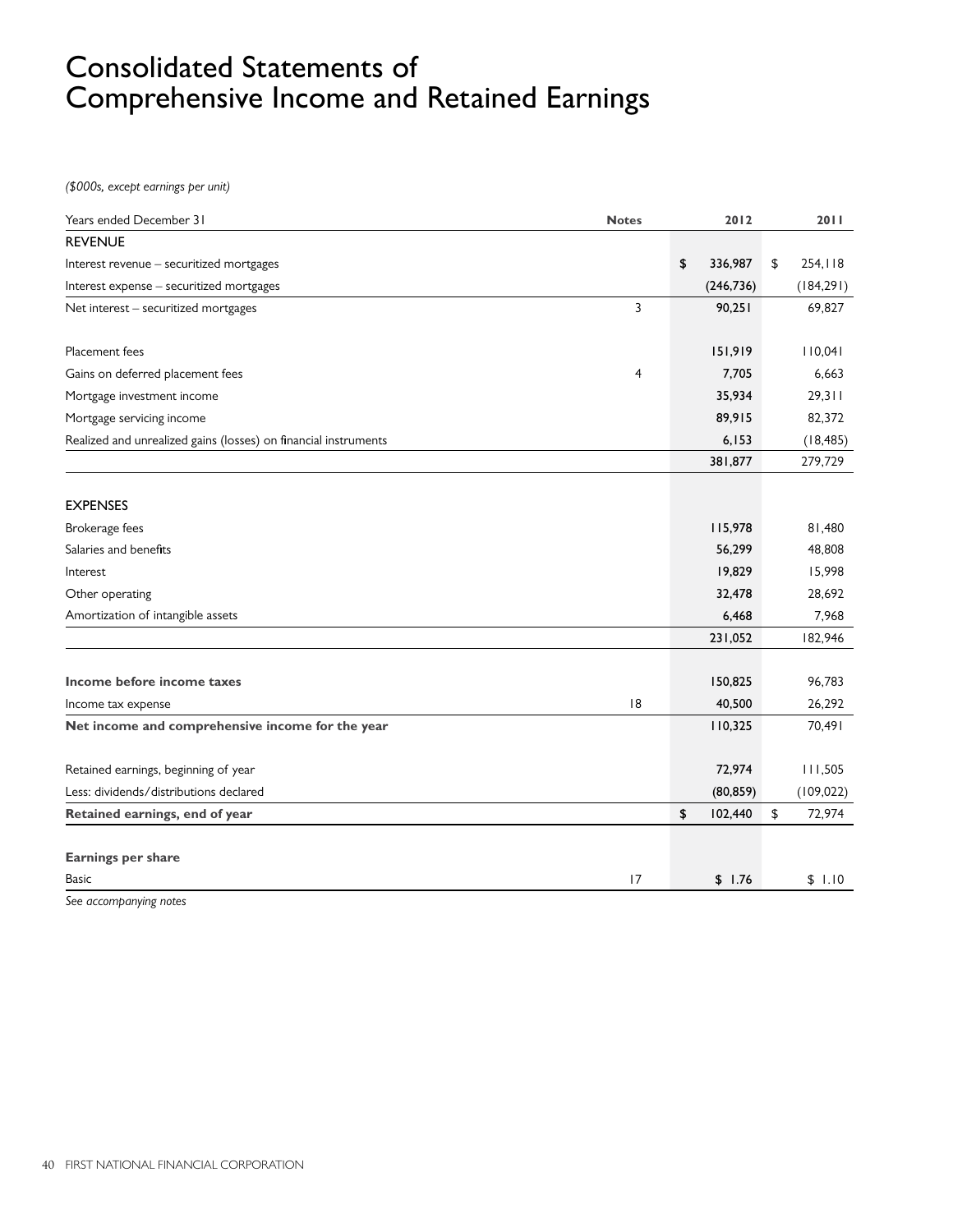# Consolidated Statements of Changes in Shareholders' Equity

*(\$000s)*

|                                     | Common<br>shares | <b>Preferred</b><br>shares     | <b>Retained</b><br>earnings | <b>Total</b><br>shareholders'<br>equity |
|-------------------------------------|------------------|--------------------------------|-----------------------------|-----------------------------------------|
| Balance at January 1, 2012          | \$<br>122,671    | \$<br>97,394                   | \$<br>72,974                | \$<br>293,039                           |
| Comprehensive income                | $\qquad \qquad$  |                                | 110,325                     | 110,325                                 |
| Issuance of preferred shares        |                  |                                |                             |                                         |
| Dividends paid or declared          |                  |                                | (80, 859)                   | (80, 859)                               |
| <b>Balance at December 31, 2012</b> | \$<br>122,671    | \$<br>97,394                   | \$<br>102,440               | \$<br>322,505                           |
|                                     |                  |                                |                             |                                         |
| Balance at January 1, 2011          | \$<br>122.671    | \$<br>$\overline{\phantom{m}}$ | \$<br>111.505               | \$<br>234,176                           |
| Comprehensive income                |                  |                                | 70,491                      | 70,491                                  |
| Issuance of preferred shares        | -                | 97.394                         |                             | 97,394                                  |
| Dividends paid or declared          |                  |                                | (109, 022)                  | (109,022)                               |
| <b>Balance at December 31, 2011</b> | \$<br>122,671    | \$<br>97,394                   | \$<br>72,974                | \$<br>293,039                           |
|                                     |                  |                                |                             |                                         |

*See accompanying notes*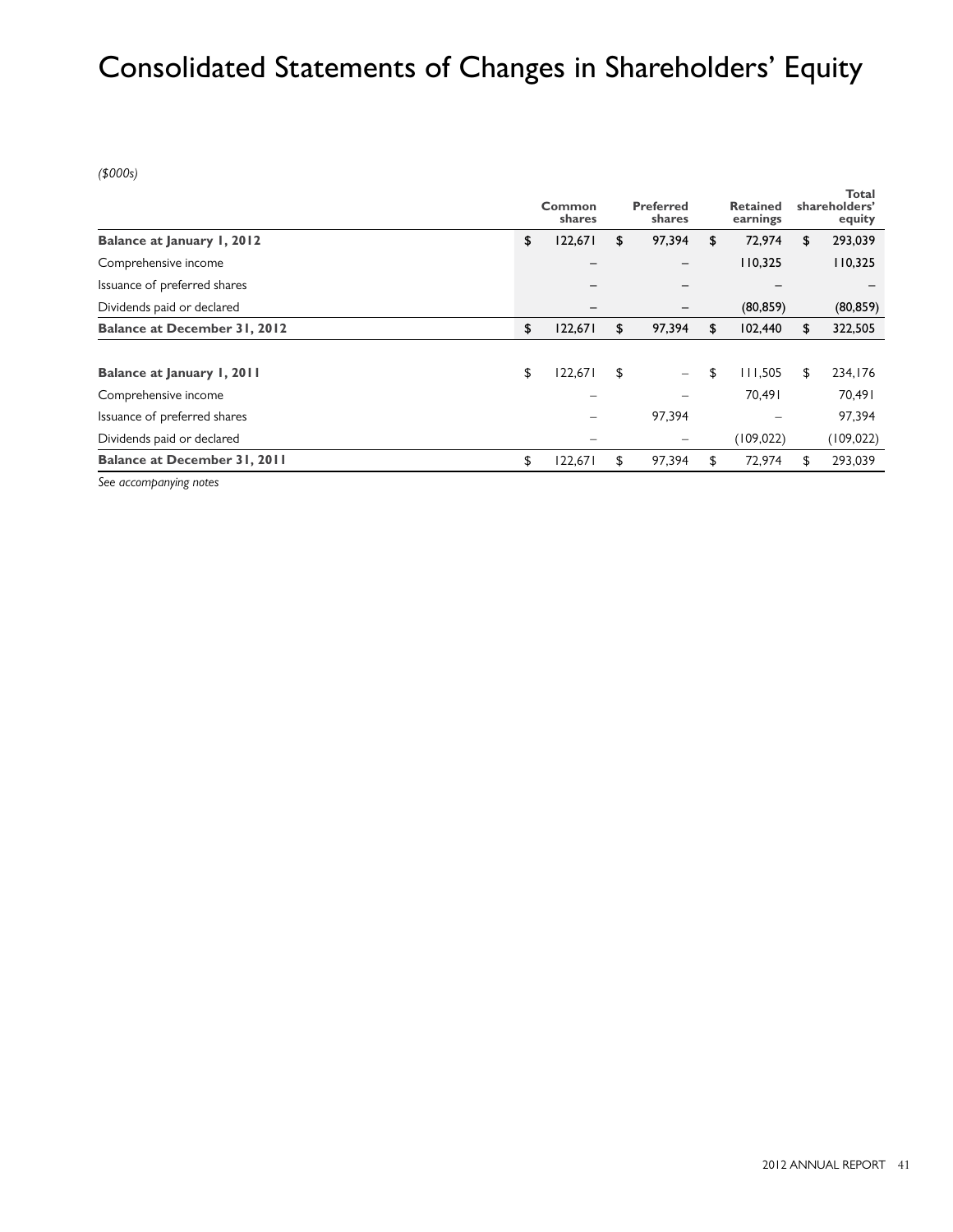# Consolidated Statements of Cash Flows

*(\$000s)*

| Years ended December 31                                                          | 2012             | 2011             |
|----------------------------------------------------------------------------------|------------------|------------------|
| <b>OPERATING ACTIVITIES</b>                                                      |                  |                  |
| Net income for the year                                                          | \$<br>110,325    | \$<br>70,491     |
| Add (deduct) items not affecting cash:                                           |                  |                  |
| Deferred income tax expense                                                      | 2,600            | (3,508)          |
| Non-cash portion of gains on deferred placement fees                             | (5,976)          | (4,720)          |
| Increase in restricted cash                                                      | (91, 279)        | (87, 486)        |
| Net investment in mortgages pledged under securitization                         | (3,260,336)      | (2,569,632)      |
| Net increase in debt related to securitized mortgages                            | 3,353,695        | 2,613,535        |
| Amortization of deferred placement fees receivable                               | 22,363           | 24,771           |
| Amortization of purchased mortgage servicing rights                              | 890              | 995              |
| Amortization of property, plant and equipment                                    | 2,059            | 1,856            |
| Amortization of intangible assets                                                | 6,468            | 7,968            |
| Unrealized gains on financial instruments                                        | (16, 755)        | (3,846)          |
|                                                                                  | 124,054          | 50,424           |
| Net change in non-cash working capital balances related to operations            | 41,953           | (506, 782)       |
| Cash provided by (used in) operating activities                                  | \$<br>166,007    | \$<br>(456, 358) |
|                                                                                  |                  |                  |
| <b>INVESTING ACTIVITIES</b>                                                      |                  |                  |
| Additions to property, plant and equipment                                       | (2,955)          | (3, 184)         |
| Investment in cash held as collateral for securitization                         | (12,611)         | (19, 152)        |
| Investment in mortgage and loan investments                                      | (176,064)        | (238, 476)       |
| Repayment of mortgage and loan investments                                       | 197,090          | 129,580          |
| Cash provided by (used in) investing activities                                  | \$<br>5,460      | \$<br>(131, 232) |
| <b>FINANCING ACTIVITIES</b>                                                      |                  |                  |
| Dividends/distributions paid                                                     | \$<br>(80, 609)  | \$<br>(133,600)  |
| Issuance of preferred shares                                                     |                  | 96,481           |
| Obligations related to securities and mortgages sold under repurchase agreements | (163, 816)       | 490,166          |
| Debt related to participation mortgages                                          | (38, 104)        | 69,202           |
| Securities purchased under resale agreements and owned, net                      | 205,092          | (231, 290)       |
| Securities sold under repurchase agreements and sold short, net                  | (198, 466)       | 225,919          |
| Cash provided by (used in) financing activities                                  | \$<br>(275, 903) | \$<br>516,878    |
| Net increase in bank indebtedness during the year                                | (104, 436)       | (70, 712)        |
| Bank indebtedness, beginning of year                                             | (80, 608)        | (9,896)          |
| Bank indebtedness, end of year                                                   | \$<br>(185, 044) | \$<br>(80, 608)  |
|                                                                                  |                  |                  |
| Supplemental cash flow information                                               |                  |                  |
| Interest received                                                                | \$<br>398,094    | \$<br>261,027    |
| Interest paid                                                                    | 260,246          | 187,933          |
| Income taxes paid                                                                | 32,554           | 33,356           |

*See accompanying notes*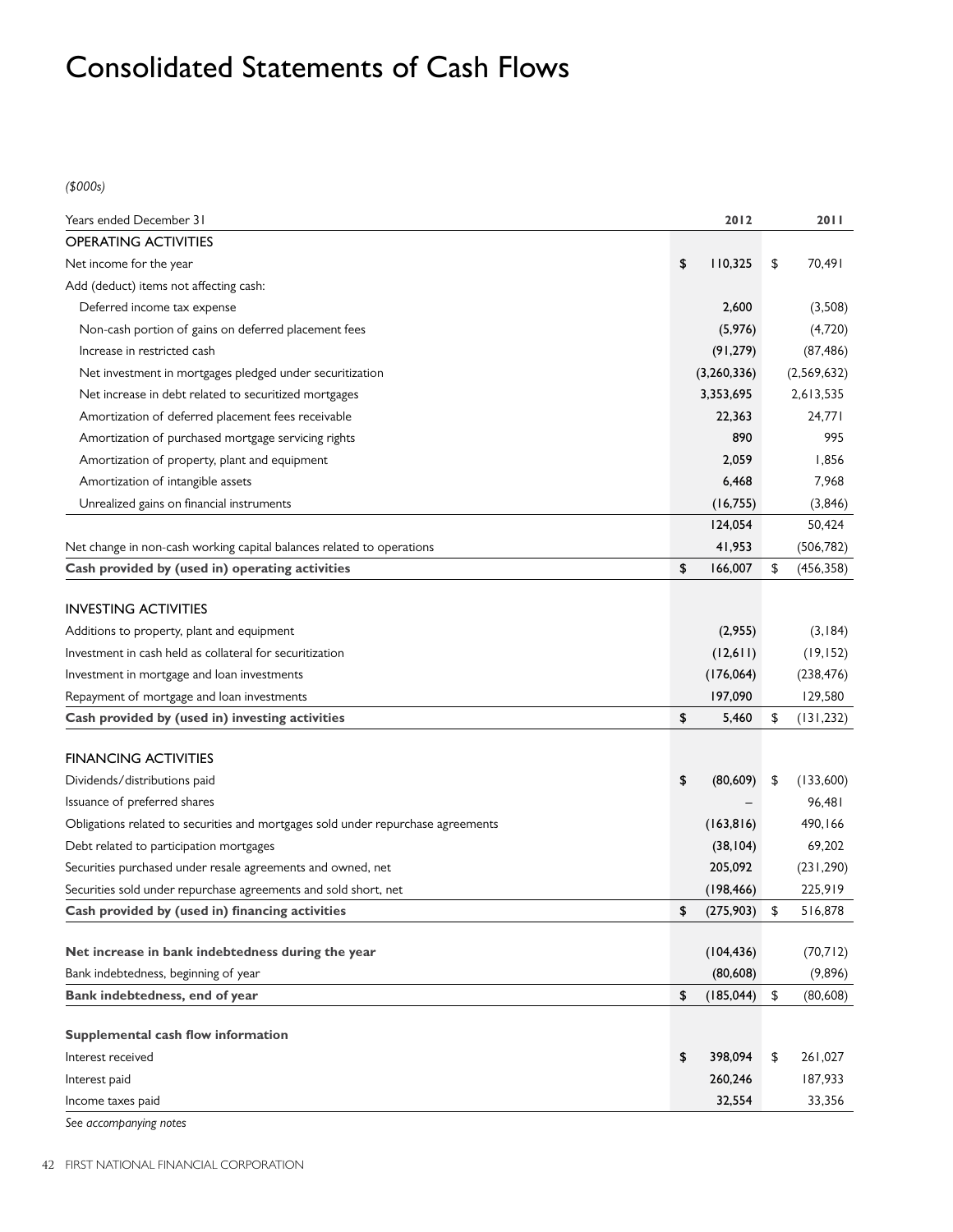## Notes to Consolidated Financial Statements

December 31, 2012 and 2011 *(\$000s, except per unit amounts or unless otherwise noted)*

### NOTE<sub>1</sub>

## General Organization and Business of First National Financial Corporation

First National Financial Corporation (the "Corporation" or "Company") is the parent company of First National Financial LP ("FNFLP"), a Canadian-based originator, underwriter and servicer of predominantly prime residential (single-family and multi-unit) and commercial mortgages. With over \$67 billion in mortgages under administration, FNFLP is an originator and underwriter of mortgages and a significant participant in the mortgage broker distribution channel. Pursuant to a Plan of Arrangement (the "Arrangement") and an amalgamation (the "Amalgamation") effective January 1, 2011, the Corporation succeeded First National Financial Income Fund (the "Fund") as the public holding company invested in FNFLP. The Arrangement and Amalgamation (together, the "Conversion") were used to convert the Fund into a corporate structure. Effectively, the Conversion reorganized the ownership interests in FNFLP such that all such interests are now consolidated and held through the Corporation in the same ratio as previously held by the Fund and the Co-founders.

The Corporation is incorporated under the laws of the Province of Ontario, Canada, and has its registered office and principal place of business located at 100 University Avenue, Toronto, Ontario. The Corporation's common and preferred shares are listed on the Toronto Stock Exchange ("TSX") under the symbols FN and FN.PR.A, respectively.

## NOTE<sub>2</sub> Significant Accounting Policies

## **2.1 Basis of preparation**

The consolidated financial statements have been prepared in accordance with International Financial Reporting Standards ("IFRS") as issued by the International Accounting Standards Board ("IASB"). The consolidated financial statements have been prepared on a historical cost basis, except for derivative financial instruments and financial assets and financial liabilities that are recorded at fair value through profit or loss and measured at fair value. The carrying values of recognized assets and liabilities that are hedged items in fair value hedges, and otherwise carried at amortized cost, are adjusted to record changes in fair value attributable to the risks that are being hedged. The consolidated financial statements are presented in Canadian dollars and all values are rounded to the nearest thousand except when otherwise indicated. The consolidated financial statements were authorized for issue by the Board of Directors on February 26, 2013.

## **2.2 Basis of consolidation**

The consolidated financial statements comprise the financial statements of the Company and its subsidiaries, including FNFLP, First National Financial GP Corporation (the general partner of FNFLP) and FNFC Trust, a special purpose entity ("SPE"), which is used to manage undivided co-ownership interests in mortgage assets funded with Asset-Backed Commercial Paper ("ABCP"). The consolidated financial statements have been prepared using consistent accounting policies for like transactions and other events in similar circumstances.

All intercompany balances and revenues and expenses have been eliminated on consolidation.

## **2.3 Use of estimates**

The preparation of financial statements in conformity with IFRS requires management to make estimates and assumptions that affect the reported amounts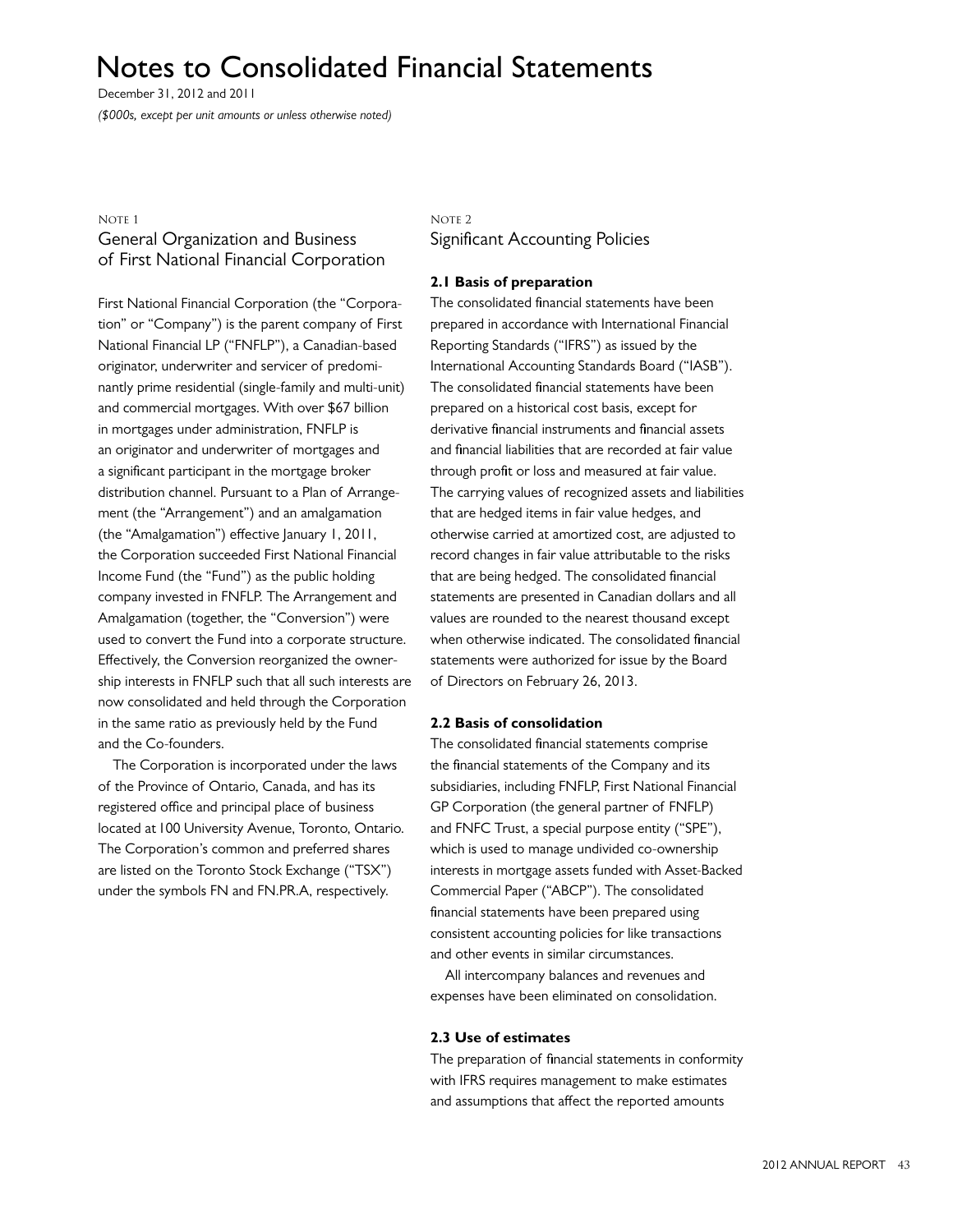of assets and liabilities, including contingencies, at the date of the consolidated financial statements and the reported amounts of revenue and expenses during the reporting period. Actual results may differ from those estimates. Major areas requiring use of estimates by management are those that require reporting of financial assets and liabilities at fair value.

## **2.4 Significant accounting policies** *Revenue recognition*

The Company earns revenue from placement, securitization and servicing activities related to its mortgage business. The majority of originated mortgages are sold to institutional investors through the placement of mortgages or funded through securitization conduits. The Company retains servicing rights on substantially all of the mortgages it originates, providing the Company with servicing fees.

#### Interest revenue and expense from mortgages pledged under securitization

The Company enters into securitization transactions to fund a portion of its originated mortgages. Upon transfer of these mortgages to securitization vehicles, the Company receives cash proceeds from the transaction. These proceeds are accounted for as debt related to securitized mortgages and the Company continues to hold the mortgages on its consolidated statement of financial position, unless:

- (i) Substantially all of the risks and rewards associated with the financial instruments have been transferred, in which case the assets are derecognized in full; or
- (ii) A significant portion, but not all, of the risks and rewards have been transferred. The asset is derecognized entirely if the transferee has the ability to sell the financial asset; otherwise, the asset continues to be recognized to the extent of the Company's continuing involvement.

Where (i) or (ii) above applies to a fully proportionate share of all or specifically identified cash flows, the relevant accounting treatment is applied to that proportion of the mortgage.

For securitized mortgages that do not meet the criteria for derecognition, no gain or loss is recognized at the time of the transaction. Instead, net interest revenue is recognized over the term of the mortgages. Interest revenue – securitized mortgages represents interest received and accrued on mortgage payments by borrowers and is net of the amortization of capitalized origination fees. Interest expense – securitized mortgages represents financing costs to fund these mortgages, net of the amortization of debt discounts or premiums.

Capitalized origination fees and debt discounts or premiums are respectively amortized on an effective yield basis over the term of the related mortgages or debt.

## **DERECOGNITION**

A financial asset is derecognized when:

- The right to receive cash flows from the asset has expired; and
- The Company has transferred its rights to receive cash flows from the assets or has assumed an obligation to pay the cash flows, received in full without material delay to a third party under a "pass-through" arrangement; and either (a) the Company has transferred substantially all the risks and rewards of the asset or (b) the Company has neither transferred nor retained substantially all of the risks and rewards of the asset, but has transferred control of the asset.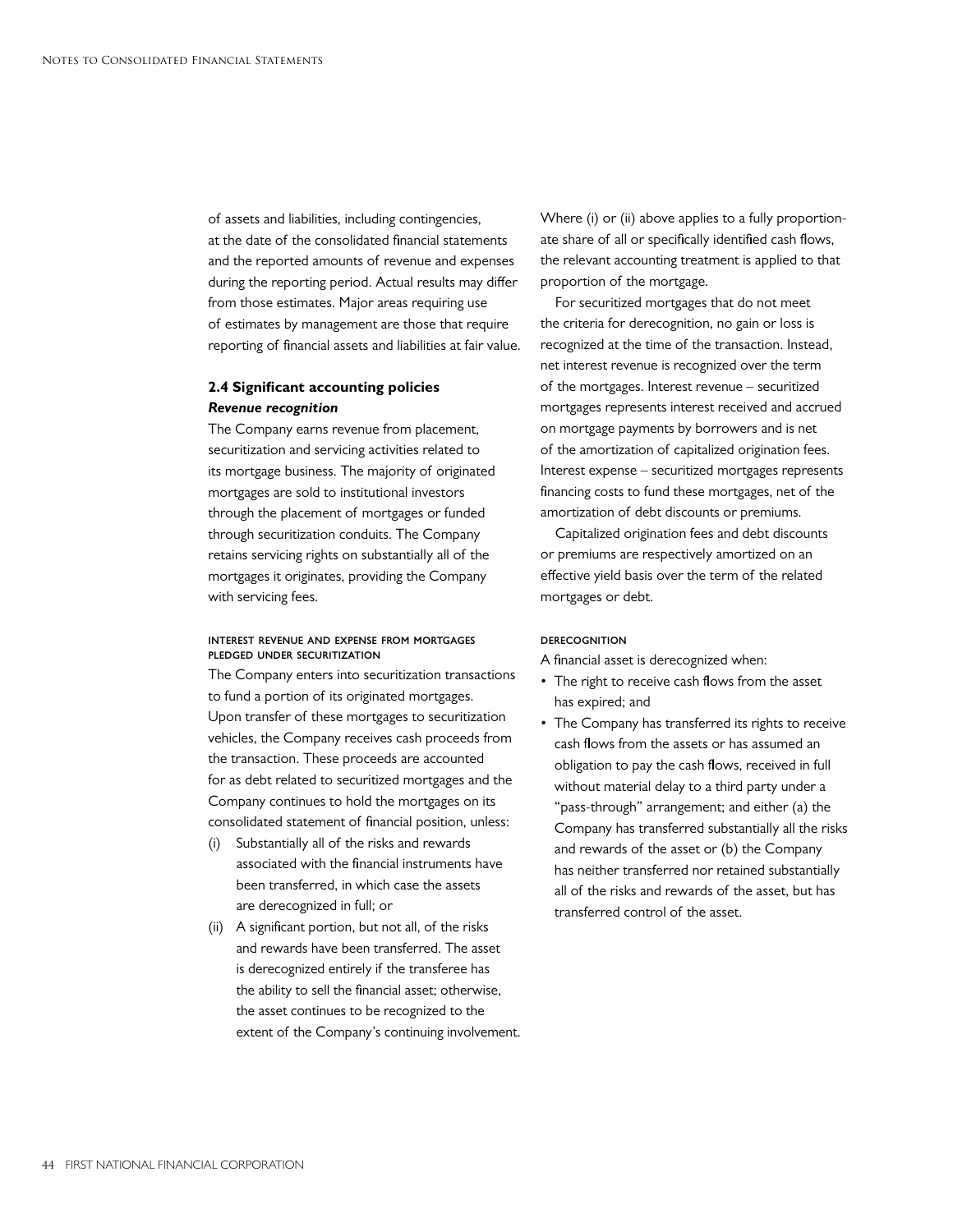When the Company has transferred its rights to receive cash flows from an asset or has entered into a pass-through arrangement, and has neither transferred nor retained substantially all of the risks and rewards of the asset nor transferred control of the asset, the asset is recognized to the extent of the Company's continuing involvement in the asset. In that case, the Company also recognizes an associated liability.

#### Placement fees and deferred placement fees receivable

The Company enters into placement agreements with institutional investors to purchase the mortgages that it originates. When mortgages are placed with institutional investors, the Company transfers the contractual right to receive mortgage cash flows to the investors. Because it has transferred substantially all the risks and rewards of these mortgages, it has derecognized these assets. The Company retains a residual interest representing the rights and obligations associated with servicing the mortgages. Placement fees are earned by the Company for its origination and underwriting activities on a completed transaction basis when the mortgage is funded. Amounts immediately collected or collectible in excess of the mortgage principal are recognized as placement fees. When placement fees and associated servicing fees are earned over the term of the related mortgages, the Company determines the present value of the future stream of placement fees and records a gain on deferred placement fees and a deferred placement fees receivable. Since quoted prices are generally not available for retained interests, the Company estimates its value based on the net present value of future expected cash flows, calculated using management's best estimates of key assumptions related to expected prepayment rates and discount rates commensurate with the risks involved.

#### Mortgage servicing income

The Company services substantially all of the mortgages that it originates, whether the mortgage is placed with an institutional investor or transferred to a securitization vehicle. In addition, mortgages are serviced on behalf of third-party institutional investors and securitization structures. For all mortgages administered for investors or third parties, the Company recognizes servicing income when services are rendered. For mortgages placed under deferred placement arrangements, the Company retains the rights and obligations to service the mortgages. The deferred placement fees receivable is the present value of the excess retained cash flows over normal servicing fee rates and is reported as deferred placement revenue at the time of placement. Servicing income related to mortgages placed with institutional investors is recognized in income over the life of the servicing obligation as payments are received from mortgagors. Interest income earned by the Company from holding cash in trust related to servicing activities is classified as mortgage servicing income.

#### Mortgage investment income

The Company earns interest income from its interest-bearing assets including deferred placement fees receivable, mortgage and loan investments and mortgages accumulated for sale or securitization. Mortgage investment income is recognized on an accrual basis.

#### *Brokerage fees*

Brokerage fees relating to the mortgages recorded at fair value are expensed as incurred. Brokerage fees relating to mortgages recorded at amortized cost are deferred and amortized over the term of the mortgages.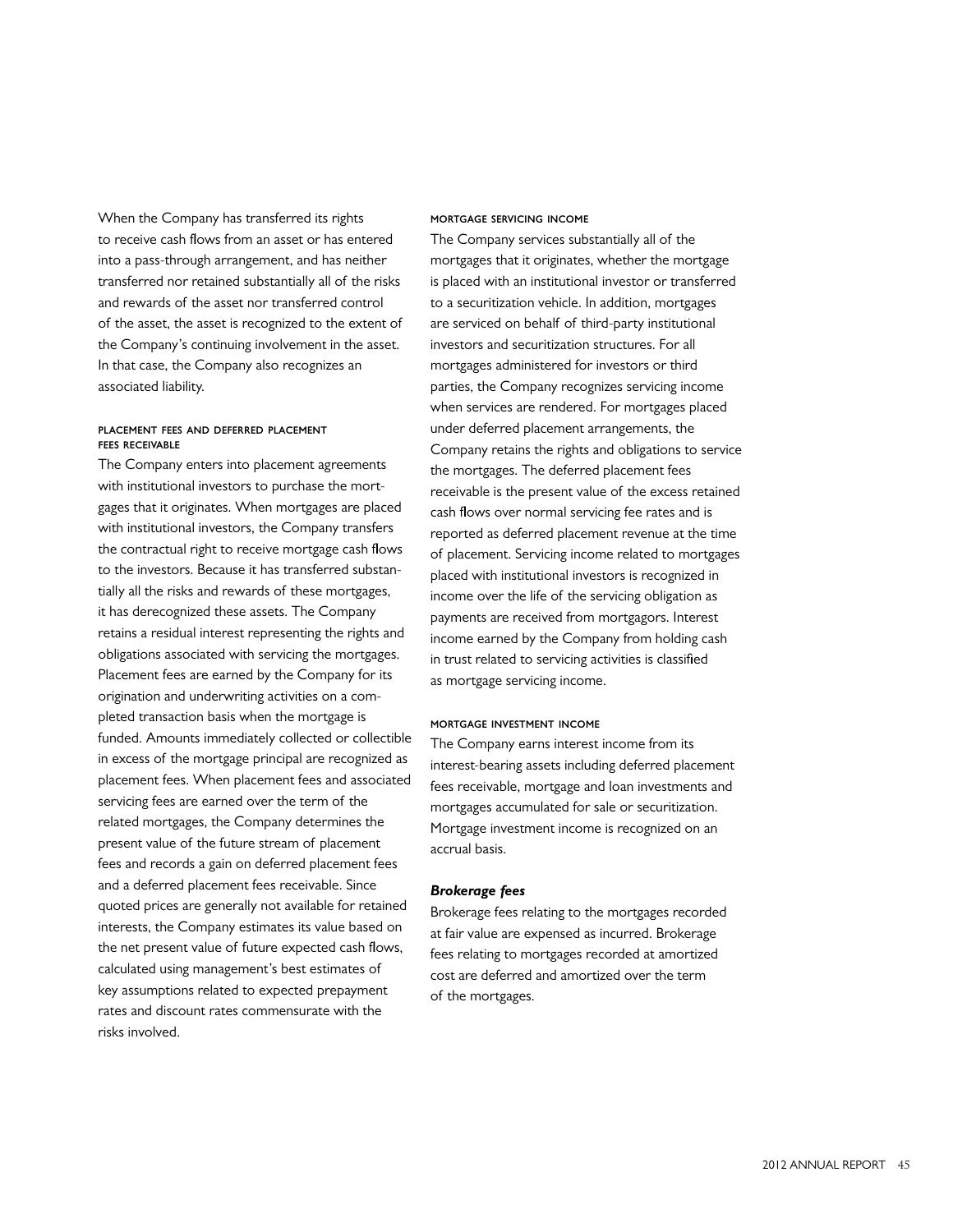#### *Mortgages pledged under securitization*

Mortgages pledged under securitization are mortgages that the Company has originated and funded with debt raised through the securitization markets. The Company has a continuous involvement in these mortgages, including the right to receive future cash flows arising from these mortgages. Mortgages pledged under securitization (except for mortgages designated as held for trading, primarily mortgages funded with bank-sponsored ABCP programs) have been classified as loans and receivables and are measured at their amortized cost using the effective yield method. Certain mortgages (primarily those funded under bank-sponsored ABCP programs) are classified as fair value through profit or loss and recorded at fair value. Origination costs, such as brokerage fees and timely payment guarantee fees that are directly attributable to the acquisition of such assets, are deferred and amortized over the term of the mortgages on an effective yield basis.

## *Debt related to securitized and participation mortgages*

Debt related to securitized mortgages represents obligations related to the financing of mortgages pledged under securitization. This debt is measured at its amortized cost using the effective yield method. Any discount/premium on the raising of these debts that is directly attributable to the acquisition of such liabilities is deferred and amortized over the term of the debt obligations.

Debt related to participation mortgages represents obligations related to the financing of a portion of commercial mortgages included in mortgage and loan investments. These mortgages are subject to participation agreements with other financial institutions such that the Company's investment is subordinate to the other institution's investment. The Company has retained various rights to the mortgages and a proportionately larger share of the interest earned on these mortgages, such that the

full mortgage has been recorded on the Company's consolidated statement of financial position with an offsetting debt. This debt is recorded at face value and measured at its amortized cost.

## *Mortgages accumulated for sale or securitization*

Mortgages accumulated for sale are mortgages funded for the purpose of placing with investors and are classified as fair value through profit or loss and are recorded at fair value. These mortgages are held for terms usually not exceeding 90 days.

Mortgages accumulated for securitization are mortgages funded pending securitization in the Company's various programs and are classified as loans and receivables. These mortgages are recorded at amortized cost.

## *Securities sold short and securities purchased under resale agreements*

Securities sold short consist of the short sale of a bond. Bonds purchased under resale agreements consist of the purchase of a bond with the commitment by the Company to resell the bond to the original seller at a specified price. The Company uses the combination of bonds sold short and bonds purchased under resale agreements to economically hedge its mortgage commitments and the portion of funded mortgages that it intends to securitize in subsequent periods.

Bonds sold short are classified as fair value through profit or loss and are recorded at fair value. The accrued coupon on bonds sold short is recorded as hedge expense. Bonds purchased under resale agreements are carried at cost plus accrued interest, which approximates their market value. The difference between the cost of the purchase and the predetermined proceeds to be received on a resale agreement is recorded over the term of the hedged mortgages as an offset to hedge expense. Transactions are recorded on a settlement date basis.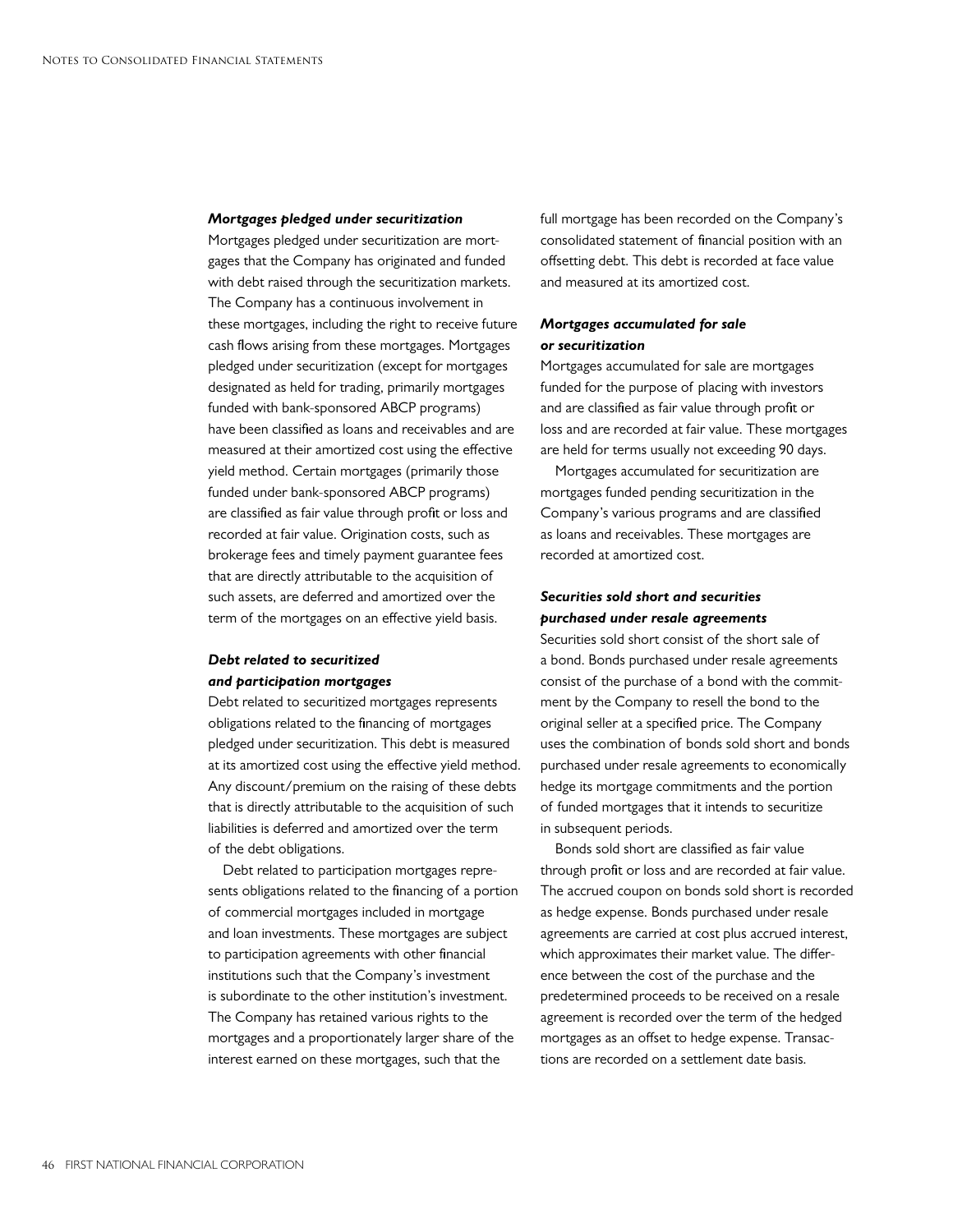## *Securities owned and securities sold under repurchase agreements*

The Company purchases bonds and enters into bond repurchase agreements to close out economic hedging positions when mortgages are sold to securitization vehicles or institutional investors.

These transactions are accounted for in a similar manner as the transactions described for securities sold short and securities purchased under resale agreements.

#### *Mortgage and loan investments*

Mortgage and loan investments are carried at their outstanding principal balances adjusted for unamortized premiums or discounts and are net of specific provisions for credit losses, if any.

Mortgage and loan investments are recognized as being impaired when the Company is no longer reasonably assured of the timely collection of the full amount of principal and interest. An allowance for loan losses is established for mortgages and loans that are known to be uncollectible. When management considers there to be no probability of collection, the investments are written off.

Mortgage and loan investments are classified as loans and receivables, and certain commercial mortgages that the Company has designated as fair value through profit or loss, and are recorded at fair value.

### *Intangible assets*

Intangible assets are comprised of broker relationships and customer service contracts and arose in connection with the initial public offering ("IPO") in 2006. Intangible assets are subject to annual impairment review if there are events or changes in circumstances that indicate the carrying amount may not be recoverable.

Intangible assets with finite useful lives are amortized on a straight-line basis over their estimated useful lives as follows:

| Broker relationships                                    | Straight-line over 10 years |
|---------------------------------------------------------|-----------------------------|
| Investor servicing contracts Straight-line over 5 years |                             |

#### *Goodwill*

Goodwill represents the price paid for the Corporation's business in excess of the fair value of the net tangible assets and identifiable intangible assets acquired in connection with the IPO. Goodwill is reviewed annually for impairment or more frequently when an event or change in circumstances indicates that the asset might be impaired.

### *Property, plant and equipment*

Property, plant and equipment are recorded at cost, less accumulated amortization, at the following annual rates and bases:

| 30% declining balance<br>20% declining balance<br>Straight-line over the<br>term of the lease<br>30% declining balance<br>except for a computer<br>licence, which is straight-<br>line over 10 years |                        |  |
|------------------------------------------------------------------------------------------------------------------------------------------------------------------------------------------------------|------------------------|--|
|                                                                                                                                                                                                      | Computer equipment     |  |
|                                                                                                                                                                                                      | Office equipment       |  |
|                                                                                                                                                                                                      | Leasehold improvements |  |
|                                                                                                                                                                                                      | Computer software      |  |

Property, plant and equipment are subject to an impairment review if there are events or changes in circumstances that indicate the carrying amount may not be recoverable.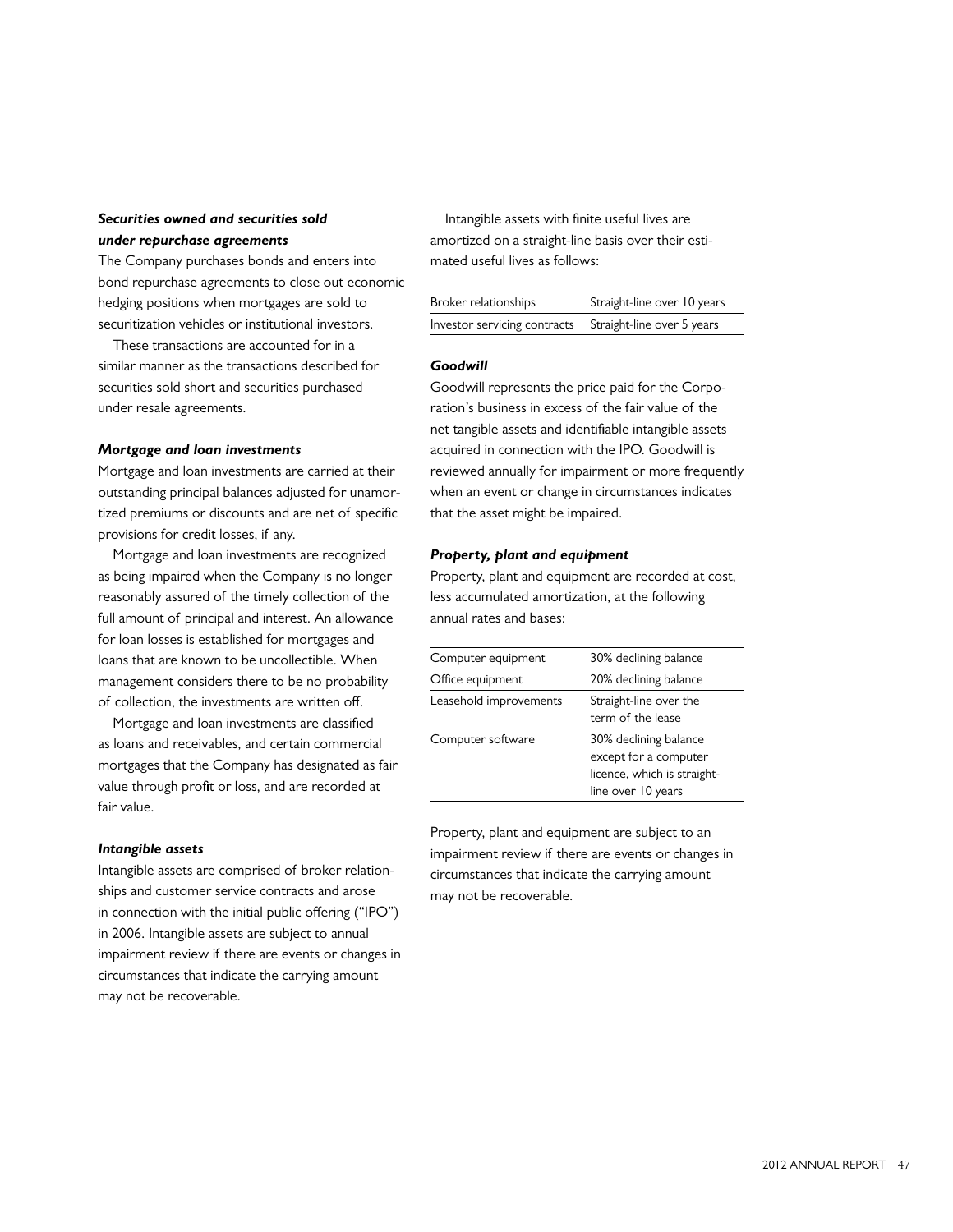#### *Purchased mortgage servicing rights*

The Company purchases the rights to service mortgages from third parties. Purchased mortgage servicing rights are initially recorded at cost and charged to income over the life of the underlying mortgage servicing obligation. The fair value of such rights is determined on a periodic basis to assess the continued recoverability of the unamortized cost in relation to estimated future cash flows associated with the underlying serviced assets. Any loss arising from an excess of the unamortized cost over the fair value is immediately recorded as a charge to income.

#### *Restricted cash*

Restricted cash represents principal and interest collected on mortgages pledged under securitization that is held in trust until the repayment of debt related to these mortgages can be made in a subsequent period.

#### *Bank indebtedness*

Bank indebtedness consists of bank indebtedness net of cash balances with banks.

#### *Cash held as collateral under securitization*

Cash held as collateral under securitization represents cash-based credit enhancements held by various securitization vehicles, including FNFC Trust and Computershare Trust Company of Canada as custodian for National Housing Act Mortgage-Backed Securities ("NHA MBS") programs.

### *Income taxes*

The Company accounts for income taxes in accordance with the liability method of tax allocation. Under this method, the provision for income taxes is calculated based on income tax laws and income tax rates substantively enacted as at the dates of the consolidated statements of financial position.

The income tax provision consists of current income taxes and deferred income taxes. Current and deferred taxes relating to items in the Company's equity are recorded directly against equity.

Current income taxes are amounts expected to be payable or recoverable as the result of operations in the current year and any adjustment to tax payable/recoverable recorded in previous years.

Deferred income taxes arise on temporary differences between the carrying amounts of assets and liabilities on the consolidated statements of financial position and their tax bases. Deferred tax liabilities are generally recognized for all taxable temporary differences and deferred tax assets are recognized to the extent that future realization of the tax benefit is probable. Deferred tax is calculated using the tax rates expected to apply in the periods in which the assets will be realized or the liabilities settled. Deferred tax assets and liabilities are offset when they arise in the same tax reporting group and relate to income taxes levied by the same taxation authority, and when a legal right to offset exists in the entity.

#### *Earnings per common share*

The Company presents earnings per share ("EPS") amounts for its common shares. EPS is calculated by dividing the net earnings attributable to common shareholders of the Company by the weighted average number of common shares outstanding during the year.

#### *Financial assets and liabilities*

The Company classifies its financial assets as either financial instruments at fair value through profit or loss or loans and receivables. Financial liabilities are classified as either held at fair value through profit or loss or at amortized cost. Management determines the classification of financial assets and liabilities at initial recognition.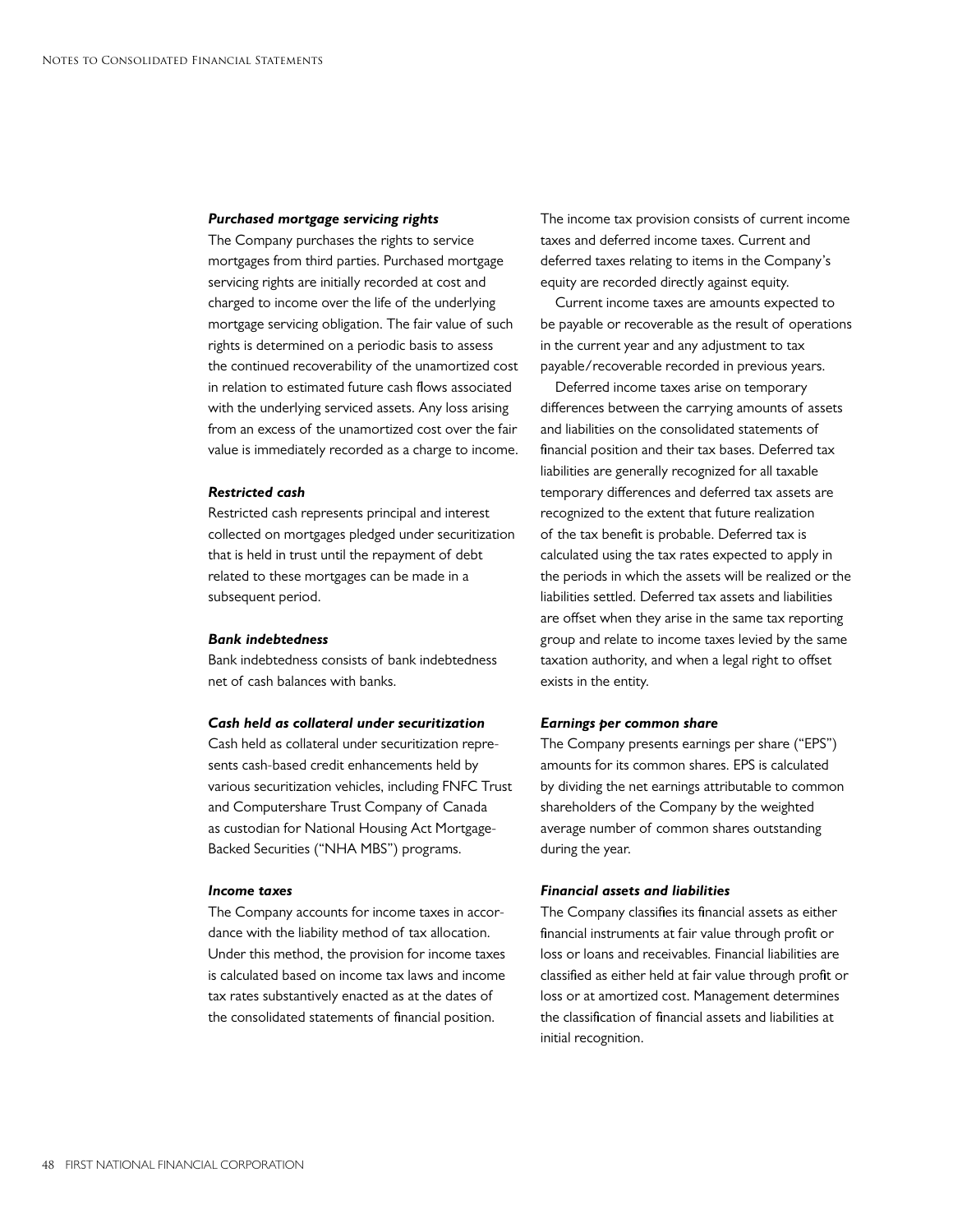#### Financial assets and financial liabilities held at fair value through profit or loss

Financial instruments are classified in this category if they are held for trading or if they are designated by management at fair value through profit or loss at inception.

Financial instruments are classified as held for trading if they are acquired principally for the purpose of selling in the short term. Financial assets and financial liabilities may be designated at fair value through profit or loss when:

- (i) the designation eliminates or significantly reduces a measurement or recognition inconsistency that would otherwise arise from measuring assets or liabilities or recognizing the gains and losses on them on a different basis; or
- (ii) a group of financial assets and/or financial liabilities is managed and its performance evaluated on a fair value basis.

The Company has elected to measure certain of its assets at fair value through profit or loss. The most significant of these assets include: a large portion of mortgages pledged under securitization and funded with ABCP-related debt, deferred placement fees receivable, certain commercial mortgages within mortgage and loan investments, and certain mortgages funded with mortgage-backed securities ("MBS") debt. The mortgages funded with MBS debt were previously funded by ABCP debt and as such have retained their classification as held for trading (together with other ABCP-funded mortgages, "HFT mortgages"). For the HFT mortgages, the Company has entered into swaps to convert the mortgages from fixed rate to floating rate in order to match the mortgages with the 30-day floating rate funding provided by the ABCP notes. The swaps are derivatives and are required by IFRS to be accounted for at fair value. This value can change significantly with the passage of time as the interest rate environment changes. In order to avoid a significant

accounting mismatch, the Company has measured the swapped mortgages at fair value as well, so that the asset and related liability values will move inversely as interest rates change. The cash flows related to deferred placement fees receivable are typically received over five- to 10-year terms. These cash flows are subject to prepayment volatility, as the mortgages underlying the deferred placement fees receivable can experience unscheduled prepayments. As well, the Company pledges these assets under the bank credit facility. Accordingly, the Company manages these assets on a fair value basis.

Financial assets and financial liabilities held at fair value through profit or loss are initially recognized at fair value. Subsequent gains and losses arising from changes in fair value are recognized directly in the consolidated statements of comprehensive income and retained earnings.

Held for trading non-derivative financial assets can only be transferred out of the held at fair value through profit or loss category in the following circumstances: to the available-for-sale category, where, in rare circumstances, they are no longer held for the purpose of selling or repurchasing in the near term; or to the loans and receivables category, where they are no longer held for the purpose of selling or repurchasing in the near term and they would have met the definition of a loan and receivable at the date of reclassification and the Company has the intent and ability to hold the assets for the foreseeable future or until maturity.

#### Loans and receivables

Loans and receivables are non-derivative financial assets with fixed or determinable payments that are not quoted in an active market and it is expected that substantially all of the initial investment will be recovered, other than because of credit deterioration.

Loans and receivables are initially recognized at cost, including direct and incremental transaction costs. They are subsequently valued at amortized cost.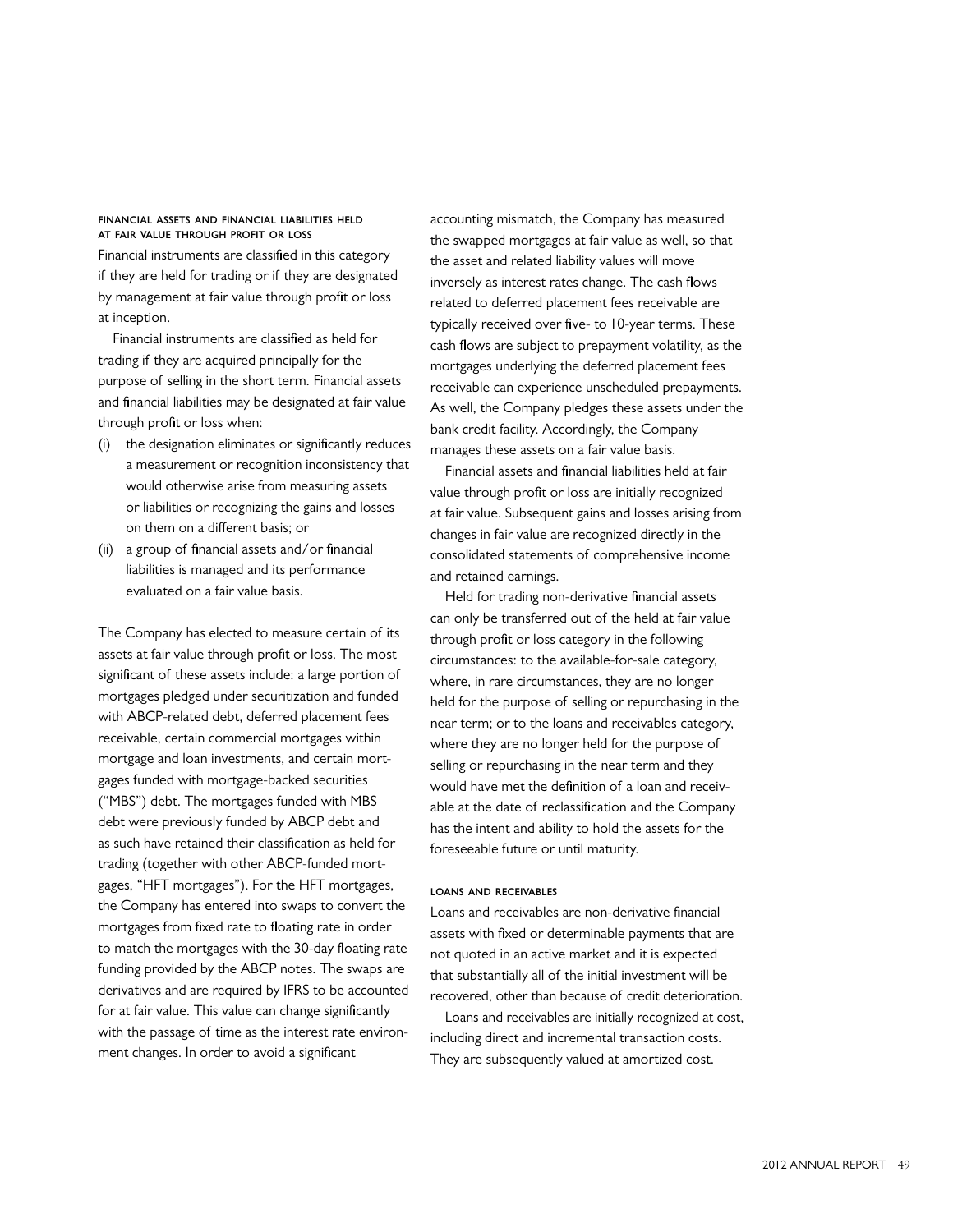#### Held-to-maturity

Held-to-maturity assets are non-derivative financial assets with fixed or determinable payments and fixed maturities that the Company's management has the positive intention and ability to hold to maturity. These assets are initially recognized at cost, including direct and incremental transaction costs. They are subsequently valued at amortized cost using the effective interest method.

Held-to-maturity assets can be reclassified to the available-for-sale category if the portfolio becomes tainted following the sale of other than an insignificant amount of held-to-maturity assets prior to their maturity.

#### *Derivative financial instruments*

Derivatives are categorized as trading unless they are designated as hedging instruments. Derivative contracts are initially recognized at fair value on the date on which a derivative contract is entered into and are subsequently remeasured at their fair value, with the changes in fair value recognized in income as they occur. Positive values are recorded as assets and negative values are recorded as liabilities.

The Company enters into interest rate swaps to manage its interest rate exposures associated with funding fixed-rate receivables with floating-rate debt and to convert the fixed-rate debentures into floating-rate debt. These contracts are negotiated over-the-counter. Interest rate swaps require the periodic exchange of payments without the exchange of the notional principal amount on which the payments are based. The Company's policy is not to utilize derivative financial instruments for trading or speculative purposes.

#### *Hedge accounting*

At the inception of a hedging relationship, the Company documents the relationship between the hedging instruments and the hedged items, its risk management objective, its strategy for undertaking the hedge and its assessment of whether or not the hedging instruments are highly effective in offsetting the changes attributable to the hedged risks in the hedged items.

For fair value hedges, changes in the fair value of derivatives that are designated and qualify as fair value hedging instruments are recorded in the consolidated statement of comprehensive income and retained earnings, together with any changes in the fair value of the hedged asset or liability that are attributable to the hedged risk. The changes in fair value attributable to the hedged risk are accounted for as basis adjustment to the hedged item. If the hedge no longer meets the criteria for hedge accounting, the adjustment to the carrying amount of a hedged item for which the effective interest method is used is amortized to the consolidated statements of comprehensive income and retained earnings over the period to maturity or derecognition.

#### NOTE<sub>3</sub>

## Mortgages Pledged under Securitization

The Company securitizes residential and commercial mortgages in order to raise debt to fund these mortgages. Most of these securitizations consist of the transfer of fixed and floating rate mortgages into securitization programs, such as ABCP, NHA MBS and the Canada Mortgage Bonds ("CMB") program. In these securitizations, the Company transfers the assets to SPEs for cash, and incurs interest-bearing obligations typically matched to the term of the mortgages. These securitizations do not qualify for derecognition, although the SPEs and other securitization vehicles have no recourse to the Company's other assets for failure of the mortgages to make payments when due.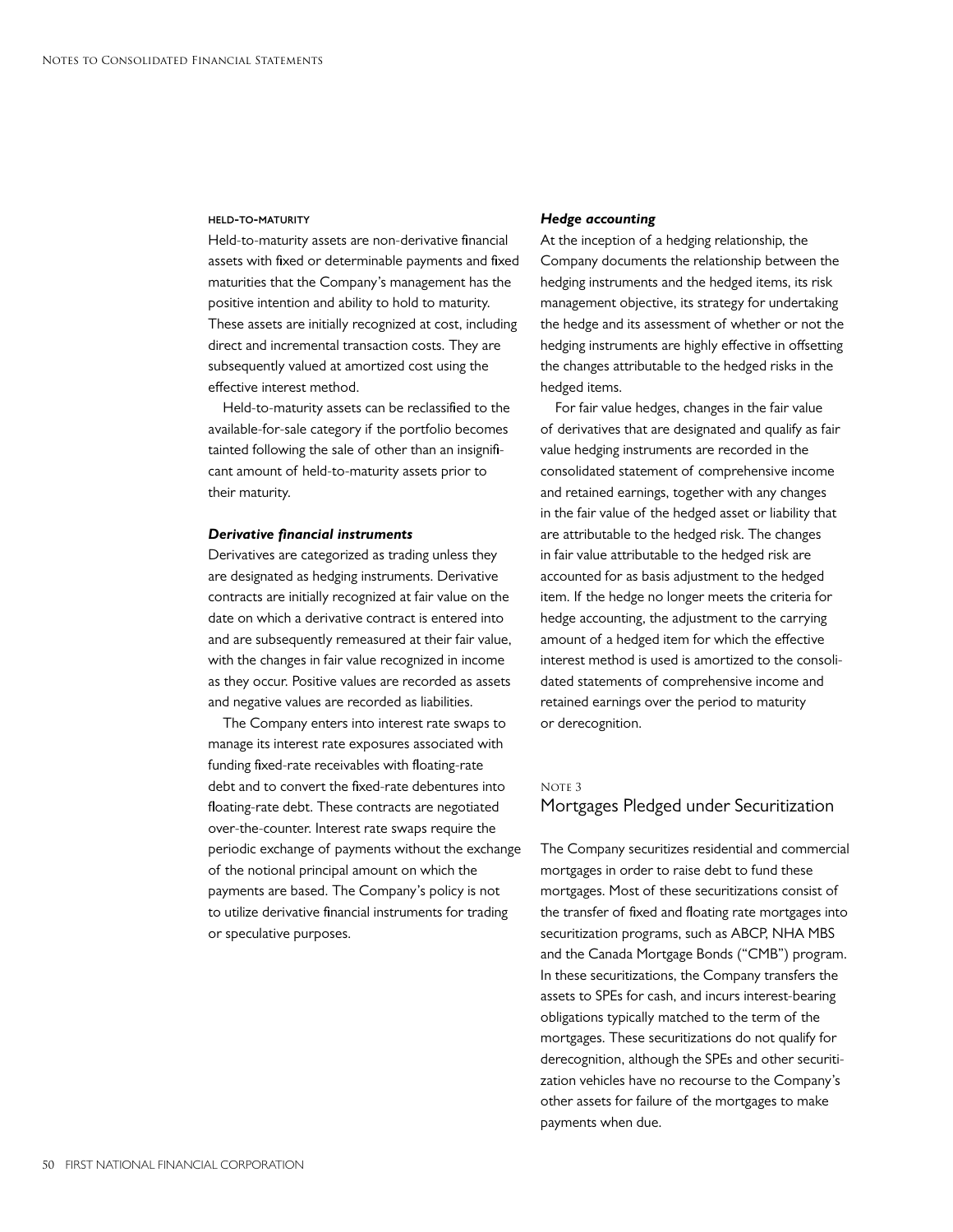As part of the ABCP transactions, the Company provides cash collateral for credit enhancement purposes as required by the rating agencies. Credit exposure to securitized mortgages is generally limited to this cash collateral. The principal and interest payments on the securitized mortgages are paid to the Company by the SPEs monthly over the

term of the mortgages. The full amount of the cash collateral is recorded as an asset and the Company anticipates full recovery of these amounts. NHA MBS securitizations may also require cash collateral in some circumstances. As at December 31, 2012, the cash held as collateral for securitization was  $$69,493$  (2011 – \$56,882).

The following table compares the carrying amount of mortgages pledged under securitization and the associated debt:

|                                                       | 2012                                                  |                                                               |
|-------------------------------------------------------|-------------------------------------------------------|---------------------------------------------------------------|
|                                                       | <b>Carrying amount</b><br>of securitized<br>mortgages | <b>Carrying amount</b><br>of associated<br><b>liabilities</b> |
| Securitized mortgages at carrying cost                | \$12,947,870                                          | \$13,249,779                                                  |
| Mark to market                                        | 29.043                                                |                                                               |
| Capitalized origination costs                         | 55,130                                                |                                                               |
| Debt discounts                                        |                                                       | (8,067)                                                       |
|                                                       | 13,032,043                                            | 13,241,712                                                    |
| Add:                                                  |                                                       |                                                               |
| Principal portion of payments held in restricted cash | 311.979                                               |                                                               |
| Participation debt                                    |                                                       | 31,098                                                        |
|                                                       | \$13,344,022                                          | 13,272,810<br>S.                                              |

|                                                       | 2011                                                  |                                                               |
|-------------------------------------------------------|-------------------------------------------------------|---------------------------------------------------------------|
|                                                       | <b>Carrying amount</b><br>of securitized<br>mortgages | <b>Carrying amount</b><br>of associated<br><b>liabilities</b> |
| Securitized mortgages at carrying cost                | 9,679,750<br>\$                                       | 9,892,541<br>\$                                               |
| Mark to market                                        | 32,389                                                |                                                               |
| Capitalized origination costs                         | 49,782                                                |                                                               |
| Debt discounts                                        |                                                       | (4,524)                                                       |
|                                                       | 9,761,921                                             | 9,888,017                                                     |
| Add:                                                  |                                                       |                                                               |
| Principal portion of payments held in restricted cash | 225,707                                               |                                                               |
| Participation debt                                    |                                                       | 69,202                                                        |
|                                                       | 9,987,628<br>\$                                       | 9,957,219<br>\$                                               |

The principal portion of payments held in restricted cash represents payments on account of mortgages pledged under securitization which has been received at year end but has not yet been applied to reduce the associated debt. This cash is applied to pay down

the debt in the month subsequent to year end. In order to compare the components of mortgages pledged under securitization to securitization debt, this amount is added to the carrying value of mortgages in the above table.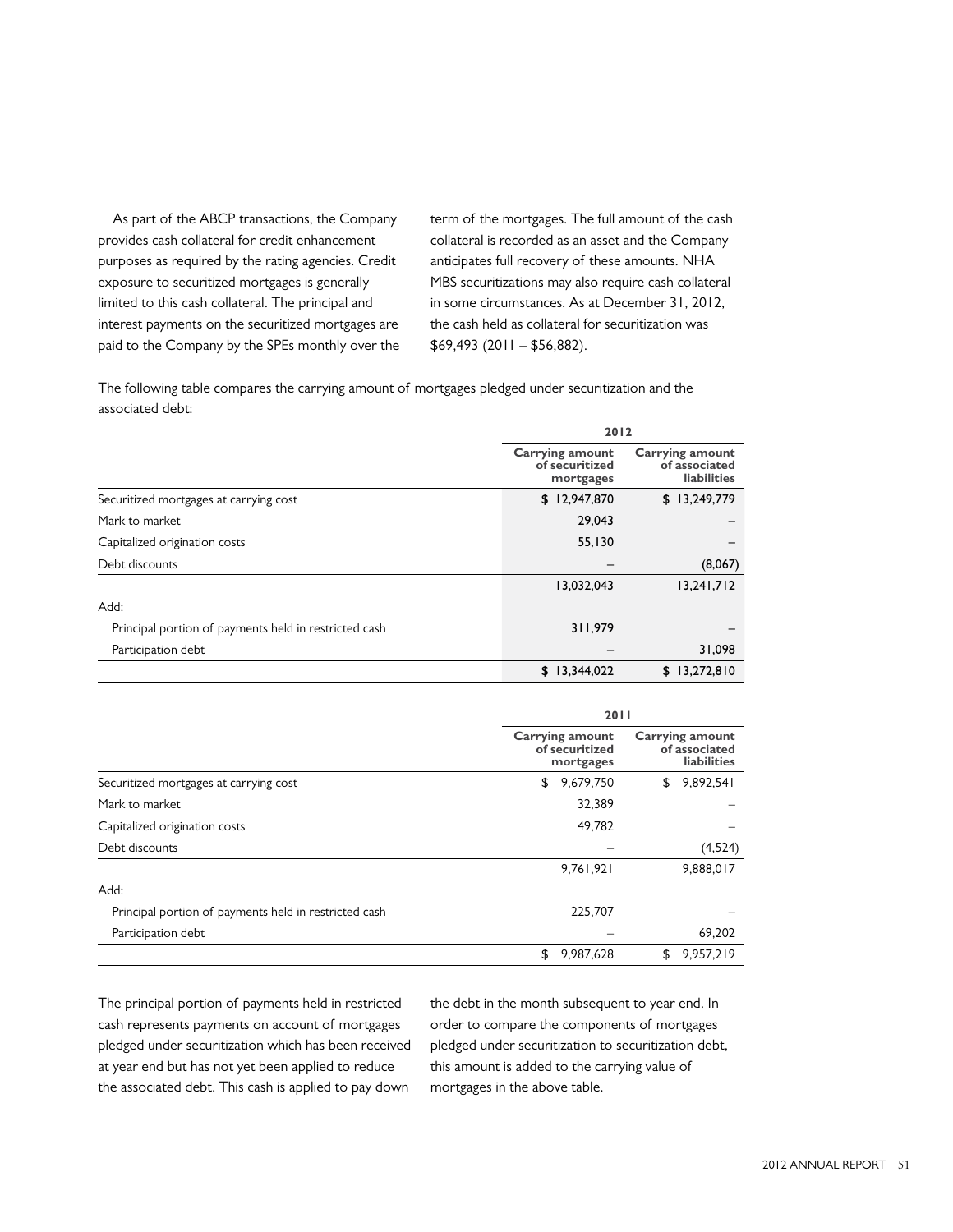|                                                    | 2012      | <b>2011</b>  |
|----------------------------------------------------|-----------|--------------|
| Opening balance, January 1                         | 49.782    | \$<br>47.190 |
| Add: new origination costs capitalized in the year | 28,809    | 25,152       |
| Less: costs amortized in the year                  | (23, 461) | (22, 560)    |
| Ending balance, December 31                        | 55.130    | 49.782       |

The changes in capitalized origination costs for the year ended December 31 are summarized as follows:

During the year ended December 31, 2012, the Company advanced funds and transferred into the securitization vehicles \$4,718,680 (2011 – \$4,004,716) of new mortgages.

As at December 31, 2012, mortgages pledged under securitization include \$12,691,496 (2011 – \$9,220,847) of insured mortgages and \$256,374 (2011 – \$496,584) of uninsured mortgages.

The contractual maturity profile of the mortgages pledged under securitization programs is summarized as follows:

| 2013                               | \$<br>1.389.485 |
|------------------------------------|-----------------|
| 2014                               | 1,420,999       |
| 2015                               | 2.389.793       |
| 2016                               | 3.160.208       |
| 2017 and thereafter                | 4,587,385       |
|                                    | 12,947,870      |
| Add:                               |                 |
| Capitalized origination costs      | 55.130          |
| Fair value premium - HFT mortgages | 29.043          |
|                                    | 13.032.043      |

Except for approximately \$1.0 billion (2011 – \$521 million) of securitized mortgages included in HFT mortgages, the mortgages securitized through NHA MBS and CMB programs have been classified as loans and receivables. These mortgages are carried at par plus adjustment for unamortized origination costs. Most mortgages in bank-sponsored ABCP programs have been classified as fair value through profit or loss.

The following table summarizes the mortgages pledged under securitization that are past due:

| Arrears (days)  | December 31<br>2012 | December 31<br>2011 |        |
|-----------------|---------------------|---------------------|--------|
| $31$ to 60      | \$<br>42,185        | \$                  | 45,801 |
| $61$ to $90$    | 13,716              |                     | 6,465  |
| Greater than 90 | 30.263              |                     | 38,306 |
|                 | \$<br>86,164        | \$                  | 90,572 |

Interest revenue – securitized mortgages consists of \$82,324 (2011 – \$43,728) of interest revenue related to ABCP-funded mortgages, which are mostly measured at fair value, and \$254,663 (2011 – \$210,390) of interest revenue related to mortgages pledged under securitization and securitized mortgages included in HFT mortgages.

The Company uses various assumptions to value the HFT mortgages, which are set out in the tables below, including the rate of unscheduled prepayment. Accordingly, HFT mortgages are subject to measurement uncertainty. The effect of variations between actual experience and assumptions will be recorded in future statements of comprehensive income. Key economic weighted average assumptions and the sensitivities of the current carrying values to immediate 10% and 20% adverse changes in those assumptions are as follows: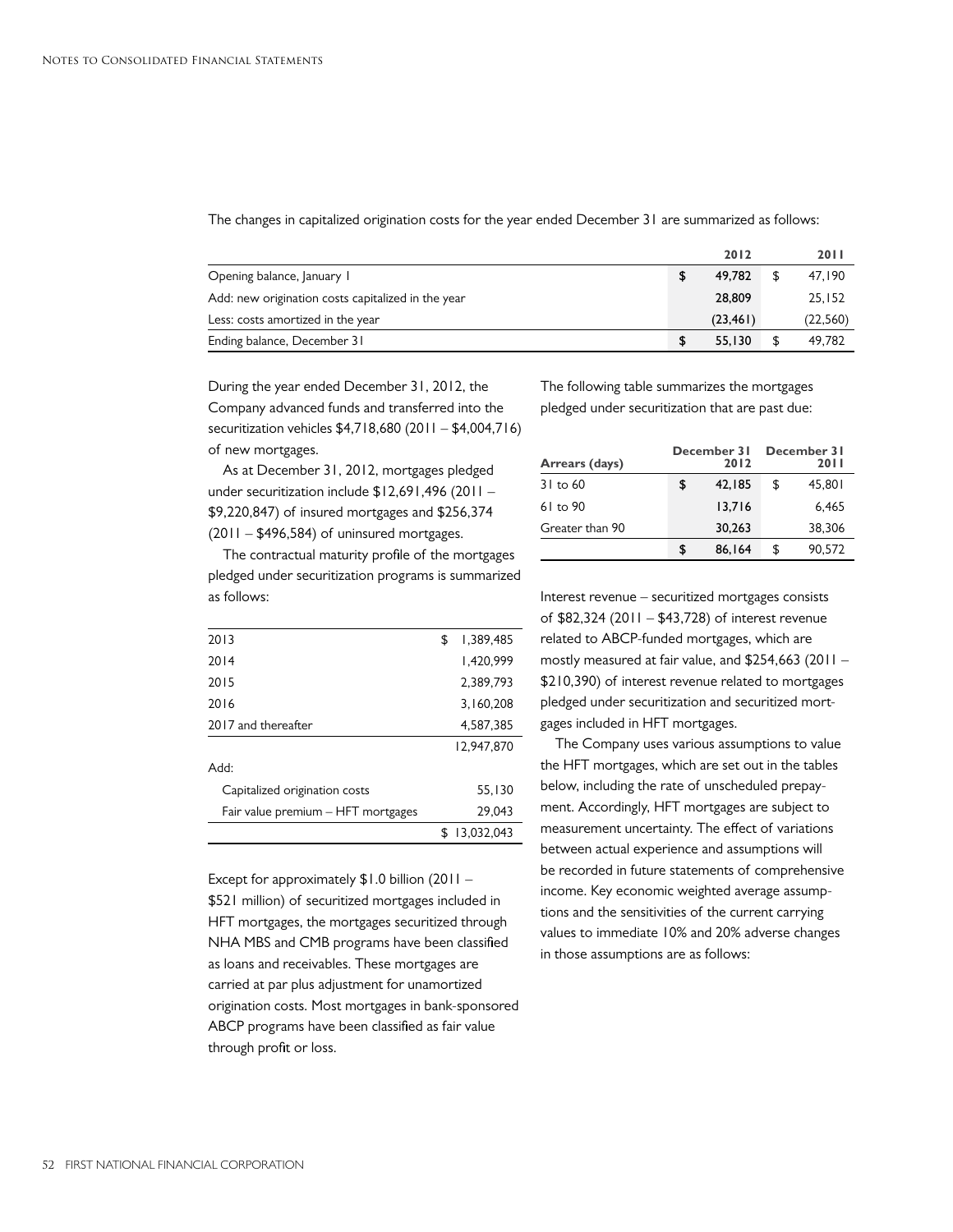|                                            |    | December 31, 2012       |                                 |           |  |  |  |
|--------------------------------------------|----|-------------------------|---------------------------------|-----------|--|--|--|
|                                            |    | Commercial<br>mortgages | <b>Residential</b><br>mortgages |           |  |  |  |
| HFT mortgages                              | \$ | 418,303                 | \$                              | 2,367,744 |  |  |  |
| Average life (in months) $(1)$             |    | 18                      |                                 | 35        |  |  |  |
| Prepayment speed assumption (annual rate)  |    | 11.7%                   |                                 | 10.9%     |  |  |  |
| Impact on fair value of 10% adverse change | \$ | 21                      | \$                              | 451       |  |  |  |
| Impact on fair value of 20% adverse change | \$ | 42                      | \$                              | 895       |  |  |  |
| Discount rate (annual rate)                |    | 2.2%                    |                                 | 2.3%      |  |  |  |
| Impact on fair value of 10% adverse change | \$ | 1,352                   | \$                              | 12,312    |  |  |  |
| Impact on fair value of 20% adverse change | \$ | 2.682                   | \$                              | 24.518    |  |  |  |

|                                            |                         | December 31, 2011     |                                 |           |  |  |  |  |  |
|--------------------------------------------|-------------------------|-----------------------|---------------------------------|-----------|--|--|--|--|--|
|                                            | Commercial<br>mortgages |                       | <b>Residential</b><br>mortgages |           |  |  |  |  |  |
| HFT mortgages                              | \$                      | 487,959               | \$                              | 2,161,550 |  |  |  |  |  |
| Average life (in months) $(1)$             |                         | 14                    |                                 | 44        |  |  |  |  |  |
| Prepayment speed assumption (annual rate)  |                         | 12.7%                 |                                 | 15.0%     |  |  |  |  |  |
| Impact on fair value of 10% adverse change | \$                      | 74                    | \$                              | 649       |  |  |  |  |  |
| Impact on fair value of 20% adverse change | \$                      | 145                   | \$                              | 1,280     |  |  |  |  |  |
| Discount rate (annual rate)                |                         | 2.3%                  |                                 | 2.4%      |  |  |  |  |  |
| Impact on fair value of 10% adverse change | \$                      | 2,011                 | \$                              | 10,867    |  |  |  |  |  |
| Impact on fair value of 20% adverse change | \$                      | \$<br>21,629<br>4.005 |                                 |           |  |  |  |  |  |

*(1) The weighted average life of prepayable assets in periods (for example, months or years) can be calculated by multiplying the principal collections expected in each future period by the number of periods until that future period, summing those products and dividing the sum by the initial principal balance.*

These sensitivities are hypothetical and should be used with caution. As the figures indicate, changes in carrying value based on a 10% or 20% variation in assumptions generally cannot be extrapolated because the relationship of the change in assumption to the change in fair value may not be linear. Also, in these tables, the effect of a variation in a particular assumption on the fair value is calculated without changing any other assumption; in reality, changes in one factor may result in changes in another (for example, increases in market interest rates may result in lower prepayments), which might magnify or counteract the sensitivities.

## NOTE<sub>4</sub>

## Deferred Placement Fees Receivable

The Company enters into transactions with institutional investors to sell primarily fixed-rate mortgages in which placement fees are received over time as well as at the time of the mortgage placement. These mortgages are derecognized when substantially all of the risks and rewards of ownership are transferred and the Company has minimal exposure to the variability of future cash flows from these mortgages. The investors have no recourse to the Company's other assets for failure of mortgagors to pay when due.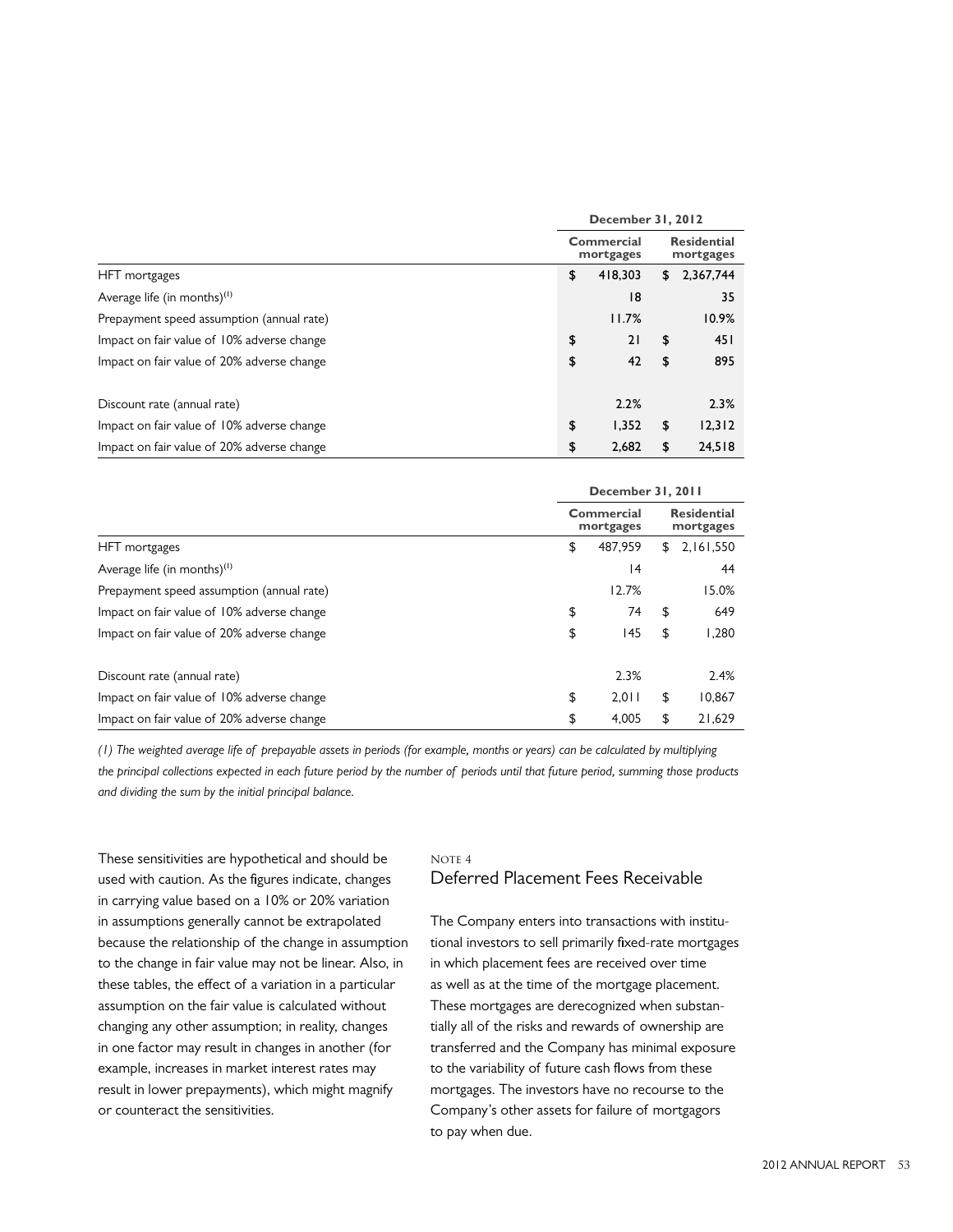During the year ended December 31, 2012, \$1,153,863 (2011 – \$1,012,743) of mortgages were placed with institutional investors, which created gains on deferred placement fees of \$7,705 (2011 – \$6,663). Cash receipts on deferred placement fees receivable for the year ended December 31, 2012 were \$23,695 (2011 – \$28,261).

The Company uses various assumptions to value the deferred placement fees receivable, which are set out in the table below, including the rate of unscheduled prepayments. Accordingly, the deferred placement fees receivable are subject to measurement uncertainty. An assumption of no credit losses was used, commensurate with the credit quality of the investors. The effect of variations between actual experience and assumptions will be recorded in future statements of comprehensive income and retained earnings. Key economic weighted average assumptions and the sensitivity of the current carrying value of residual cash flows to immediate 10% and 20% adverse changes in those assumptions are summarized as follows:

**December 31, 2012**

|                                                  | Commercial<br>mortgages |        |    | <b>Residential</b><br>mortgages |
|--------------------------------------------------|-------------------------|--------|----|---------------------------------|
| Fair value of deferred placement fees receivable | \$                      | 37,075 | \$ | 4,844                           |
| Average life (in months) $(1)$                   |                         | 45     |    | 4                               |
| Prepayment speed assumption (annual rate)        |                         | 0.4%   |    | 15.0%                           |
| Impact on fair value of 10% adverse change       | \$<br>10                |        |    | 45                              |
| Impact on fair value of 20% adverse change       |                         | 19     | \$ | 90                              |
| Residual cash flows discount rate (annual rate)  |                         | 4.4%   |    | 4.1%                            |
| Impact on fair value of 10% adverse change       | \$                      | 359    | \$ | $\overline{10}$                 |
| Impact on fair value of 20% adverse change       | \$                      | 710    | \$ | 20                              |

|                                                  | December 31, 2011              |    |        |  |  |  |  |  |
|--------------------------------------------------|--------------------------------|----|--------|--|--|--|--|--|
|                                                  | <b>Commercial</b><br>mortgages |    |        |  |  |  |  |  |
| Fair value of deferred placement fees receivable | \$<br>44.124                   | \$ | 14,385 |  |  |  |  |  |
| Average life (in months) $(1)$                   | 50                             |    | 20     |  |  |  |  |  |
| Prepayment speed assumption (annual rate)        | 0.6%                           |    | 15.0%  |  |  |  |  |  |
| Impact on fair value of 10% adverse change       | \$<br>26                       | \$ | 172    |  |  |  |  |  |
| Impact on fair value of 20% adverse change       | \$<br>51                       | \$ | 340    |  |  |  |  |  |
| Residual cash flows discount rate (annual rate)  | 4.4%                           |    | 4.1%   |  |  |  |  |  |
| Impact on fair value of 10% adverse change       | \$<br>427                      | \$ | 48     |  |  |  |  |  |
| Impact on fair value of 20% adverse change       | \$<br>845                      | \$ | 95     |  |  |  |  |  |

*(1) The weighted average life of prepayable assets in periods (for example, months or years) can be calculated by multiplying the principal collections expected in each future period by the number of periods until that future period, summing those products, and dividing the sum by the initial principal balance.*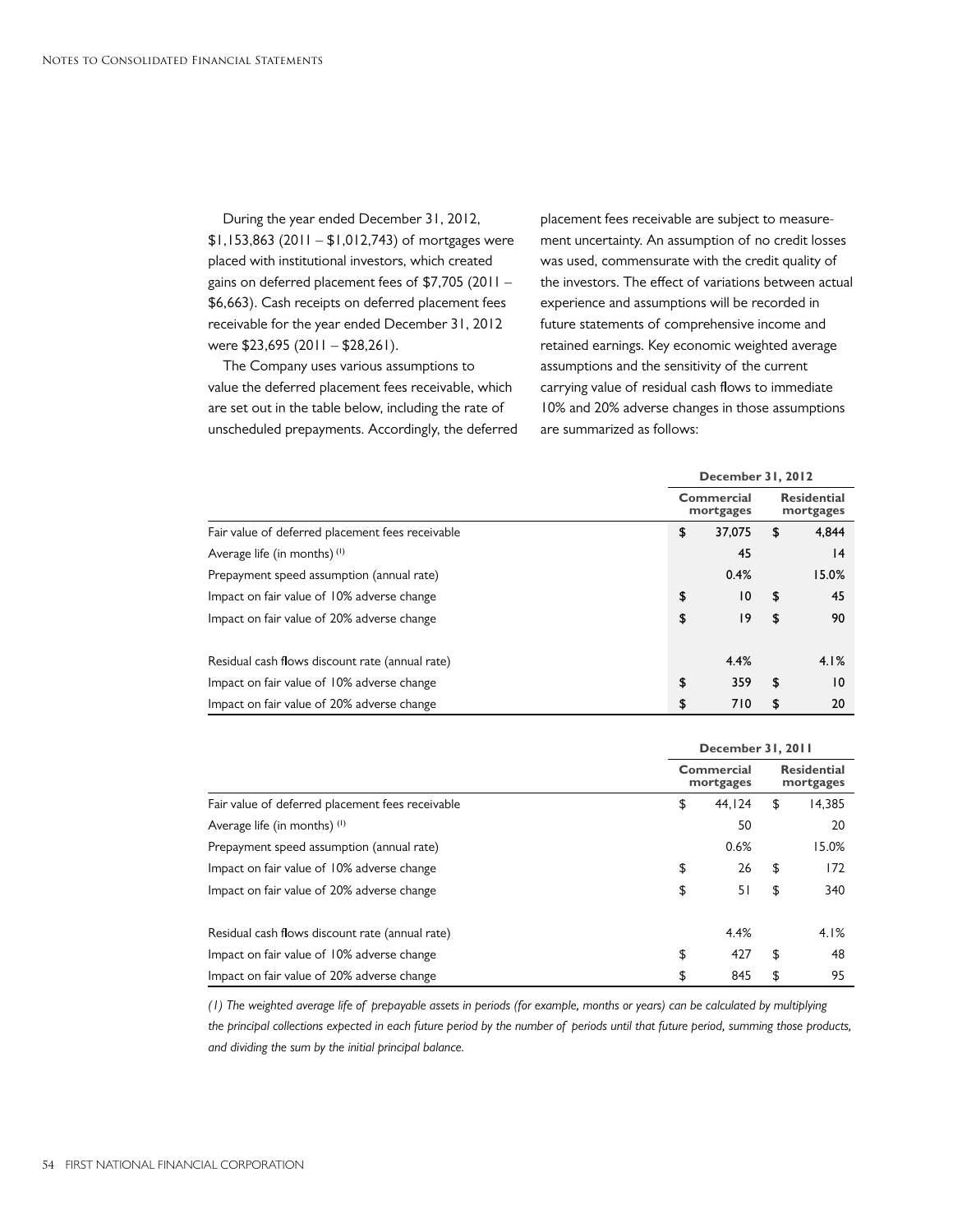These sensitivities are hypothetical and should be used with caution. As the figures indicate, changes in carrying value based on a 10% or 20% variation in assumptions generally cannot be extrapolated because the relationship of the change in assumption to the change in fair value may not be linear. Also, in these tables, the effect of a variation in a particular assumption on the fair value of the retained interest is calculated without changing any other assumption; in reality, changes in one factor may result in changes in another (for example, increases in market interest rates may result in lower prepayments), which might magnify or counteract the sensitivities.

The Company estimates that the expected cash flows from the receipt of payments on the deferred placement fees receivable will be as follows:

| 2013                | \$<br>18,421 |
|---------------------|--------------|
| 2014                | 8,646        |
| 2015                | 5,226        |
| 2016                | 4,507        |
| 2017 and thereafter | 9,268        |
|                     | \$<br>46,068 |

## Note 5 Mortgages Accumulated for Sale or Securitization

Mortgages accumulated for sale or securitization consist of mortgages the Company has originated for its own securitization programs or mortgages funded for placement with institutional investors.

Mortgages originated for the Company's own securitization programs are classified as loans and receivables and are recorded at amortized cost. Mortgages funded for placement with institutional investors are designated as held for trading and recorded at fair value. The fair values of mortgages held for trading approximate their carrying values due to their short-term nature. The following table summarizes the components of mortgages according to their classification:

|                                                | 2012          | 20 I I        |
|------------------------------------------------|---------------|---------------|
| Mortgages<br>accumulated<br>for securitization | \$<br>800,768 | \$<br>846.694 |
| Mortgages<br>accumulated                       |               |               |
| for sale                                       | 7,754         | 4,244         |
|                                                | \$<br>808,522 | \$<br>850.938 |

### Note 6

## Mortgage and Loan Investments

As at December 31, 2012, mortgage and loan investments consist primarily of commercial first and second mortgages held for various terms, the majority of which mature within one year. Mortgage and loan investments consist of the following:

|                                                           |   | 2012    | 20 L I        |
|-----------------------------------------------------------|---|---------|---------------|
| Mortgage Ioans,<br>classified as loans<br>and receivables | S | 138.811 | \$<br>175,071 |
| Mortgage loans,<br>designated as fair<br>value through    |   |         |               |
| profit or loss                                            |   | 20,585  | 5,801         |
|                                                           |   | 159.396 | \$<br>180.872 |

Mortgage and loan investments classified as loans and receivables are carried at outstanding principal balances adjusted for unamortized premiums or discounts and are net of specific provisions for credit losses, if any.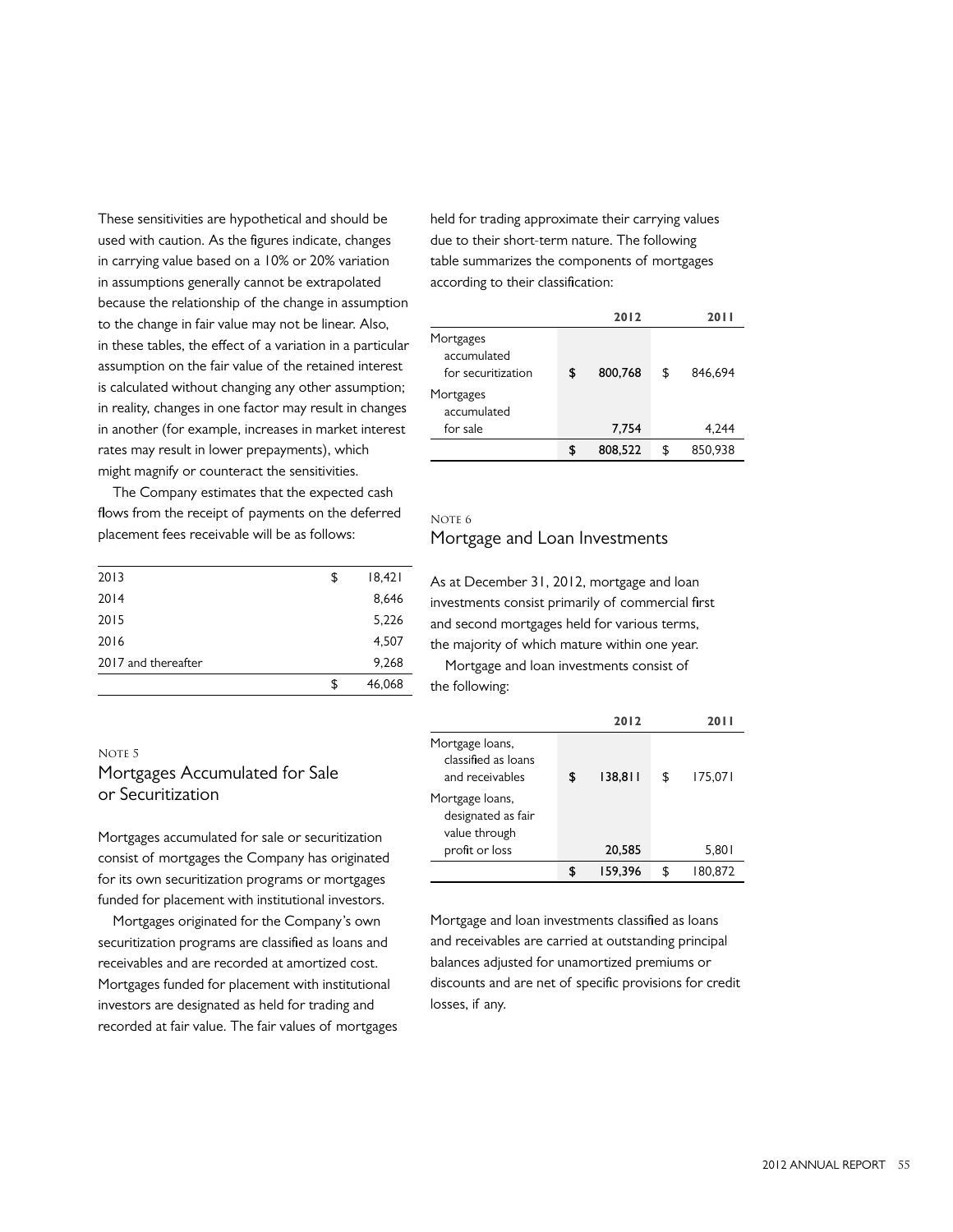The following table discloses the composition of the Company's portfolio of mortgage and loan investments by geographic region as at December 31, 2012:

| <b>Province/territory</b>    | <b>Portfolio</b><br>balance |   | <b>Percentage</b><br>of portfolio |
|------------------------------|-----------------------------|---|-----------------------------------|
| Alberta                      | \$<br>1,636                 | % | 1.03                              |
| <b>British Columbia</b>      | 1,381                       |   | 0.87                              |
| Manitoba                     | 25.742                      |   | 16.15                             |
| New Brunswick                | 5.504                       |   | 3.45                              |
| Newfoundland<br>and Labrador | 98                          |   | 0.06                              |
| Nova Scotia                  | 4,712                       |   | 2.96                              |
| Ontario                      | 109.383                     |   | 68.62                             |
| Quebec                       | 9.982                       |   | 6.26                              |
| Yukon                        | 958                         |   | 0.60                              |
|                              | \$<br>159.396               | % | 100.00                            |

These balances include gains from mark to market of  $$125 (2011 - $520)$  and are net of provisions for credit losses of \$5,679 (2011 – \$4,831). The portfolio contains \$543 (2011 – \$1,001) of insured mortgages and \$155,744 (2011 – \$184,298) of uninsured mortgage and loan investments as at December 31, 2012.

The following table discloses the mortgages that are past due as at December 31:

|    | 2012   |    | 20 I I |
|----|--------|----|--------|
| \$ | 12.699 | S  | 7.470  |
|    | 181    |    | 221    |
|    | 7.366  |    | 7.266  |
| £. | 20,246 | £. | 14.957 |
|    |        |    |        |

Of the above total amount, the Company considers \$6,938 (2011 – \$6,121) as impaired, for which it has provided an allowance for potential loss of \$5,679 (2011 – \$4,831) as at December 31, 2012.

The maturity profile in the table below is based on the earlier of contractual renewal or maturity dates.

|             | 2012 |        |   |          |              |                          |    |                        |    |                      |    |                      |    | 2011    |
|-------------|------|--------|---|----------|--------------|--------------------------|----|------------------------|----|----------------------|----|----------------------|----|---------|
|             |      | 2013   |   | 2014     | 2015<br>2016 |                          |    | 2017 and<br>thereafter |    | <b>Book</b><br>value |    | <b>Book</b><br>value |    |         |
| Residential | S.   | 6.067  | S | 32       | \$           | 332                      | \$ | 98                     | \$ | 427                  | \$ | 6.956                | \$ | 5,182   |
| Commercial  |      | 93.742 |   | 47,007   |              | $\overline{\phantom{m}}$ |    | 802                    |    | 10.889               |    | 152,440              |    | 175.690 |
|             | S.   | 99,809 |   | \$47,039 | \$           | 332                      | \$ | 900                    |    | \$11,316             |    | \$159,396            | S. | 180.872 |

Interest income for the year was \$8,848 (2011 – \$8,643) and is included in mortgage investment income on the consolidated statements of comprehensive income and retained earnings.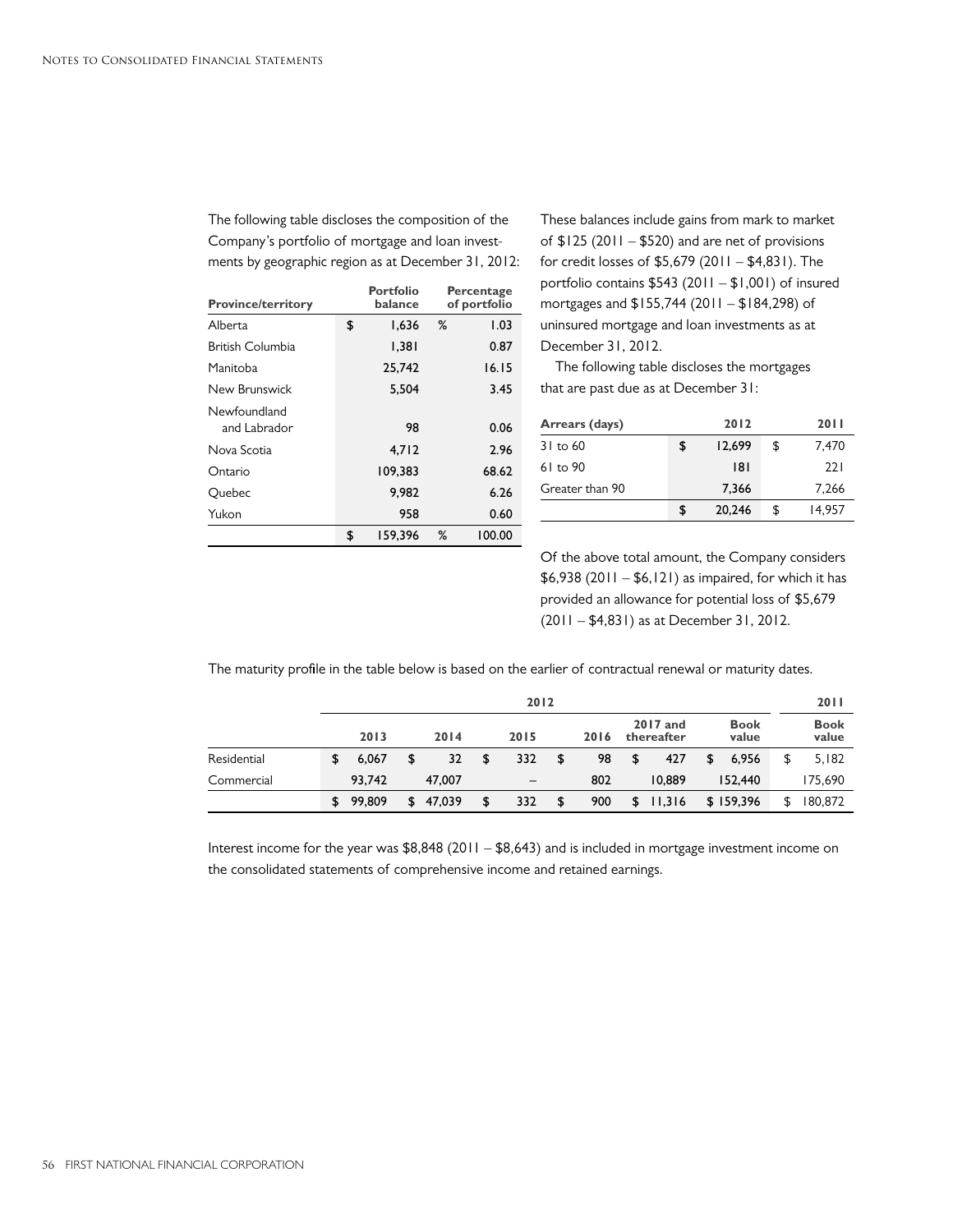## NOTE<sub>7</sub> Other Assets

The components of other assets are as follows as at December 31:

|                                       |    | 2012   | 20 I I       |
|---------------------------------------|----|--------|--------------|
| Property, plant and<br>equipment, net | \$ | 6.706  | \$<br>5,811  |
| Intangible assets, net                |    | 18.064 | 24,531       |
| Goodwill                              |    | 29,776 | 29,776       |
|                                       | S  | 54.546 | \$<br>60,118 |

The intangible assets have a remaining amortization period of less than five years.

## Note 8 Purchased Mortgage Servicing Rights

Purchased mortgage servicing rights consist of the following components:

|                                                                 | 2012 |        |    |                                                                |    |       |      |                                    | 2011        |                          |       |
|-----------------------------------------------------------------|------|--------|----|----------------------------------------------------------------|----|-------|------|------------------------------------|-------------|--------------------------|-------|
|                                                                 |      | Cost   |    | <b>Net book</b><br><b>Accumulated</b><br>amortization<br>value |    |       | Cost | <b>Accumulated</b><br>amortization |             | <b>Net book</b><br>value |       |
| Third-party commercial<br>mortgage<br>servicing rights          | \$   | 3,614  | \$ | 3,061                                                          | \$ | 553   | \$   | 3.614                              | \$<br>2.913 | \$                       | 701   |
| Commercial mortgage-<br>backed securities<br>primary and master |      |        |    |                                                                |    |       |      |                                    |             |                          |       |
| servicing rights                                                |      | 8,705  |    | 5,377                                                          |    | 3,328 |      | 8.705                              | 4,635       |                          | 4,070 |
|                                                                 | \$   | 12,319 | \$ | 8,438                                                          | \$ | 3,881 | \$   | 12.319                             | \$<br>7,548 | S                        | 4,771 |

The Company did not purchase any new servicing rights during the years ended December 31, 2012 and 2011. Amortization charged to income for the year ended December 31, 2012 was \$890 (2011 – \$995).

For the purpose of testing goodwill for impairment, the cash-generating unit is considered to be the Corporation as a whole, since the goodwill relates to the excess purchase price paid for the Corporation's business in connection with the IPO. The recoverable amount of the Corporation is calculated by reference to the Corporation's market capitalization, mortgages under administration, origination volume and profitability. These factors indicate that the Corporation's recoverable amount exceeds the carrying value of its net assets and, accordingly, goodwill is not impaired.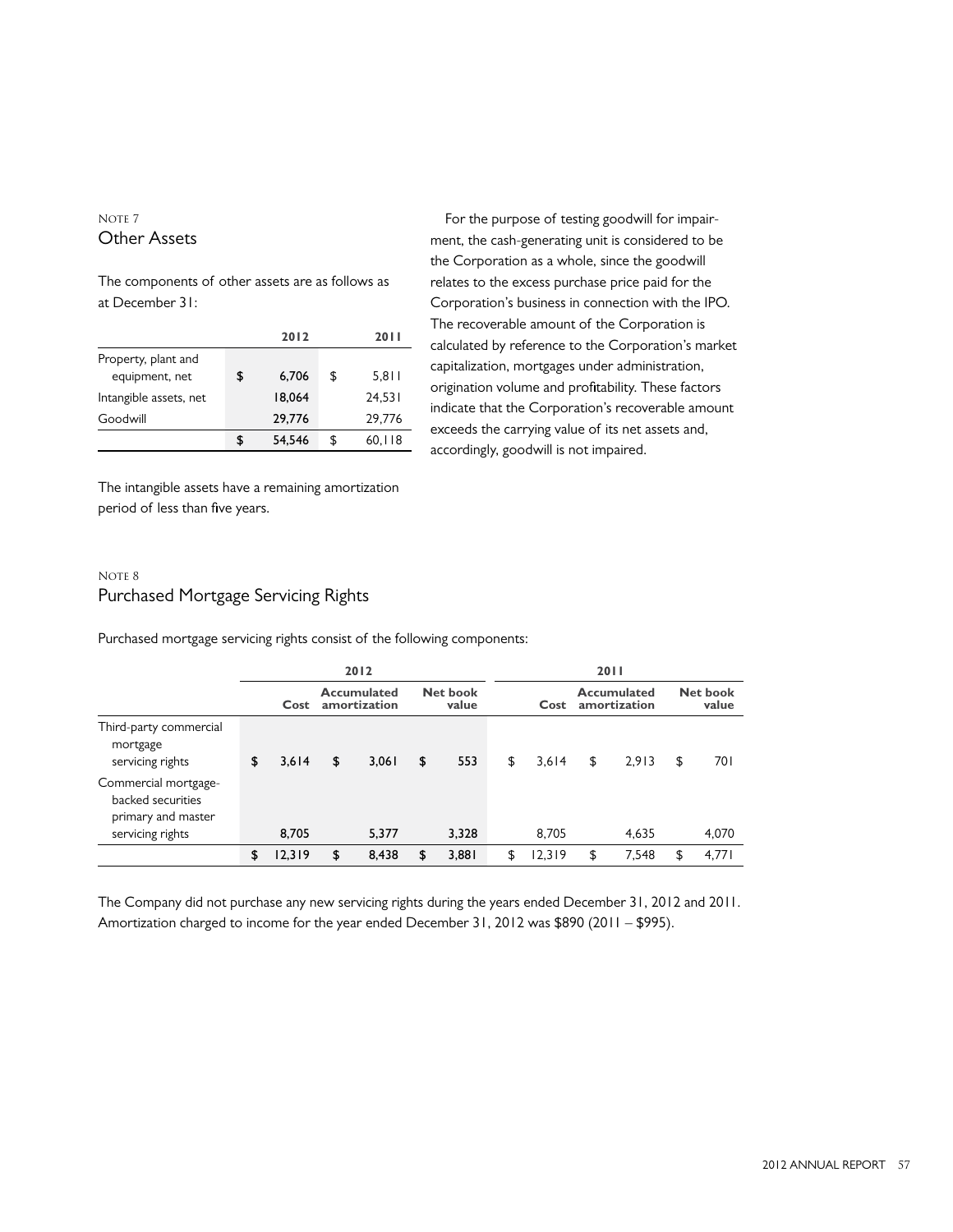## NOTE<sub>9</sub> Mortgages under Administration

As at December 31, 2012, the Company had mortgages under administration of \$67,260,086 (2011 – \$59,598,596), including mortgages held on the Company's consolidated statements of financial position. Mortgages under administration are serviced for financial institutions such as banks, insurance companies, pension funds, mutual funds, trust companies, credit unions and securitization vehicles. As at December 31, 2012, the Company administered 218,267 mortgages (2011 – 193,250) for 90 institutional investors  $(2011 - 92)$ , with an average remaining term to maturity of 42 months  $(2011 - 41$  months).

Mortgages under administration are serviced as follows:

|                                                                                    | 2012         | <b>2011</b>  |
|------------------------------------------------------------------------------------|--------------|--------------|
| Institutional investors                                                            | \$44,620,651 | \$39,562,777 |
| Mortgages accumulated for sale or securitization and mortgage and loan investments | 967.918      | 1,031,810    |
| Securitization vehicles, deferred placement investors                              | 4,844,380    | 4,920,105    |
| Mortgages pledged under securitization                                             | 12,947,869   | 9,761,921    |
| <b>CMBS</b> conduits                                                               | 3,879,268    | 4,321,983    |
|                                                                                    | \$67,260,086 | \$59,598,596 |

The Company's exposure to credit loss is limited to mortgages under administration totalling \$406,589 (2011 – \$619,165), of which \$22,415 of mortgages have principal and interest payments outstanding as at December 31, 2012 (2011 – \$25,378). The Company incurred actual credit losses, net of recoveries, of \$3,234 during the year ended December 31, 2012 (2011 – \$1,854). As at December 31, 2012, the Company has \$2,556 (2011 – \$3,995) of uninsured non-performing mortgages (net of provisions for credit losses) included in accounts receivable and sundry.

The Company maintains trust accounts on behalf of the investors it represents. The Company also holds municipal tax funds in escrow for mortgagors. Since the Company does not hold a beneficial interest in these funds, they are not presented on the consolidated statements of financial position. The aggregate of these accounts as at December 31, 2012 was \$419,368 (2011 – \$424,990).

## NOTE 10 Bank Indebtedness

Bank indebtedness includes a revolving line of credit of \$545,000 (2011 – \$125,000) maturing in December 2016, of which \$197,717 (2011 – \$66,403) was drawn as at December 31, 2012 and against which the following have been pledged as collateral:

- (a) a general security agreement over all assets, other than real property, of the Company; and
- (b) a general assignment of all mortgages owned by the Company.

The revolving line of credit bears a variable rate of interest based on prime and bankers' acceptance rates.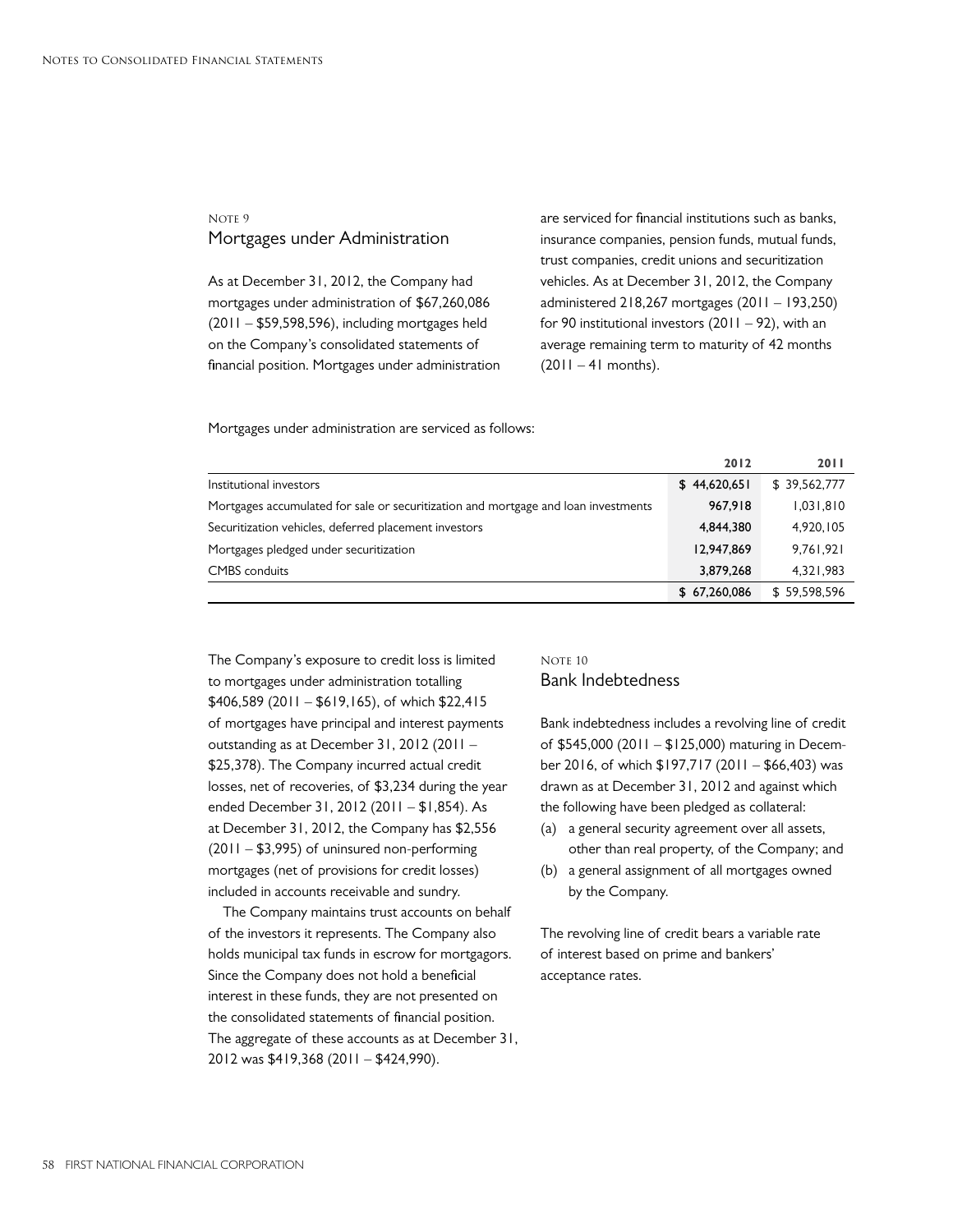## NOTE 11 Debt Related to Securitized and Participation Mortgages

Debt related to securitized mortgages represents the funding for mortgages pledged under NHA MBS, CMB and ABCP programs. As at December 31, 2012, debt related to securitized mortgages was \$13,241,712 (2011 – \$9,888,017), net of unamortized discounts of  $$8,067$  (2011 –  $$4,524$ ). A comparison of the carrying amounts of the pledged mortgages and the related debt is summarized in Note 3.

As at December 31, 2012, debt related to participation mortgages was \$31,098 (2011 – \$69,202).

Debt related to securitized and participation mortgages is reduced on a monthly basis when the principal payments received from the mortgages are applied. Debt discounts and premiums are amortized over the term of each debt on an effective yield basis.

## NOTE<sub>12</sub> Swap Contracts

Swaps are over-the-counter contracts in which two counterparties exchange a series of cash flows based on agreed-upon rates to a notional amount. The Company used an interest rate swap to manage interest rate exposure relating to variability of interest earned on a portion of mortgages accumulated for sale held on the consolidated statement of financial position. The swap agreement that the Company entered into was an interest rate swap where two counterparties exchange a series of payments based on different interest rates applied to a notional amount in a single currency.

The following tables present, by remaining term to maturity, the notional amounts and fair values of the swap contract that do not qualify for hedge accounting as at December 31, 2012 and 2011:

|                             |                      |                 | 2012          |                                 |                   |
|-----------------------------|----------------------|-----------------|---------------|---------------------------------|-------------------|
|                             | Less than<br>3 years | 3 to 5 years    | 6 to 10 years | <b>Total notional</b><br>amount | <b>Fair value</b> |
| Interest rate swap contract | \$<br>224.261        | \$<br>1,408,997 | \$<br>457.816 | \$<br>2,091,075                 | \$<br>3,224       |
|                             |                      |                 |               |                                 |                   |
|                             |                      |                 | 2011          |                                 |                   |
|                             | Less than<br>3 years | 3 to 5 years    | 6 to 10 years | <b>Total notional</b><br>amount | <b>Fair value</b> |

Interest rate swap contract \$ 369,852 \$ 915,712 \$ 16,112 \$ 1,301,676 \$ (1,009)

Positive fair values of the interest rate swap contracts are included in accounts receivable, and sundry and negative fair values are included in accounts payable and accrued liabilities on the consolidated statements of financial position.

## NOTE 13 Debenture Loan Payable

On May 7, 2010, the Fund issued \$175 million of five-year term senior secured debentures with an interest rate of 5.07%, maturing on May 7, 2015. Pursuant to the Conversion, the Corporation assumed all liabilities related to the debentures.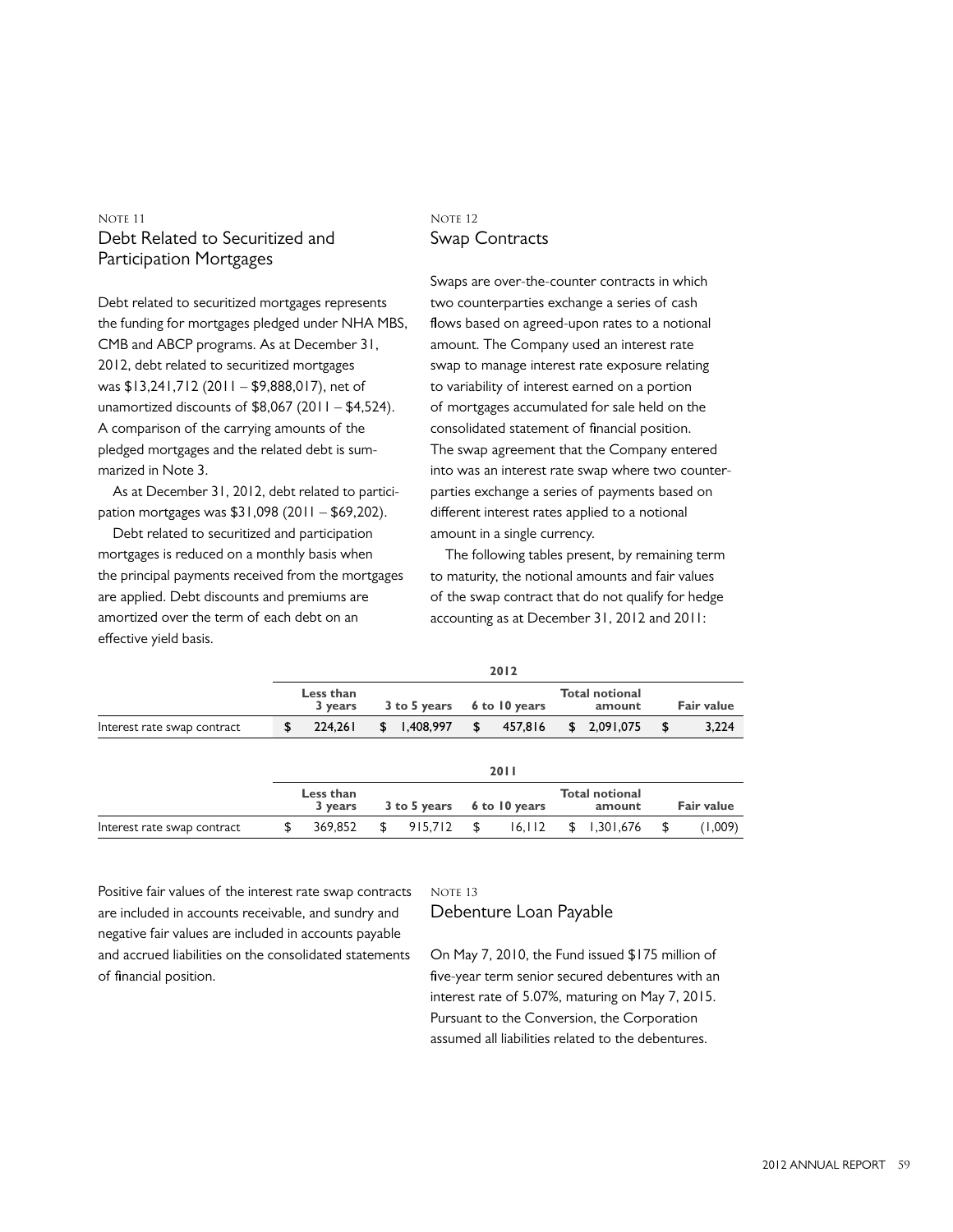The debentures are secured on a pari-passu basis with the security under the one-year revolving line of credit described in bank indebtedness on advance. The net proceeds of the issuance were loaned to FNFLP at an interest rate of 5.1025% per annum. The Company used the proceeds of the debenture loan to repay a portion of its bank indebtedness under its existing bank credit facility. On the same date, the Company entered into a swap agreement to receive a 5.07% fixed coupon and pay monthly CDOR+2.134%, effectively protecting the Company against changes in fair value due to changes in interest rates. The swap agreement has been designated as a fair value hedge and matures on the due date of the debenture loan. The Company has a full guarantee on the debentures and the costs relating to the debenture issue have been borne by the Company.

## NOTE<sub>14</sub> Commitments, Guarantees and Contingencies

As at December 31, 2012, the Company has the following operating lease commitments for its office premises:

| 2013                | \$<br>4,050  |
|---------------------|--------------|
| 2014                | 4,052        |
| 2015                | 3,953        |
| 2016                | 3,519        |
| 2017 and thereafter | 2,955        |
|                     | \$<br>18,529 |
|                     |              |

Outstanding commitments for future advances on mortgages with terms of one to 10 years amounted to \$641,060 as at December 31, 2012 (2011 – \$1,814,084). The commitments generally remain open for a period of up to 90 days. These commitments have credit and interest rate risk profiles similar to those mortgages that are currently under administration. Certain of these commitments have

been sold to institutional investors while others will expire before being drawn down. Accordingly, these amounts do not necessarily represent future cash requirements of the Company.

In the normal course of business, the Company enters into a variety of guarantees. Guarantees include contracts where the Company may be required to make payments to a third party, based on changes in the value of an asset or liability that the third party holds. In addition, contracts under which the Company may be required to make payments if a third party fails to perform under the terms of the contract (such as mortgage servicing contracts) are considered guarantees. The Company has determined that the estimated potential loss from these guarantees is insignificant.

#### Note 15

## Securities Transactions under Repurchase and Resale Transactions

The Company's outstanding securities purchased under resale agreements and securities sold under repurchase agreements have a remaining term to maturity of less than one month.

#### NOTE 16

## Obligations Related to Securities and Mortgages Sold under Repurchase Agreements

The Company uses repurchase agreements to fund specific mortgages included in mortgages accumulated for sale or securitization. The current contracts are with financial institutions, are based on bankers' acceptance rates and mature on or before February 28, 2013. Such agreements are entered into concurrently with a total return swap which, with the mortgage sale, is the economic equivalent of a repurchase agreement.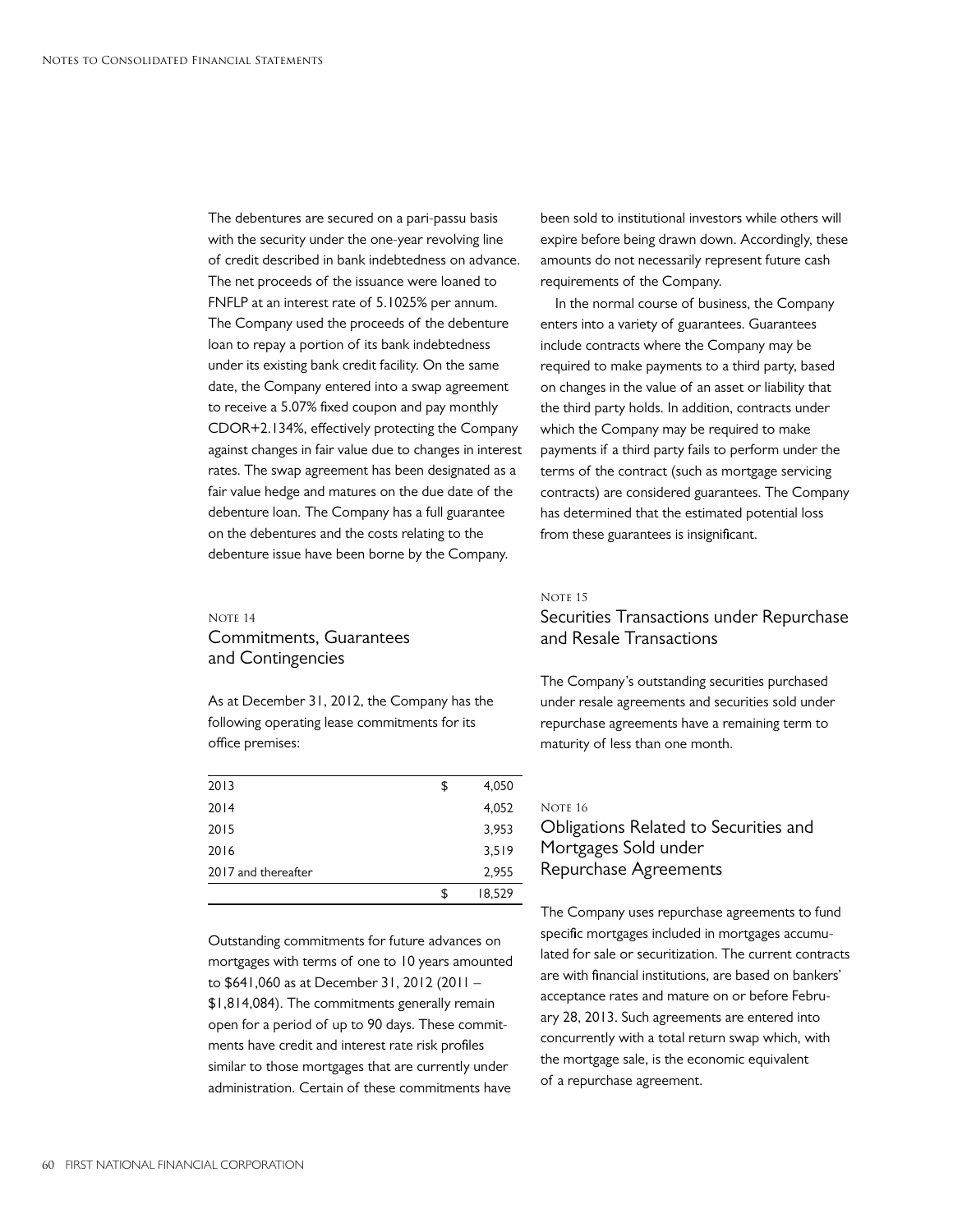## NOTE<sub>17</sub> Shareholders' Equity

## **(a) Authorized**

Unlimited number of common shares

Unlimited number of cumulative five-year rate reset preferred shares, Class A Series 1 Unlimited number of cumulative five-year rate reset preferred shares, Class A Series 2

## **(b) Capital stock activities**

|                                     | <b>Common shares</b>  |  | <b>Preferred shares</b> |  |        |  |  |
|-------------------------------------|-----------------------|--|-------------------------|--|--------|--|--|
| Balance, December 31, 2011 and 2012 | 59.967.429 \$ 122.671 |  | $4.000.000$ \$          |  | 97.394 |  |  |

## **(c) Preferred shares**

On January 25, 2011, the Company issued 4 million Class A Series 1 Preferred Shares at a price of \$25.00 per share for gross proceeds of \$100,000 before issue expenses.

Holders of the Class A Series 1 Preferred Shares are entitled to receive a cumulative quarterly fixed dividend yielding 4.65% annually for the initial period ending March 31, 2016. Thereafter, the dividend rate may be reset every five years at a rate equal to the five-year Government of Canada bond yield plus 2.07%, as and when approved by the Board of Directors.

Holders of Class A Series 1 Preferred Shares have the right, at their option, to convert their shares into cumulative, floating-rate Class A Preferred Shares, Series 2 ("Series 2 Preferred Shares"), subject to certain conditions, on March 31, 2016 and on March 31 every five years thereafter. Holders of the Series 2 Preferred Shares will be entitled to receive cumulative quarterly floating dividends at a rate equal to the three-month Government of Canada treasury bill yield plus 2.07% as and when declared by the Board of Directors.

Preferred shares do not have voting rights. The par value per preferred share is \$25.

## **(d) Earnings per share**

|                                                  | 2012       | 2011         |
|--------------------------------------------------|------------|--------------|
| Net income                                       | 110.325    | \$<br>70,491 |
| Less: dividends declared on preferred shares     | (4,650)    | (4,316)      |
| Net earnings attributable to common shareholders | 105.675    | \$<br>66,175 |
| Number of common shares outstanding              | 59,967,429 | 59,967,429   |
| Basic earnings per common share                  | \$1.76     | \$1.10       |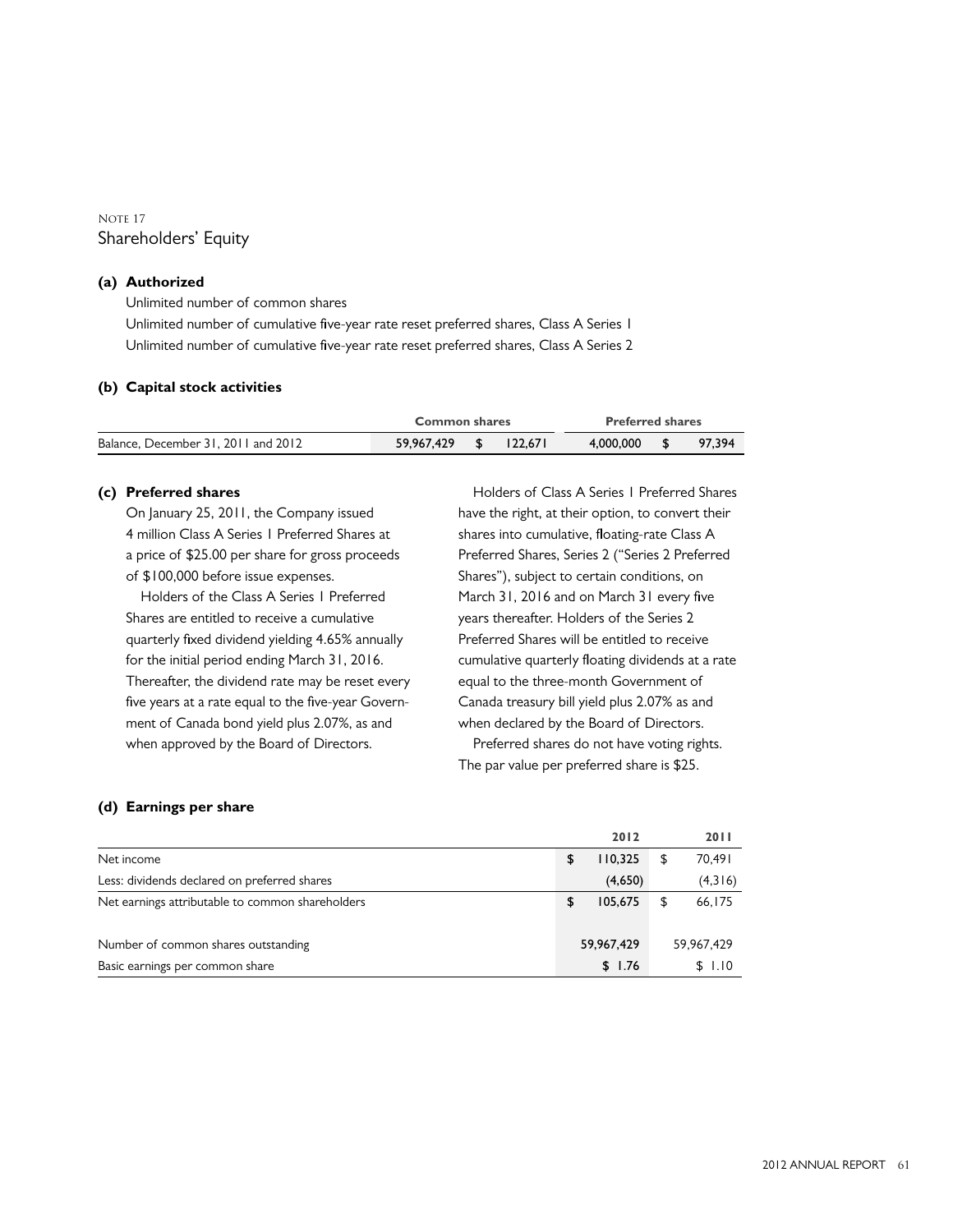## NOTE 18 Income Taxes

The major components of deferred tax expense (recovery) for the year ended December 31 consists of the following:

|                                                           | 2012  | 20 I I  |
|-----------------------------------------------------------|-------|---------|
| Income taxes relating to prior year                       | 187   | \$      |
| Changes to tax legislation                                | 689   |         |
| Relates to origination and reversal of timing differences | 1.724 | (3,508) |
|                                                           | 2,600 | (3,508) |

The major components of current income tax expense for the year ended December 31 consists of the following:

|                                     | 2012   |     | <b>2011</b> |
|-------------------------------------|--------|-----|-------------|
| Income taxes relating to prior year | (262)  | -\$ |             |
| Income taxes relating to the year   | 38,500 |     | 29,800      |
| Changes to tax legislation          | (338)  |     |             |
|                                     | 37,900 | \$  | 29,800      |

The effective income tax rate reported in the consolidated statements of comprehensive income and retained earnings varies from the Canadian tax rate of 26.3% for the year ended December 31, 2012 (2011 – 28%) for the following reasons:

|                                             | 2012          | 2011         |
|---------------------------------------------|---------------|--------------|
| Company's statutory tax rate                | 26.30%        | 28.00%       |
| Income before income taxes                  | \$<br>150,825 | \$<br>96,783 |
| Income tax at statutory tax rate            | 39,682        | 27.099       |
| Increase (decrease) resulting from:         |               |              |
| True-up from prior year                     | (75)          |              |
| Permanent differences                       | 397           | 585          |
| Differences in current and future tax rates | 776           | (1,320)      |
| Change in tax legislation                   | (338)         |              |
| Other                                       | 58            | (72)         |
| Income tax expense                          | \$<br>40,500  | \$<br>26.292 |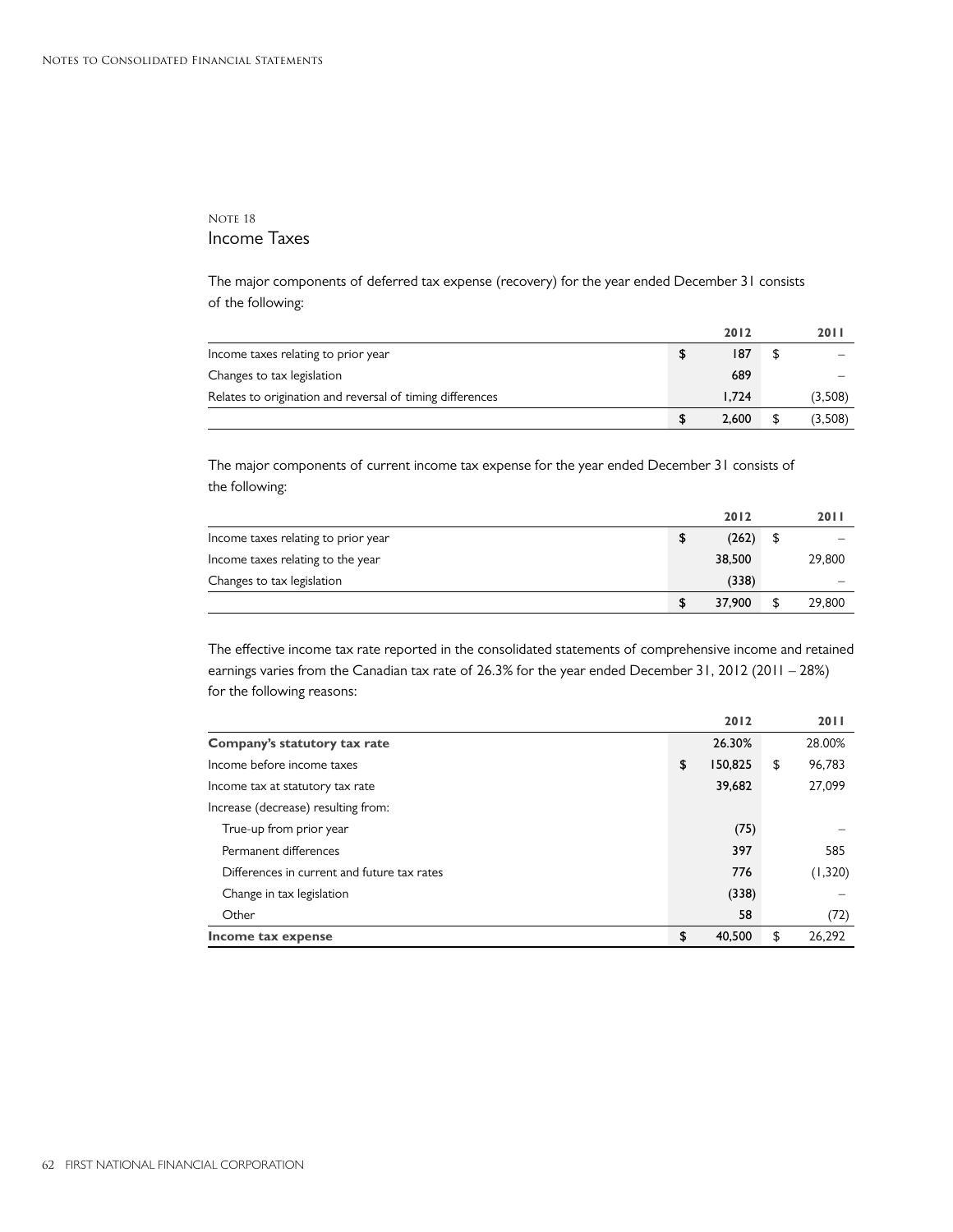Significant components of the Company's deferred tax liabilities for the year ended December 31 are as follows:

|                                                                                   |                           | 2012     | <b>2011</b>  |
|-----------------------------------------------------------------------------------|---------------------------|----------|--------------|
| Deferred placement fees receivable                                                | $\boldsymbol{\mathsf{s}}$ | 11,025   | \$<br>15,008 |
| Capitalized broker fees                                                           |                           | 14,499   | 12,704       |
| Carrying values of mortgages pledged under securitization in excess of tax values |                           | 8,168    | 8,391        |
| Intangible assets                                                                 |                           | 4,751    | 6,257        |
| Unamortized discount on debt related to securitized mortgages                     |                           | 2,122    | 1,156        |
| Cumulative eligible capital property                                              |                           | (6, 502) | (6,711)      |
| Losses on interest rate swaps                                                     |                           | (1,051)  | (4,988)      |
| Loan loss reserves not deducted for tax purposes                                  |                           | (1, 583) | (2, 543)     |
| Debenture issuance costs                                                          |                           | (117)    | (162)        |
| Share issuance costs                                                              |                           | (644)    | (840)        |
| Other                                                                             |                           | 2,232    | 2,028        |
| <b>Deferred tax liabilities</b>                                                   | \$                        | 32,900   | \$<br>30,300 |

The movement in significant components of the Company's deferred tax liabilities and assets for the year ended December 31, 2012 is as follows:

|                                                                                      | As at<br>January I<br>2012 | Recognized<br>in income |         | As at<br>December 31<br>2012 |
|--------------------------------------------------------------------------------------|----------------------------|-------------------------|---------|------------------------------|
| Deferred income tax liabilities                                                      |                            |                         |         |                              |
| Deferred placement fees receivable                                                   | \$<br>15.008               | \$                      | (3,983) | \$<br>11,025                 |
| Capitalized broker fees                                                              | 12.704                     |                         | 1.795   | 14.499                       |
| Carrying values of mortgages pledged under securitization<br>in excess of tax values | 8,391                      |                         | (223)   | 8,168                        |
| Intangible assets                                                                    | 6,257                      |                         | (1,506) | 4.751                        |
| Unamortized discount on debt related to securitized mortgages                        | 1.156                      |                         | 966     | 2,122                        |
| Other                                                                                | 2,028                      |                         | 204     | 2,232                        |
| Total deferred income tax liabilities                                                | \$<br>45,544               | \$                      | (2,747) | \$<br>42,797                 |
| Deferred income tax assets                                                           |                            |                         |         |                              |
| Cumulative eligible capital property                                                 | (6,711)                    |                         | 209     | (6, 502)                     |
| Losses on interest rate swaps                                                        | (4,988)                    |                         | 3,937   | (1,051)                      |
| Loan loss reserves not deducted for tax purposes                                     | (2, 543)                   |                         | 960     | (1, 583)                     |
| Debenture issuance costs                                                             | (162)                      |                         | 45      | (117)                        |
| Share issuance costs                                                                 | (840)                      |                         | 196     | (644)                        |
| Total deferred income tax assets                                                     | \$<br>(15, 244)            | \$                      | 5,347   | \$<br>(9,897)                |
| Net deferred income tax liabilities                                                  | \$<br>30,300               | \$                      | 2,600   | \$<br>32,900                 |

The calculation of taxable income of the Company is based on estimates and the interpretation of complex tax legislation. In the event that the tax authorities take a different view from management, the Company may be required to change its provision for income taxes or deferred tax balances and the change could be significant.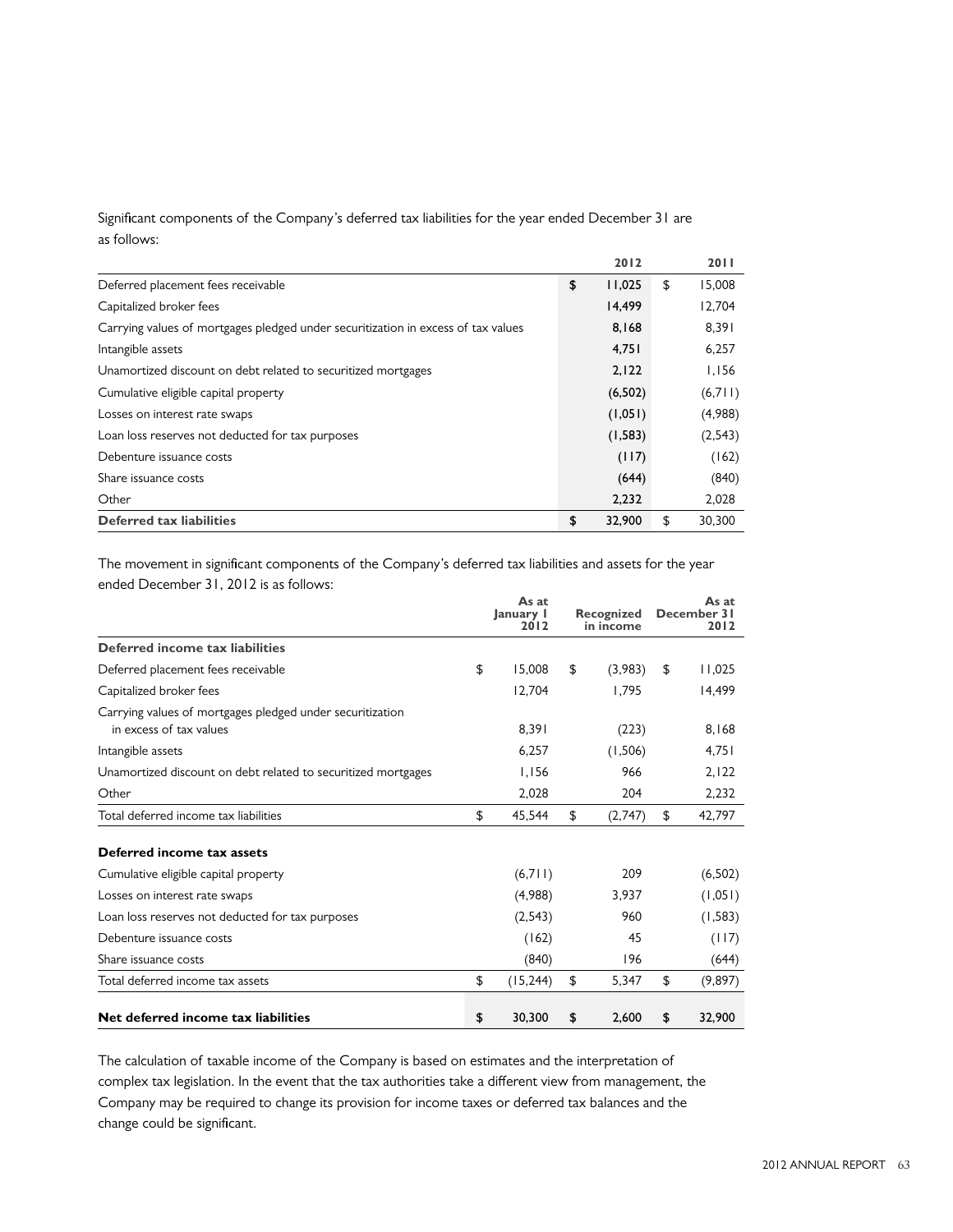## NOTE 19 Financial Instruments and Risk Management

#### **Risk management**

The various risks to which the Company is exposed and the Company's policies and processes to measure and manage them individually are set out below.

#### *Interest rate risk*

Interest rate risk arises when changes in interest rates will affect the fair value of financial instruments.

The Company uses various strategies to reduce interest rate risk. The Company's risk management objective is to maintain interest rate spreads from the point that a mortgage commitment is issued to the transfer of the mortgage to the related securitization vehicle or sale to an institutional investor. Primary among these strategies is the Company's decision to sell mortgages at the time of commitment, passing on interest rate risk that exists prior to funding to institutional investors. The Company uses bond forwards (consisting of bonds sold short and bonds purchased under resale agreements) to manage interest rate exposure between the time a mortgage rate is committed to the borrower and the time the mortgage is sold to a securitization vehicle and the underlying cost of funding is fixed. As interest rates change, the values of these interest rate-dependent financial instruments vary inversely

with the values of the mortgage contracts. As interest rates increase, a gain will be recorded on the economic hedge, which will be offset by the reduced future spread on mortgages pledged under securitization as the mortgage rate committed to the borrower is fixed at the point of commitment.

For single-family mortgages, only a portion of the commitments issued by the Company eventually fund. The Company must assign a probability of funding to each mortgage in the pipeline and estimate how that probability changes as mortgages move through the various stages of the pipeline. The amount that is actually economically hedged is the expected value of the mortgages funding within the future commitment period. The Company also hedges against interest rate fluctuations by offsetting the exposure of the Company's bank indebtedness and funds held in trust. Bank indebtedness, obligations related to debt and the debenture loan payable (after the effect of the interest rate swap) are all floating rate obligations indexed to 30-day CDOR; the funds held in trust earn the Company interest based on the same floating rate basis. Because both the indebtedness and funds held in trust have comparable values, with the liabilities at \$685,652 (2011 – \$745,032) as at December 31, 2012 and the funds held in trust at \$561,204 (2011 – \$503,294) on the same date, the Company considers the arrangement to be a natural hedge against short-term interest rate fluctuations.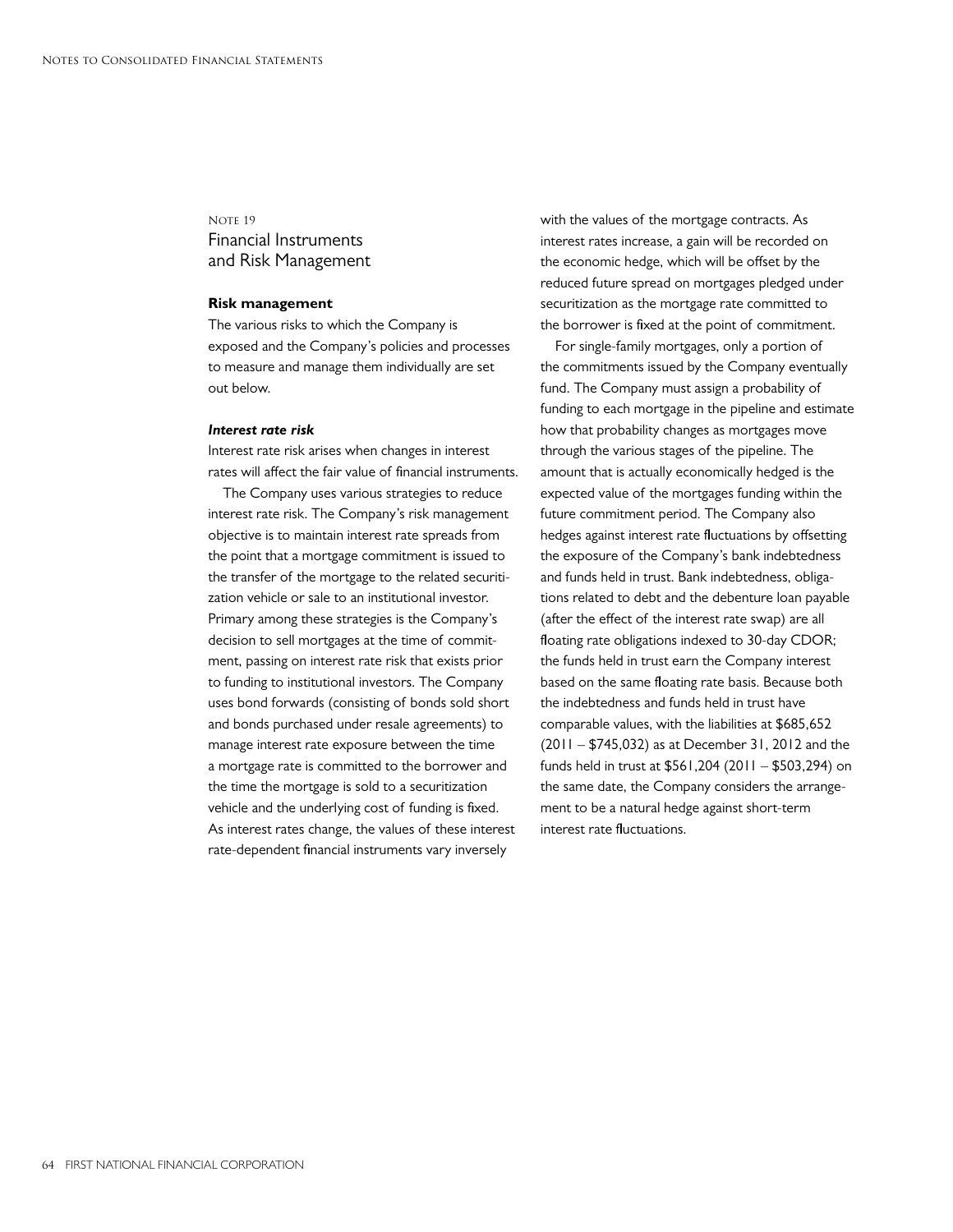The table below provides the financial impact that an immediate and sustained 100 basis point and 200 basis point increase and decrease in short-term interest rates would have had on the net income of the Company in 2012 and 2011.

|                                               | Increase in interest rate |      |    |      | Decrease in interest rate <sup>(1)</sup> |       |    |             |
|-----------------------------------------------|---------------------------|------|----|------|------------------------------------------|-------|----|-------------|
|                                               |                           | 2012 |    | 2011 |                                          | 2012  |    | <b>2011</b> |
| 100 basis point shift                         |                           |      |    |      |                                          |       |    |             |
| Impact on net income and shareholders' equity | \$                        | 234  | \$ | 450  | \$                                       | (234) | \$ | (449)       |
| 200 basis point shift                         |                           |      |    |      |                                          |       |    |             |
| Impact on net income and shareholders' equity | \$                        | 468  | \$ | 901  | S                                        | 3.676 | \$ | 2.751       |

*(1) Interest rate is not to be decreased to below 0%.*

The Company has exposure to the risk that shortterm interest rates increase, and credit losses as the Company has a first loss position. Accordingly, these mortgages are much more sensitive to changes in interest rates and credit loss than the Company's typical mortgage and loan investments.

The Company's accounts receivable and sundry, accounts payable and accrued liabilities, and purchased mortgage servicing rights are not exposed to interest rate risk.

## *Credit risk*

Credit risk is the risk of loss associated with a counterparty's inability or unwillingness to fulfill its payment obligations. The Company's credit risk is mainly lending-related in the form of mortgage default. The Company uses stringent underwriting criteria and experienced adjudicators to mitigate this risk. The Company's approach to managing credit risk is based on the consistent application of a detailed set of credit policies and prudent arrears management. As at December 31, 2012, 92% (2011 – 94%) of the pledged mortgages were insured mortgages. See details in Note 3. The Company's exposure is further mitigated by the relatively short period over which a mortgage is held by the Company prior to securitization.

The maximum credit exposures of the financial assets are their carrying values as reflected on the consolidated statement of financial position. The Company does not have significant concentration of credit risk within any particular geographic region or group of customers.

The Company is at risk that the underlying mortgages default and the servicing cash flows cease. The large portfolio of individual mortgages that underlies these assets is diverse in terms of geographical location, borrower exposure and the underlying type of real estate. This diversity and the priority ranking of the Company's rights mitigate the potential size of any single credit loss. Securities purchased under resale agreements are transacted with large, regulated Canadian institutions such that the risk of credit loss is very remote. Securities transacted are all Government of Canada bonds and, as such, have virtually no risk of credit loss.

#### *Liquidity risk and capital resources*

Liquidity risk is the risk that the Company will be unable to meet its financial obligations as they come due.

The Company's liquidity strategy has been to use bank credit to fund working capital requirements and to use cash flow from operations to fund longer-term assets. The Company's credit facilities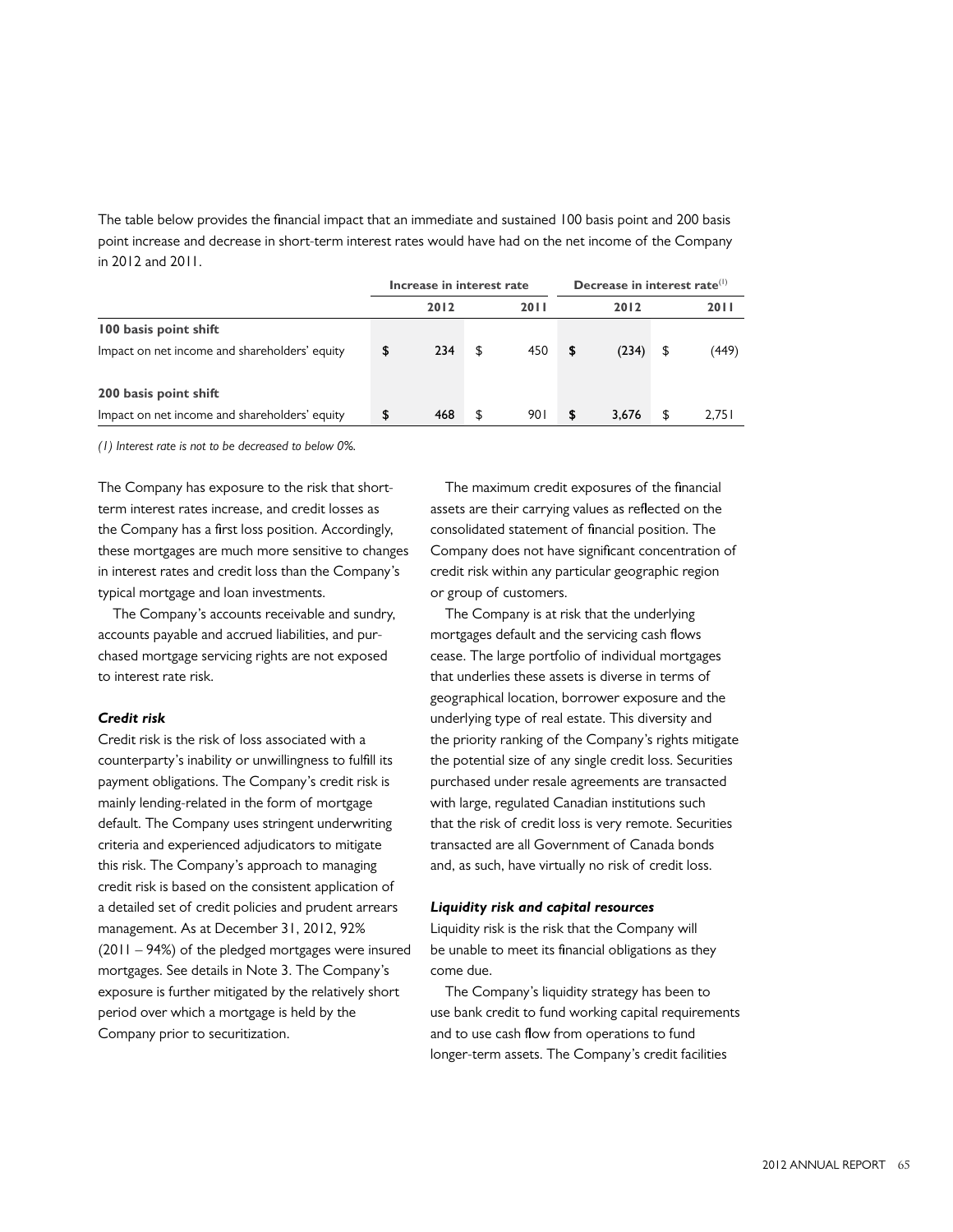are typically drawn to fund: (i) mortgages accumulated for sale or securitization, (ii) origination costs associated with mortgages pledged under securitization, (iii) cash held as collateral for securitization, (iv) costs associated with deferred placement fees receivable, and (v) mortgage and loan investments. The Company has a credit facility with a syndicate of seven financial institutions, which provides for a total of \$545,000 in financing. Bank indebtedness also includes borrowings obtained through outstanding cheques and overdraft facilities.

The Company finances the majority of its mortgages with debt derived from the securitization markets, primarily NHA MBS, ABCP and CMB. These obligations reset monthly such that the receipts of principal on the mortgages are used to pay down the related debt within a 30-day period. Accordingly, these sources of financing amortize at the same rate as the mortgages pledged thereunder, providing an almost perfectly matched asset and liability relationship.

#### *Market risk*

Market risk is the risk of loss that may arise from changes in market factors such as interest rates and credit spreads. The level of market risk to which the Company is exposed varies depending on market conditions, expectations of future interest rates and credit spreads.

#### *Customer concentration risk*

Placement fees, mortgage servicing income and gains on deferred placement fees revenue from two (2011 – three) Canadian financial institutions that represent approximately 36% (2011 – 47%) of the Company's total revenue. During the year ended December 31, 2012, the Company placed 62% (2011 – 51%) of all mortgages it originated with the same two  $(2011 -$  three) institutional investors.

#### **Fair value measurement**

The Company uses the following hierarchy for determining and disclosing the fair value of financial instruments recorded at fair value in the consolidated statement of financial position:

- Level 1 Quoted market price observed in active markets for identical instruments;
- Level 2 Quoted market price observed in active markets for similar instruments or other valuation techniques for which all significant inputs are based on observable market data; and
- Level 3 Valuation techniques in which one or more significant inputs are unobservable.

#### **Valuation methods and assumptions**

The Company uses valuation techniques to estimate fair values, including reference to third-party valuation service providers using proprietary pricing models and internal valuation models such as discounted cash flow analysis. The valuation methods and key assumptions used in determining fair values for the financial assets and financial liabilities are as follows:

## *(a) HFT mortgages in mortgages under securitization and certain mortgage and loan investments*

The fair value of these mortgages is determined by discounting projected cash flows using market industry pricing practices. Discount rates used are determined by comparison to similar term loans made to borrowers with similar credit. This methodology will reflect changes in interest rates which have occurred since the mortgages were originated. Impaired mortgages are recorded at net realizable value.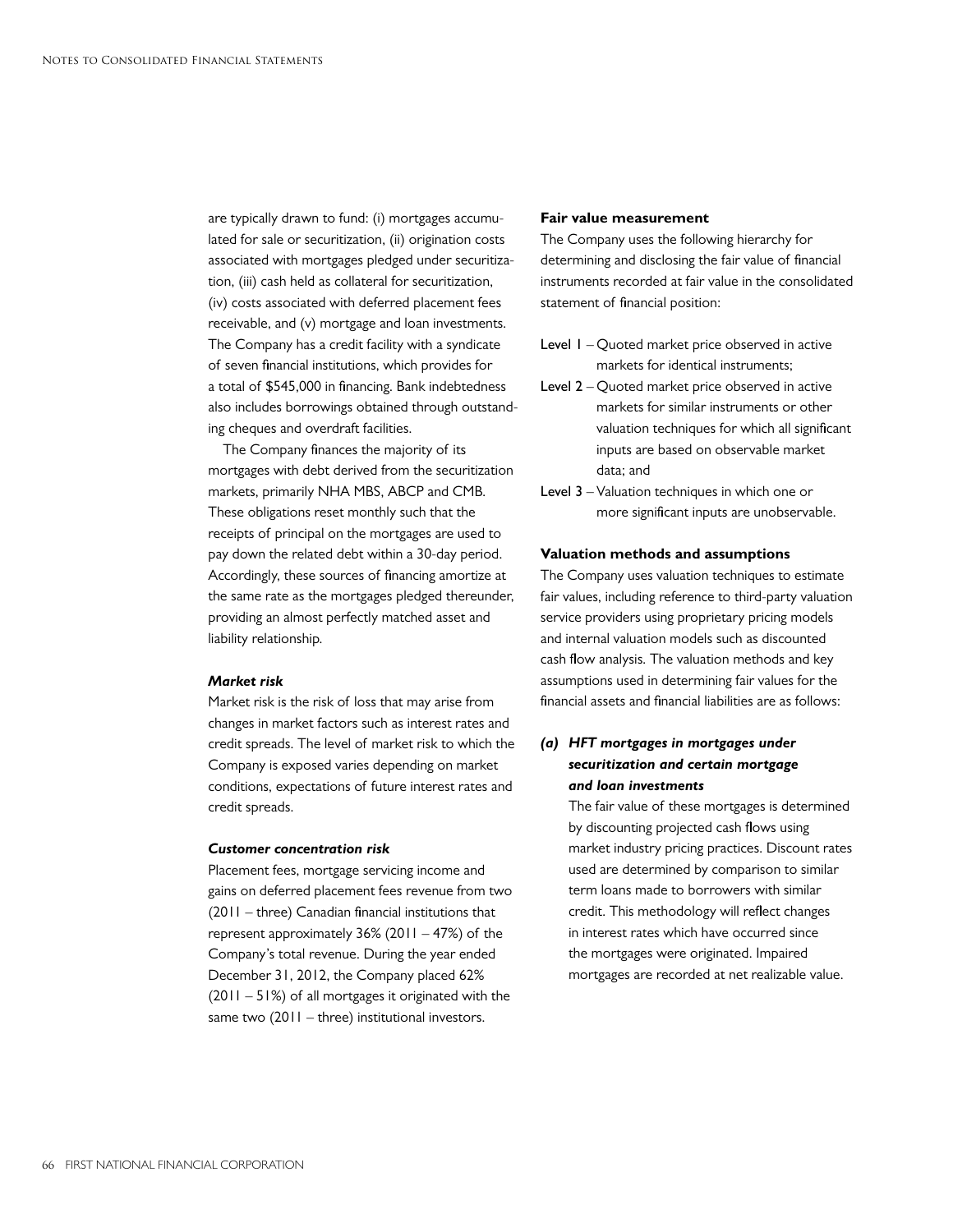## *(b) Deferred placement fees receivable*

The fair value of deferred placement fees receivable is determined by internal valuation models consistent with industry practice using market data inputs, where possible. The fair value is determined by discounting the expected future cash flows related to the placed mortgages at market interest rates. The expected future cash flows are estimated based on certain assumptions which are not supported by observable market data. Refer to Note 4, Deferred placement fees receivable, for the key assumptions used and sensitivity analysis.

#### *(c) Securities owned and sold short*

The fair values of securities owned and sold short used by the Company to hedge its interest rate exposure are determined by quoted prices.

## *(d) Other financial assets and financial liabilities*

The fair value of mortgage and loan investments classified as loans and receivables, mortgages accumulated for sale or securitization, cash held as collateral for securitization, restricted cash and bank indebtedness correspond to the respective outstanding amounts due to their short-term maturity profiles.

The following table represents the Company's financial instruments measured at fair value on a recurring basis:

|                                                               | December 31, 2012 |         |    |         |    |           |            |           |
|---------------------------------------------------------------|-------------------|---------|----|---------|----|-----------|------------|-----------|
|                                                               |                   | Level I |    | Level 2 |    | Level 3   |            | Total     |
| <b>Financial assets</b>                                       |                   |         |    |         |    |           |            |           |
| Mortgages accumulated for sale                                | \$                |         | \$ | 7.754   | \$ |           | $\sqrt{3}$ | 7,754     |
| HFT mortgages                                                 |                   |         |    |         |    | 2,776,551 |            | 2,776,551 |
| Deferred placement fees receivable                            |                   |         |    |         |    | 41,919    |            | 41,919    |
| Mortgage and loan investments                                 |                   |         |    |         |    | 11,385    |            | 11,385    |
| Interest rate swaps                                           |                   |         |    | 6,275   |    |           |            | 6,275     |
| <b>Total financial assets</b>                                 | \$                |         | \$ | 14,029  | \$ | 2,829,855 | \$         | 2,843,884 |
| <b>Financial liabilities</b>                                  |                   |         |    |         |    |           |            |           |
| Securities sold under repurchase agreements<br>and sold short | \$                | 451,875 | \$ |         | \$ |           | \$         | 451,875   |
| Interest rate swaps                                           |                   |         |    | 6,818   |    |           |            | 6,818     |
| <b>Total financial liabilities</b>                            | \$                | 451,875 | \$ | 6,818   | \$ |           | \$         | 458,693   |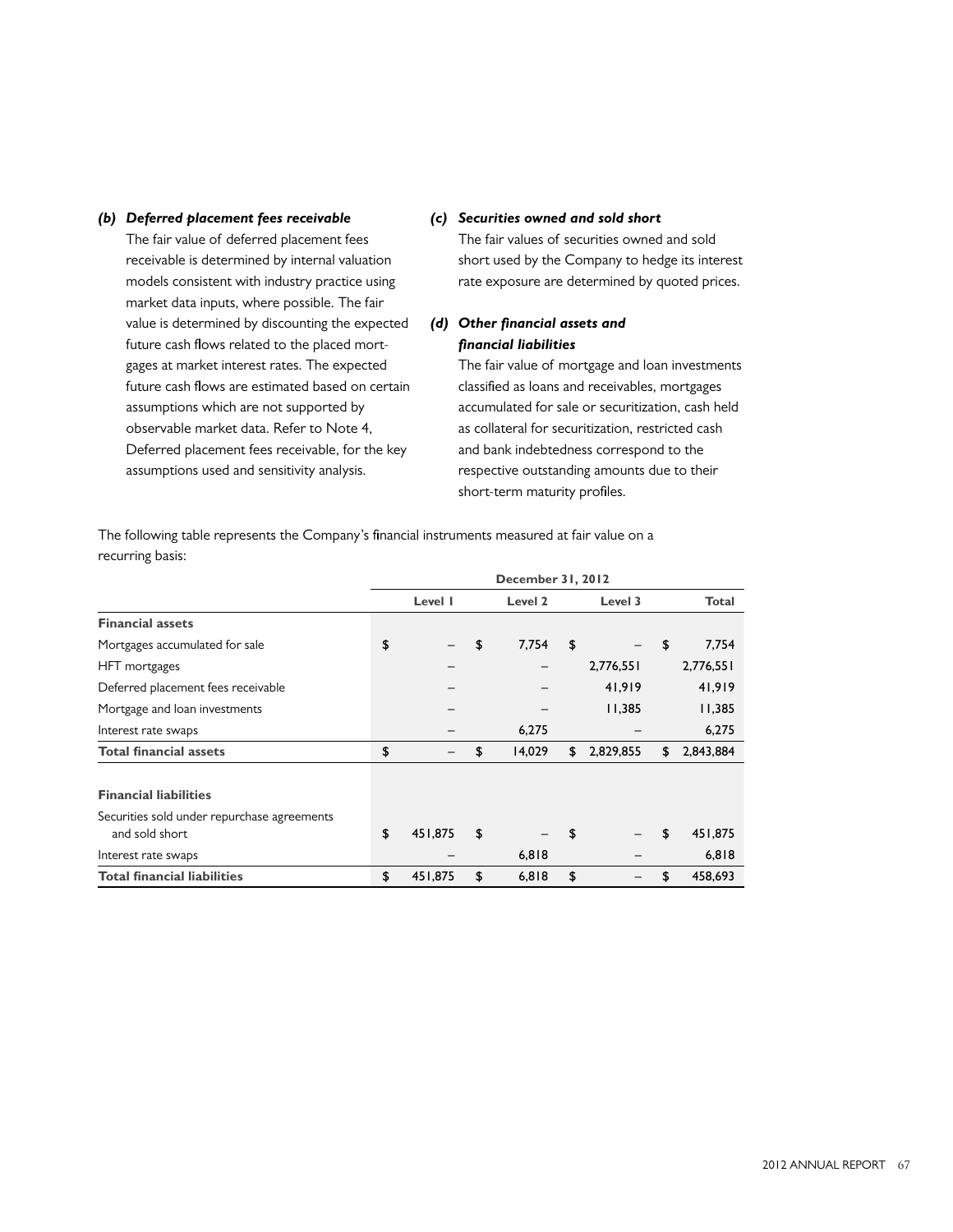|                                                               | December 31, 2011 |         |    |         |    |           |    |              |
|---------------------------------------------------------------|-------------------|---------|----|---------|----|-----------|----|--------------|
|                                                               |                   | Level I |    | Level 2 |    | Level 3   |    | <b>Total</b> |
| <b>Financial assets</b>                                       |                   |         |    |         |    |           |    |              |
| Mortgages accumulated for sale                                | \$                |         | \$ | 4,244   | \$ |           | \$ | 4,244        |
| HFT mortgages                                                 |                   |         |    |         |    | 2,672,163 |    | 2,672,163    |
| Deferred placement fees receivable                            |                   |         |    |         |    | 58,509    |    | 58,509       |
| Mortgage and loan investments                                 |                   |         |    |         |    | 5,801     |    | 5,801        |
| Interest rate swaps                                           |                   |         |    | 9,689   |    |           |    | 9,689        |
| <b>Total financial assets</b>                                 | \$                |         | \$ | 13,933  | \$ | 2,736,473 | \$ | 2,750,406    |
| <b>Financial liabilities</b>                                  |                   |         |    |         |    |           |    |              |
| Securities sold under repurchase agreements<br>and sold short | \$                | 659,299 | \$ |         | \$ |           | \$ | 659,299      |
| Interest rate swaps                                           |                   |         |    | 10,698  |    |           |    | 10,698       |
| <b>Total financial liabilities</b>                            | \$                | 659,299 | \$ | 10,698  | \$ |           | \$ | 669,997      |
|                                                               |                   |         |    |         |    |           |    |              |

In estimating the fair value of financial assets and financial liabilities using valuation techniques or pricing models, certain assumptions are used, including those that are not fully supported by observable market prices or rates (Level 3). The amount of the change in fair value recognized by the Company in net income for the year ended December 31, 2012 that was estimated using a valuation technique based on assumptions that are not fully supported by observable market prices or rates was approximately a gain of \$16,755 (2011 – \$3,846). Although the Company's management believes that the estimated fair values are appropriate as at the date of the consolidated statement of financial position, those fair values may differ if other reasonably possible alternative assumptions are used.

The following table presents changes in the fair values (including realized losses of \$10,602 [2011 – \$16,824]) of the Company's financial assets and financial liabilities for the years ended December 31, 2012 and 2011, all of which have been classified as fair value through profit or loss:

|                                       |    | 2012     | 2011            |
|---------------------------------------|----|----------|-----------------|
| HFT mortgages                         | \$ | 2,787    | \$<br>(5,694)   |
| Deferred placement<br>fees receivable |    | (203)    | I, I50          |
| Mortgage and loan<br>investments      |    | (374)    | 1,066           |
| Securities owned<br>and sold short    |    | (1, 934) | (14,215)        |
| Interest rate swaps                   |    | 5,877    | (792)           |
|                                       | £  | 6.153    | \$<br>(18, 485) |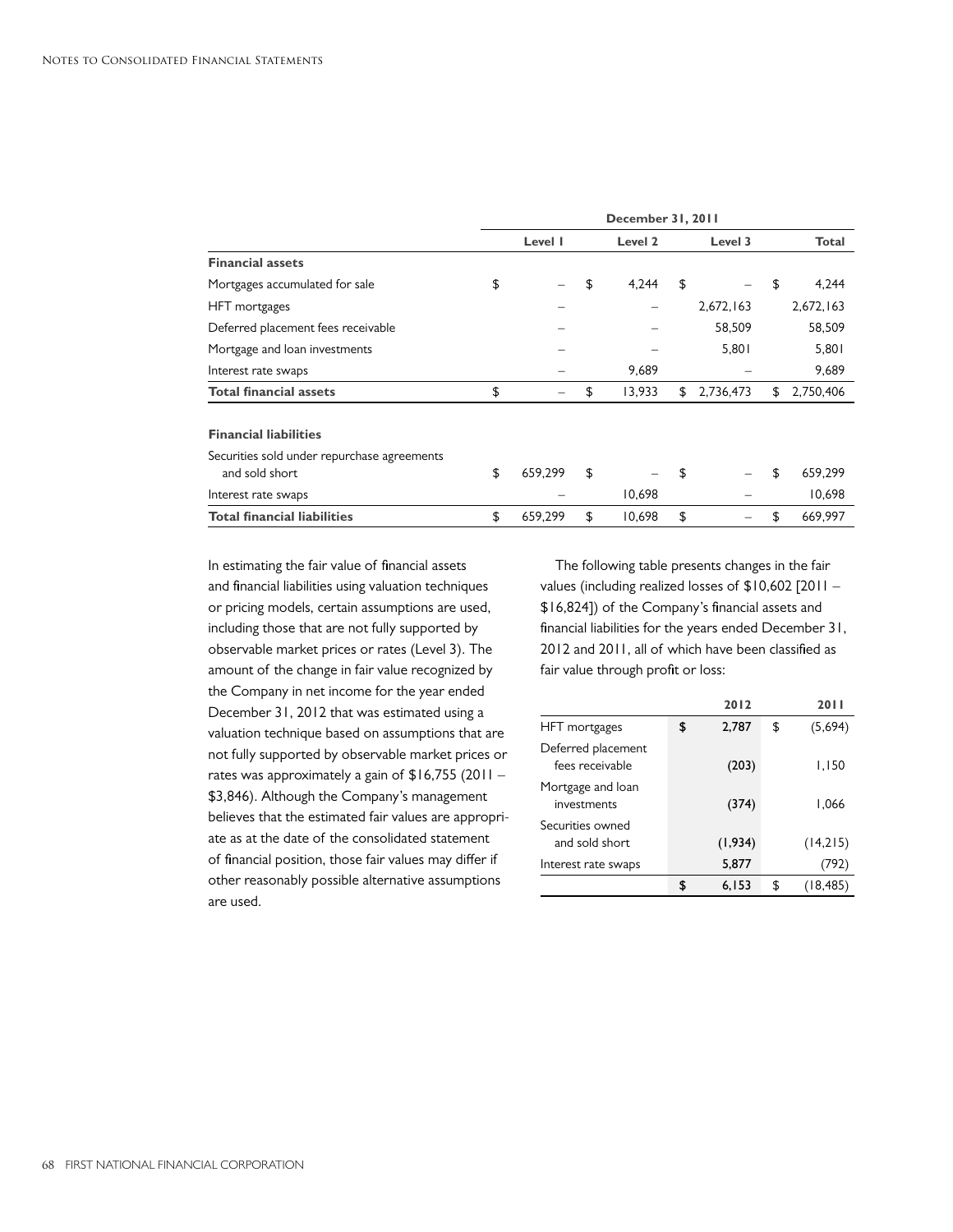#### **Movement in Level 3 financial instruments measured at fair value**

The following tables show the movement in Level 3 financial instruments in the fair value hierarchy for the years ended December 31, 2012 and 2011. The Company classifies financial instruments to Level 3 when there is reliance on at least one significant unobservable input in the valuation models.

|                                       | <b>Fair value</b><br>as at<br>January I<br>2012 | <b>Investments</b> | <b>Unrealized</b><br>gain (loss)<br>recorded in<br>income |       | Payment and<br>amortization | <b>Fair value</b><br>as at<br>December 31<br>2012 |  |
|---------------------------------------|-------------------------------------------------|--------------------|-----------------------------------------------------------|-------|-----------------------------|---------------------------------------------------|--|
| <b>Financial assets</b>               |                                                 |                    |                                                           |       |                             |                                                   |  |
| HFT mortgages                         | \$<br>2,672,163                                 | \$<br>3.257.342    | \$                                                        | 9.786 | \$ (3,162,740)              | 2,776,551<br>\$                                   |  |
| Deferred placement fees<br>receivable | 58,509                                          | 5.976              |                                                           | (203) | (22, 363)                   | 41,919                                            |  |
| Mortgage and loan investments         | 5,801                                           |                    |                                                           | (450) | 6.034                       | 11,385                                            |  |
| <b>Total financial assets</b>         | 2,736,473                                       | 3,263,318          | \$                                                        | 9.133 | (3,179,069)<br>\$           | 2.829.855<br>\$                                   |  |

|                                       |    | Fair value<br>as at<br>January I<br><b>2011</b> |     | <b>Investments</b> | <b>Unrealized</b><br>gain recorded<br>in income | Payment and<br>amortization |     | <b>Fair value</b><br>as at<br>December 31<br>20 I I |
|---------------------------------------|----|-------------------------------------------------|-----|--------------------|-------------------------------------------------|-----------------------------|-----|-----------------------------------------------------|
| <b>Financial assets</b>               |    |                                                 |     |                    |                                                 |                             |     |                                                     |
| HFT mortgages                         | S. | .261.522                                        | \$  | 1,863,838          | \$<br>1.738                                     | \$<br>(454, 935)            | \$  | 2,672,163                                           |
| Deferred placement fees<br>receivable |    | 77,410                                          |     | 4.720              | 1,150                                           | (24, 771)                   |     | 58,509                                              |
| Mortgage and loan investments         |    | 10,356                                          |     |                    | 1.066                                           | (5,621)                     |     | 5,801                                               |
| <b>Total financial assets</b>         |    | .349.288                                        | \$. | .868.558           | \$<br>3.954                                     | \$<br>(485, 327)            | \$. | 2.736.473                                           |

## **Derivative financial instrument and hedge accounting**

The Company entered into a swap agreement to hedge the debenture loan payable against changes in fair value by converting the fixed-rate debt into a variable-rate debt. The swap agreement has been designated as a fair value hedge and the hedging relationship is formally documented, including the risk management objective and measurement of effectiveness. The swap agreement is recorded at fair value with the changes in fair value recognized in income. Changes in fair value attributed to the hedged risk are accounted for as basis adjustments to the debenture loan payable and are recognized in income. Accordingly, as at December 31, 2012, accounts receivable and sundry have been increased by  $$6,275$  (2011 –  $$9,689$ ) to account for the swap derivative, and the debenture loan payable has been increased by the same amount.

## NOTE<sub>20</sub> Capital Management

The Company's objective is to maintain a strong capital base so as to maintain investor, creditor and market confidence and sustain future development of the business. Management defines capital as the Company's equity, long-term debt and retained earnings. The Company has a minimum capital requirement as stipulated by its bank credit facility. The agreement limits the debt under bank indebtedness together with the debentures to four times FNFLP's equity. As at December 31, 2012, the ratio was  $1.2$ :1 (2011 – 1.0:1). The Company was in compliance with the bank covenant throughout the year.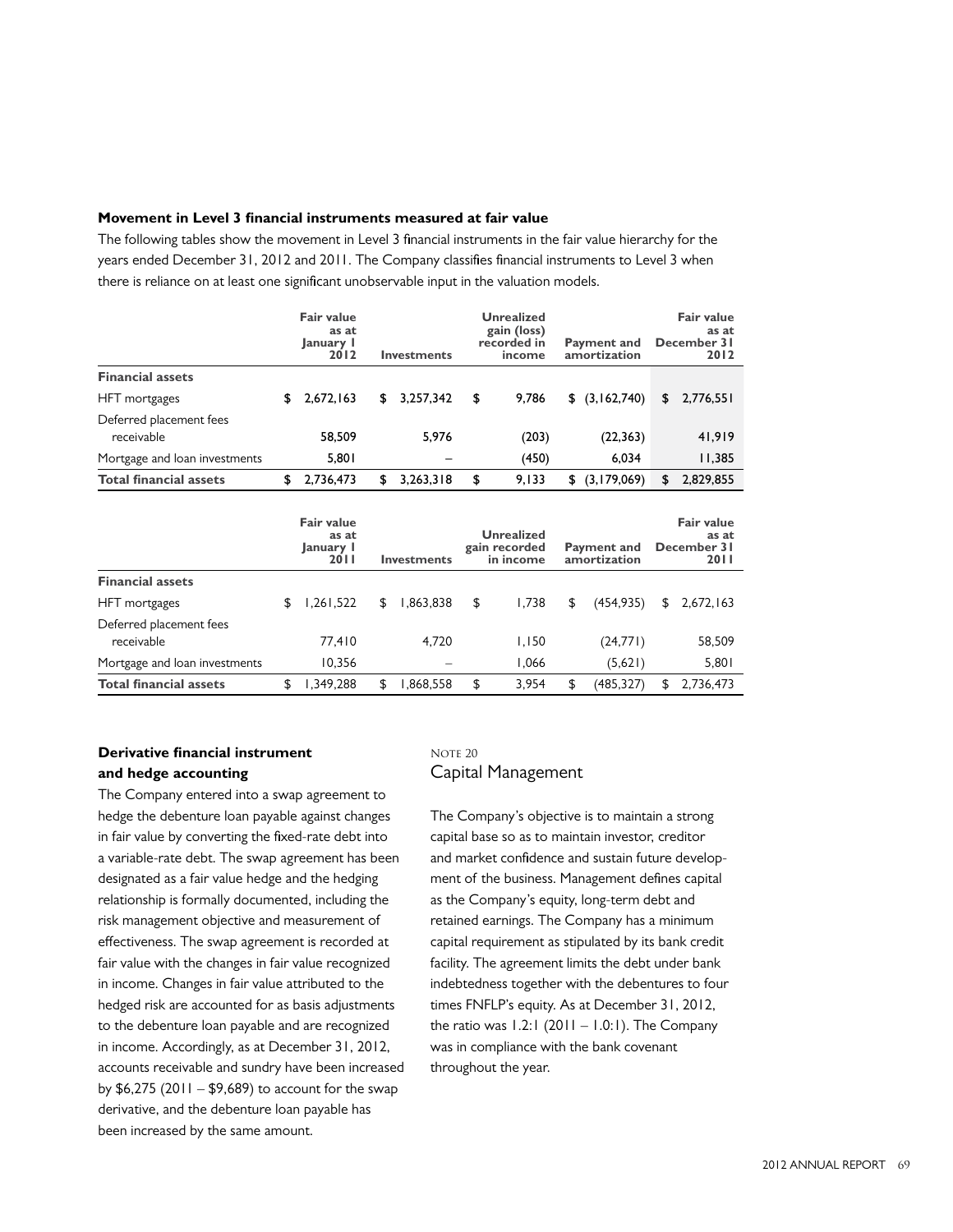## NOTE<sub>21</sub> Earnings by Business Segment

The Company operates principally in two business segments, Residential and Commercial. These segments are organized by mortgage type and contain revenue and expenses related to origination, underwriting, securitization and servicing activities. Identifiable assets are those used in the operations of the segments.

|                                          | 2012               |              |                   |           |    |              |  |
|------------------------------------------|--------------------|--------------|-------------------|-----------|----|--------------|--|
|                                          | <b>Residential</b> |              | <b>Commercial</b> |           |    | <b>Total</b> |  |
| <b>REVENUE</b>                           |                    |              |                   |           |    |              |  |
| Interest revenue - securitized mortgages | \$                 | 226,607      | \$                | 110,380   | \$ | 336,987      |  |
| Interest expense - securitized mortgages |                    | (160,068)    |                   | (86, 668) |    | (246, 736)   |  |
| Net interest - securitized mortgages     |                    | 66,539       |                   | 23,712    |    | 90,251       |  |
| Placement and servicing                  |                    | 218,728      |                   | 36,964    |    | 255,692      |  |
| Mortgage investment income               |                    | 20,258       |                   | 15,676    |    | 35,934       |  |
|                                          |                    | 305,525      |                   | 76,352    |    | 381,877      |  |
| <b>EXPENSES</b>                          |                    |              |                   |           |    |              |  |
| Amortization                             |                    | 5,507        |                   | 3,019     |    | 8,526        |  |
| Interest                                 |                    | 17,682       |                   | 2,147     |    | 19,829       |  |
| Other operating                          |                    | 174,686      |                   | 28,011    |    | 202,697      |  |
|                                          |                    | 197,875      |                   | 33,177    |    | 231,052      |  |
| Income before income taxes               | \$                 | 107.650      | \$                | 43,175    | \$ | 150,825      |  |
|                                          |                    |              |                   |           |    |              |  |
| Identifiable assets                      |                    | 11,426,562   |                   | 3,552,214 |    | 14,978,776   |  |
| Goodwill                                 |                    |              |                   |           |    | 29,776       |  |
| <b>Total assets</b>                      |                    | \$11,426,562 | \$                | 3,552,214 |    | \$15,008,552 |  |
| <b>Capital expenditures</b>              | \$                 | 2,069        | \$                | 886       | \$ | 2,955        |  |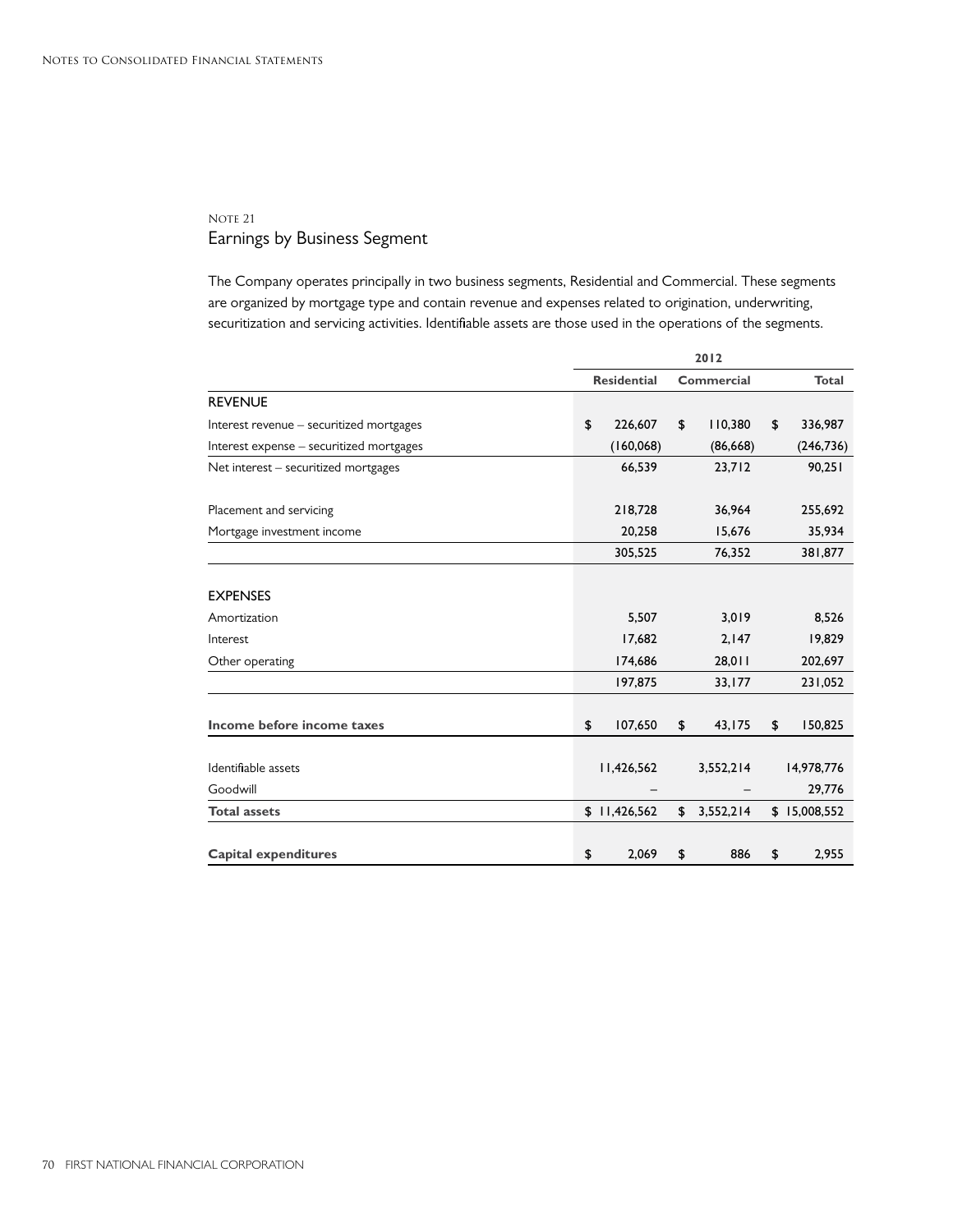|                                          | 2011               |    |            |    |              |  |
|------------------------------------------|--------------------|----|------------|----|--------------|--|
|                                          | <b>Residential</b> |    | Commercial |    | Total        |  |
| <b>REVENUE</b>                           |                    |    |            |    |              |  |
| Interest revenue - securitized mortgages | \$<br>172,511      | \$ | 81,607     | \$ | 254, I 18    |  |
| Interest expense - securitized mortgages | (119, 199)         |    | (65,092)   |    | (184, 291)   |  |
| Net interest - securitized mortgages     | 53,312             |    | 16,515     |    | 69,827       |  |
| Placement and servicing                  | 165,566            |    | 15,025     |    | 180,591      |  |
| Mortgage investment income               | 13,421             |    | 15,890     |    | 29,311       |  |
|                                          | 232,299            |    | 47,430     |    | 279,729      |  |
| <b>EXPENSES</b>                          |                    |    |            |    |              |  |
| Amortization                             | 6,203              |    | 3,621      |    | 9,824        |  |
| Interest                                 | 12,989             |    | 3,009      |    | 15,998       |  |
| Other operating                          | 130,210            |    | 26,914     |    | 157, 124     |  |
|                                          | 149,402            |    | 33,544     |    | 182,946      |  |
| Income before income taxes               | \$<br>82,897       | \$ | 13,886     | \$ | 96,783       |  |
| Identifiable assets                      | 9,010,099          |    | 2,887,395  |    | 11,897,494   |  |
| Goodwill                                 |                    |    |            |    | 29,776       |  |
| <b>Total assets</b>                      | \$<br>9,010,099    | \$ | 2,887,395  |    | \$11,927,270 |  |
|                                          |                    |    |            |    |              |  |
| <b>Capital expenditures</b>              | \$<br>2,228        | \$ | 956        | \$ | 3,184        |  |

# NOTE<sub>22</sub> Related Party Transactions

For the past three years, several of the Company's commercial borrowers applied to the Company for mezzanine mortgage financing. The amounts of the mortgages requested were in excess of the Company's internal investment policies for investments of that nature; however, a business controlled by a senior executive and shareholder of the Company entered into agreements with the borrowers to fund the mortgages. The Company serviced these mortgages during their terms at market commercial servicing rates. The mortgages which are administered by the Company have a balance of \$29,685 as at December 31, 2012 (2011 – \$33,781).

A senior executive and shareholder of the Company has a significant investment in a mortgage default insurance company. In the ordinary course of business, the insurance company provides insurance policies to the Company's borrowers at market rates. Beginning in the third quarter of 2012, the insurance company also provides the Company with portfolio insurance at market premiums. The total bulk insurance purchased during 2012 was \$913. In 2011, the Company was engaged by the insurance company to service a portfolio of \$13.6 million of mortgages at market commercial servicing rates. As at December 31, 2012, the portfolio had an outstanding balance of \$11.0 million.

A senior executive and shareholder of the Company is a director on the board of a real estate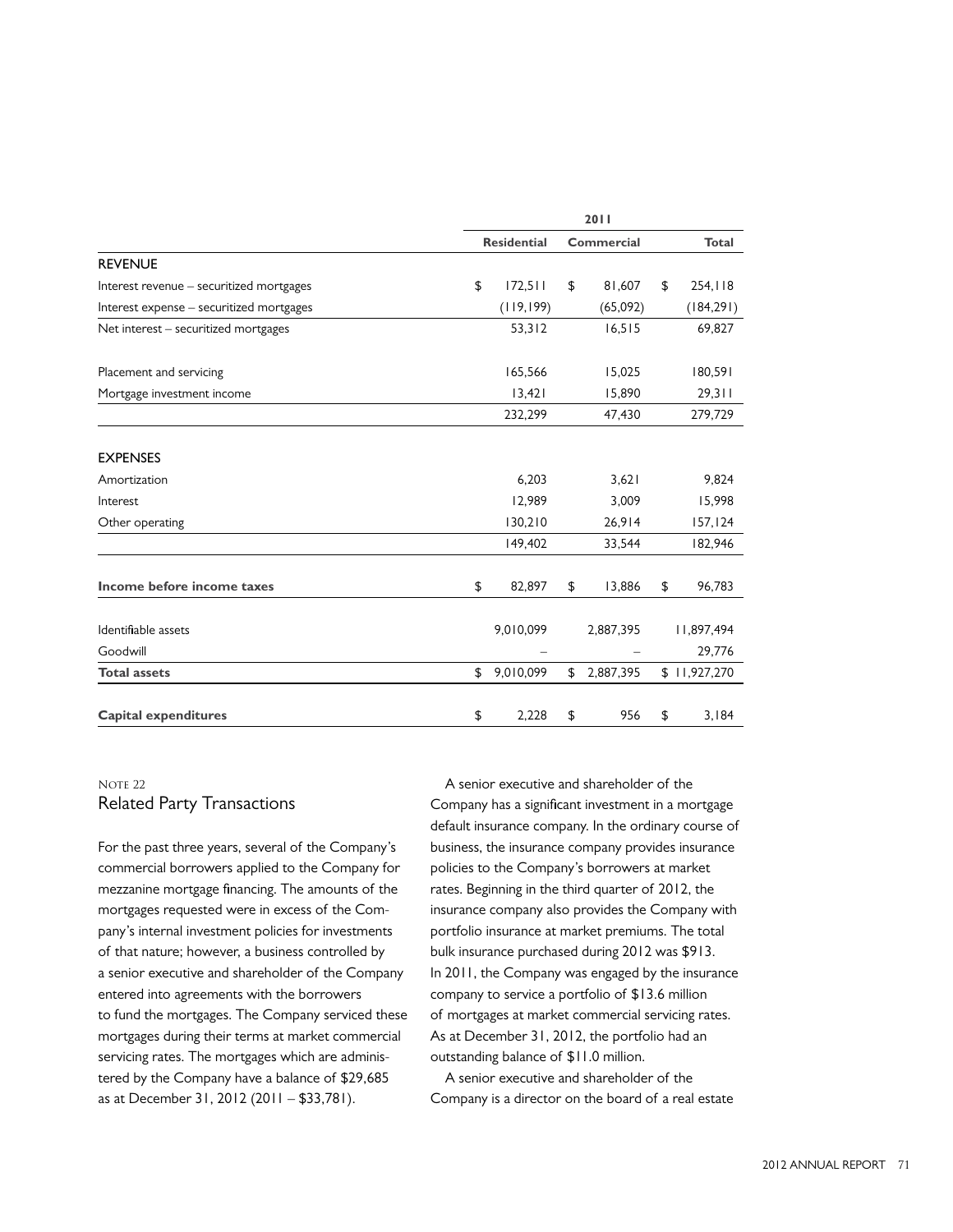company. In 2012, the Company directly loaned \$21.5 million and placed \$84.6 million of mortgages to the real estate company. As at December 31, 2012, the portfolio was administered by the Company at market rates and totalled \$59.3 million.

A senior executive and shareholder of the Company is a shareholder as well as a director on the board of a retirement home company. During the year, the Company placed a mortgage of \$10.0 million for the retirement company and earned a total of \$118 for origination and interest revenue. The mortgage was fully repaid before December 31, 2012.

During the year ended December 31, 2012, the Company paid total compensation of \$3,008 (2011 – \$2,927) to senior management and \$200 (2011 – \$207) to independent directors.

# NOTE<sub>23</sub> Future Accounting Changes

The following accounting pronouncements issued by the IASB, although not yet effective, may have a future impact on the Company:

#### **IFRS 9 – Financial Instruments**

As of January 1, 2015, the Company will be required to adopt this standard, which replaces IAS 39 – *Financial Instruments: Recognition and Measurement*. IFRS 9 provides new requirements for how an entity should classify and measure financial assets and financial liabilities that are in the scope of IAS 39. Management is currently evaluating the potential impact that the adoption of IFRS 9 will have on the Company's consolidated financial statements.

## **IAS 32 – Financial Instruments: Presentation**

As of January 1, 2014, the Company will be required to adopt this standard, which clarifies the existing requirements for offsetting financial assets and financial liabilities. The amendment is not expected to have a material impact on the Company's consolidated financial statements.

## **IFRS 10 – Consolidated Financial Statements**

As of January 1, 2013, IFRS 10 – *Consolidated Financial Statements* will replace portions of IAS 27 – *Consolidated and Separate Financial Statements* and interpretation SIC-12 – *Consolidation – Special Purpose Entities*. The IASB introduced a single model for consolidating subsidiaries using a control model. This standard addresses particularly the control of SPEs. Management is currently evaluating the potential impact that the adoption of IFRS 10 will have on the Company's consolidated financial statements.

#### **IFRS 11 – Joint Arrangements**

As of January 1, 2013, the JASB has expanded its definition of a joint venture. The Company would be required to account for joint ventures on the equity method as opposed to proportionate consolidation.

## **IFRS 12 – Disclosure of Interests in Other Entities**

As of January 1, 2013, the Company will be required to make new disclosures on its off-balance sheet activities, including those with SPEs.

#### **IFRS 13 – Fair Value Measurement**

As of January 1, 2013, the Company will be required to adopt this standard, which provides a framework for the application of fair value to those assets and liabilities qualifying or permitted to be carried at fair value. The Company believes its current measurement of fair value is appropriate and there will be little impact.

#### NOTE<sub>24</sub>

Comparative Consolidated Financial Statements

The comparative audited consolidated financial statements have been reclassified from statements previously presented to conform to the presentation of the 2012 audited consolidated financial statements.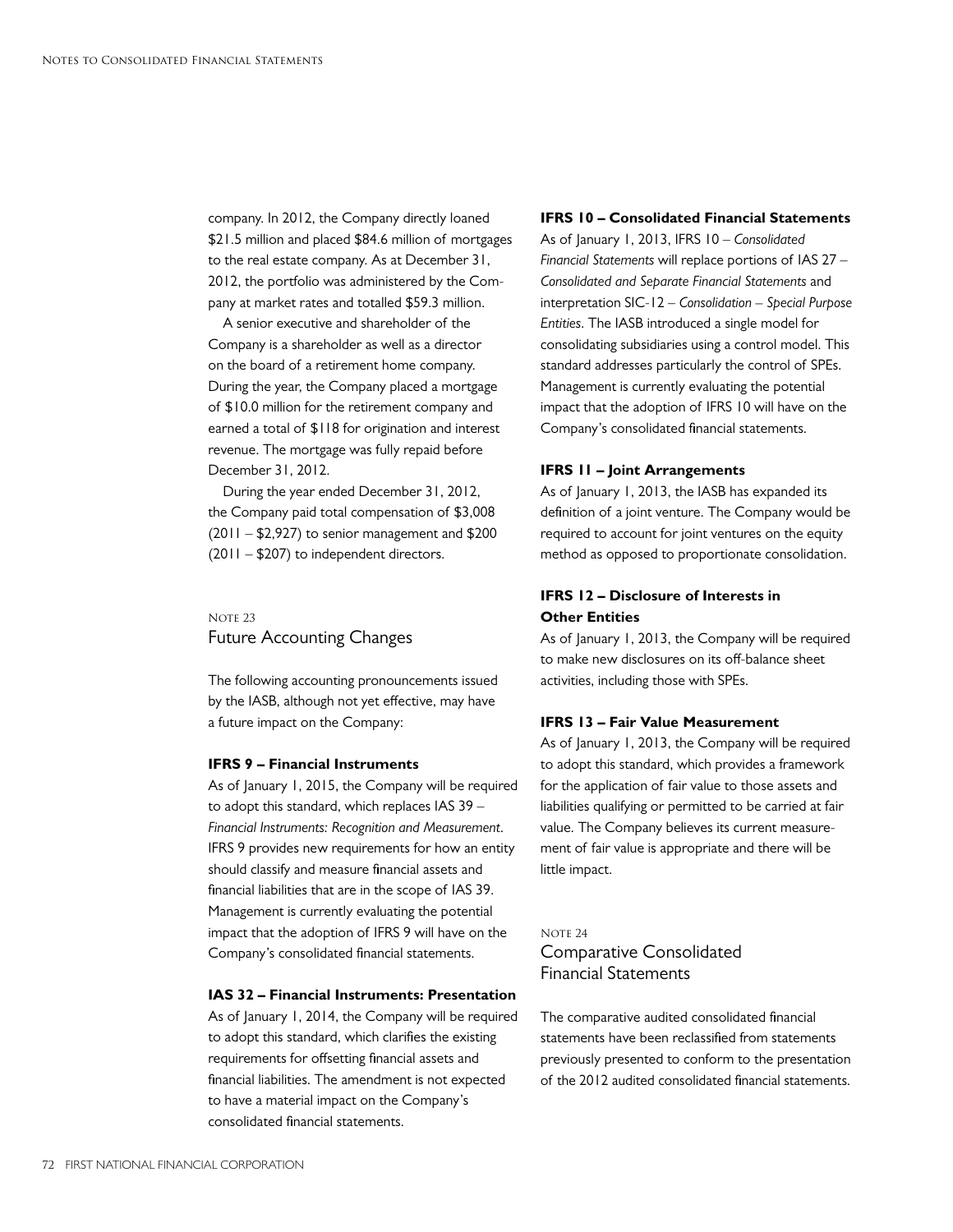# Corporate Governance

First National's Board of Directors and management team fully acknowledge the importance of their duty to serve the long-term interests of shareholders.

Sound corporate governance is fundamental for maintaining the confidence of investors and increasing shareholder value. As such, First National is committed to the highest standards of integrity, transparency, compliance and discipline. These standards define the relationships among all of our stakeholders – Board, management and shareholders – and are the basis for building these values and nurturing a culture of accountability and responsibility across the organization.

### **Policies**

The Board super vises and evaluates the management of the Company and oversees matters related to our strategic direction and assesses results relative to our goals and objectives. As such, the Board has adopted several policies that reflect best practices in governance and disclosure. These include a Disclosure Policy, a Code of Business Conduct, a Whistleblower Policy and an Insider Trading Policy. These policies are compliant with the corporate governance guidelines of the Canadian Securities Administrators. As a public company, First National's Board continues to update, develop and implement appropriate governance policies and practices as it sees fit.

## **Committees**

The Board of Directors has established an Audit Committee and a Compensation, Governance and Nominating Committee to assist in the efficient functioning of the Company's corporate governance strategy.

#### *Audit Committee*

The Audit Committee's responsibilities include:

- Management of the relationship with the external auditor including the oversight and supervision of the audit of the Company's financial statements;
- Oversight and super vision of the quality and integrity of the Company's financial statements; and

• Oversight and super vision of the adequacy of the Company's internal accounting controls and procedures, as well as its financial reporting practices.

The Audit Committee consists of three independent directors, all of whom are considered financially literate for the purposes of the Canadian Securities Administrators' Multilateral Instrument 52-110 – *Audit Committees*.

#### Committee Members

John Brough (Chair), Peter Copestake and Robert Mitchell

# *Compensation, Governance and Nominating Committee*

The Compensation, Governance and Nominating Committee's responsibilities include:

- Making recommendations concerning the compensation of the Company's senior executive officers and the remuneration of the Board of Directors;
- Developing the Company's approach to corporate governance issues and compliance with applicable laws, regulations, rules, policies and orders with respect to such issues;
- Advising the Board of Directors on filling director vacancies;
- Periodically reviewing the composition and effectiveness of the directors and the contributions of individual directors, and
- Adopting and periodically reviewing and updating the Company's written Disclosure Policy.

The Compensation, Governance and Nominating Committee consists of two independent directors for the purposes of the Canadian Securities Administrators' Multilateral Instrument 58-101 – *Disclosure of Corporate Governance Practices*.

#### Committee Members

Peter Copestake (Interim Chair) and Duncan Jackman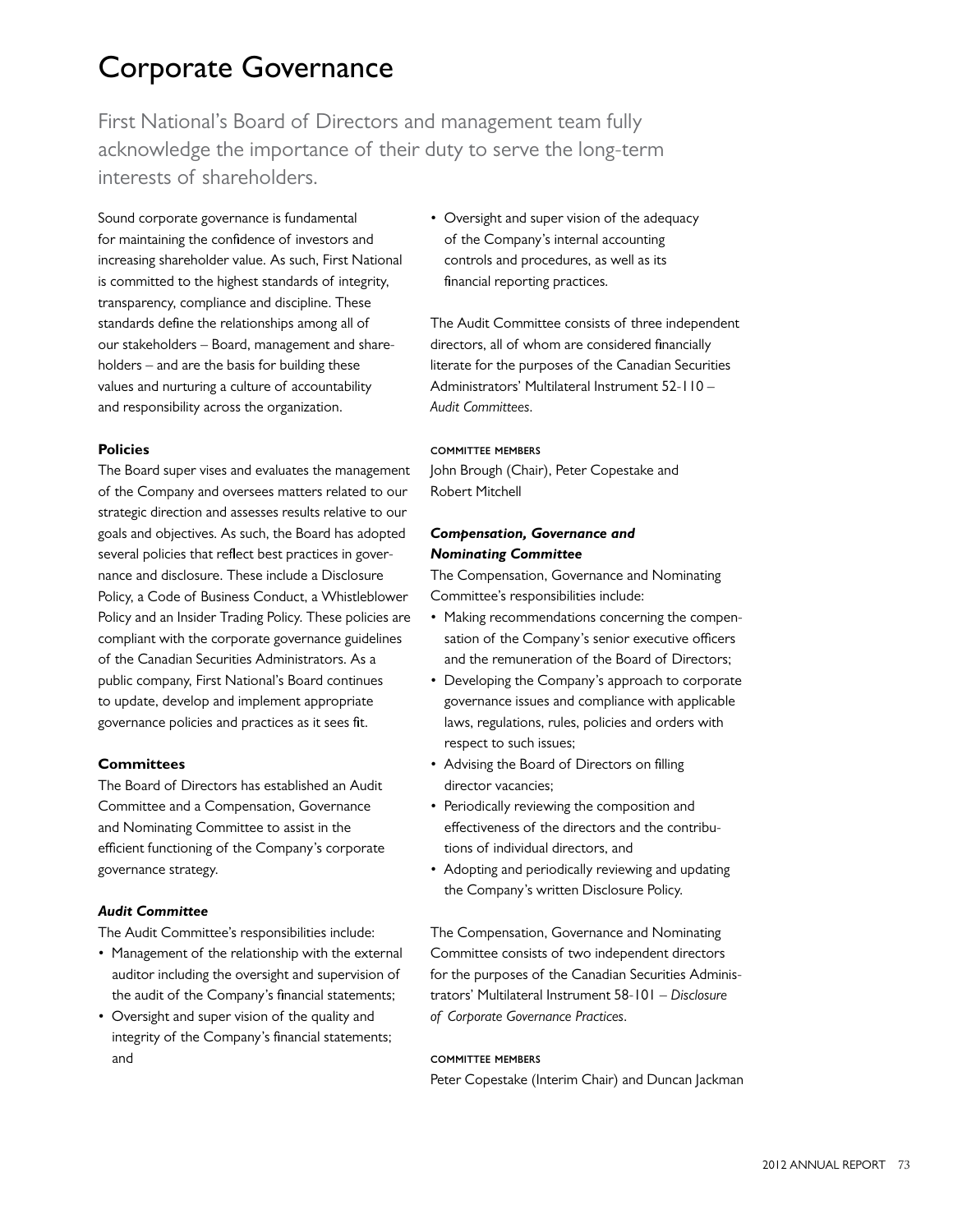# Board Members

Collectively, the Board of Directors has extensive experience in mortgage lending, real estate, strategic planning, law and finance. The Board consists of six members, four of whom are independent.

**Stephen Smith** is President of the Corporation, President of First National and co-founder of First National. Mr. Smith, one of Canada's leading financial services entrepreneurs, has been an innovator in the development and utilization of various securitization techniques to finance mortgage assets and has been a regular speaker at securitization conferences. He is Chairman of the Canada Guaranty Mortgage Insurance Company as well as a director of The Dominion of Canada General Insurance Company and The Empire Life Insurance Company. He is also Vice Chair of Metrolinx Inc. (GO Transit) and a member of the Board of the C.D. Howe Institute. In addition, Mr. Smith is on the Advisory Council of the Royal Conservatory of Music and the Chair of The Historica-Dominion Institute. Mr. Smith has a Master of Science (Economics) from the London School of Economics and Political Science, a Bachelor of Science (Honours) in Electrical Engineering, Queen's University, and is a member of the Association of Professional Engineers of Ontario and the Canadian Council of Chief Executives. Mr. Smith is a graduate of the Directors Education Program at the University of Toronto, Rotman School of Management. In 2012, Mr. Smith was awarded the Queen Elizabeth II Diamond Jubilee Medal for contributions to Canada.

**Moray Tawse** is Vice President and Secretary of the Corporation, Vice President, Mortgage Investments of First National and co-founder of First National. Mr. Tawse directs the operations of all of First National's commercial mortgage origination activities. With over 30 years of experience in the real estate finance industry, Mr. Tawse is one of Canada's leading experts on commercial real estate and is often called upon to deliver keynote addresses at national real estate symposiums. In addition, Mr. Tawse is also an independent director of C2C Industrial Properties Inc., a TSX Venture listed company that owns and operates industrial properties across Canada.

**John Brough** served as President of both Wittington Properties Limited (Canada) and Torwest, Inc. (United States) real estate development companies from 1998 to 2007. From 1974 until 1996 he was with Markborough Properties, Inc., where he was Senior Vice President and Chief Financial Officer from 1986 until 1996. Mr. Brough is a Director of Kinross Gold Corporation, Silver Wheaton Corp. and Canadian Real Estate Investment Trust. Mr Brough has a Bachelor of Arts (Economics) degree from the University of Toronto, as well as a Chartered Accountant degree. Mr. Brough is a graduate of the Directors Education Program at the University of Toronto, Rotman School of Management, and a member of the Institute of Corporate Directors as well as the Canadian Institute of Chartered Accountants.

**Peter Copestake** currently serves as the Executive in Residence at the Queen's University School of Business and as a corporate director and business consultant. Over the past 30 years he has held senior financial and management positions at federally regulated financial institutions and in the federal government. From 1999 to 2007 he was Senior Vice President and Treasurer of Manulife Financial Corporation. He currently also serves as a member of the Investment and Pension committees of Queen's University and as a Director of Royal and Sun Alliance Insurance Company of Canada and Canadian Derivatives Clearing Corporation. He also serves on the Independent Review Committees at First Trust Portfolios Canada and at PIMCO Canada and as Chair of the South East Ontario Medical and Academic Organization.

**Duncan Jackman** is the Chairman, President and Chief Executive Officer of E-L Financial Corporation Limited, an investment holding company and has held similar positions with E-L Financial since 2003. Mr. Jackman is also the Chairman and President of Economic Investment Trust Limited and United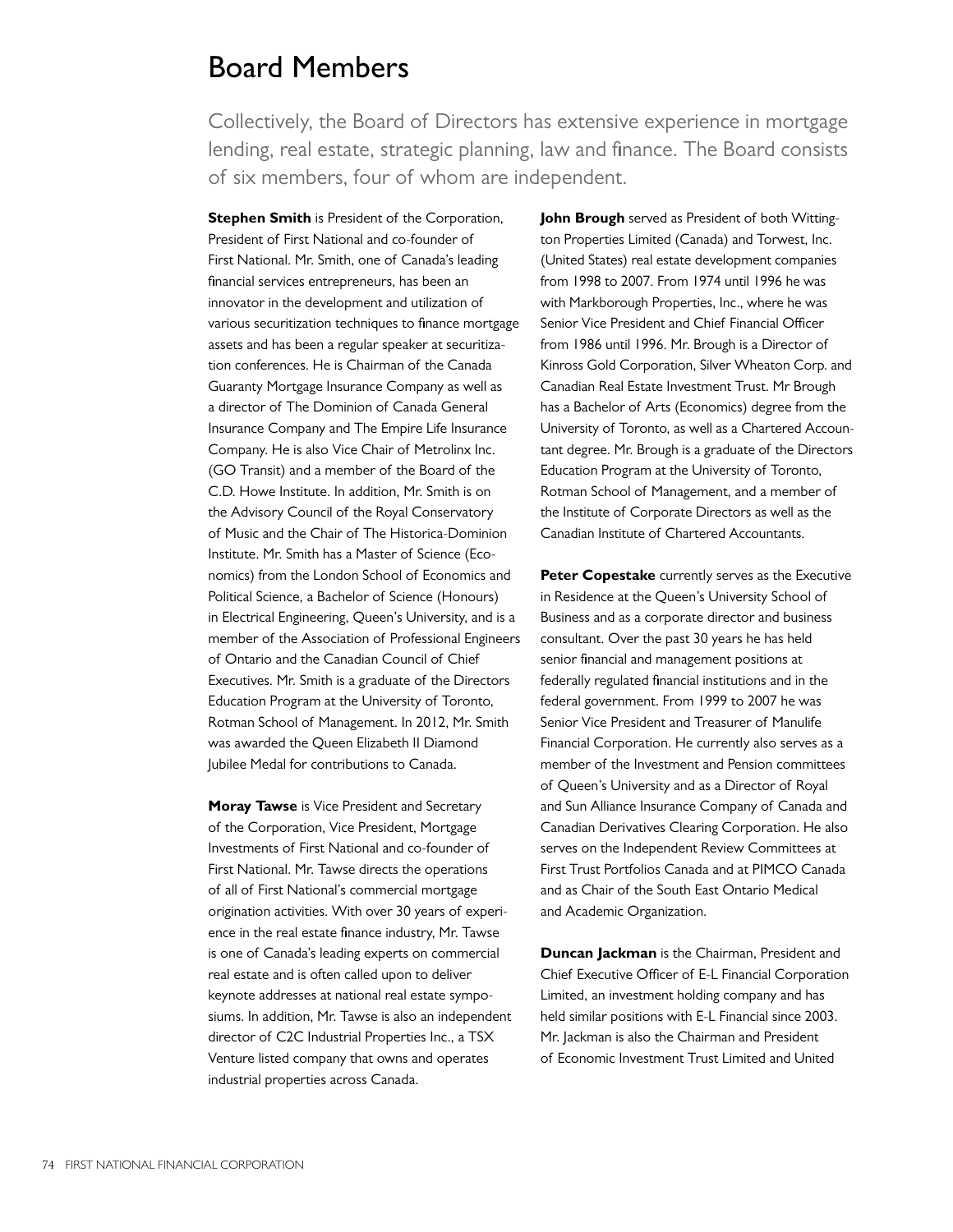# Shareholder Information

Corporations Limited, both closed-end investment corporations, and has acted in a similar capacity with these corporations since 2001. Mr. Jackman sits on a number of public and private company boards. Prior to 2001, Mr. Jackman held a variety of positions including portfolio manager at Cassels Blaikie and investment analyst at RBC Dominion Securities Inc. Mr. Jackman holds a Bachelor of Arts in Literature from McGill University.

**Robert Mitchell** has been President of Dixon Mitchell Investment Counsel Inc., a Vancouverbased investment management company since 2000. Prior to that, Mr. Mitchell was Vice President, Investments at Seaboard Life Insurance Company. Mr. Mitchell is a director and chairs the audit committee for Discovery Parks Holdings Ltd., trustee for Discovery Parks Trust. Discovery Parks Trust was established to support the high technology and research industries in British Columbia through the development of its real estate assets. Mr. Mitchell has a MBA from University of Western Ontario, a Bachelor of Commerce (Finance) from University of Calgary, and is a CFA charterholder.

### **Corporate Address**

First National Financial Corporation 100 University Avenue North Tower, Suite 700 Toronto, Ontario M5J IV6 Phone: 416.593.1100 Fax: 416.593.1900

#### **Annual Meeting**

May 13, 2013, 10 a.m. EDT TMX Broadcast Centre The Gallery The Exchange Tower 130 King Street West Toronto, Ontario

# **Senior Executives of First National Financial LP** *Stephen Smith*

Co-founder, Chairman and President

#### *Moray Tawse*

Co-founder and Vice President, Mortgage Investments

## *Robert Inglis*

Chief Financial Officer

### *Scott McKenzie*

Vice President, Residential Mortgages

## *Jason Ellis*

Managing Director, Capital Markets

#### *Jeremy Wedgbury*

Managing Director, Commercial Mortgage Origination

## *Lisa White* Vice President, Mortgage Administration

*Hilda Wong*

General Counsel

## **Legal Counsel**

Stikeman Elliott LLP, Toronto, Ontario

#### **Auditors**

Ernst & Young LLP, Toronto, Ontario

# **Investor Relations Contacts**

*Robert Inglis* Chief Financial Officer rob.inglis@firstnational.ca

#### *Ernie Stapleton*

President, Fundamental Creative Inc. ernie@fundamental.ca

## **Investor Relations Website**

www.firstnational.ca

#### **Registrar and Transfer Agent**

Computershare Investor Services Inc., Toronto, Ontario 1.800.564.6253

**Exchange Listing and Symbol** TSX: FN